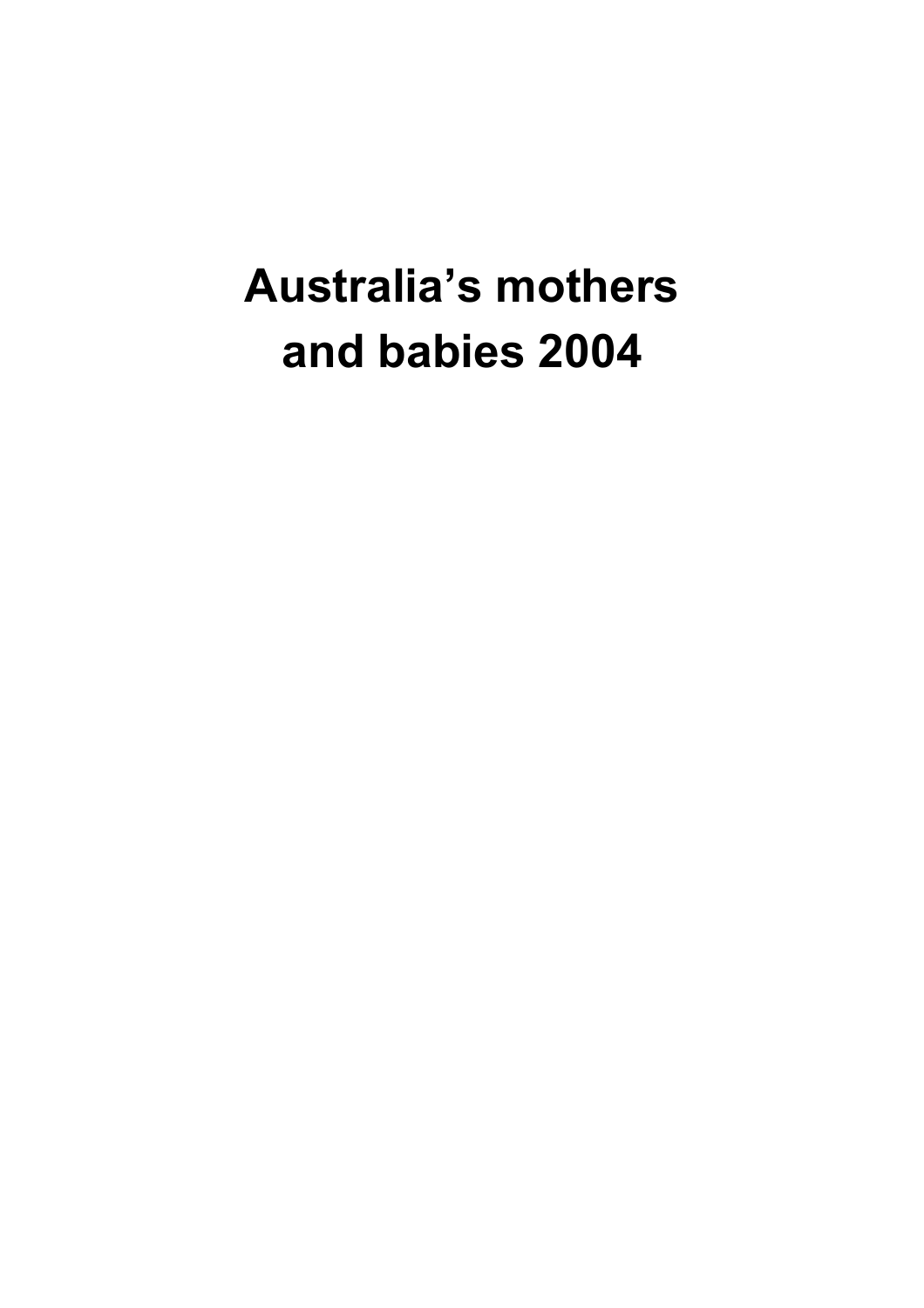The Australian Institute of Health and Welfare (AIHW) is Australia's national health and welfare statistics and information agency. The Institute's mission is better health and wellbeing for Australians through better health and welfare statistics and information.

The AIHW National Perinatal Statistics Unit (NPSU) is a collaborating unit of the AIHW, established in 1979. The NPSU aims to improve the health of Australian mothers and babies through the collection, analysis and reporting of information on reproductive, perinatal and maternal health. It maintains national collections on perinatal health, maternal deaths, congenital anomalies and assisted reproduction technology. The NPSU is located at the Sydney Children's Hospital and is part of the School of Women's and Children's Health, Faculty of Medicine, University of New South Wales.

Please note that as with all statistical reports there is the potential for minor revisions of data in *Australia's mothers and babies 2004*. Please refer to the online version at <www.npsu.unsw.edu.au>.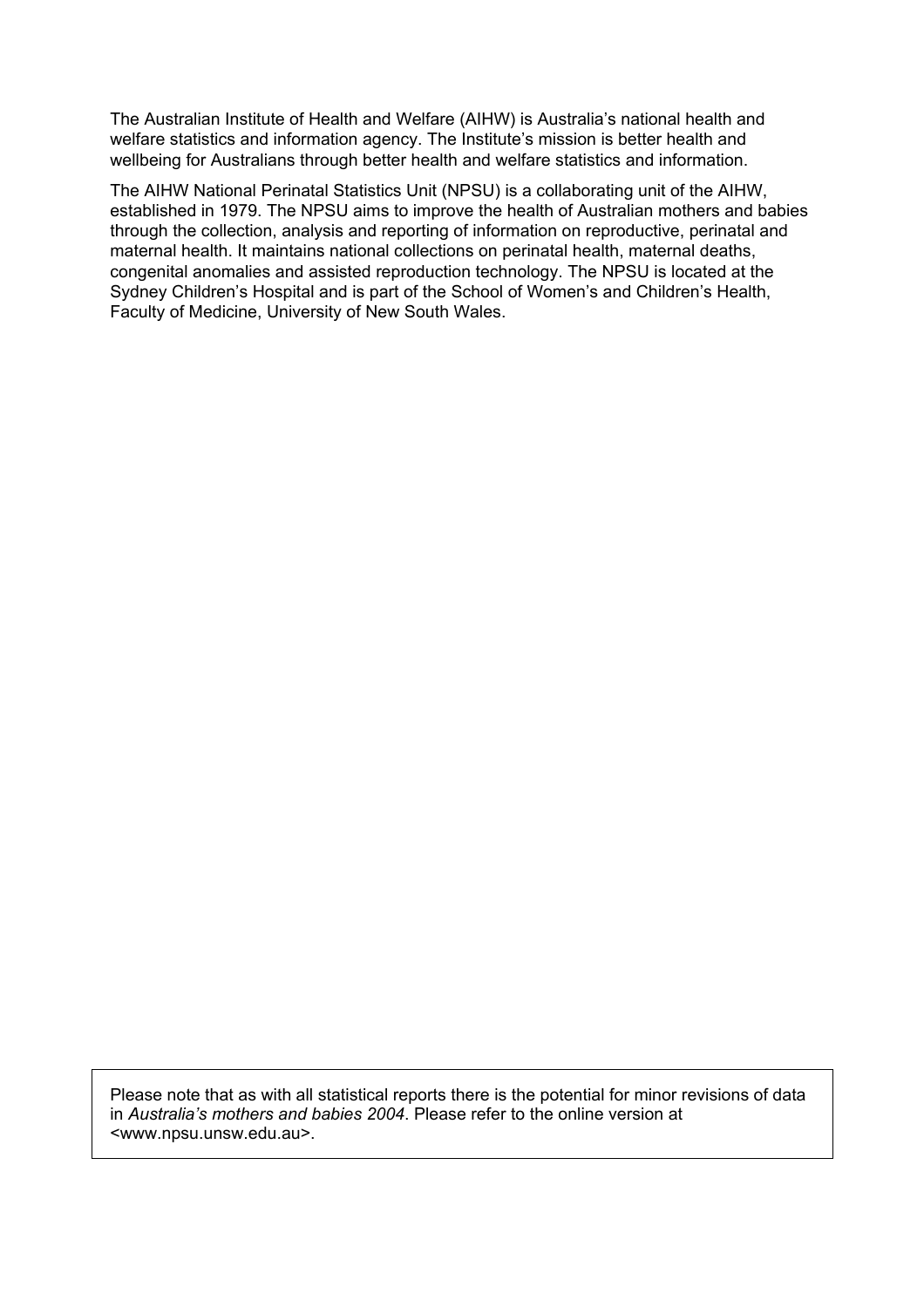PERINATAL STATISTICS SERIES Number 18

# **Australia's mothers and babies 2004**

**Paula Laws Narelle Grayson Elizabeth A Sullivan** 

**December 2006** 

AIHW National Perinatal Statistics Unit Sydney AIHW cat. no. PER 34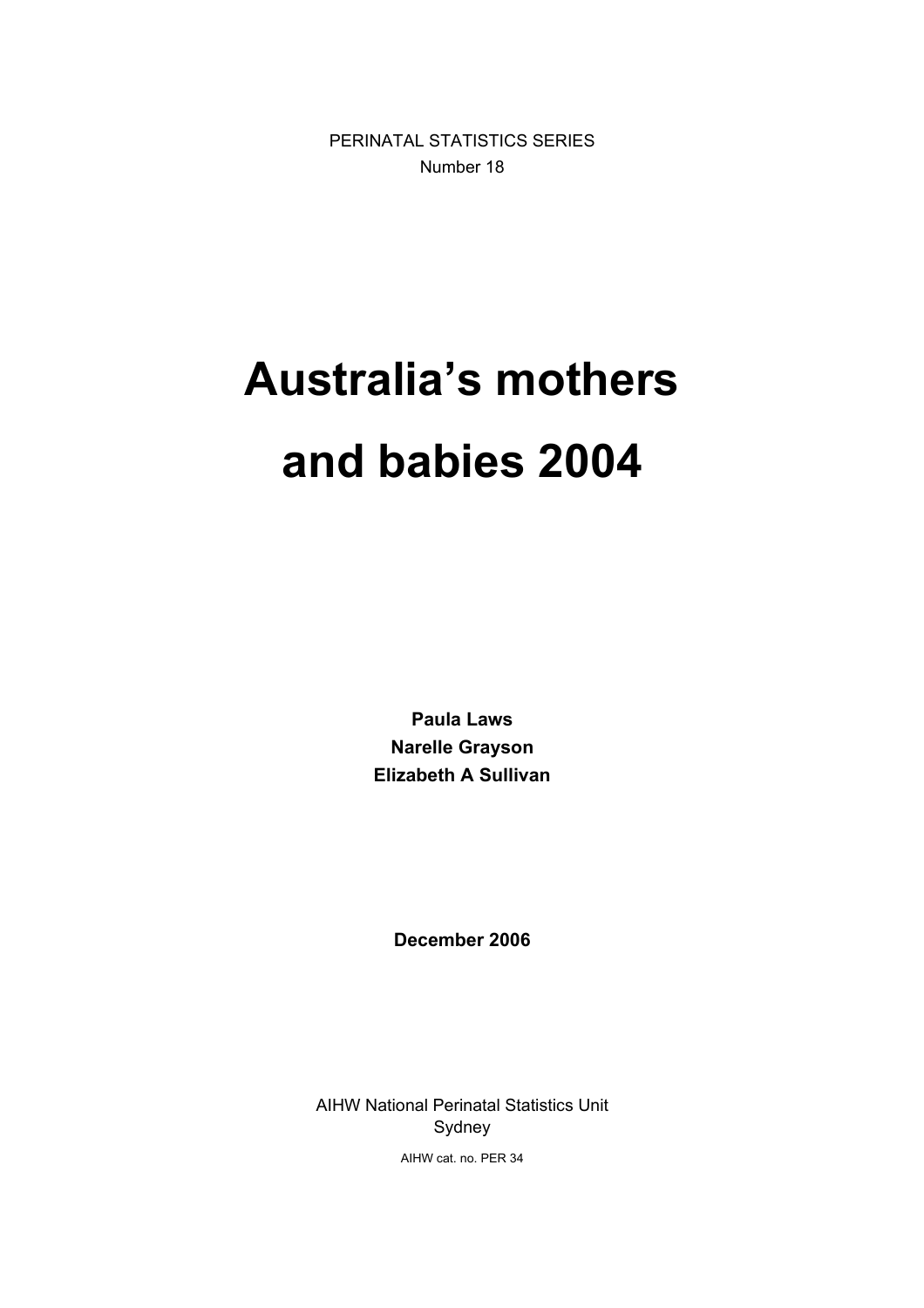© Australian Institute of Health and Welfare 2006

This work is copyright. Apart from any use as permitted under the *Copyright Act 1968*, no part may be reproduced without prior written permission from the Australian Institute of Health and Welfare. Requests and enquiries concerning reproduction and rights should be directed to the Head, Business Promotion and Media Unit, Australian Institute of Health and Welfare, GPO Box 570, Canberra ACT 2601.

A complete list of the Institute's publications is available from the Business Promotion and Media Unit, Australian Institute of Health and Welfare, GPO Box 570, Canberra ACT 2601, or via the Institute's website <http://www.aihw.gov.au>.

ISSN: 1321–8336 ISBN–10: 1 74024 627 6 ISBN–13: 978 1 74024 627 9

#### **Suggested citation**

Laws PJ, Grayson N & Sullivan EA 2006. Australia's mothers and babies 2004. Perinatal statistics series no. 18. AIHW cat. no. PER 34. Sydney: AIHW National Perinatal Statistics Unit.

#### **Australian Institute of Health and Welfare**

Board Chair Hon. Peter Collins, AM, QC

**Director** Penny Allbon

Any enquiries about or comments on this publication should be directed to: AIHW National Perinatal Statistics Unit Sydney Children's Hospital Level 2, McNevin Dickson Building Randwick Hospitals Campus Randwick NSW 2031 AUSTRALIA Phone: (02) 9382 1014 Fax: (02) 9382 1025 Email: npsu@unsw.edu.au Website: <http://www.npsu.unsw.edu.au>

Cover design by Peter Nolan Published by the AIHW National Perinatal Statistics Unit Printed by National Capital Printing, Canberra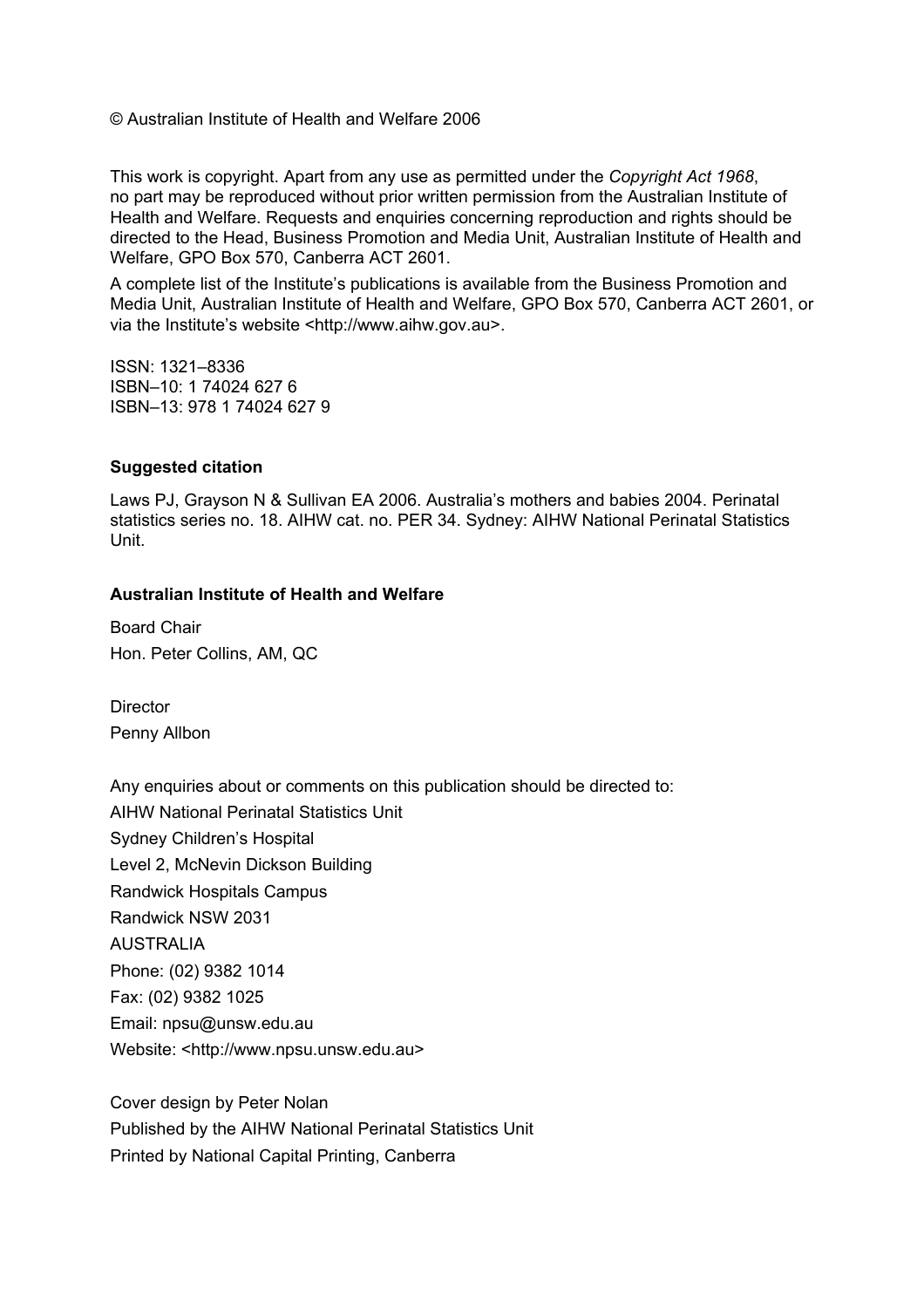## **Contents**

| 1              |             |                                                                |  |
|----------------|-------------|----------------------------------------------------------------|--|
| $\overline{2}$ |             |                                                                |  |
| 3              |             |                                                                |  |
|                |             |                                                                |  |
|                |             |                                                                |  |
|                |             |                                                                |  |
|                |             |                                                                |  |
|                |             |                                                                |  |
|                |             |                                                                |  |
|                |             |                                                                |  |
| 4              |             |                                                                |  |
|                |             |                                                                |  |
|                |             |                                                                |  |
|                |             |                                                                |  |
| 5              |             |                                                                |  |
| 6              |             |                                                                |  |
| 7              |             |                                                                |  |
|                |             |                                                                |  |
|                |             |                                                                |  |
|                |             |                                                                |  |
|                |             |                                                                |  |
|                | Appendix 2: | State and territory pre-existing and pregnancy-related medical |  |
|                | Appendix 3: |                                                                |  |
|                |             |                                                                |  |
|                |             |                                                                |  |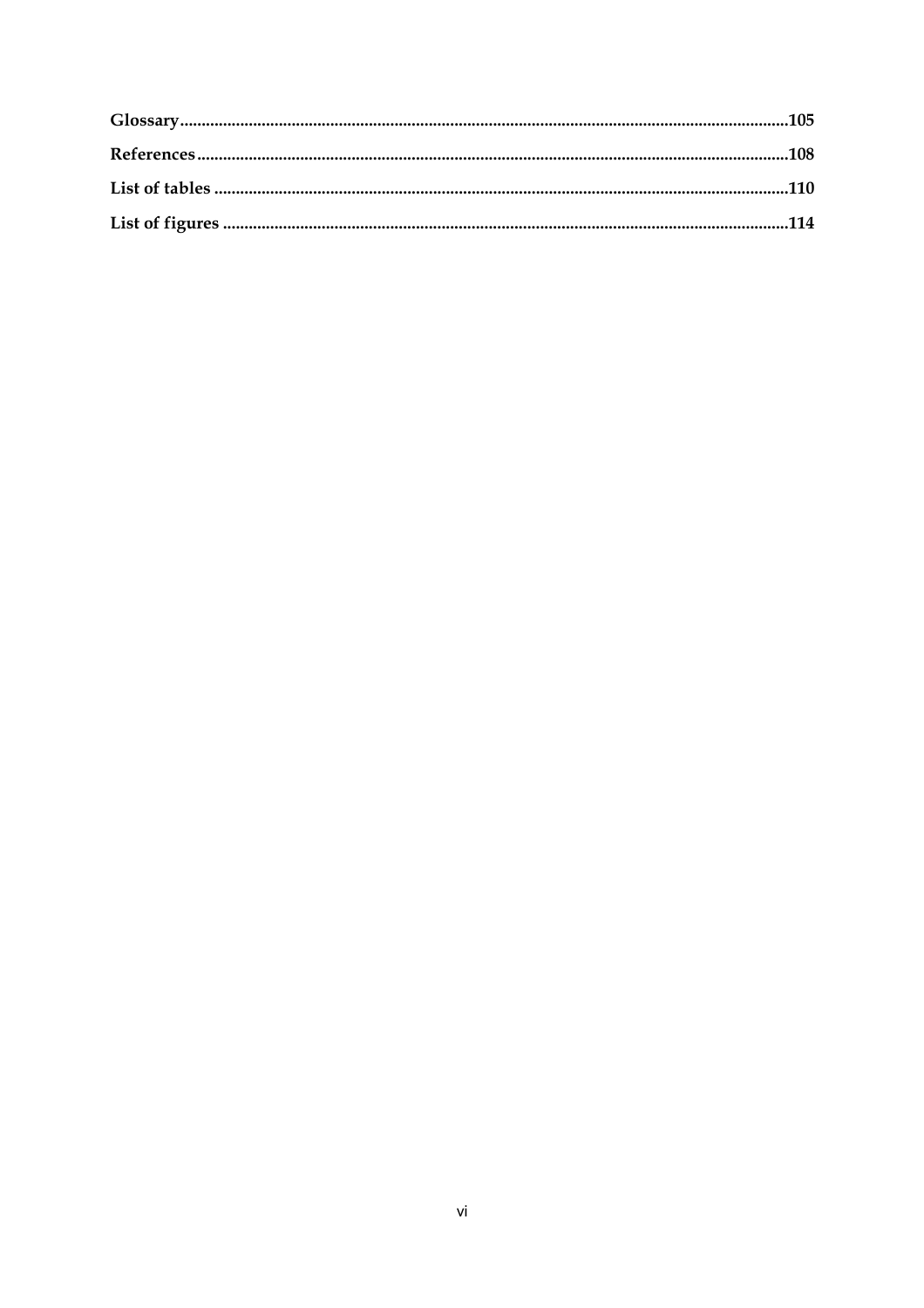## **Acknowledgments**

The Australian Institute of Health and Welfare National Perinatal Statistics Unit (NPSU) is a formally affiliated institution of the University of New South Wales (UNSW) and is linked to the School of Women's and Children's Health. We would like to acknowledge the support of NPSU by the School of Women's and Children's Health, UNSW and the Sydney Children's Hospital.

The NPSU values the time, effort and expertise contributed by all states and territories in the collection and provision of the data used in this report. We would like to acknowledge the staff members of the state and territory health authorities who provided data and reviewed the tables for this report:

Lee Taylor and Kim Lim, Centre for Epidemiology and Research, NSW Department of Health

Odette Taylor, Perinatal Data Collection Unit, Department of Human Services, Victoria

Sue Cornes, Joanne Bunney and Vesna Dunne, Health Information Centre, Queensland Department of Health

Vivien Gee and Qi Mei Hu, Maternal and Child Health Unit, Department of Health, Western Australia

Annabelle Chan, Kevin Priest and Joan Scott, Pregnancy Outcome Statistics Unit, Department of Health, South Australia

Peter Mansfield and Helen Galea, Divisional Support Unit, Department of Health and Human Services, Tasmania

Maureen Bourne, Population Health Research Centre, ACT Health

Sonya McNellee and Cherie Forbes, Department of Health and Community Services, Northern Territory.

Samanthi Abeywardana, Australian and New Zealand Neonatal Network, provided data and reviewed the chapter on babies in neonatal intensive care units.

This publication was externally peer reviewed by:

Dr Robert Buist, President, Women's Hospitals Australasia

Dr Kei Lui, Director, Department of Newborn Care, Royal Hospital for Women, NSW.

Within the NPSU, Jishan Dean assisted in database management and, within the AIHW, Cecilia Burke and Ann Parkinson coordinated the printing and publication process.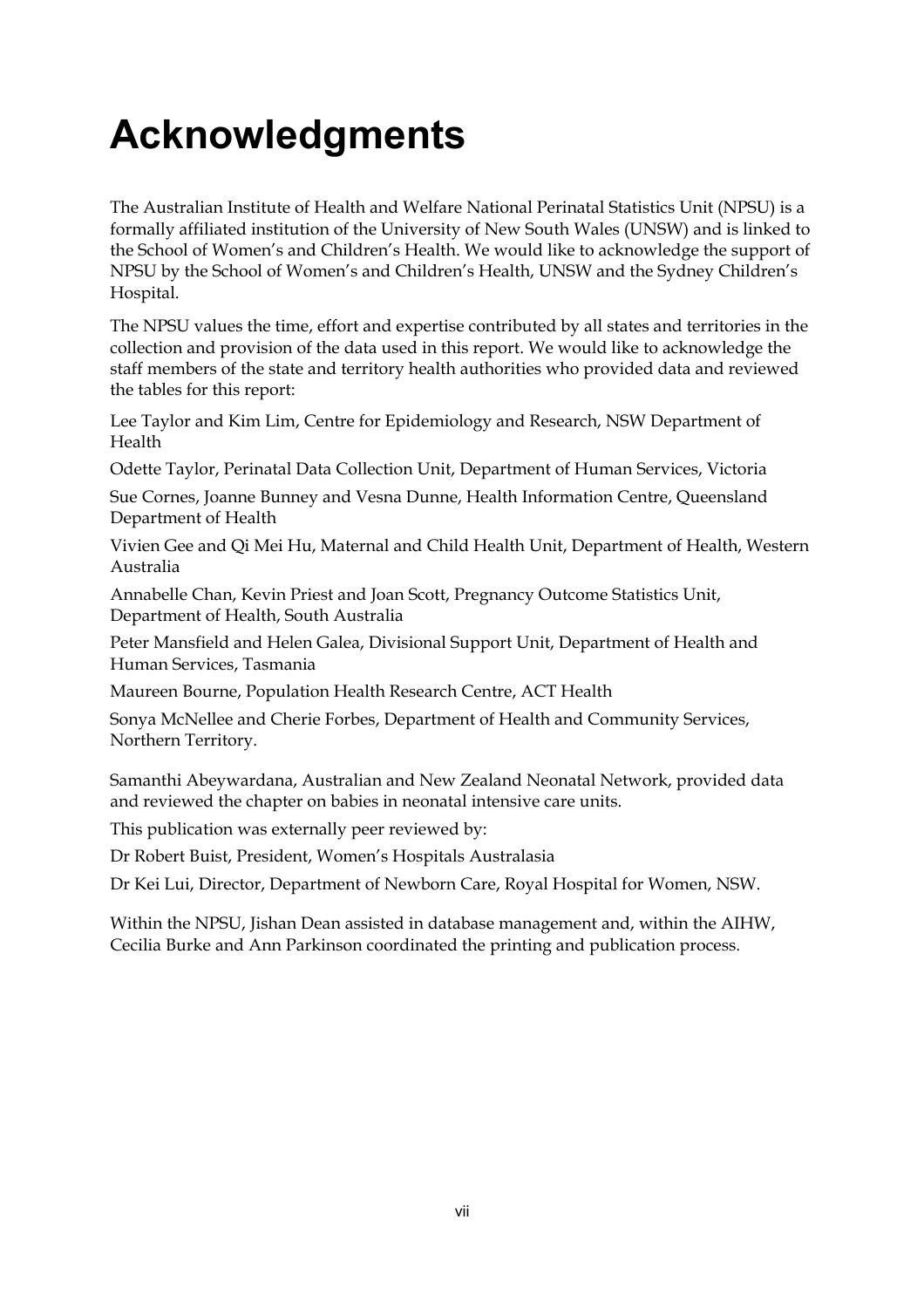## **Abbreviations**

| <b>ABS</b>    | <b>Australian Bureau of Statistics</b>                                                                                      |
|---------------|-----------------------------------------------------------------------------------------------------------------------------|
| ACT           | <b>Australian Capital Territory</b>                                                                                         |
| AIHW          | Australian Institute of Health and Welfare                                                                                  |
| <b>ANZNN</b>  | Australian and New Zealand Neonatal Network                                                                                 |
| <b>ASCCSS</b> | Australian Standard Classification of Countries for Social Statistics                                                       |
| <b>ASGC</b>   | Australian Standard Geographical Classification                                                                             |
| <b>CMIP</b>   | Core Maternity Indicator Project                                                                                            |
| <b>EWG</b>    | <b>Expert Working Group (Core Maternity Indicator Project)</b>                                                              |
| g             | gram                                                                                                                        |
| <b>HDSC</b>   | Health Data Standards Committee                                                                                             |
| ICD-10-AM     | International Statistical Classification of Diseases and Related Health<br>Problems, 10th Revision, Australian modification |
| LMP           | First day of the last menstrual period                                                                                      |
| <b>METeOR</b> | Metadata online registry                                                                                                    |
| <b>MMR</b>    | Maternal mortality ratio                                                                                                    |
| <b>NHDD</b>   | National Health Data Dictionary                                                                                             |
| <b>NHIMPC</b> | National Health Information Management Principal Committee                                                                  |
| <b>NHMD</b>   | National Hospital Morbidity Database                                                                                        |
| <b>NICU</b>   | Neonatal intensive care unit                                                                                                |
| <b>NMDS</b>   | National Minimum Data Set                                                                                                   |
| <b>NPDC</b>   | National Perinatal Data Collection                                                                                          |
| <b>NPDDC</b>  | National Perinatal Data Development Committee                                                                               |
| <b>NPSU</b>   | <b>AIHW National Perinatal Statistics Unit</b>                                                                              |
| <b>NSW</b>    | New South Wales                                                                                                             |
| NT            | Northern Territory                                                                                                          |
| PSANZ-NDC     | Perinatal Society of Australia and New Zealand Neonatal Death<br>Classification                                             |
| PSANZ-PDC     | Perinatal Society of Australia and New Zealand Perinatal Death<br>Classification                                            |
| Qld           | Queensland                                                                                                                  |
| SA            | South Australia                                                                                                             |
| <b>SAASC</b>  | South Australian Abortion Statistics Collection                                                                             |
| <b>SACC</b>   | Standard Australian Classification of Countries                                                                             |
| <b>SCN</b>    | Special care nursery                                                                                                        |
| <b>SIMC</b>   | <b>Statistical Information Management Committee</b>                                                                         |
| Tas           | Tasmania                                                                                                                    |
|               |                                                                                                                             |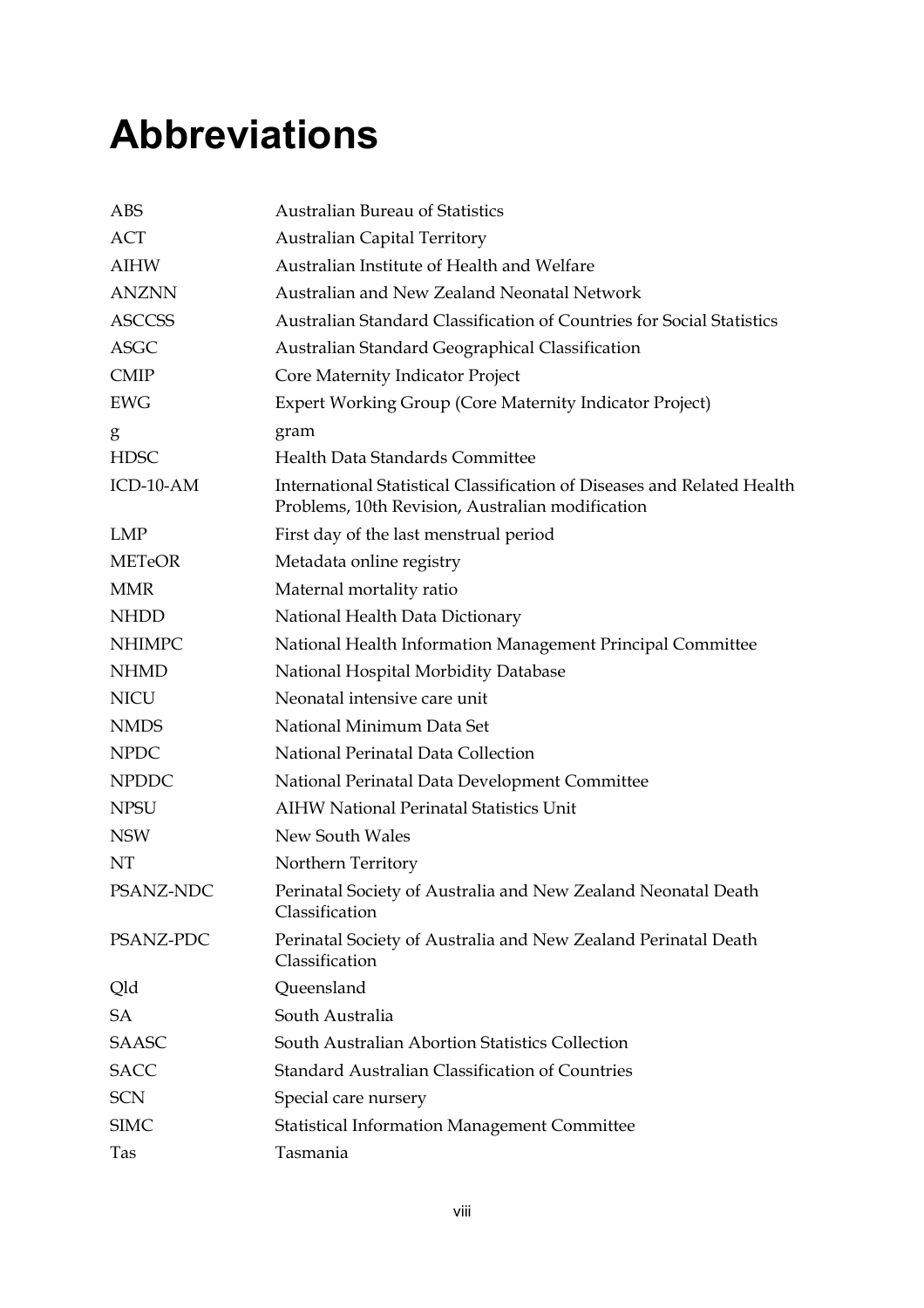| <b>UNSW</b>          | University of New South Wales                   |
|----------------------|-------------------------------------------------|
| Vic                  | Victoria                                        |
| WA                   | Western Australia                               |
| <b>WAANS</b>         | Western Australian Abortion Notification System |
| <b>WHO</b>           | World Health Organization                       |
|                      |                                                 |
| n.a.                 | Not available                                   |
| n.p.                 | Not published                                   |
| $\ddot{\phantom{0}}$ | Not applicable                                  |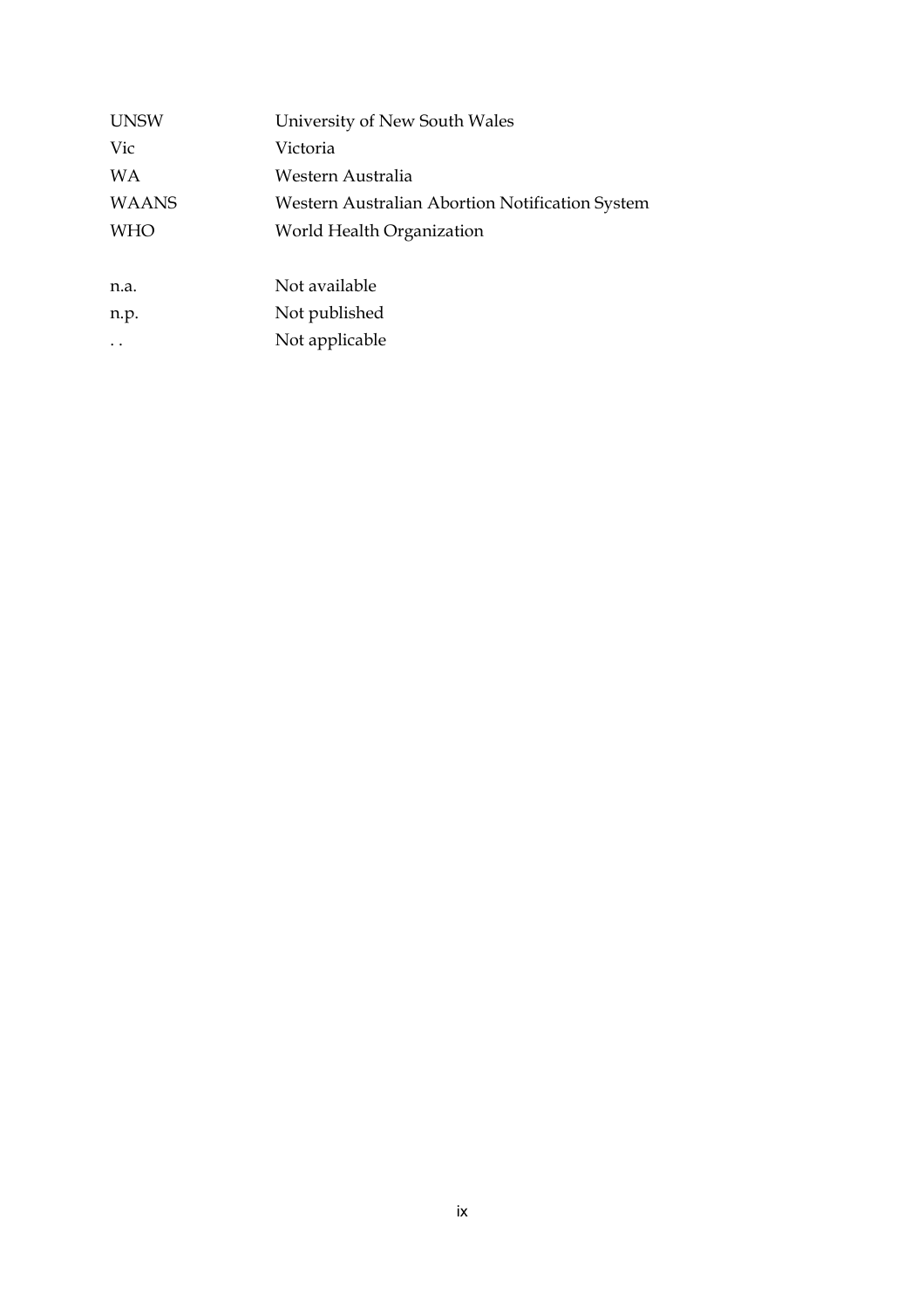## **Highlights**

*Australia's mothers and babies 2004* is the fourteenth annual report on pregnancy and childbirth of women in Australia, and their babies. This section provides an overview of the main findings of the report based primarily on the National Perinatal Data Collection.

## **Mothers in 2004**

- There were 257,205 babies born to 252,871 mothers in 2004 reported to the National Perinatal Data Collection.
- The median age of women who gave birth was 30.0 years, continuing the upward trend seen in maternal age in recent years. There were 49,411 mothers aged 35 years or older (19.5%).
- Women who reported smoking at all during pregnancy accounted for 16.7% of women who gave birth in the five jurisdictions for which data were available. This represents a decrease since 2001 (Figure 1).



#### **Figure 1: Mothers reporting smoking during pregnancy, 2001–2004 (per cent)**

- Of women who gave birth, 59.2% had a spontaneous vaginal birth and 0.4% had a vaginal breech birth. Deliveries using forceps accounted for 3.9% and vacuum extractions for 7.1%.
- The increase in caesarean sections continued with 29.4% of mothers having caesarean section deliveries in 2004, compared with 19.3% in 1995. Over the same period, instrumental

deliveries have remained stable at around 11%. Caesarean section rates were higher among older mothers and those who gave birth in private hospitals (Figure 2).



**Figure 2: Caesarean sections by maternal age and hospital sector, 2004 (per cent)** 

- Of multiparous mothers who gave birth, 24.5% had previously had a caesarean section. The proportion of these mothers who had a caesarean section in 2004 was 81.6%.
- Of mothers having an operative delivery, one-third had an epidural or caudal anaesthetic administered, and approximately half had a spinal anaesthetic. A general anaesthetic was administered for 5.5% of operative deliveries.
- There were 8,904 Aboriginal or Torres Strait Islander women who gave birth, making up 3.6% of all mothers in Australia in 2004.
- The average age of Aboriginal or Torres Strait Islander mothers who gave birth was 24.8 years, compared with 29.9 years for non-Indigenous mothers.
- Multiple pregnancies accounted for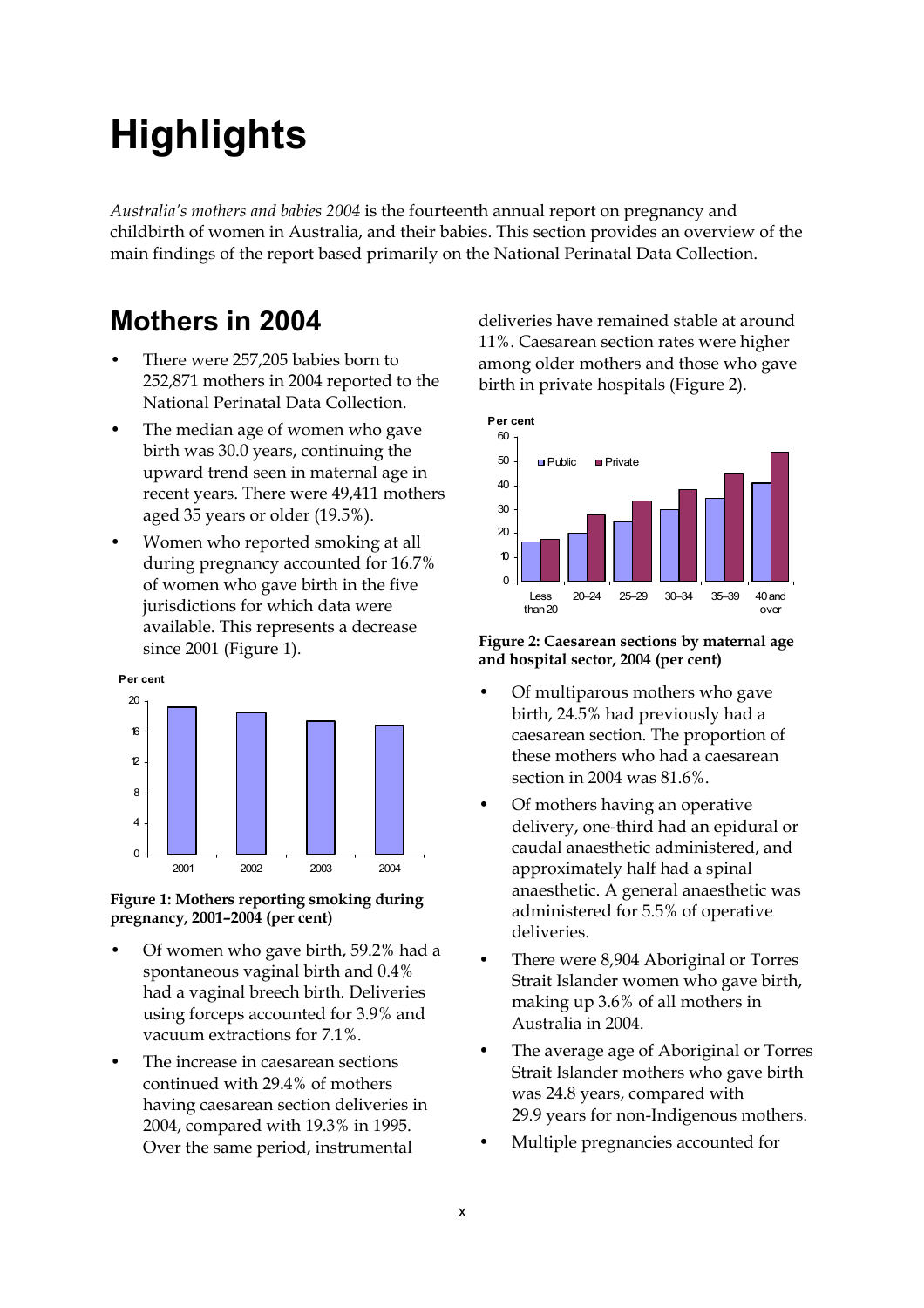1.7% of all pregnancies and included 4,175 twin pregnancies, 75 triplet pregnancies and three quadruplet and quintuplet pregnancies. The twinning rate was 16.5 per 1,000 mothers.

- There were 589 planned homebirths reported, representing 0.2% of women who gave birth in 2004. Of women who gave birth at home, 72.7% were multiparous.
- The estimated number of induced abortions in 2004 was 83,210.

## **Babies in 2004**

- Of the 257,205 births in Australia, 20,999 (8.2%) were preterm (less than 37 weeks gestation). The average gestational age of all babies was 38.8 weeks in 2004.
- Low birthweight (less than 2,500 grams) occurred in 16,336 (6.4%) liveborn babies. The proportion of liveborn babies of Aboriginal or Torres Strait Islander mothers that were low birthweight was 13.2% compared with 6.1% of babies of non-Indigenous mothers.
- Of babies with breech presentations at birth, 87.6% were delivered by caesarean section.
- Male births exceeded female births, accounting for 51.4% of all births. The national sex ratio was 106.0 male live births per 100 female live births.
- Of liveborn babies, 15.6% were admitted to a special care nursery or neonatal intensive care unit.
- In 2004, 5,724 babies were admitted to level III neonatal intensive care units in Australia. This was a rate of 22.4 per 1,000 live births. Of these babies, 46.3% had a gestational age of less than 32 weeks and 39.3% had a birthweight of less than 1,500 grams.
- Using state and territory perinatal data,

 the fetal death rate was 7.5 per 1,000 births; the neonatal death rate was 3.1 per 1,000 live births; and the perinatal death rate was 10.5 per 1,000 births.

The main categories of perinatal death, as classified by the Perinatal Society of Australia and New Zealand Perinatal Death Classification, were congenital abnormalities, spontaneous preterm births and unexplained antepartum deaths. These three groups of causes accounted for over half of perinatal deaths.

## **First-time mothers**

• Women who gave birth for the first time in 2004 accounted for 42.2% of all women who gave birth. The average age of first-time mothers was 28.0 years, an increase from 26.5 years in 1995 (Figure 3).



**Figure 3: First-time mothers by maternal age, 1995 and 2004 (per cent)** 

- Compared with multiparous mothers, first-time mothers had higher rates of induction, epidural anaesthesia and caesarean section, and lower rates of smoking during pregnancy.
- Around 9.2% of babies born to firsttime mothers were preterm in 2004, compared with 7.4% of babies born to multiparous women.
- Low birthweight occurred in 7.6% of liveborn babies of primiparous women compared with 5.5% for multiparous women.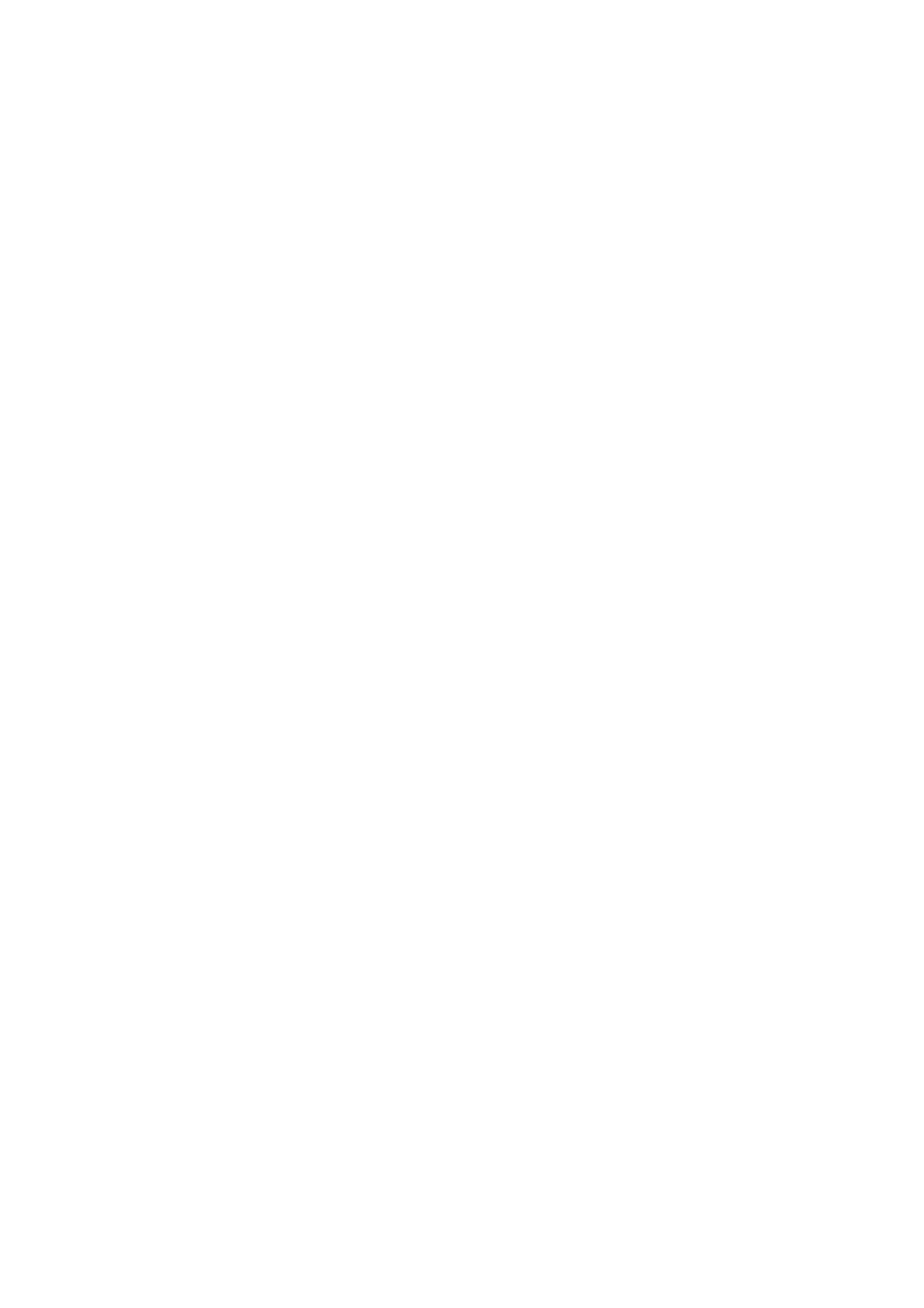## **1 Introduction**

*Australia's mothers and babies 2004* is the fourteenth in the annual series prepared by the Australian Institute of Health and Welfare's (AIHW) National Perinatal Statistics Unit (NPSU). The report provides national information on the pregnancy and childbirth of mothers, and the characteristics and outcomes of their babies. It is a collaborative effort of the NPSU and states and territories, and is for use by researchers, academics, students, policy makers and health service planners, and those providing services in reproductive health.

The report is primarily based on data from the National Perinatal Data Collection (NPDC). Ongoing data development has led to improvements in data provision and reporting. In this report, several tables are presented for the first time, including data on Remoteness Area of the mother's usual residence, admission to special care nurseries or neonatal intensive care units, and additional information on multiple births. This edition also contains estimated induced abortion figures for 2004, and a special chapter on first-time mothers and their babies.

## **Purpose of this report**

The purpose of *Australia's mothers and babies 2004* is to provide Australia with epidemiological information including statistics on the women who gave birth to liveborn or stillborn babies in 2004, and on their babies.

This is achieved through the following objectives:

- to report against the Perinatal National Minimum Data Set
- to provide national information on women who gave birth in 2004, including demographics, risk factors and characteristics relating to the pregnancy, childbirth and puerperium
- to provide national information on the characteristics and perinatal outcomes of babies born in 2004
- to provide information for state and territory comparison
- to provide information for international comparison.

## **Structure of this report**

This chapter provides background information, describes the major data sources and briefly discusses their overall limitations.

The remainder of this report is divided into the following chapters:

• Chapter 2: Summary

 This chapter contains summary data on the number of women who gave birth and births in 2004 and on key perinatal health measures derived from the NPDC.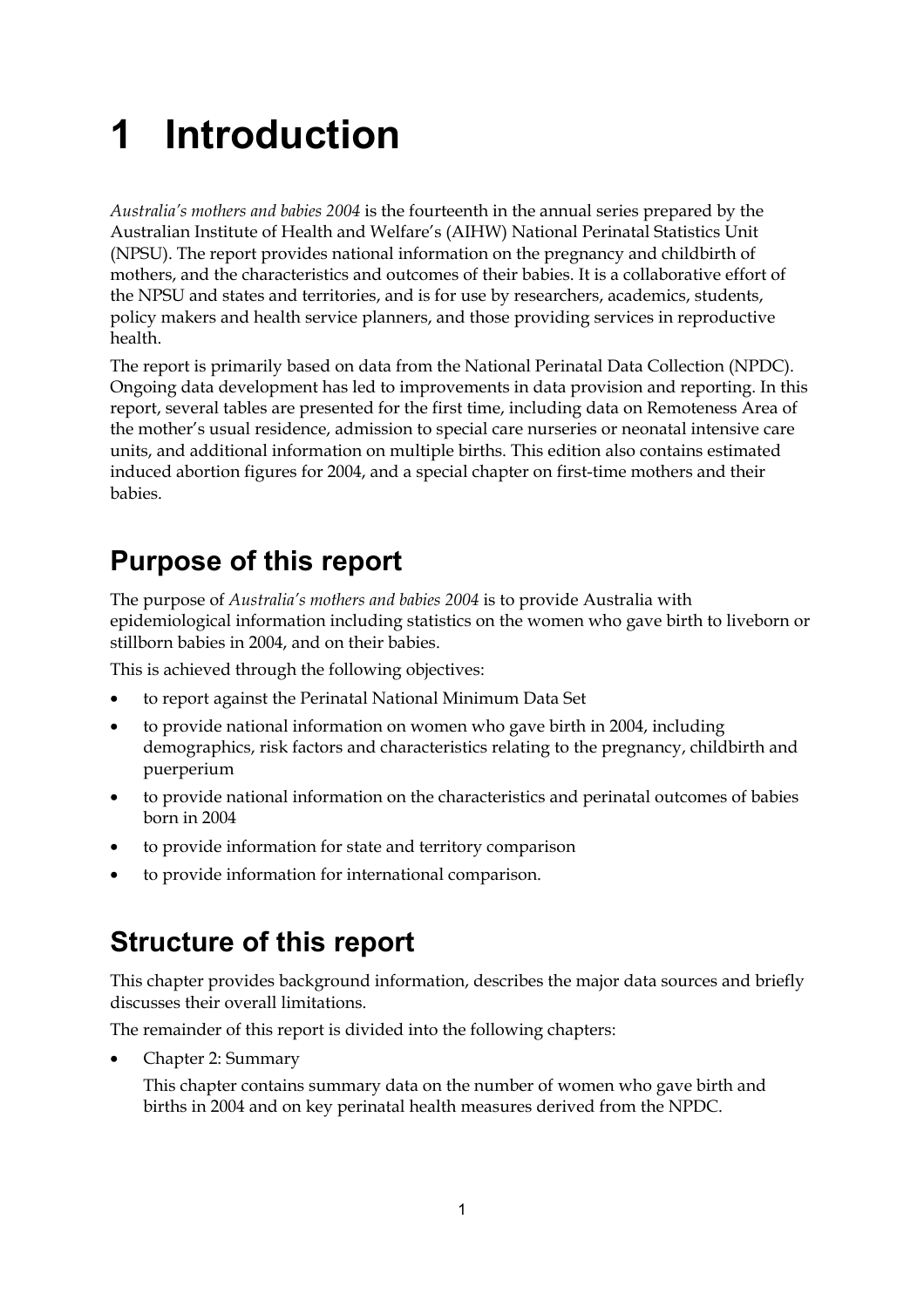• Chapter 3: Mothers

 This chapter contains information on women who gave birth in 2004, including their demographic profile (e.g. maternal age), maternal characteristics (e.g. parity), and characteristics of the labour, birth and puerperium (e.g. onset of labour, method of birth, perineal status).

• Chapter 4: Babies

 This chapter contains information on the characteristics and outcomes of babies born in 2004, including birth status, birthweight, gestational age and sex ratio.

• Chapter 5: First-time mothers

This chapter presents data on primiparous women who gave birth in 2004, and the outcomes of their babies.

• Chapter 6: Babies in level III neonatal intensive care units

 This chapter contains information from the Australian and New Zealand Neonatal Network on babies admitted to neonatal intensive care units in Australia in 2004.

• Chapter 7: Perinatal mortality

 This chapter includes perinatal data from the Australian Bureau of Statistics (ABS) and NPDC on fetal, neonatal and perinatal deaths. It also presents deaths from six states classified using the Perinatal Society of Australia and New Zealand Perinatal Death Classification (PSANZ-PDC).

Appendix 1 presents the underlying data for the figures in the report. Appendix 2 contains information on pre-existing and pregnancy-related medical conditions, including state and territory data on selected conditions, such as essential hypertension and diabetes mellitus.

## **The Perinatal National Minimum Data Set**

A National Minimum Data Set (NMDS) is a core set of data elements agreed to by the Statistical Information Management Committee (SIMC) and endorsed by the National Health Information Management Principal Committee (NHIMPC) for mandatory collection and reporting at a national level. An NMDS depends on a national agreement to collect uniform data and to supply it as part of a national collection (HDSC 2006). The standards make data collection activities more efficient by reducing duplication of effort by standardising core data items; more effective by ensuring that information to be collected is relevant and appropriate to its purpose; and more comparable and consistent for reporting purposes.

An NMDS includes agreement on specified data elements (discrete items of information or variables) and supporting data element concepts as well as the scope of the application of those data elements and the statistical units for collection. Definitions of all data elements that are included in National Minimum Data Sets are included in the AIHW's online metadata registry, 'METeOR'.

The Perinatal NMDS is a specification for data collected on all births in Australia in hospitals, birth centres and the community. Data are collected from perinatal administrative and clinical record systems and forwarded regularly to the relevant state or territory health authority. Data for the year ending 31 December are then provided annually to the NPSU for national collation.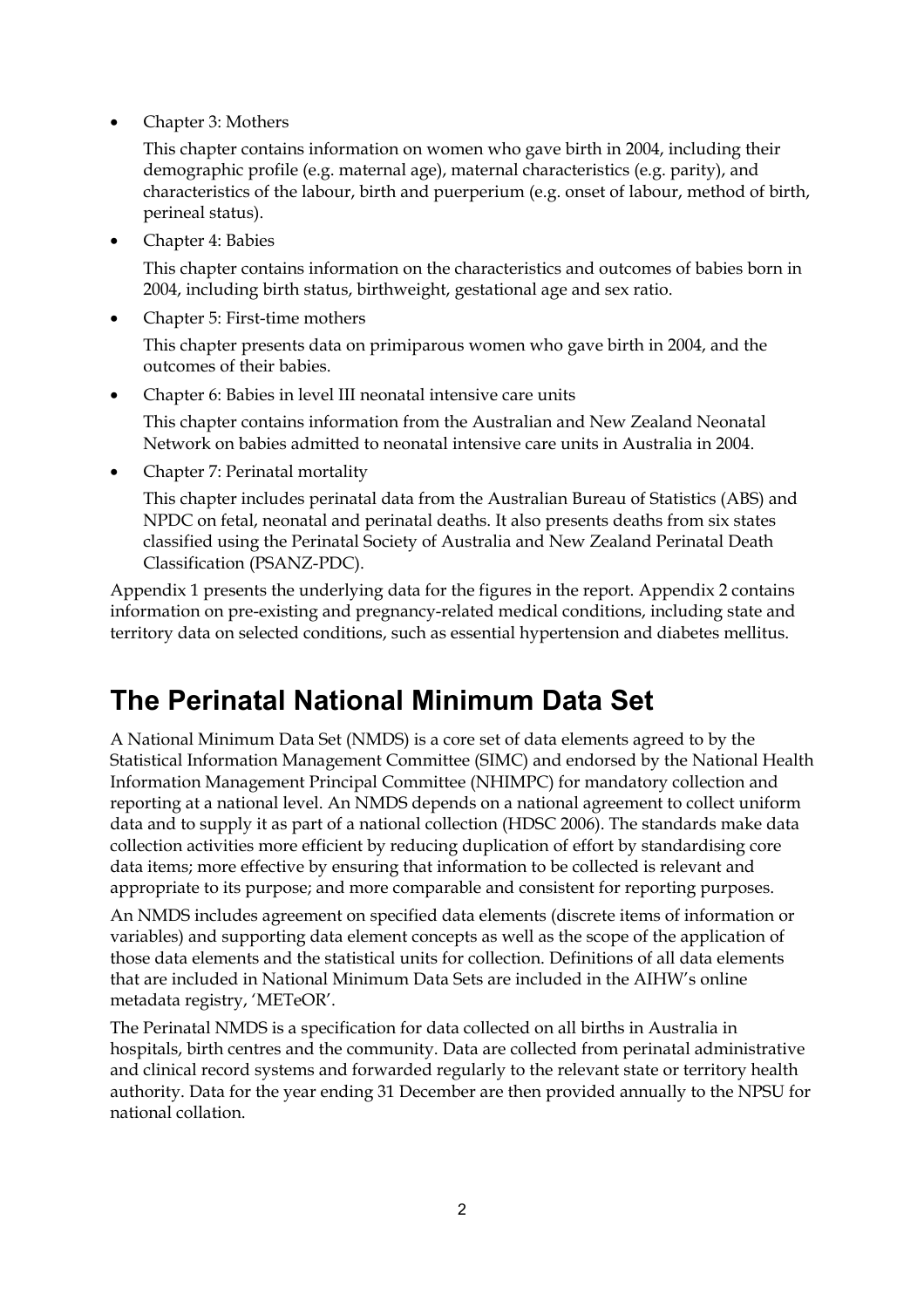The Perinatal NMDS was first specified in 1997. It includes data items relating to the mother, including demographic characteristics and factors relating to the pregnancy, labour and birth, and data items relating to the baby, including birth status, sex and birthweight.

Current definitions are available in the *National health data dictionary* (NHDD) Version 13 (HDSC 2006) and on METeOR online at <http://meteor.aihw.gov.au>. A list of the current Perinatal NMDS data elements can be found in Appendix 3. Version 12 of the NHDD was current at the time of collection of the 2004 data (NHDC 2003).

## **The National Perinatal Data Development Committee**

The primary role of the National Perinatal Data Development Committee (NPDDC) is to undertake perinatal data development. The NPSU in consultation with the Committee develops new data items which it submits to the NPDDC for consideration. The Committee recommends changes to definitions for perinatal data items and submits new perinatal data items to the Health Data Standards Committee (HDSC) for inclusion on METeOR, and to SIMC for inclusion in the Perinatal NMDS. The Committee is comprised of representatives from each state and territory health authority, the ABS and the NPSU, with temporary members invited on a transitory basis as their expertise is required. The NPDDC works in consultation with clinical reference groups.

Since completion of the Perinatal NMDS evaluation report (Laws & Sullivan 2004b), a program of perinatal data development has been implemented. The NPDDC met four times in 2006, and will continue with regular meetings and out-of-session work. The program of data development involves revision of existing Perinatal NMDS items, data development work on existing perinatal METeOR items, and the development of new perinatal items. In 2006, agreement has been reached to include data elements on the mother's area of usual residence and presentation at birth in the NMDS.

## **Key data sources**

### **National Perinatal Data Collection**

The 2004 national data on births are based on notifications to the perinatal data collection in each state and territory. Midwives and other staff, using information obtained from mothers and from hospital or other records, complete notification forms for each birth in each jurisdiction. Information is included in the NPDC for all births of at least 400 grams birthweight or at least 20 weeks gestation. Figure 1.1 shows the pathway of perinatal data to the NPSU for national collation.

Each state and territory collects more information than is specified on the Perinatal NMDS, and the NPSU requests some of these additional items. The information includes characteristics of the mother, such as previous pregnancies and perineal status after vaginal birth, and the baby, such as resuscitation and admission to special care nursery or neonatal intensive care unit.

The state and territory health authorities undertake data processing, analysis and publication of reports. Each state and territory provided data in an electronic format to the NPSU. Due to data editing and subsequent updates of state and territory databases, the numbers in this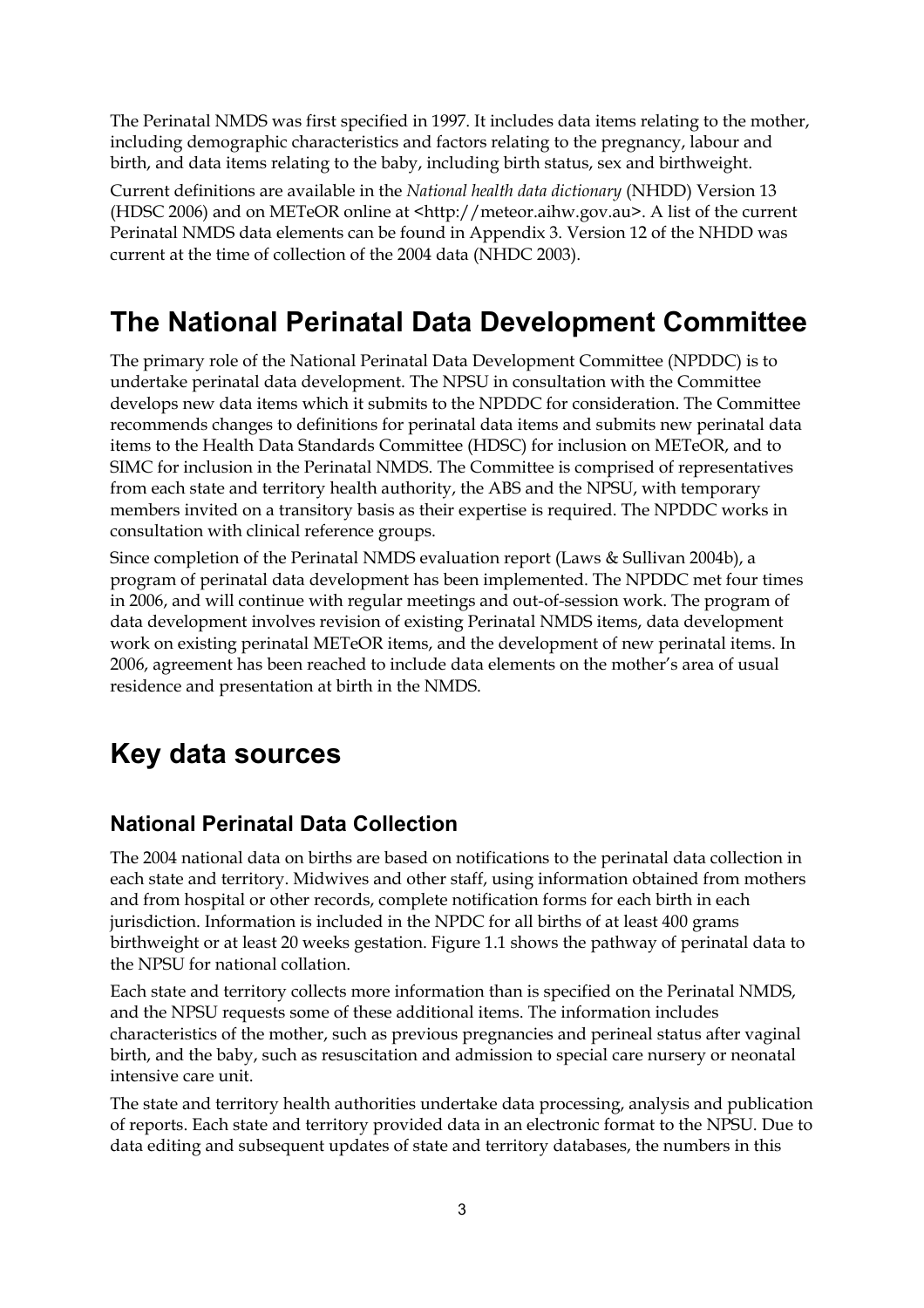report may differ slightly from those in reports published by the states and territories. See Appendix 4 for a list of state and territory reports on the 2004 data.



### **Australian Bureau of Statistics**

The ABS compiles statistics and publishes reports on registrations of live births and perinatal deaths from data made available by the Registrar of Births, Deaths and Marriages in each state and territory. These data are used to compile vital statistics, and are administrative data collections that are routinely reported on year of registration rather than year of birth or year of death.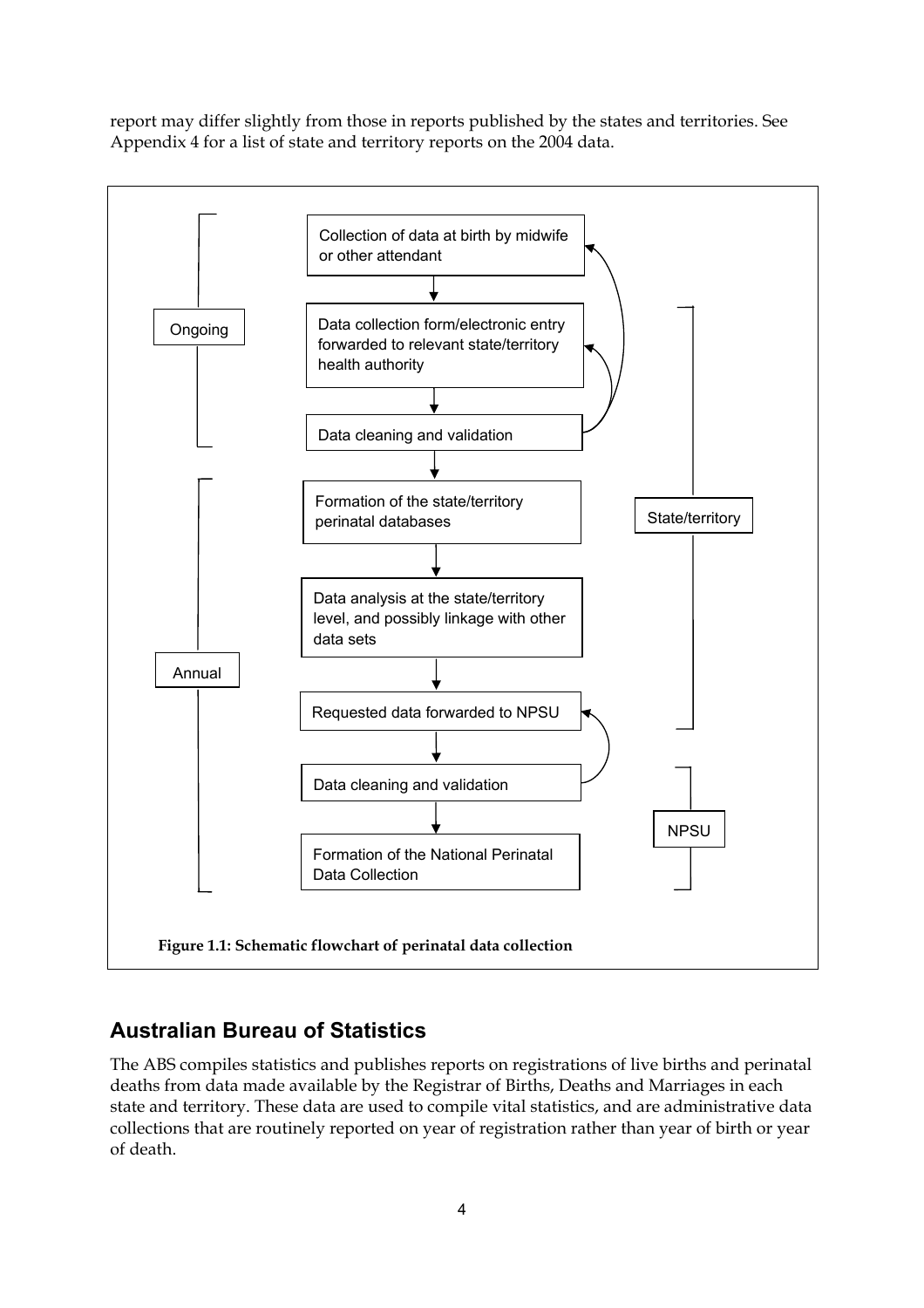The ABS reports the perinatal deaths of babies of at least 400 grams birthweight, or 20 weeks gestation where birthweight is unknown. These inclusion criteria differ from the NPDC and the World Health Organization (WHO) definitions. Data obtained from ABS and its published reports (ABS 2005; ABS 2006) were used to analyse trends and variations in perinatal deaths using the criteria of at least 400 grams birthweight, or at least 20 weeks gestation where birthweight is unknown, in the period from 2002 to 2004.

ABS publishes the reports *Births Australia* (e.g. ABS 2005) and *Causes of death Australia* (e.g. ABS 2006) annually.

#### **Australian and New Zealand Neonatal Network**

The Australian and New Zealand Neonatal Network (ANZNN) monitors the care of highrisk newborns registered to level III neonatal intensive care units (NICUs). Babies in the ANZNN data set are those who were admitted to a level III NICU at less than 28 days of age and who met at least one of the following criteria: less than 32 weeks gestation, less than 1,500 grams birthweight, required assisted ventilation for at least four hours or underwent major surgery. ANZNN publishes an annual report on these babies and their mothers (e.g. Abeywardana 2006). Further details on the ANZNN can be found in these reports, and Appendix 5 lists contact details for the ANZNN. Chapter 6 presents data on babies admitted to level III NICUs in Australia in 2004.

## **Explanatory notes**

Tabulated data in this report are based on births in each state and territory in 2004, meeting the criteria for inclusion in the NPDC. Notification forms are completed and information is provided to the NPSU for all live births and stillbirths of at least 400 grams birthweight or 20 weeks or more gestation. Each state and territory has developed its own form and/or electronic system for collecting perinatal data, often to maintain compatibility with its other data collections. Unless otherwise stated, the data in this report relate to the state or territory of occurrence of births in 2004 rather than to the state or territory of usual residence of the mother.

Data are presented for all states and territories where available. Although the perinatal collections are based on an NMDS, in some jurisdictions the data are collected in different categories. Where data are not available from all states and territories in the required format, this is indicated in the footnotes of tables or figures.

All states and territories have a data item to record Indigenous status on their perinatal form, although there are some differences among the jurisdictions. According to the NHDD, Indigenous status is a measure of whether a person identifies as being of Aboriginal or Torres Strait Islander origin (NHDC 2003). This separately identifies mothers as those of Aboriginal and Torres Strait Islander origin, and non-Indigenous mothers. No information is collected about the father's or baby's Indigenous status.

The number of babies is marginally higher than the number of mothers because of multiple births. The terms 'mothers' or 'women who gave birth' have been used in this report when referring to maternal characteristics, whereas 'births' refers to babies.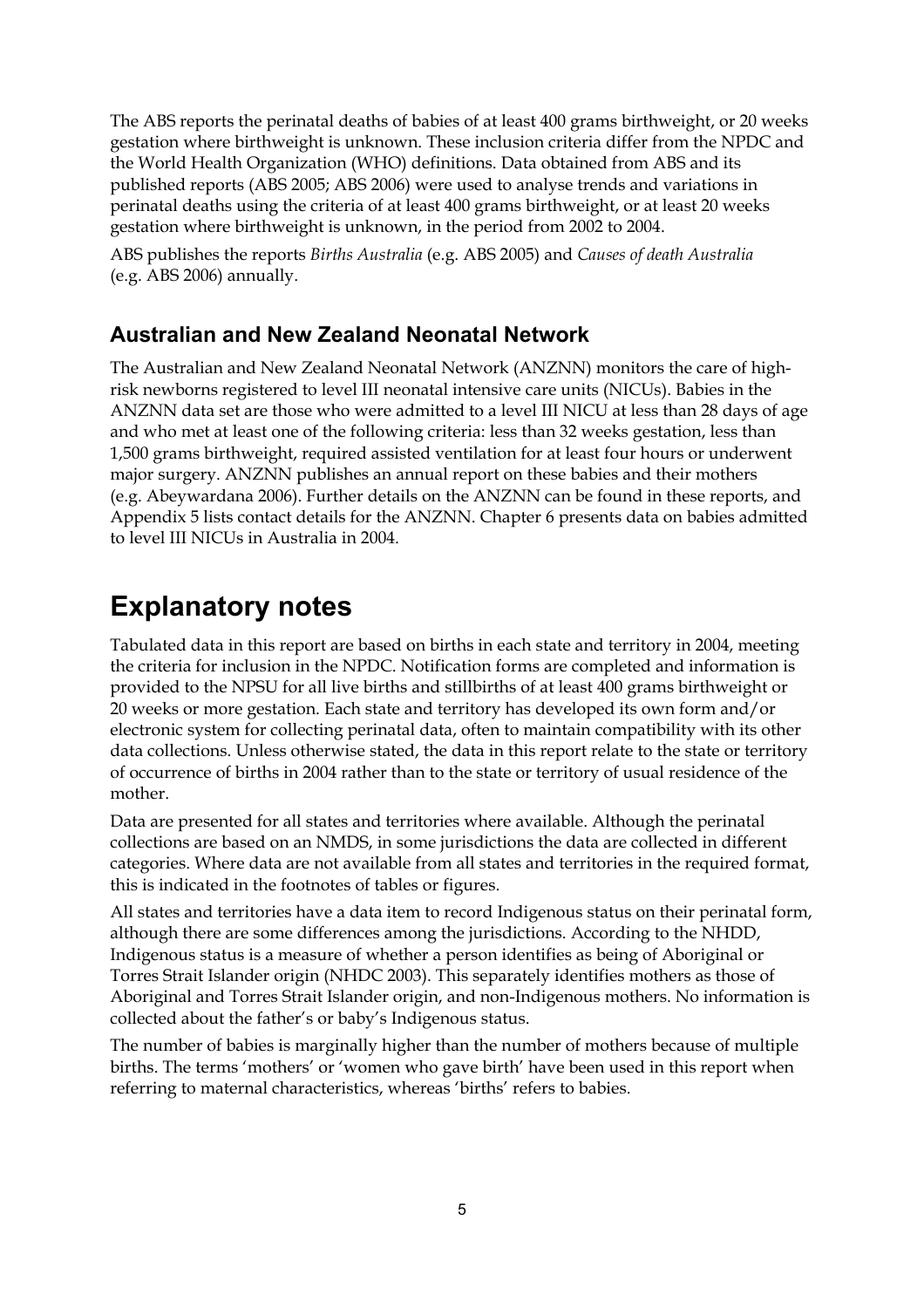#### **New South Wales data**

The number of women who gave birth in 2004 and the number of babies reported in NSW Department of Health publications differ from the numbers in this report. This is due to the inclusion of multiple births occurring across two calendar years.

### **Australian Capital Territory data**

The Australian Capital Territory data contain a high proportion of New South Wales residents who gave birth in the Australian Capital Territory. The proportion of non-residents who gave birth in the Australian Capital Territory was 16.3% in 2004. When interpreting the data it is important to note that a proportion of the higher risk or multiple pregnancies and associated poorer perinatal outcomes may have occurred in these non-residents. Therefore, percentages or rates such as those for preterm birth and perinatal deaths, can appear inflated in relation to the number of births in the Australian Capital Territory.

## **Data quality**

The data received from states and territories are checked for completeness, validity and logical errors. Changes are made as necessary in consultation with the state and territory perinatal data providers.

#### **Quality of Indigenous status data**

All jurisdictions are working towards improving the ascertainment of Indigenous status in their perinatal collections. The AIHW's Aboriginal and Torres Strait Islander Health and Welfare Unit is currently working on a project entitled 'Improving identification of Indigenous people in health data collections' including perinatal data collections. The NPSU is collaborating with the AIHW on this project. A report detailing the findings is planned for release in 2007.

Data on Indigenous status for Tasmania are not presented in this report because in the extract provided to the NPSU, the 'Not stated' category for Indigenous status was not able to be distinguished from the 'Neither Aboriginal nor Torres Strait Islander origin' category. In the Council of Obstetric and Paediatric Mortality and Morbidity (Tasmania) annual report for 2004, only 0.7% of mothers were reported as having a 'Not stated' Indigenous status, 97.0% were reported as being of neither Aboriginal nor Torres Strait Islander origin, and 2.4% as Aboriginal or Torres Strait Islander (DHHS 2006:42). The Department of Health and Human Services in Tasmania is actively pursuing improvements in the collection and provision of Indigenous status data. For 2003, 43.6% of mothers had a 'Not stated' Indigenous status (DHHS 2005:47).

Western Australia has supplied Indigenous status data for 2004 from the Western Australian hospital morbidity system in which Indigenous status is collected using the NHDD data element. This differs from 2003, where data provided to the NPSU were collected via the Western Australian perinatal form in the categories of 'Caucasian', 'Aboriginal/Torres Strait Islander' and 'Other'.

There are a small number of Aboriginal and Torres Strait Islander mothers who give birth in the Australian Capital Territory, and the proportion fluctuates from year to year, making this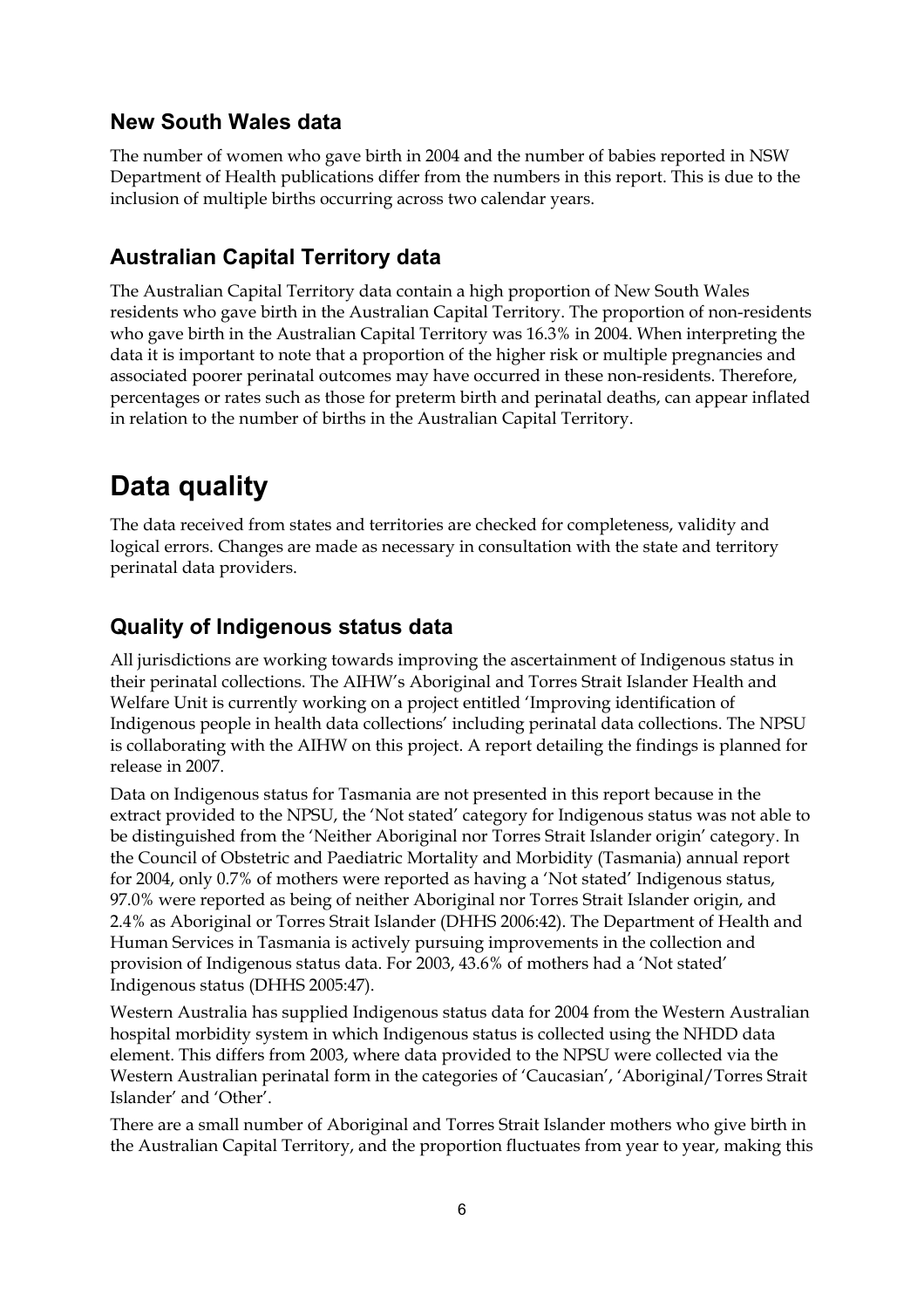jurisdiction less comparable to other jurisdictions. In 2004, 54 of the 73 Aboriginal or Torres Strait Islander women who gave birth in the Australian Capital Territory were Australian Capital Territory residents.

## **Data presentation**

This report presents perinatal data that can largely be compared with data presented in *Australia's mothers and babies 2003* (Laws & Sullivan 2005). There are 20 new tables in the Summary, Mothers, Babies and Perinatal mortality chapters, and additional new appendix tables, as well as an analysis of first-time mothers.

Cell sizes of three or less in state and territory tables have not been published. Exceptions to this are small numbers in 'Other' and 'Not stated' categories. Tasmania and the Australian Capital Territory have requested that cells where the number is less than five be suppressed, and this has been implemented throughout the report for these jurisdictions. Where n.p. (not published) has been used to protect confidentiality, the suppressed numbers are included in the totals.

Throughout the report, for totals, percentages may not add up to 100.0, and for subtotals, they may not add up to the sum of the percentages for the categories. This is due to rounding.

For multiple pregnancies, items presented for mothers which may be different for each baby, such as place of birth, are classified according to the characteristics of the first born baby. Where these items are presented for babies, each baby of a multiple birth is assigned the value of the first born baby. The exceptions are gestational age, presentation at birth and method of birth, for which the value for each baby of a multiple birth is presented.

Minor changes to data presentation, including where a jurisdiction has not provided a data item or data have not been published for other reasons, are detailed in the footnotes to the tables.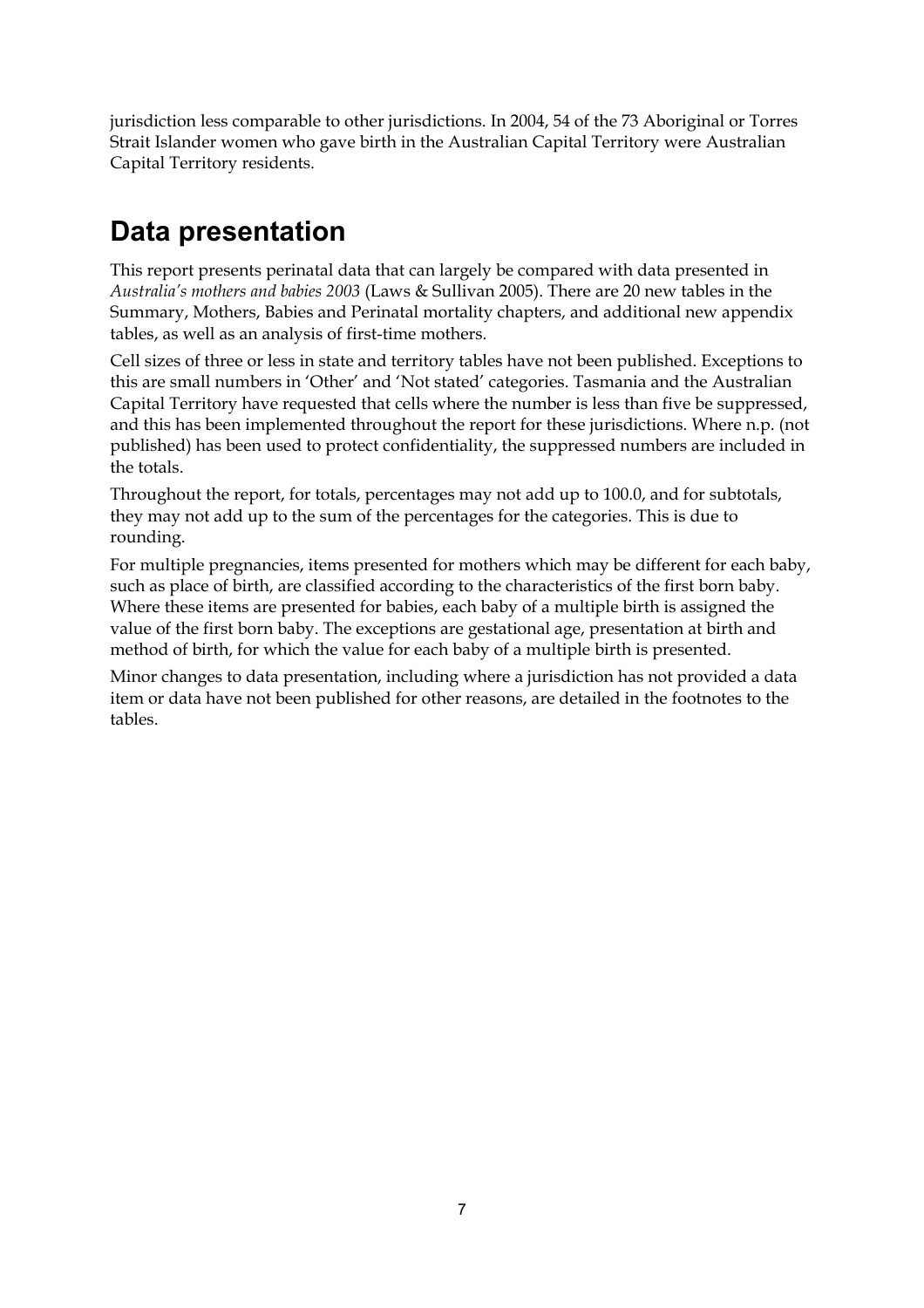## **2 Summary**

### **Women who gave birth and births**

There were 252,871 women who gave birth in 2004 reported to the NPDC, resulting in a total of 257,205 births. Of these, 1,919 were fetal deaths (Table 2.1). This showed an increase of 280 births (0.1%) from the 256,925 reported in 2003.

|                | <b>NSW</b> | Vic    | Qld    | WA     | <b>SA</b> | Tas   | <b>ACT</b> | ΝT    | Australia |
|----------------|------------|--------|--------|--------|-----------|-------|------------|-------|-----------|
| <b>Mothers</b> | 84,289     | 62,543 | 50.051 | 25,111 | 17,228    | 5.413 | 4,799      | 3,437 | 252,871   |
| Fetal deaths   | 561        | 618    | 347    | 188    | 113       | 37    | 33         | 22    | 1,919     |
| Live births    | 85.065     | 63,082 | 50,563 | 25,340 | 17,408    | 5,483 | 4,893      | 3,452 | 255,286   |
| All births     | 85,626     | 63,700 | 50,910 | 25,528 | 17,521    | 5,520 | 4,926      | 3,474 | 257,205   |

#### **Table 2.1: Women who gave birth and births, by state and territory, 2004**

There were 255,286 live births in 2004 reported to the NPDC. This was 1,040 more than the 254,246 live births registered in Australia in 2004 (ABS 2005). Reasons for the differences in the national figures on live births between the two collections are being further investigated, but somewhat reflect the different methods and timing of the data collections. The NPDC is an epidemiological dataset collected at birth for the purpose of monitoring pregnancy. In comparison, the birth registration data is a vital statistics collection that relies on reporting by the parents or guardians, with requirements for reporting specified by individual states and territories. The differences between the two collections would be partly due to delays in the registration of, or failure to register, some live births. However, delays in registration would likely be balanced by the late registration of births from the previous year.

Table 2.2 shows the number of live births in the two collections by state and territory, and year of occurrence of the birth. The impact of the timing of registering births is demonstrated in this table, but suggests that even after a one year catch-up, the NPDC is a more timely estimate of the number of live births in Australia.

Data were not available for births that occurred in 2004 but were registered in 2005. Therefore, data are presented for 2000 to 2003 to allow for inclusion of births that occurred late in 2003 and were registered in 2004 and to also include late registrations for births in earlier years. In these years the NPDC has recorded more live births than were registered, overall and in most states and territories. Percentage differences show 2.4% more live births reported to the NPDC for births in 2000, increasing to a difference of 4.9% for births in 2003, the latest year of comparable data on births available (Table 2.2).

The majority of births are registered in the year of occurrence. For example, of births in 2000, 87.5% were registered in that year, 10.6% were registered in 2001, 0.8% in 2002, and 0.5% were registered in each of 2003 and 2004.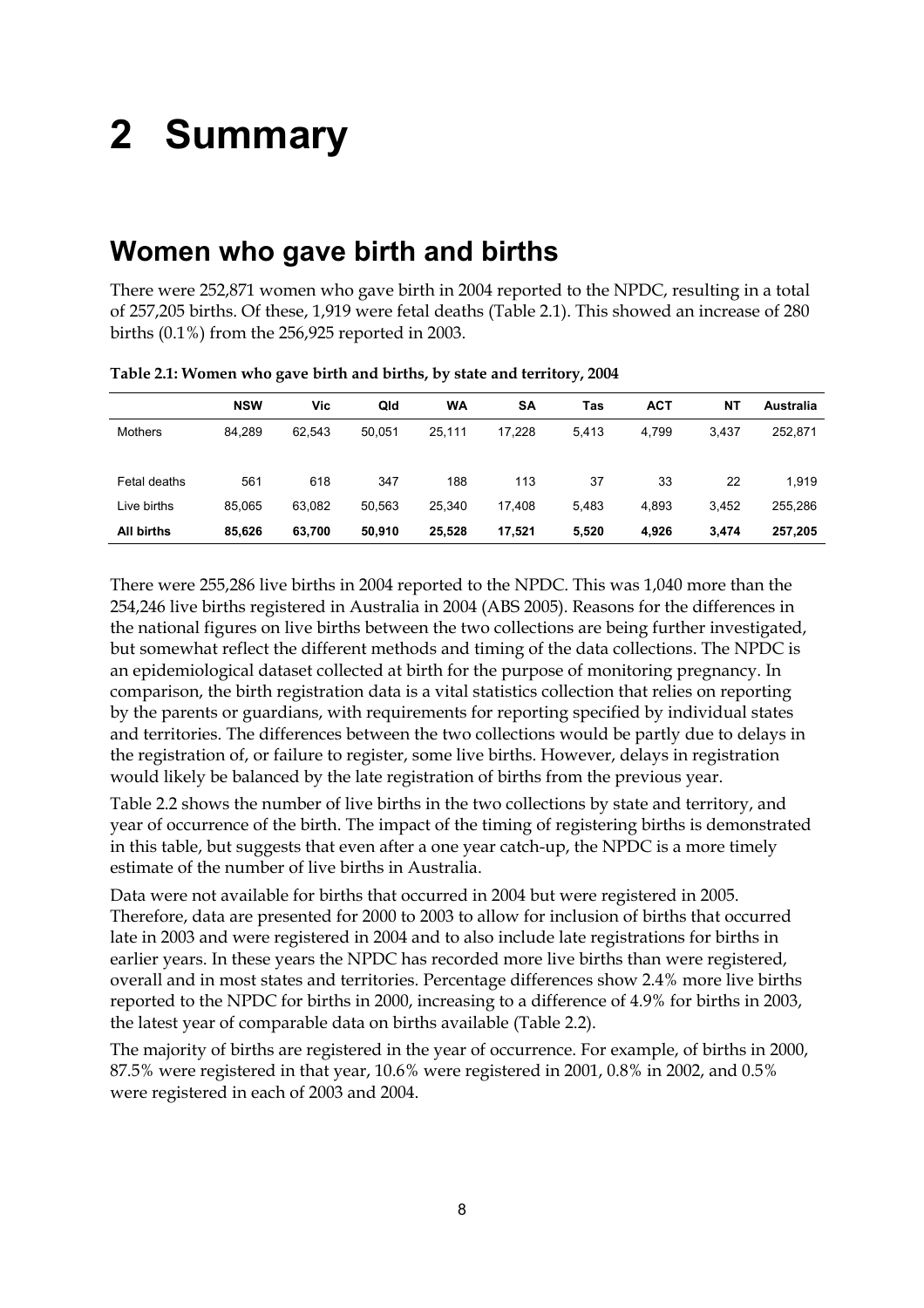| Year of<br>birth/data |            |        |        |        |           |        |            |           |                  |
|-----------------------|------------|--------|--------|--------|-----------|--------|------------|-----------|------------------|
| collection            | <b>NSW</b> | Vic    | Qld    | WA     | <b>SA</b> | Tas    | <b>ACT</b> | <b>NT</b> | <b>Australia</b> |
| 2000                  |            |        |        |        |           |        |            |           |                  |
| <b>NPDC</b>           | 87,322     | 62,148 | 48,958 | 25,023 | 17,766    | 5,839  | 4,736      | 3,638     | 255,430          |
| <b>ABS</b>            | 85,107     | 60,547 | 47,469 | 24,493 | 17,509    | 5,815  | 4,757      | 3,665     | 249,362          |
| % difference          | 2.6        | 2.6    | 3.1    | 2.2    | 1.5       | 0.4    | $-0.4$     | $-0.7$    | 2.4              |
| 2001                  |            |        |        |        |           |        |            |           |                  |
| <b>NPDC</b>           | 85,320     | 61,690 | 49,327 | 24,773 | 17,584    | 5,656  | 4,478      | 3,744     | 252,572          |
| ABS                   | 81,994     | 59,664 | 47,353 | 24,031 | 17,260    | 5,613  | 4,458      | 3,758     | 244,131          |
| % difference          | 4.1        | 3.4    | 4.2    | 3.1    | 1.9       | 0.8    | 0.4        | $-0.4$    | 3.5              |
| 2002                  |            |        |        |        |           |        |            |           |                  |
| <b>NPDC</b>           | 85,490     | 62,681 | 48,867 | 24,609 | 17,623    | 5,660  | 4,769      | 3,689     | 253,388          |
| <b>ABS</b>            | 81,932     | 61,112 | 46,159 | 23,637 | 17,270    | 5,769  | 4,716      | 3,728     | 244,323          |
| % difference          | 4.3        | 2.6    | 5.9    | 4.1    | 2.0       | $-1.9$ | 1.1        | $-1.0$    | 3.7              |
| 2003                  |            |        |        |        |           |        |            |           |                  |
| <b>NPDC</b>           | 85,891     | 63,018 | 50,059 | 24,497 | 17,710    | 5,482  | 4,821      | 3,621     | 255,099          |
| <b>ABS</b>            | 81,265     | 60,643 | 46,781 | 23,215 | 17,266    | 5,579  | 4,800      | 3,667     | 243,216          |
| % difference          | 5.7        | 3.9    | 7.0    | 5.5    | 2.6       | $-1.7$ | 0.4        | $-1.3$    | 4.9              |

**Table 2.2: Live births reported to the National Perinatal Data Collection and birth registration data, by state and territory, 2000 to 2003** 

*Note:* ABS data based on year of birth and state/territory of registration.

*Sources:* National Perinatal Data Collection; ABS births database 2000, 2001, 2002, 2003, 2004.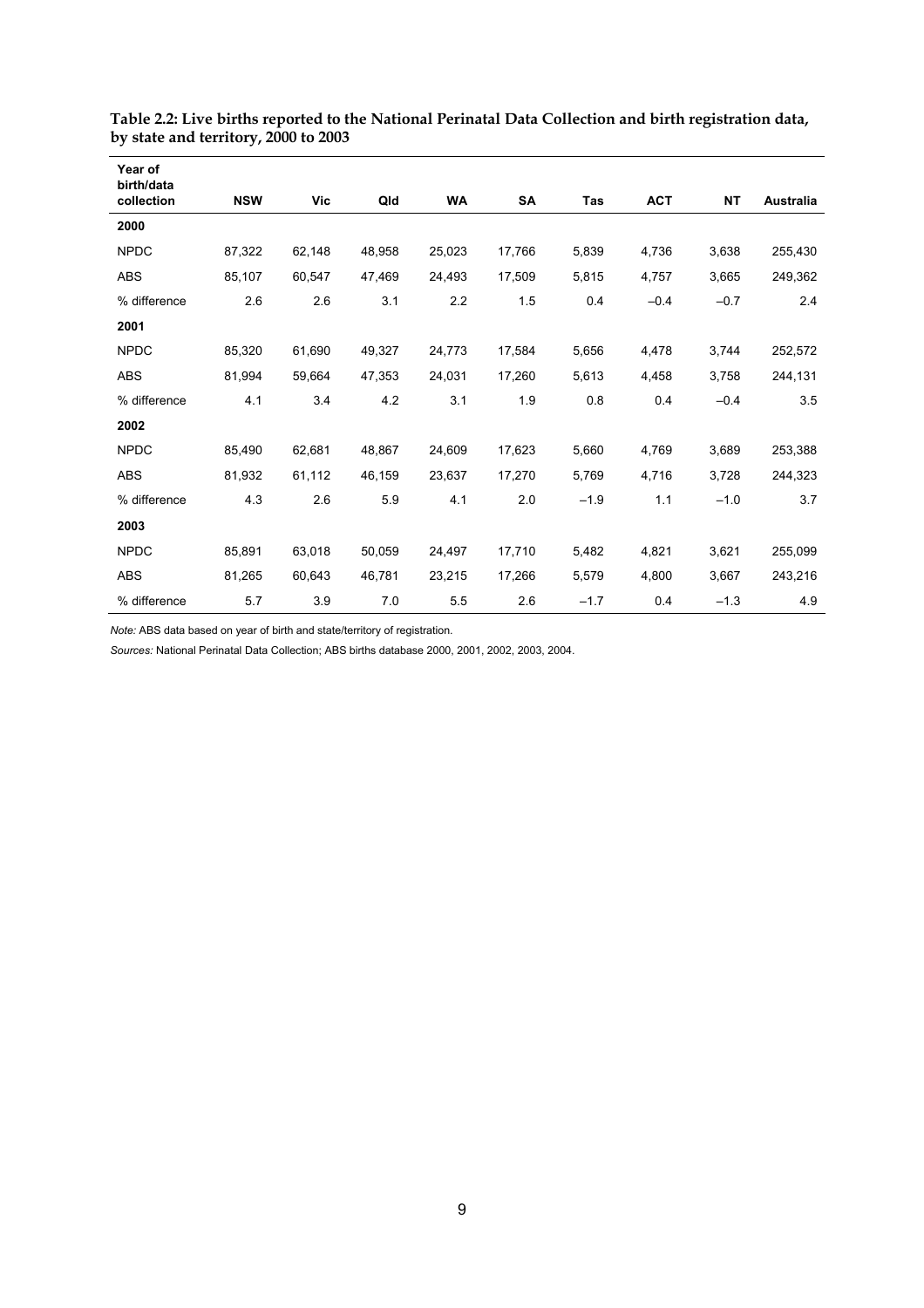## **Summary measures of perinatal health**

Table 2.3 presents summary perinatal health information for Australia derived from the National Perinatal Data Collection for births in 2004. Data include measures of pregnancyrelated interventions, maternal risk factors and birth outcomes.

| Variable                            | <b>Description of measure</b>                                                                              | Value |
|-------------------------------------|------------------------------------------------------------------------------------------------------------|-------|
| Maternal age                        | Percentage of mothers who were teenagers (less than 20 years)                                              | 4.6   |
| Maternal age                        | Percentage of first-time mothers aged 35 years and older                                                   | 12.5  |
| Smoking                             | Percentage of women smoking at all during pregnancy <sup>(a)</sup>                                         | 16.7  |
| Indigenous status                   | Percentage of mothers who identified as Aboriginal or Torres Strait<br>Islander <sup>(b)</sup>             | 3.6   |
| Maternal country of birth           | Percentage of mothers born in Australia                                                                    | 76.9  |
| Hospital sector                     | Percentage of women who gave birth in hospital who were in public<br>hospitals                             | 69.0  |
| Multiple pregnancy                  | Multiple pregnancies per 1,000 mothers                                                                     | 16.8  |
| Spontaneous onset of<br>labour      | Percentage of mothers who had a spontaneous onset of labour                                                | 57.6  |
| Induction of labour                 | Percentage of mothers who had an induced onset of labour                                                   | 25.3  |
| Instrumental vaginal<br>deliveries  | Percentage of mothers who had an instrumental (forceps or vacuum<br>extraction) delivery <sup>(c)</sup>    | 11.0  |
| Caesarean section                   | Percentage of mothers who had a caesarean section <sup>(c)</sup>                                           | 29.4  |
| Previous caesarean section          | Percentage of multiparous mothers having had previous caesarean<br>sections <sup>(d)</sup>                 | 24.5  |
| Mother's postnatal stay             | Median length of stay in hospital of birth (days) for those who were<br>discharged home <sup>(e)</sup>     | 4.0   |
| Preterm birth                       | Percentage of all births that were less than 37 weeks gestation                                            | 8.2   |
| Low birthweight                     | Percentage of liveborn babies weighing less than 2,500 grams at birth                                      | 6.4   |
| Apgar scores                        | Percentage of liveborn babies with an Apgar score of less than 7 at<br>5 minutes                           | 1.3   |
| Assisted reproduction<br>technology | Estimated percentage of births resulting from assisted reproduction<br>technology treatment <sup>(f)</sup> | 2.5   |
| Perinatal death rate                | Perinatal deaths per 1,000 births                                                                          | 10.5  |

**Table 2.3: Summary measures of perinatal health for Australia, 2004** 

(a) Excludes Vic, Qld and Tas.

(b) Excludes Tas.

(c) For multiple births, the method of birth of the first born baby was used. For one multiple birth in NSW, the method of birth of the second born baby was used.

(d) Excludes Tas and ACT.

(e) Excludes WA.

(f) The source for the number of babies born following assisted reproduction technology was the Australian and New Zealand Assisted Reproduction Database (ANZARD) held by NPSU.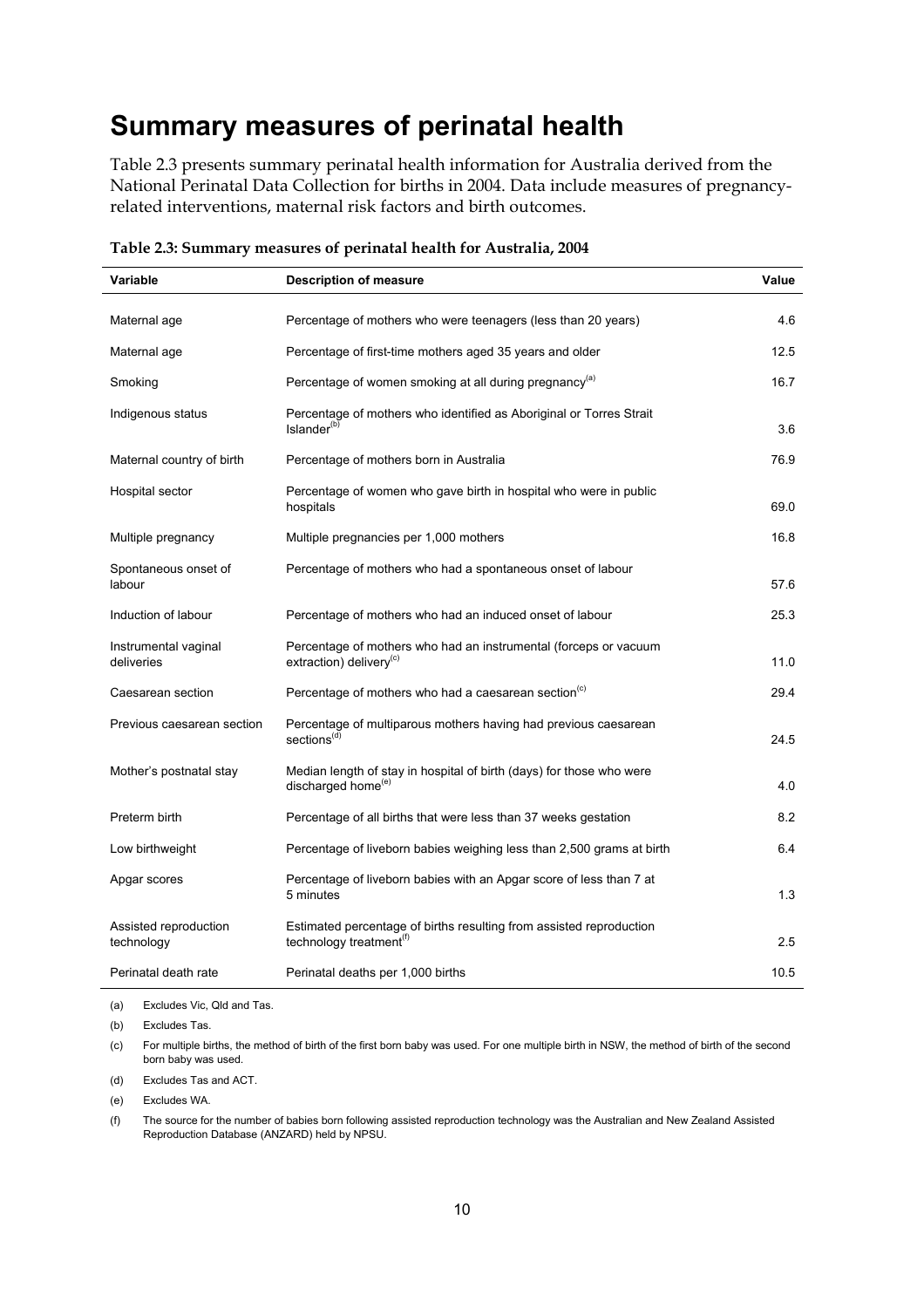### **Core Maternity Indicator Project**

One recommendation of the Douglas Inquiry relating to King Edward Memorial Hospital in Western Australia was to develop a set of maternity indicators to enable comparative analyses and benchmarks for obstetric and gynaecological practice and outcomes across Australia. In April 2002, the Australian Health Ministers gave in-principle agreement for a national collaborative project, which Western Australia agreed to coordinate. In March 2005, the National Maternity Services Collaboration also reported to the Australian Health Ministers Advisory Council the benefits of identifying and developing a set of national performance indicators with a view to aligning service and clinical indicators. The Western Australian Department of Health initially conducted a pilot project, building on earlier work undertaken by the Victorian Department of Human Services and elsewhere.

Following a grant from the former Australian Council for Safety and Quality in Health Care, Women's Hospitals Australasia has managed the Core Maternity Indicators Project Plan as developed by a small steering group. An Expert Working Group (EWG) was established to oversee the development of the core maternity indicators, and comprised experts in clinical care, data management and maternity policy, and consumers. Throughout the project the NPSU, represented on the EWG, provided technical expertise and data to inform the indicator development. A broader Reference Group of stakeholders who have an interest in maternal and perinatal health outcomes assisted the work of the EWG. The role of these groups was to ensure a broad level of consultation and consensus was achieved through a series of meetings, teleconferences and electronic correspondence over a period of 15 months.

The main objectives of the project were to:

- 1. Develop a set of core clinical indicators pertaining to pregnancy and birthing which could be recommended for collection by all maternity services throughout Australia (and possibly New Zealand) and which were:
	- important to clinicians and consumers
	- able to identify a gap between evidence and practice which could be closed
	- able to be compared between maternity services in a meaningful and scientifically valid way.
- 2. Recommend a governance structure for the timely collection and collation of the core set of indicators and ensure that the process provides relevant and timely information to clinicians that could then be used to improve maternity outcomes.

Table 2.4 presents data by state and territory for 2004 for six of the recommended ten core maternity indicators for which data are currently available through the National Perinatal Data Collection. The purpose of presenting these data is to promote further discussion as to the relevance, robustness and reliability of the proposed indicators in improving maternity health outcomes. When interpreting the indicators it is important to refer to the table footnotes which specify indicator criteria and individual numerator and denominator information. The indicators are being presented at a state and territory level with the aim of development for implementation at a hospital level. Subsequent analyses could include appropriate risk adjustment and comparison across peer groups of maternity services.

For example, the data show that the proportion for the indicator 'Caesarean sections for selected first births' ranged from 21.7% in the Australian Capital Territory to 29.7% in Western Australia, with a national proportion of 25.3%. The total proportion for the indicator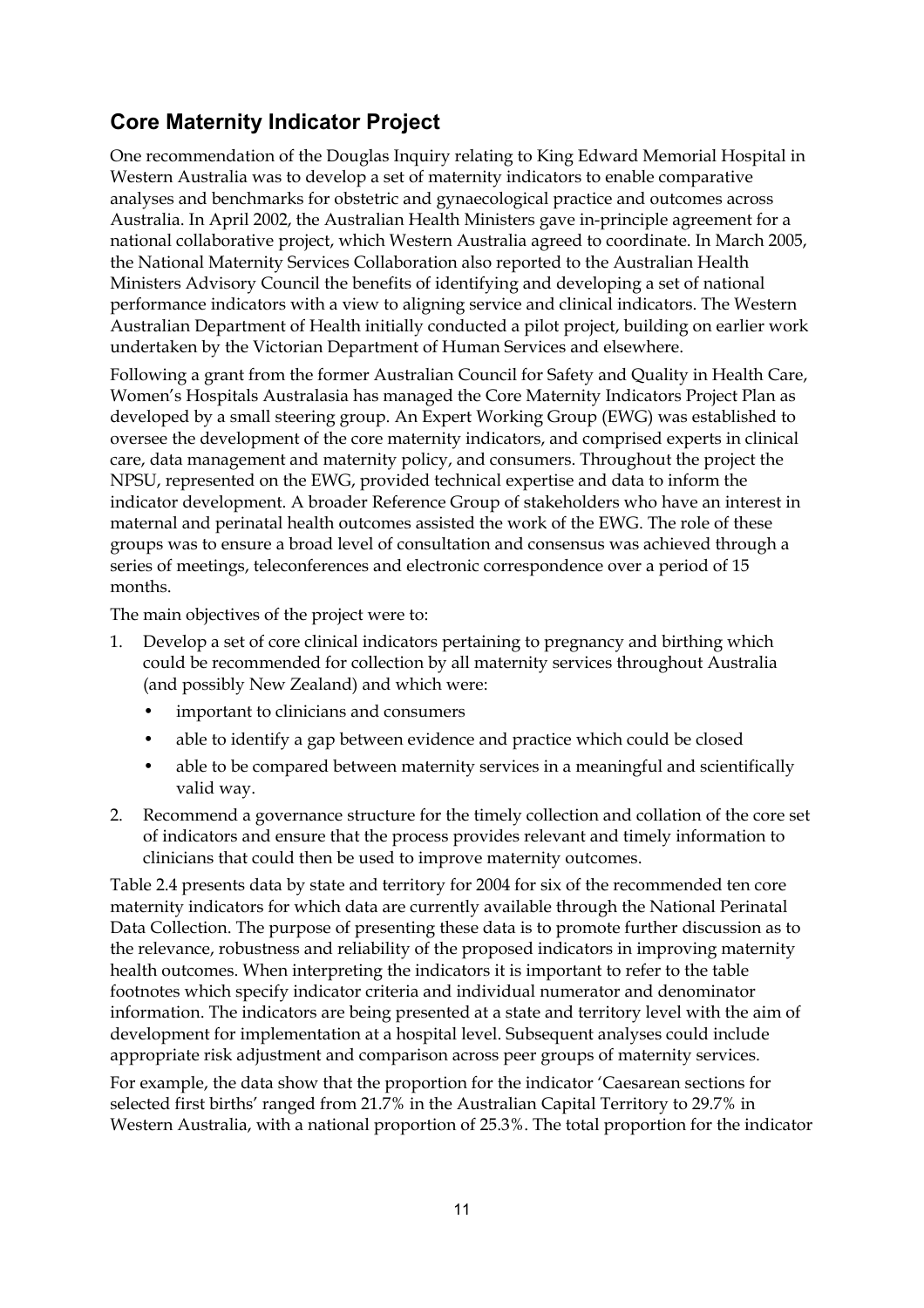'Episiotomies performed during first births' was 29.5%. State and territory figures ranged from 20.1% in the Northern Territory to 38.4% in Victoria.

| <b>Indicator</b>                                                                                                    | <b>NSW</b> | Vic  | Qld  | <b>WA</b> | <b>SA</b> | Tas  | <b>ACT</b> | <b>NT</b> | Total |
|---------------------------------------------------------------------------------------------------------------------|------------|------|------|-----------|-----------|------|------------|-----------|-------|
| Caesarean sections for<br>selected first births <sup>(a)</sup>                                                      | 22.7       | 24.7 | 27.2 | 29.7      | 28.7      | 24.9 | 21.7       | 28.7      | 25.3  |
| Episiotomies performed during<br>first births <sup>(b)</sup>                                                        | 24.8       | 38.4 | 24.5 | 31.8      | 33.9      | n.a. | 25.3       | 20.1      | 29.5  |
| Induction of labour for selected<br>first births <sup>(a)</sup>                                                     | 28.9       | 33.1 | 30.1 | 34.8      | 34.1      | 32.9 | 21.0       | 27.6      | 31.1  |
| Major perineal tears during first<br>$births^{(b)(c)}$                                                              | 3.0        | 3.3  | 3.3  | 2.2       | 4.2       | n.a. | 2.8        | 2.3       | 3.1   |
| Unassisted vaginal birth<br>following spontaneous onset of<br>labour for selected first<br>births <sup>(a)(d)</sup> | 24.9       | 17.3 | 16.4 | 11.7      | 14.0      | n.a. | n.a.       | 24.2      | 19.1  |
| Infant wellbeing at birth (low<br>Apgar score at 5 minutes) <sup>(e)</sup>                                          | 1.0        | 0.9  | 0.9  | 0.7       | 0.7       | 1.1  | 1.1        | 2.0       | 0.9   |

**Table 2.4: Selected Core Maternity Indicator Project indicators, by state and territory, 2004 (per cent)** 

(a) Denominator includes women who were 20–34 years of age and gave birth for the first time to a singleton baby at 37–41 completed weeks gestation with a vertex presentation at birth.

(b) Denominator includes women who gave birth for the first time and gave birth vaginally.

(c) Numerator includes third and fourth degree tears.

(d) Numerator includes women with spontaneous onset of labour without the following: augmentation, instrumental delivery, epidural, caudal or spinal analgesia/anaesthesia, episiotomy.

(e) Numerator includes babies with an Apgar score of less than 7 at 5 minutes. Denominator includes liveborn babies born at 37–41 completed weeks gestation.

n.a. Perineal status data for Tas not available in the required format. Analgesia/anaesthesia data for ACT not available. Analgesia and augmentation data for Tas not available.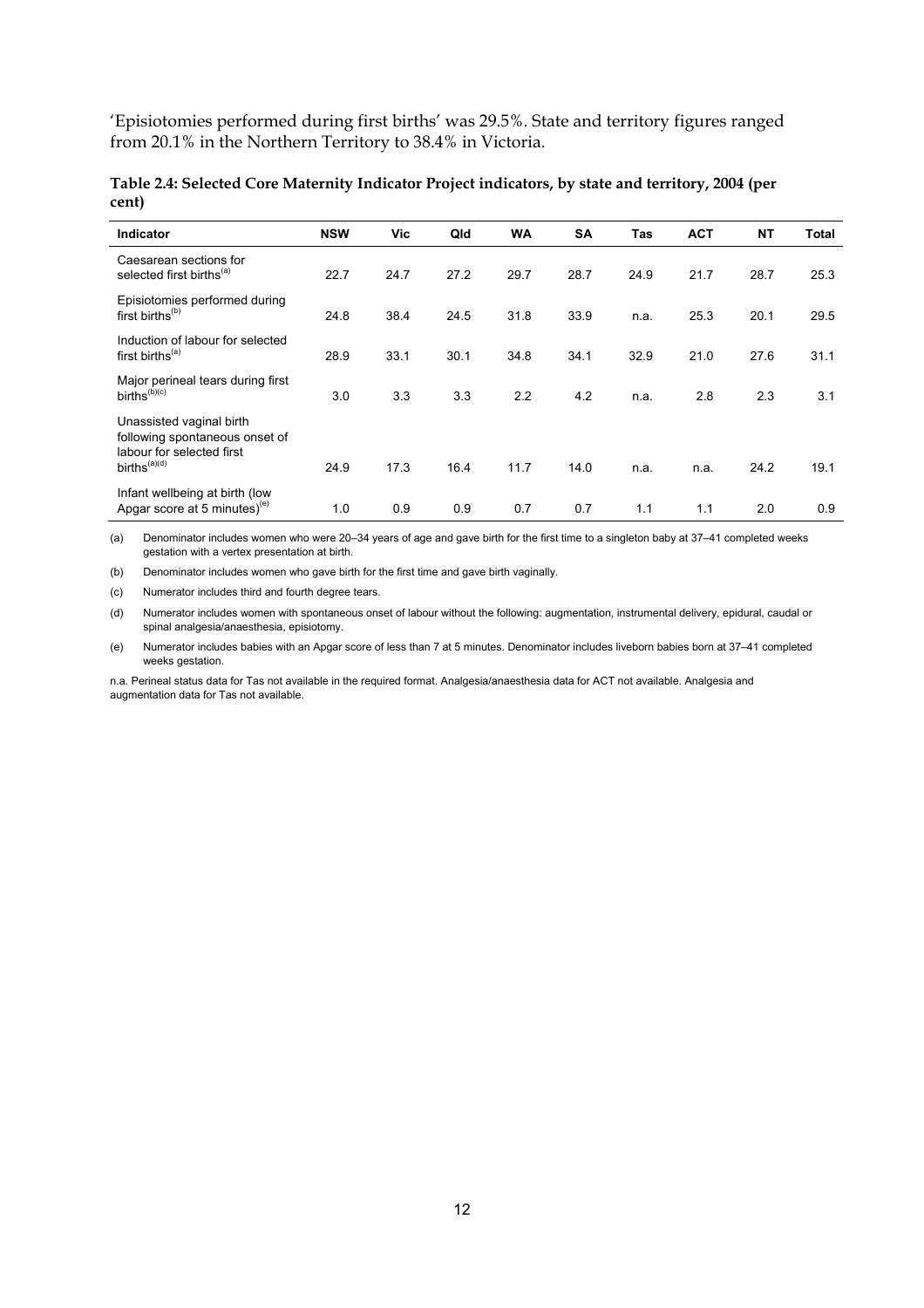## **3 Mothers**

## **Demographic profile**

### **Maternal age**

Maternal age is an important risk factor for both obstetric and perinatal outcome. Adverse outcomes are more likely to occur in younger and older mothers. The age of mothers ranged from 12 to 56 years in 2004. The average age of women who gave birth in Australia has increased gradually in recent years. The mean age in 2004 was 29.7 years, compared with 28.4 years in 1995, while the median age in 2004 was 30.0 years. The trend in delayed childbearing can be attributed to a number of factors including social, educational and economic, and increased access to assisted reproduction technology (Carolan 2003; van Katwijk & Peeters 1998).

In 2004, mothers in the Australian Capital Territory (30.5 years) and Victoria (30.4 years) were older and those in the Northern Territory younger (27.3 years) than the national average (Table 3.1). Nationally, the number of teenage mothers (less than 20 years) dropped from 13,562 in 1995 to 11,541 in 2004, a decline of 14.9% over the decade. The proportion of teenagers who gave birth in 2004 was 4.6%, and ranged from a low of 2.8% in the Australian Capital Territory to 13.7% in the Northern Territory.

The proportion of mothers aged 20–24 years fell from 19.5% in 1995 to 14.6% in 2004 (36,874 mothers). The proportion of older mothers, aged 35 years and over, has continued to increase from 12.7% in 1995 to 19.5% in 2004.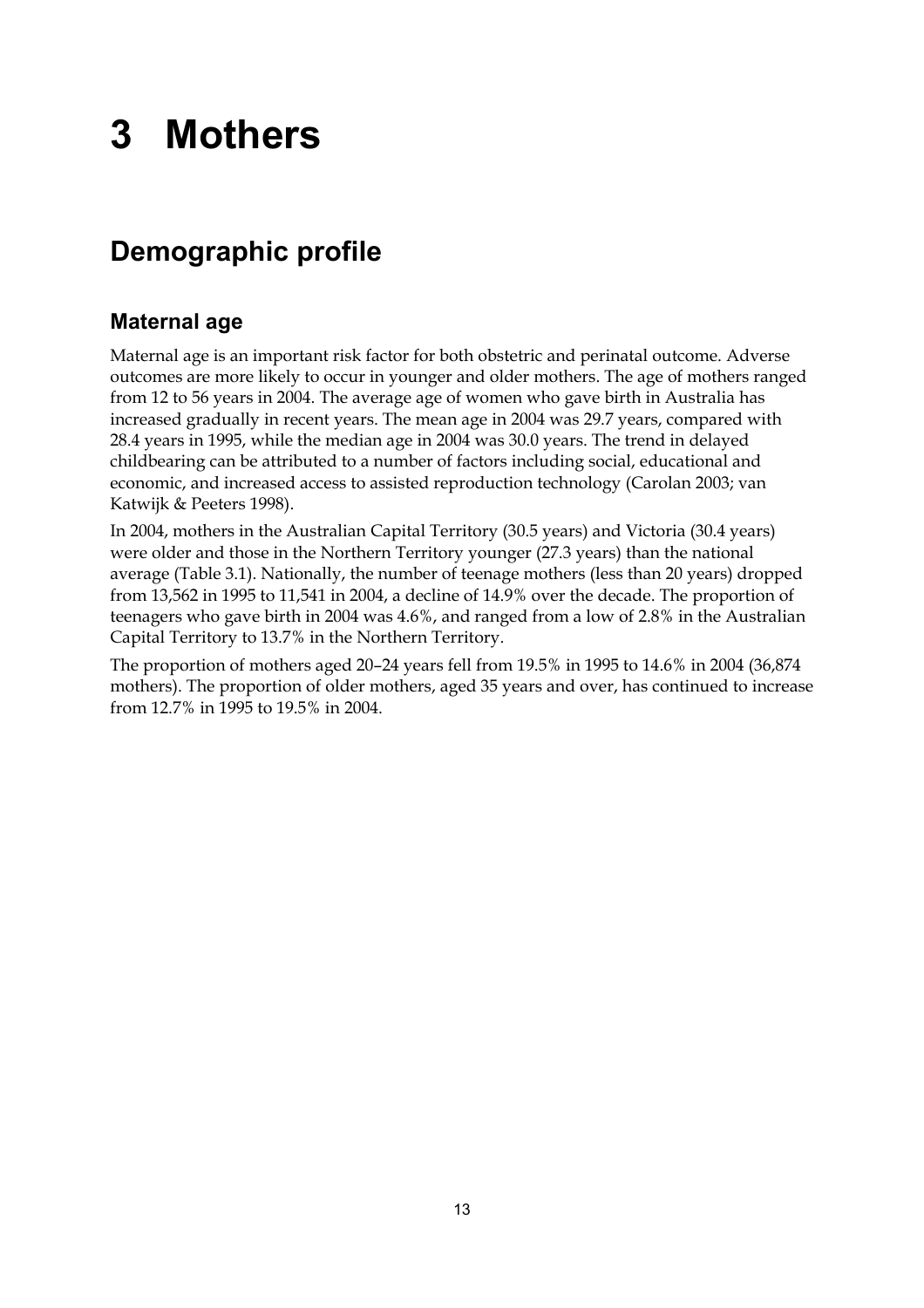| <b>Maternal</b><br>age (years) | <b>NSW</b> | Vic    | Qld    | <b>WA</b> | SA <sup>(a)</sup> | Tas   | ACT <sup>(b)</sup> | <b>NT</b> | Australia |
|--------------------------------|------------|--------|--------|-----------|-------------------|-------|--------------------|-----------|-----------|
|                                |            |        |        |           |                   |       |                    |           |           |
| Mean                           | 29.8       | 30.4   | 29.0   | 29.3      | 29.3              | 28.5  | 30.5               | 27.3      | 29.7      |
|                                |            |        |        |           | <b>Number</b>     |       |                    |           |           |
| Less than 20                   | 3,387      | 1,849  | 3,003  | 1,389     | 904               | 406   | 132                | 471       | 11,541    |
| $20 - 24$                      | 12,095     | 7,108  | 8,734  | 3,943     | 2,673             | 1,039 | 528                | 754       | 36,874    |
| $25 - 29$                      | 23,113     | 16,105 | 14,037 | 6,861     | 4,811             | 1,534 | 1,279              | 859       | 68,599    |
| $30 - 34$                      | 28,906     | 23,488 | 15,757 | 8,287     | 5,762             | 1,566 | 1,773              | 865       | 86,404    |
| $35 - 39$                      | 13,808     | 11,716 | 7,094  | 3,894     | 2,555             | 718   | 896                | 412       | 41,093    |
| 40 and over                    | 2,963      | 2,267  | 1,426  | 737       | 523               | 135   | 191                | 76        | 8,318     |
| Not stated                     | 17         | 10     |        |           |                   | 15    |                    |           | 42        |
| <b>Total</b>                   | 84,289     | 62,543 | 50,051 | 25,111    | 17,228            | 5,413 | 4,799              | 3,437     | 252,871   |
|                                |            |        |        |           | Per cent          |       |                    |           |           |
| Less than 20                   | 4.0        | 3.0    | 6.0    | 5.5       | 5.2               | 7.5   | 2.8                | 13.7      | 4.6       |
| $20 - 24$                      | 14.3       | 11.4   | 17.5   | 15.7      | 15.5              | 19.2  | 11.0               | 21.9      | 14.6      |
| $25 - 29$                      | 27.4       | 25.8   | 28.0   | 27.3      | 27.9              | 28.3  | 26.7               | 25.0      | 27.1      |
| $30 - 34$                      | 34.3       | 37.6   | 31.5   | 33.0      | 33.4              | 28.9  | 36.9               | 25.2      | 34.2      |
| $35 - 39$                      | 16.4       | 18.7   | 14.2   | 15.5      | 14.8              | 13.3  | 18.7               | 12.0      | 16.3      |
| 40 and over                    | 3.5        | 3.6    | 2.8    | 2.9       | 3.0               | 2.5   | 4.0                | 2.2       | 3.3       |
| Not stated                     | 0.0        | 0.0    |        |           |                   | 0.3   |                    |           | 0.0       |
| <b>Total</b>                   | 100.0      | 100.0  | 100.0  | 100.0     | 100.0             | 100.0 | 100.0              | 100.0     | 100.0     |

| Table 3.1: Women who gave birth by maternal age and state and territory, 2004 |  |  |  |
|-------------------------------------------------------------------------------|--|--|--|
|                                                                               |  |  |  |

(a) For SA, the mean maternal age presented here may differ from that produced by the Pregnancy Outcome Statistics Unit, who use maternal age to four decimal places for this calculation. The National Perinatal Data Collection contains maternal age in completed years.

(b) 16.3% of women who gave birth in the ACT were non-ACT residents. Care must be taken when interpreting percentages.

#### **Aboriginal and Torres Strait Islander mothers**

The data presented on Indigenous status are influenced by the quality and completeness of Indigenous identification, which may vary among jurisdictions.

In 2004, 8,904 women who identified as being Aboriginal or Torres Strait Islander gave birth in Australia, representing 3.6% of all women who gave birth.1 Aboriginal or Torres Strait Islander mothers accounted for a much greater proportion of all mothers in the Northern Territory (38.8%) than in other jurisdictions. There were also high proportions of Aboriginal or Torres Strait Islander mothers in Western Australia (6.0%) and Queensland (5.5%). Because of their larger overall populations, there were more Aboriginal or Torres Strait Islander women who gave birth in Queensland (2,767), New South Wales (2,308) and Western Australia (1,505) than in the Northern Territory (1,332) (Table 3.2).

 $\ddot{\phantom{a}}$ 

<sup>1</sup> All figures in this section exclude Tas.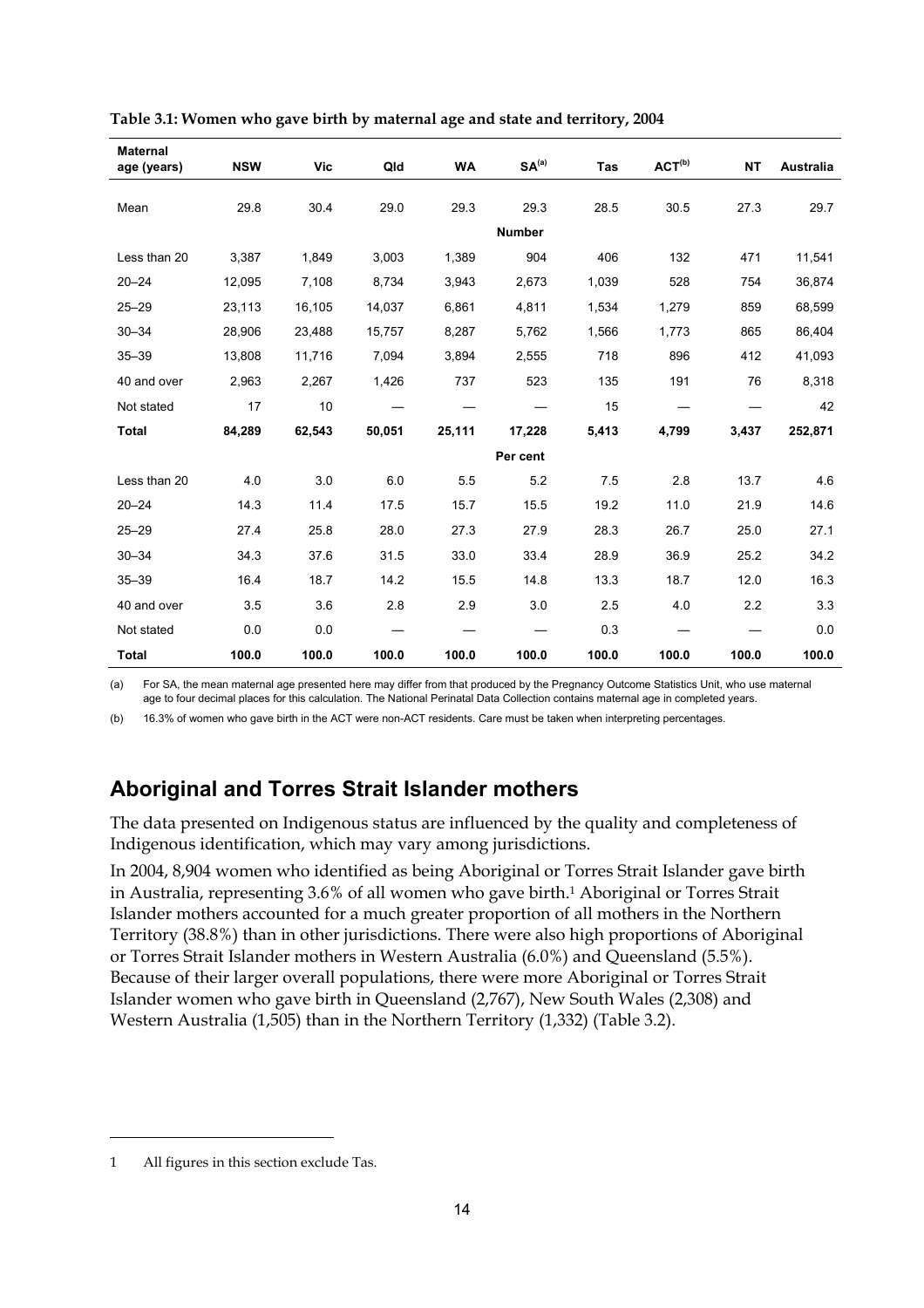| <b>Indigenous status</b>                | <b>NSW</b> | Vic    | Qld    | <b>WA</b> | <b>SA</b>     | <b>Tas</b> | ACT <sup>(a)</sup> | <b>NT</b> | <b>Total</b> |
|-----------------------------------------|------------|--------|--------|-----------|---------------|------------|--------------------|-----------|--------------|
|                                         |            |        |        |           | <b>Number</b> |            |                    |           |              |
| Aboriginal or Torres<br>Strait Islander | 2,308      | 435    | 2,767  | 1,505     | 484           | n.a.       | 73                 | 1,332     | 8,904        |
| Non-Indigenous                          | 81,949     | 62,080 | 47,280 | 23,606    | 16,744        | n.a.       | 4,711              | 2,096     | 238,466      |
| Not stated                              | 32         | 28     | 4      |           |               | n.a.       | 15                 | 9         | 88           |
| <b>Total</b>                            | 84,289     | 62,543 | 50,051 | 25,111    | 17,228        | n.a.       | 4,799              | 3,437     | 247,458      |
|                                         |            |        |        |           | Per cent      |            |                    |           |              |
| Aboriginal or Torres<br>Strait Islander | 2.7        | 0.7    | 5.5    | 6.0       | 2.8           | n.a.       | 1.5                | 38.8      | 3.6          |
| Non-Indigenous                          | 97.2       | 99.3   | 94.5   | 94.0      | 97.2          | n.a.       | 98.2               | 61.0      | 96.4         |
| Not stated                              | 0.0        | 0.0    | 0.0    |           |               | n.a.       | 0.3                | 0.3       | 0.0          |
| <b>Total</b>                            | 100.0      | 100.0  | 100.0  | 100.0     | 100.0         | n.a.       | 100.0              | 100.0     | 100.0        |

**Table 3.2: Women who gave birth by Indigenous status and state and territory, 2004** 

(a) 16.3% of women who gave birth in the ACT were non-ACT residents. Care must be taken when interpreting percentages. For example, 54 of the 73 Aboriginal or Torres Strait Islander women who gave birth in the ACT in 2004 were ACT residents.

n.a. Data for Tas were not available because the 'Not stated' category for Indigenous status was not able to be distinguished from the 'Neither Aboriginal nor Torres Strait Islander origin' category.

Aboriginal or Torres Strait Islander mothers are more likely to have their babies at a younger age compared with non-Indigenous mothers. The average age of Aboriginal or Torres Strait Islander mothers who gave birth in 2004 was 24.8 years, compared with 29.9 years for non-Indigenous mothers. More than one in five (22.3%) Aboriginal or Torres Strait Islander mothers were teenagers, compared with 3.8% of non-Indigenous mothers.

#### **Geographical location of the mother's usual residence**

#### **State and territory of the mother's usual residence**

This is the first time that data on the mother's state and territory of usual residence has been included in *Australia's mothers and babies*. Table 3.3 shows that, of women who gave birth in the Australian Capital Territory, 16.3% lived outside of the Australian Capital Territory (16.2% in New South Wales). For the remaining jurisdictions where the state of residence was recorded, this proportion ranged from none in Tasmania to 2.9% in the Northern Territory.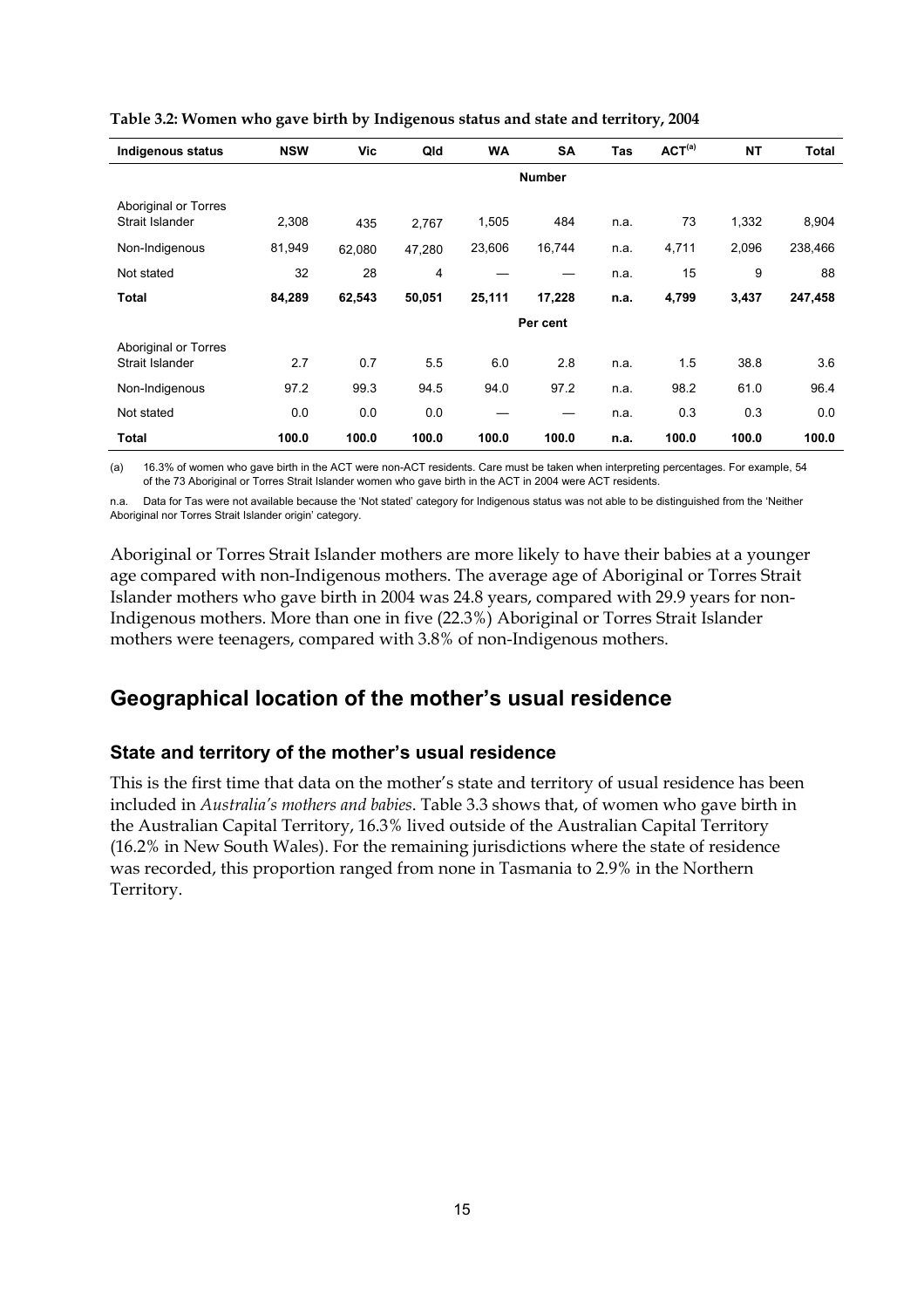| <b>State/territory</b>      |            |                          |              |           | <b>State/territory of birth</b> |                          |                |                          |              |
|-----------------------------|------------|--------------------------|--------------|-----------|---------------------------------|--------------------------|----------------|--------------------------|--------------|
| of usual<br>residence       | <b>NSW</b> | <b>Vic</b>               | Qld          | <b>WA</b> | <b>SA</b>                       | <b>Tas</b>               | <b>ACT</b>     | <b>NT</b>                | <b>Total</b> |
|                             |            |                          |              |           | <b>Number</b>                   |                          |                |                          |              |
| <b>NSW</b>                  | 83,694     | 1,162                    | 356          | $<$ 4     | 22                              |                          | 776            | n.p.                     | 86,024       |
| Vic                         | 30         | 61,261                   | 6            | $<$ 4     | 41                              |                          | $\overline{4}$ | $<$ 4                    | 61,347       |
| Qld                         | 433        | 31                       | 49,636       | 4         | n.p.                            |                          |                | $<$ 4                    | 50,112       |
| <b>WA</b>                   | 6          | 24                       | $<$ 4        | 25,081    | n.p.                            |                          |                | 29                       | 25,146       |
| <b>SA</b>                   | 5          | n.p.                     | 4            | $<$ 4     | 17,136                          |                          |                | 54                       | 17,214       |
| Tas                         | $<$ 4      | 16                       | $<$ 4        |           | $\overline{\phantom{0}}$        | 5,408                    |                |                          | 5,427        |
| <b>ACT</b>                  | $<$ 4      | $<$ 4                    | $<$ 4        | $<$ 4     | —                               | —                        | 4,019          | —                        | 4,026        |
| <b>NT</b>                   | 91         | 6                        | 18           | 5         | 18                              | $\overline{\phantom{0}}$ |                | 3,331                    | 3,469        |
| Non-resident <sup>(a)</sup> | n.p.       |                          | 24           |           | $<$ 4                           |                          |                |                          | 34           |
| Not stated                  | 19         | 27                       | $\mathbf{1}$ | 13        | 1                               | 5                        |                | 6                        | 72           |
| <b>Total</b>                | 84,289     | 62,543                   | 50,051       | 25,111    | 17,228                          | 5,413                    | 4,799          | 3,437                    | 252,871      |
|                             |            |                          |              |           | Per cent                        |                          |                |                          |              |
| <b>NSW</b>                  | 99.3       | 1.9                      | 0.7          | n.p.      | 0.1                             |                          | 16.2           | n.p.                     | 34.0         |
| Vic                         | 0.0        | 98.0                     | 0.0          | n.p.      | 0.2                             | $\overline{\phantom{0}}$ | 0.1            | n.p.                     | 24.3         |
| Qld                         | 0.5        | 0.0                      | 99.2         | 0.0       | n.p.                            |                          | —              | n.p.                     | 19.8         |
| <b>WA</b>                   | 0.0        | 0.0                      | n.p.         | 99.9      | n.p.                            |                          |                | 0.8                      | 9.9          |
| <b>SA</b>                   | 0.0        | n.p.                     | 0.0          | n.p.      | 99.5                            |                          |                | 1.6                      | 6.8          |
| Tas                         | n.p.       | 0.0                      | n.p.         |           | —                               | 99.9                     |                | $\overline{\phantom{m}}$ | 2.1          |
| <b>ACT</b>                  | n.p.       | n.p.                     | n.p.         | n.p.      | —                               |                          | 83.7           |                          | 1.6          |
| <b>NT</b>                   | 0.1        | 0.0                      | 0.0          | 0.0       | 0.1                             |                          |                | 96.9                     | 1.4          |
| Non-resident <sup>(a)</sup> | n.p.       | $\overline{\phantom{0}}$ | 0.0          |           | n.p.                            |                          |                |                          | 0.0          |
| Not stated                  | 0.0        | 0.0                      | 0.0          | 0.1       | 0.0                             | 0.1                      |                | 0.2                      | 0.0          |
| <b>Total</b>                | 100.0      | 100.0                    | 100.0        | 100.0     | 100.0                           | 100.0                    | 100.0          | 100.0                    | 100.0        |

**Table 3.3: Women who gave birth by state and territory of usual residence and state and territory of birth, 2004** 

(a) Not usually resident in Australia.

n.p. Data not published to maintain confidentiality of small numbers.

#### **Remoteness Area of the mother's usual residence**

Data on the geographical location of the usual residence of the mother were provided as state and Statistical Local Area (a small unit within the ABS's Australian Standard Geographical Classification (ASGC)) and/or postcode. These data have been mapped to levels of remoteness using the ASGC remoteness structure.

The distribution of Remoteness Area of mothers varied by state and territory of usual residence. Queensland had just over half of its women who gave birth residing in major cities compared with approximately 70% in the other populous states. The Northern Territory and Australian Capital Territory presented different profiles of Remoteness Area, with the Australian Capital Territory a major city compared with the Northern Territory women who lived mainly in outer regional, remote and very remote areas (Table 3.4).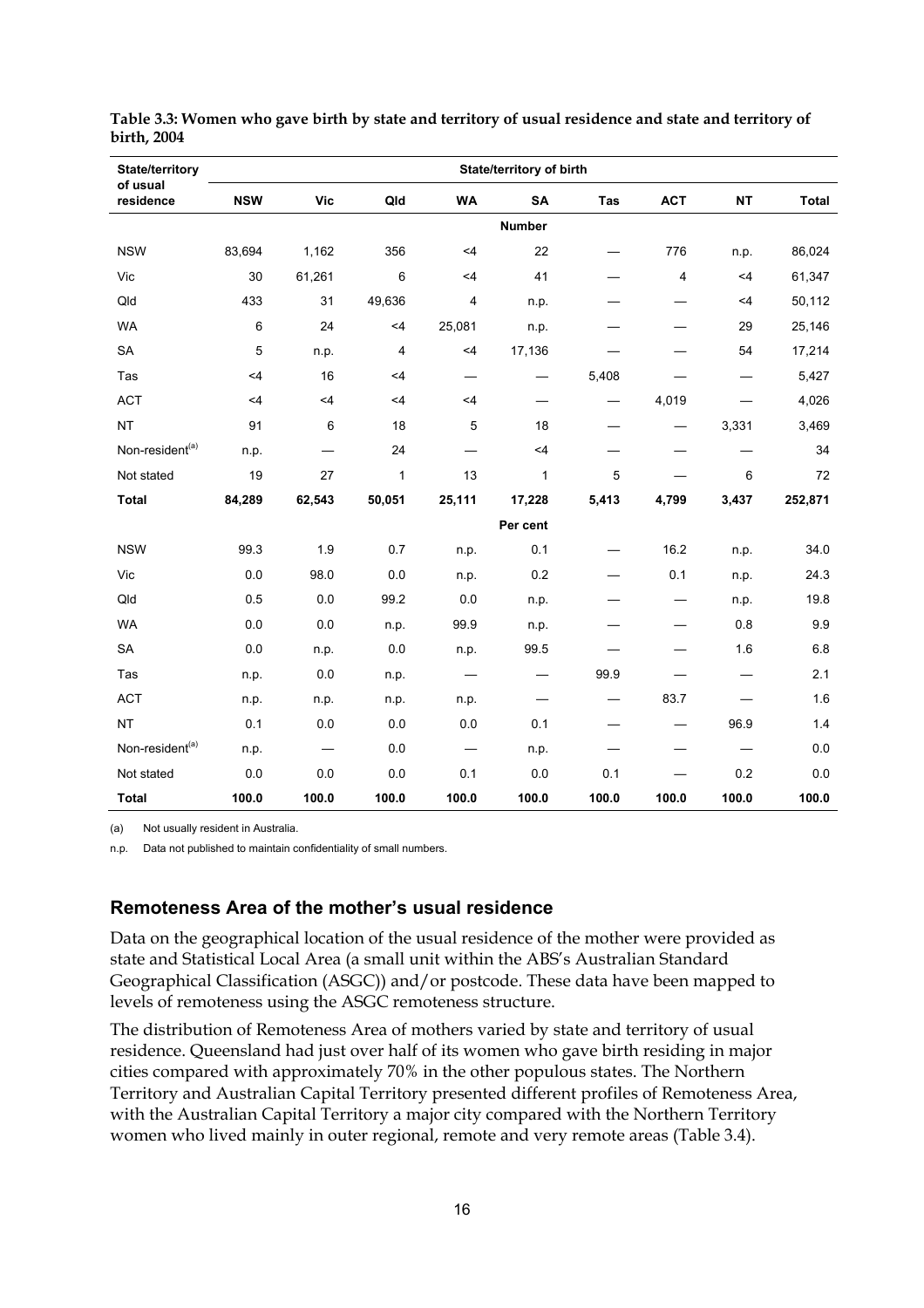| <b>Remoteness</b> |            |        |        |        | State/territory of usual residence |       |            |           |              |
|-------------------|------------|--------|--------|--------|------------------------------------|-------|------------|-----------|--------------|
| Area              | <b>NSW</b> | Vic    | Qld    | WA     | SA                                 | Tas   | <b>ACT</b> | <b>NT</b> | <b>Total</b> |
|                   |            |        |        |        | <b>Number</b>                      |       |            |           |              |
| Major cities      | 63,760     | 46,422 | 26,475 | 17,197 | 12,104                             |       | 4019       | 42        | 170,019      |
| Inner regional    | 15,926     | 12,143 | 12,074 | n.p.   | 2,232                              | 3,472 | n.p.       | 31        | 48,913       |
| Outer regional    | 5,615      | 2,722  | 9,224  | n.p.   | 2,090                              | 1,831 | $5$        | 1,758     | 25,867       |
| Remote            | 581        | 60     | 1,401  | 1,412  | 588                                | 100   |            | 758       | 4,900        |
| Very remote       | 141        |        | 938    | 882    | 200                                | 24    |            | 880       | 3,065        |
| Total             | 86,023     | 61,347 | 50,112 | 25,146 | 17,214                             | 5,427 | 4,026      | 3,469     | 252,764      |
|                   |            |        |        |        | Per cent                           |       |            |           |              |
| Major cities      | 74.1       | 75.7   | 52.8   | 68.4   | 70.3                               |       | 99.8       | 1.2       | 67.3         |
| Inner regional    | 18.5       | 19.8   | 24.1   | n.p.   | 13.0                               | 64.0  | n.p.       | 0.9       | 19.4         |
| Outer regional    | 6.5        | 4.4    | 18.4   | n.p.   | 12.1                               | 33.7  | n.p.       | 50.7      | 10.2         |
| Remote            | 0.7        | 0.1    | 2.8    | 5.6    | 3.4                                | 1.8   |            | 21.9      | 1.9          |
| Very remote       | 0.2        |        | 1.9    | 3.5    | 1.2                                | 0.4   |            | 25.4      | 1.2          |
| Total             | 100.0      | 100.0  | 100.0  | 100.0  | 100.0                              | 100.0 | 100.0      | 100.0     | 100.0        |

**Table 3.4: Women who gave birth by Remoteness Area of usual residence and state and territory of usual residence, 2004** 

n.p. Data not published to maintain confidentiality of small numbers.

*Note:* Excludes mothers not usually resident in Australia and those whose state or territory of usual residence was 'Not stated'.

Remoteness Area of mother's usual residence also varied by Indigenous status (Table 3.5). Of non-Indigenous women who gave birth in 2004, 70.4% lived in major cities, followed by 18.4% in inner regional areas. Aboriginal and Torres Strait Islander women were more evenly spread across Remoteness Areas, with 27.0% living in outer regional areas and 25.2% in major cities. Few non-Indigenous women who gave birth lived in very remote areas compared with Indigenous mothers (0.6% compared with 19.3%).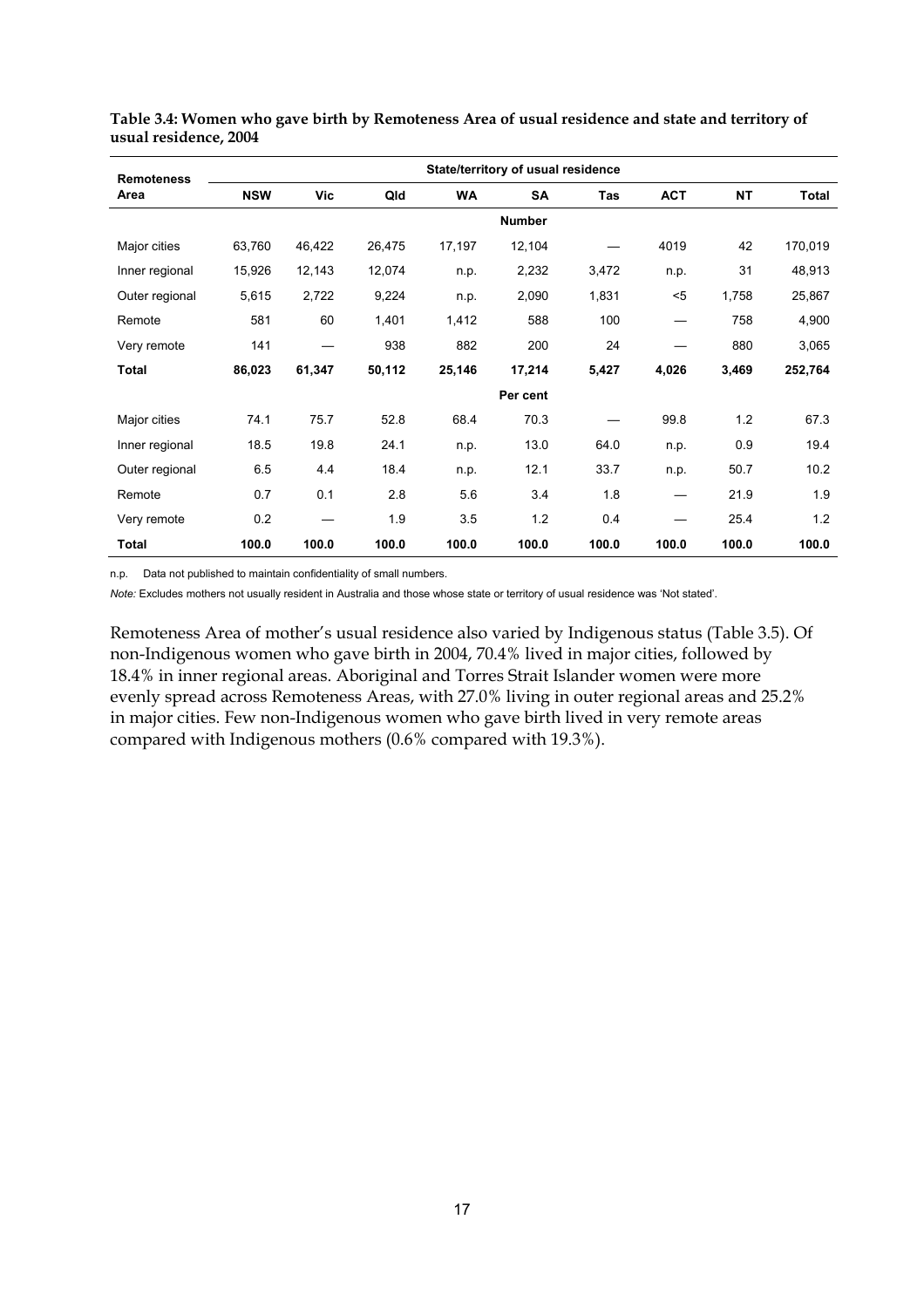| <b>Remoteness</b><br>Area | Indigenous | Non-Indigenous | <b>Not stated</b> | <b>Total</b> |
|---------------------------|------------|----------------|-------------------|--------------|
|                           |            | <b>Number</b>  |                   |              |
|                           |            |                |                   |              |
| Major cities              | 2,245      | 167,715        | 59                | 170,019      |
| Inner regional            | 1,547      | 43,887         | 14                | 45,448       |
| Outer regional            | 2,400      | 21,632         | 8                 | 24,040       |
| Remote                    | 993        | 3,806          | 1                 | 4,800        |
| Very remote               | 1,716      | 1,330          | 4                 | 3,050        |
| <b>Total</b>              | 8,901      | 238,370        | 86                | 247,357      |
|                           |            | Per cent       |                   |              |
| Major cities              | 25.2       | 70.4           | 68.6              | 68.7         |
| Inner regional            | 17.4       | 18.4           | 16.3              | 18.4         |
| Outer regional            | 27.0       | 9.1            | 9.3               | 9.7          |
| Remote                    | 11.2       | 1.6            | 1.2               | 1.9          |
| Very remote               | 19.3       | 0.6            | 4.7               | 1.2          |
| <b>Total</b>              | 100.0      | 100.0          | 100.0             | 100.0        |

**Table 3.5: Women who gave birth by Remoteness Area of usual residence and Indigenous status, 2004** 

*Notes* 

1. Excludes Tas. Data for Tas were not available because the 'Not stated' category for Indigenous status was not able to be distinguished from the 'Neither Aboriginal nor Torres Strait Islander origin' category.

2. Excludes mothers not usually resident in Australia and those whose state or territory of usual residence was 'Not stated'.

### **Maternal country of birth**

The country of birth of the mother may be an important risk factor for outcomes such as low birthweight and perinatal mortality. For 2004, six of the jurisdictions used the four-digit ABS Standard Australian Classification of Countries (SACC) (ABS 1998) to classify countries of birth and two jurisdictions used the ABS Australian Standard Classification of Countries for Social Statistics (ASCCSS).

Of women who gave birth in Australia in 2004, 22.5% were born in countries other than Australia. Mothers born in the United Kingdom constituted 3.0% of all mothers and accounted for a relatively higher proportion of all mothers in Western Australia (6.9%). New Zealand-born mothers constituted 2.5% of all women who gave birth. Mothers born in non-English speaking countries were more likely to give birth in the more populous states, New South Wales and Victoria (Table 3.6).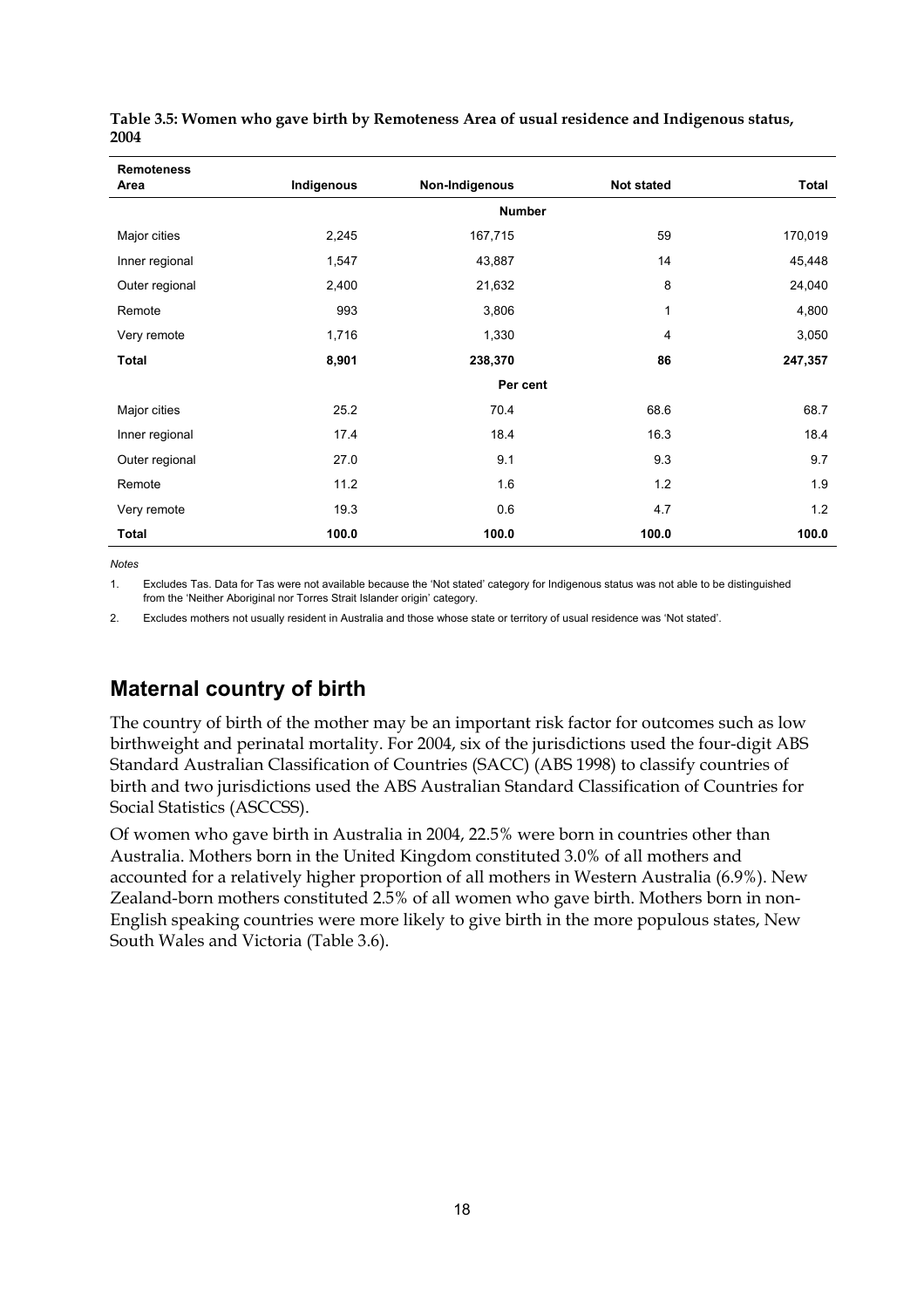| <b>Country of birth</b>                           | <b>NSW</b> | <b>Vic</b> | Qld    | <b>WA</b> | SA            | Tas   | <b>ACT</b> | <b>NT</b>      | Australia |
|---------------------------------------------------|------------|------------|--------|-----------|---------------|-------|------------|----------------|-----------|
|                                                   |            |            |        |           | <b>Number</b> |       |            |                |           |
| Australia                                         | 60,962     | 47,508     | 41,613 | 17,595    | 14,701        | 5,095 | 3.945      | 2,943          | 194,362   |
| New Zealand                                       | 1,989      | 1,112      | 2,239  | 747       | 187           | 34    | 55         | 50             | 6,413     |
| United Kingdom                                    | 2,229      | 1,555      | 1,267  | 1,726     | 595           | 71    | 123        | 77             | 7,643     |
| Former Yugoslavia                                 | 351        | 543        | 54     | 80        | 39            | $5$   | 8          | $<$ 4          | 1,079     |
| Other Europe and<br>former USSR                   | 2,003      | 1,528      | 773    | 616       | 383           | 40    | 103        | 60             | 5,506     |
| Lebanon                                           | 1,594      | 506        | 18     | 32        | 21            | $5$   | n.p.       |                | 2,186     |
| <b>Other Middle East</b><br>and North Africa      | 1,863      | 1,422      | 194    | 235       | 136           | 24    | n.p.       | $<$ 4          | 3,913     |
| China and<br>Hong Kong                            | 1,986      | 837        | 235    | 133       | 88            | 10    | 45         | 8              | 3,342     |
| India                                             | 888        | 702        | 121    | 114       | 68            | 5     | 39         | 12             | 1,949     |
| Philippines                                       | 1,083      | 493        | 425    | 140       | 125           | 18    | 33         | 31             | 2,348     |
| Vietnam                                           | 1,684      | 1,591      | 354    | 270       | 257           | $5$   | 57         | n.p.           | 4,226     |
| Other Asia                                        | 3,638      | 2,439      | 1,043  | 936       | 350           | 40    | 176        | 109            | 8,731     |
| Northern America                                  | 611        | 381        | 280    | 162       | 62            | 17    | 44         | 18             | 1,575     |
| South and Central<br>America and the<br>Caribbean | 674        | 371        | 167    | 76        | 59            | 8     | 32         | $\overline{7}$ | 1,394     |
| Africa (excluding<br>North Africa)                | 1,141      | 994        | 408    | 536       | 102           | 19    | 38         | 16             | 3,254     |
| Other countries                                   | 1,581      | 561        | 847    | 79        | 54            | 13    | 47         | 31             | 3,213     |
| Not stated                                        | 12         |            | 13     | 1,634     | 1             | 13    | 6          | 58             | 1,737     |
| <b>Total</b>                                      | 84,289     | 62,543     | 50,051 | 25,111    | 17,228        | 5,413 | 4,799      | 3,437          | 252,871   |
|                                                   |            |            |        |           |               |       |            |                |           |

| Table 3.6: Women who gave birth by maternal country of birth and state and territory, 2004 |  |  |  |
|--------------------------------------------------------------------------------------------|--|--|--|
|--------------------------------------------------------------------------------------------|--|--|--|

*(continued)*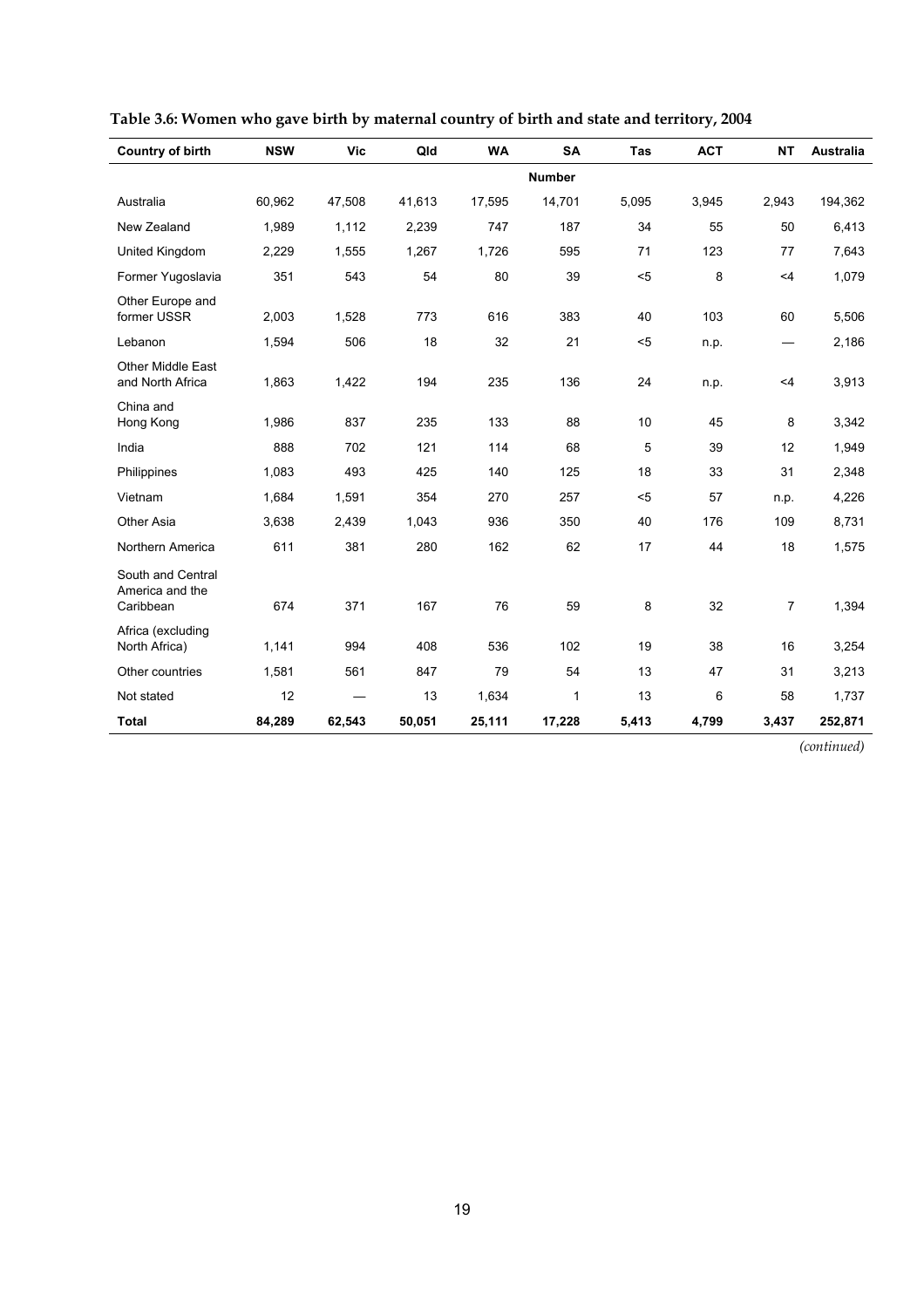| <b>Country of birth</b>                           | <b>NSW</b> | <b>Vic</b> | Qld   | <b>WA</b> | <b>SA</b> | Tas   | <b>ACT</b> | <b>NT</b> | Australia |
|---------------------------------------------------|------------|------------|-------|-----------|-----------|-------|------------|-----------|-----------|
|                                                   |            |            |       |           | Per cent  |       |            |           |           |
| Australia                                         | 72.3       | 76.0       | 83.1  | 70.1      | 85.3      | 94.1  | 82.2       | 85.6      | 76.9      |
| New Zealand                                       | 2.4        | 1.8        | 4.5   | 3.0       | 1.1       | 0.6   | 1.1        | 1.5       | 2.5       |
| United Kingdom                                    | 2.6        | 2.5        | 2.5   | 6.9       | 3.5       | 1.3   | 2.6        | 2.2       | 3.0       |
| Former Yugoslavia                                 | 0.4        | 0.9        | 0.1   | 0.3       | 0.2       | n.p.  | 0.2        | n.p.      | 0.4       |
| Other Europe and<br>former USSR                   | 2.4        | 2.4        | 1.5   | 2.5       | 2.2       | 0.7   | 2.1        | 1.7       | 2.2       |
| Lebanon                                           | 1.9        | 0.8        | 0.0   | 0.1       | 0.1       | n.p.  | n.p.       |           | 0.9       |
| <b>Other Middle East</b><br>and North Africa      | 2.2        | 2.3        | 0.4   | 0.9       | 0.8       | 0.4   | n.p.       | n.p.      | 1.5       |
| China and Hong<br>Kong                            | 2.4        | 1.3        | 0.5   | 0.5       | 0.5       | 0.2   | 0.9        | 0.2       | 1.3       |
| India                                             | 1.1        | 1.1        | 0.2   | 0.5       | 0.4       | 0.1   | 0.8        | 0.3       | 0.8       |
| Philippines                                       | 1.3        | 0.8        | 0.8   | 0.6       | 0.7       | 0.3   | 0.7        | 0.9       | 0.9       |
| Vietnam                                           | 2.0        | 2.5        | 0.7   | 1.1       | 1.5       | n.p.  | 1.2        | n.p.      | 1.7       |
| Other Asia                                        | 4.3        | 3.9        | 2.1   | 3.7       | 2.0       | 0.7   | 3.7        | 3.2       | 3.5       |
| Northern America                                  | 0.7        | 0.6        | 0.6   | 0.6       | 0.4       | 0.3   | 0.9        | 0.5       | 0.6       |
| South and Central<br>America and the<br>Caribbean | 0.8        | 0.6        | 0.3   | 0.3       | 0.3       | 0.1   | 0.7        | 0.2       | 0.6       |
| Africa (excluding                                 |            |            |       |           |           |       |            |           |           |
| North Africa)                                     | 1.4        | 1.6        | 0.8   | 2.1       | 0.6       | 0.4   | 0.8        | 0.5       | 1.3       |
| Other countries                                   | 1.9        | 0.9        | 1.7   | 0.3       | 0.3       | 0.2   | 1.0        | 0.9       | 1.3       |
| Not stated                                        | 0.0        |            | 0.0   | 6.5       | 0.0       | 0.2   | 0.1        | 1.7       | 0.7       |
| <b>Total</b>                                      | 100.0      | 100.0      | 100.0 | 100.0     | 100.0     | 100.0 | 100.0      | 100.0     | 100.0     |

**Table 3.6 (continued): Women who gave birth by maternal country of birth and state and territory, 2004** 

n.p. Data not published to maintain confidentiality of small numbers.

## **Maternal characteristics and risk factors**

#### **Parity**

Parity is the number of previous pregnancies that resulted in live births or stillbirths. In 2004, 42.2% of mothers had their first baby and 33.8% had their second baby. One in six mothers (15.0%) had given birth twice previously and 9.0% had given birth three or more times (Table 3.7).

Mothers in the Northern Territory were more likely than mothers in the other states and the Australian Capital Territory to have a parity of three or more. In the Northern Territory, 7.7% of mothers had given birth three times previously and 7.7% four or more times, compared with 5.4% and 3.6% respectively for Australia (Table 3.7).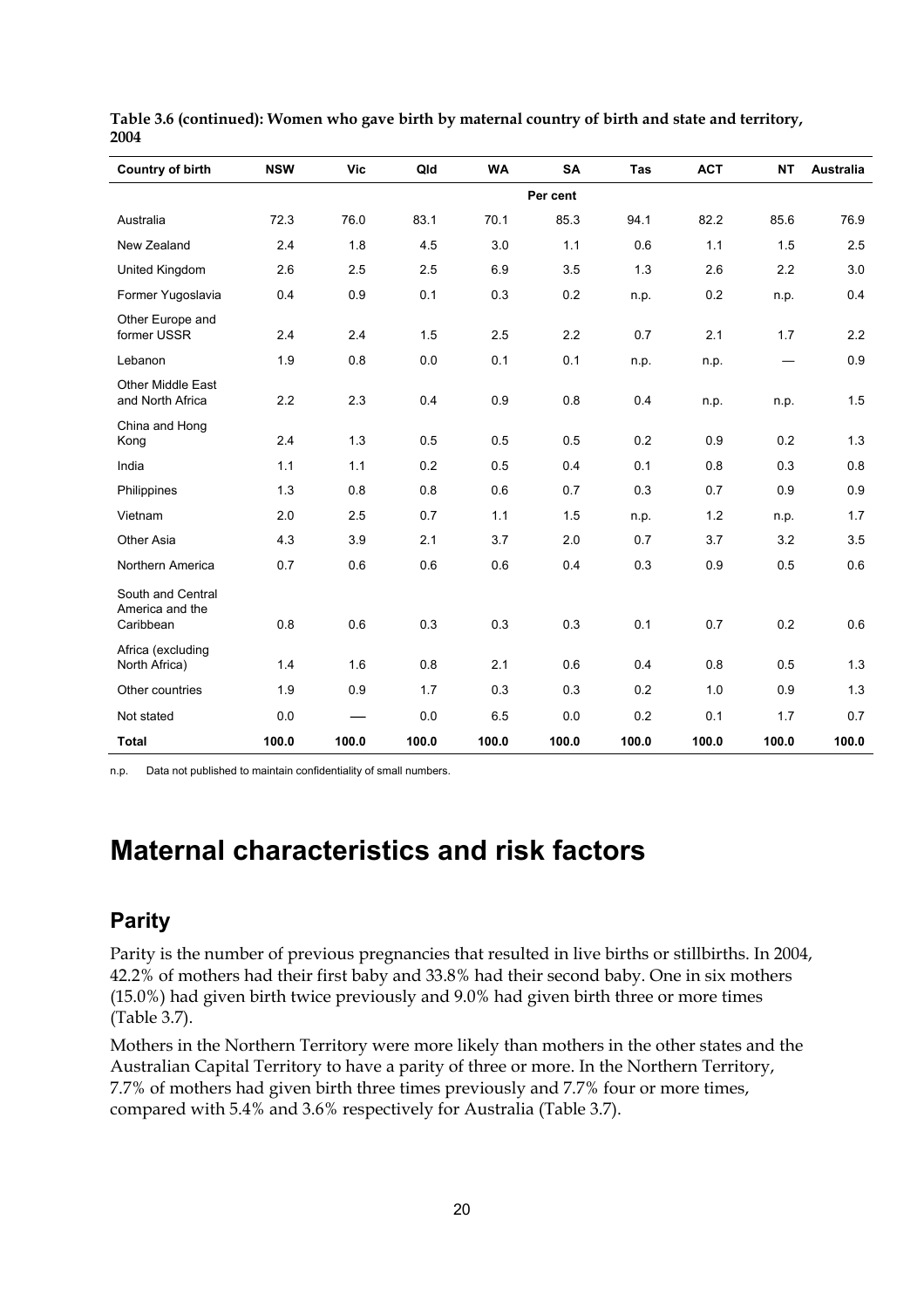In 2004, 30.9% of Aboriginal or Torres Strait Islander mothers were having their first baby and 69.0% had given birth previously. Mothers who had given birth three or more times previously accounted for 27.6% of Aboriginal or Torres Strait Islander mothers.

| Parity       | <b>NSW</b> | Vic    | Qld    | WA     | SA            | Tas   | <b>ACT</b> | <b>NT</b>               | Australia |
|--------------|------------|--------|--------|--------|---------------|-------|------------|-------------------------|-----------|
|              |            |        |        |        | <b>Number</b> |       |            |                         |           |
| None         | 35,797     | 26,872 | 20,356 | 10,512 | 7,403         | 2,229 | 2,160      | 1,282                   | 106,611   |
| One          | 28,324     | 21,552 | 16,708 | 8,424  | 5,990         | 1,776 | 1,655      | 1,030                   | 85,459    |
| Two          | 12,628     | 9,355  | 7,677  | 3,773  | 2,504         | 841   | 645        | 597                     | 38,020    |
| Three        | 4,548      | 2,989  | 3,030  | 1,359  | 828           | 330   | 221        | 263                     | 13,568    |
| Four or more | 2,869      | 1,775  | 2,279  | 1,043  | 503           | 237   | 118        | 263                     | 9,087     |
| Not stated   | 123        |        | 1      |        |               |       |            | $\overline{\mathbf{c}}$ | 126       |
| <b>Total</b> | 84,289     | 62,543 | 50,051 | 25,111 | 17,228        | 5,413 | 4,799      | 3,437                   | 252,871   |
|              |            |        |        |        | Per cent      |       |            |                         |           |
| None         | 42.5       | 43.0   | 40.7   | 41.9   | 43.0          | 41.2  | 45.0       | 37.3                    | 42.2      |
| One          | 33.6       | 34.5   | 33.4   | 33.5   | 34.8          | 32.8  | 34.5       | 30.0                    | 33.8      |
| Two          | 15.0       | 15.0   | 15.3   | 15.0   | 14.5          | 15.5  | 13.4       | 17.4                    | 15.0      |
| Three        | 5.4        | 4.8    | 6.1    | 5.4    | 4.8           | 6.1   | 4.6        | 7.7                     | 5.4       |
| Four or more | 3.4        | 2.8    | 4.6    | 4.2    | 2.9           | 4.4   | 2.5        | 7.7                     | 3.6       |
| Not stated   | 0.1        | —      | 0.0    |        |               |       |            | 0.1                     | 0.0       |
| <b>Total</b> | 100.0      | 100.0  | 100.0  | 100.0  | 100.0         | 100.0 | 100.0      | 100.0                   | 100.0     |

**Table 3.7: Women who gave birth by parity and state and territory, 2004** 

The average age of first-time mothers was 28.0 years in 2004. The proportion of mothers who had given birth at least twice previously increased with maternal age from 1.9% for teenagers to 43.4% for mothers aged 40 years and over (Table 3.8). Detailed information on mothers who gave birth for the first time in 2004 can be found in Chapter 5.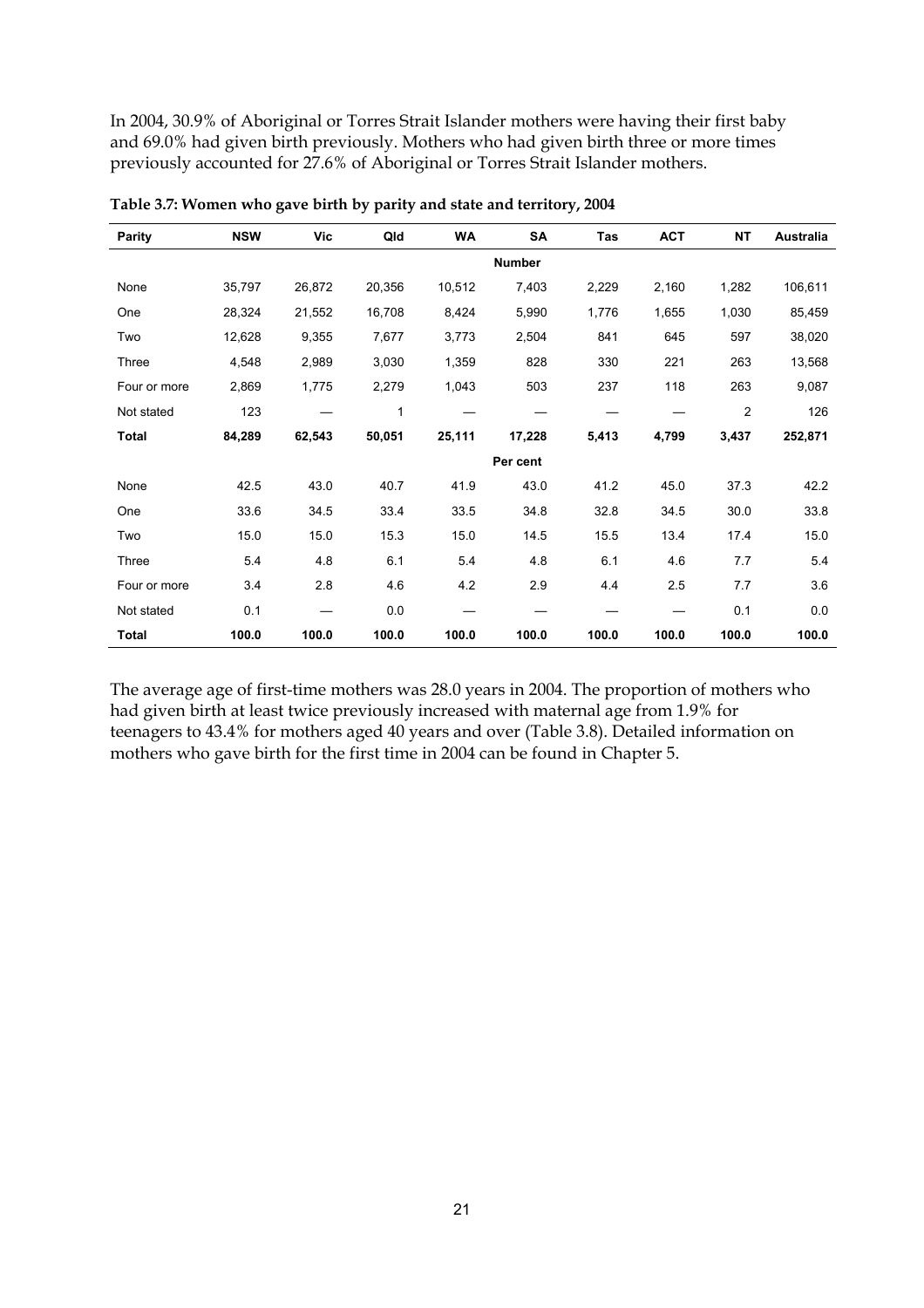|               | Less    |           |           |           |               | 40 and | <b>Not</b> |              |
|---------------|---------|-----------|-----------|-----------|---------------|--------|------------|--------------|
| <b>Parity</b> | than 20 | $20 - 24$ | $25 - 29$ | $30 - 34$ | $35 - 39$     | over   | stated     | <b>Total</b> |
|               |         |           |           |           | <b>Number</b> |        |            |              |
| None          | 9,567   | 20,200    | 31,908    | 31,580    | 11,235        | 2,104  | 17         | 106,611      |
| One           | 1,759   | 11,656    | 22,537    | 32,071    | 14,841        | 2,579  | 16         | 85,459       |
| Two           | 187     | 3,743     | 9,219     | 14,596    | 8,645         | 1,626  | 4          | 38,020       |
| Three         | 24      | 978       | 3,174     | 4,920     | 3,558         | 910    | 4          | 13,568       |
| Four or more  | 4       | 294       | 1,750     | 3,189     | 2,772         | 1,077  | 1          | 9,087        |
| Not stated    |         | 3         | 11        | 48        | 42            | 22     |            | 126          |
| <b>Total</b>  | 11,541  | 36,874    | 68,599    | 86,404    | 41,093        | 8,318  | 42         | 252,871      |
|               |         |           |           |           | Per cent      |        |            |              |
| None          | 82.9    | 54.8      | 46.5      | 36.5      | 27.3          | 25.3   | 40.5       | 42.2         |
| One           | 15.2    | 31.6      | 32.9      | 37.1      | 36.1          | 31.0   | 38.1       | 33.8         |
| Two           | 1.6     | 10.2      | 13.4      | 16.9      | 21.0          | 19.5   | 9.5        | 15.0         |
| Three         | 0.2     | 2.7       | 4.6       | 5.7       | 8.7           | 10.9   | 9.5        | 5.4          |
| Four or more  | 0.0     | 0.8       | 2.6       | 3.7       | 6.7           | 12.9   | 2.4        | 3.6          |
| Not stated    |         | 0.0       | 0.0       | 0.1       | 0.1           | 0.3    |            | 0.0          |
| <b>Total</b>  | 100.0   | 100.0     | 100.0     | 100.0     | 100.0         | 100.0  | 100.0      | 100.0        |

**Table 3.8: Women who gave birth by parity and maternal age, 2004** 

#### **Previous caesarean sections**

Data on previous caesarean sections were available for six states and territories: New South Wales, Victoria, Queensland, Western Australia, South Australia and the Northern Territory. In 2004, 24.5% of multiparous women who gave birth in these jurisdictions had a history of previous caesarean section (Table 3.9).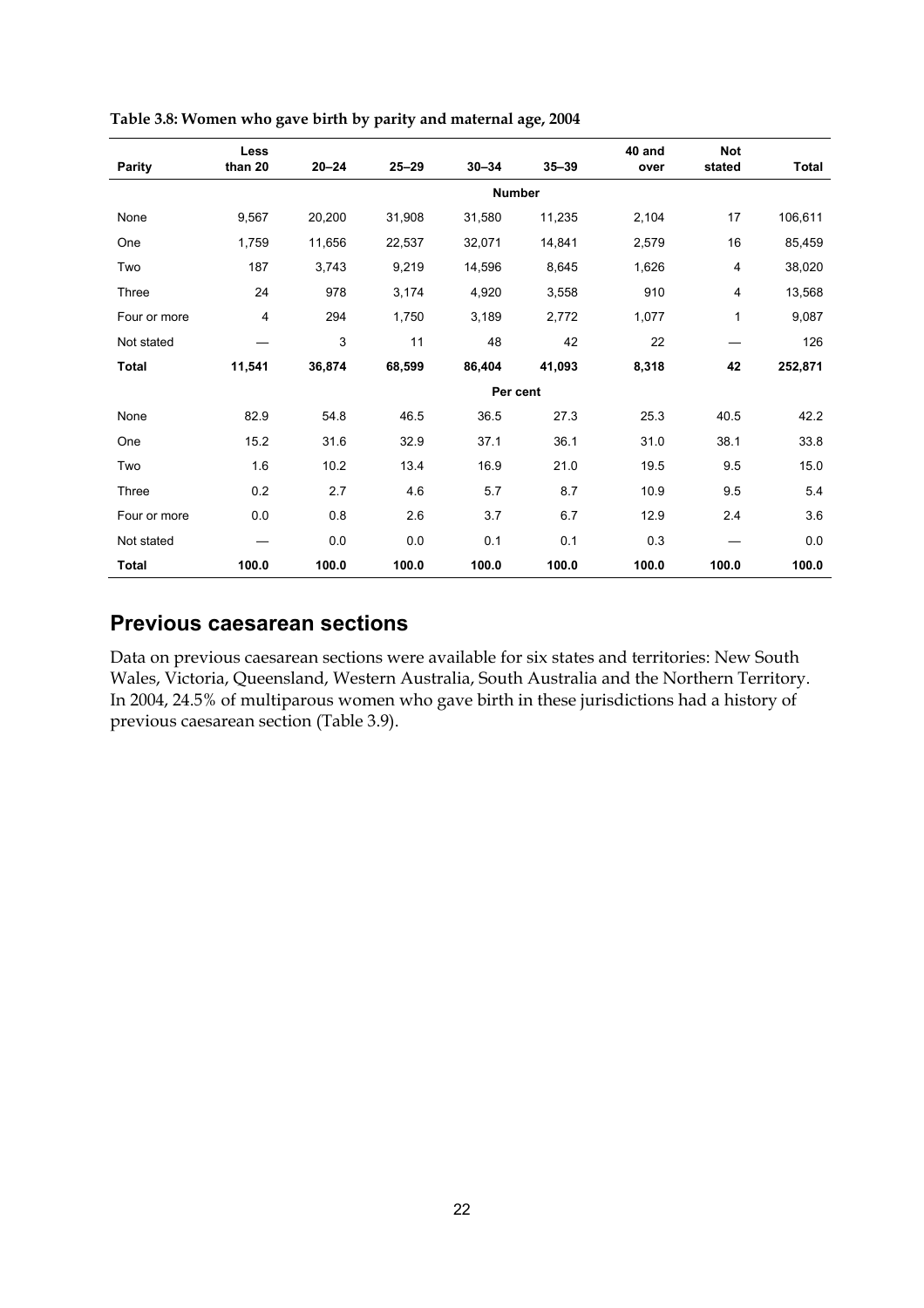| <b>Previous</b><br>caesarean |            |        |                |           |               |      |            |                                 |         |
|------------------------------|------------|--------|----------------|-----------|---------------|------|------------|---------------------------------|---------|
| sections                     | <b>NSW</b> | Vic    | Qld            | <b>WA</b> | <b>SA</b>     | Tas  | <b>ACT</b> | <b>NT</b>                       | Total   |
|                              |            |        |                |           | <b>Number</b> |      |            |                                 |         |
| None                         | 37,371     | 26,927 | 21,790         | 10,936    | 7,214         | n.a. | n.a.       | 1,605                           | 105,843 |
| At least one                 | 10,923     | 8,744  | 7,902          | 3,663     | 2,611         | n.a. | n.a.       | 548                             | 34,391  |
| One                          | 8,865      | 6,973  | 6,268          | n.a.      | 2,111         | n.a. | n.a.       | 423                             | 24,640  |
| Two                          | 1,658      | 1,473  | 1,297          | n.a.      | 397           | n.a. | n.a.       | 94                              | 4,919   |
| Three or more                | 400        | 298    | 337            | n.a.      | 103           | n.a. | n.a.       | 31                              | 1,169   |
| Not stated                   | 75         |        | $\overline{2}$ |           |               | n.a. | n.a.       | $\hspace{0.1mm}-\hspace{0.1mm}$ | 77      |
| <b>Total</b>                 | 48,369     | 35,671 | 29,694         | 14,599    | 9,825         | n.a. | n.a.       | 2,153                           | 140,311 |
|                              |            |        |                |           | Per cent      |      |            |                                 |         |
| None                         | 77.3       | 75.5   | 73.4           | 74.9      | 73.4          | n.a. | n.a.       | 74.5                            | 75.4    |
| At least one                 | 22.6       | 24.5   | 26.6           | 25.1      | 26.6          | n.a. | n.a.       | 25.5                            | 24.5    |
| One                          | 18.3       | 19.5   | 21.1           | n.a.      | 21.5          | n.a. | n.a.       | 19.6                            | 17.6    |
| Two                          | 3.4        | 4.1    | 4.4            | n.a.      | 4.0           | n.a. | n.a.       | 4.4                             | 3.5     |
| Three or more                | 0.8        | 0.8    | 1.1            | n.a.      | 1.0           | n.a. | n.a.       | 1.4                             | 0.8     |
| Not stated                   | 0.2        | —      | 0.0            |           |               | n.a. | n.a.       |                                 | 0.1     |
| <b>Total</b>                 | 100.0      | 100.0  | 100.0          | 100.0     | 100.0         | n.a. | n.a.       | 100.0                           | 100.0   |

**Table 3.9: Multiparous women who gave birth by number of previous caesarean sections and state and territory, 2004** 

n.a. Data not available.

#### **Smoking during pregnancy**

Smoking is a risk factor for pregnancy complications, and is associated with poorer perinatal outcomes such as low birthweight, preterm birth, small for gestational age babies and perinatal death (Laws et al. 2006).

There is currently no national data element for the collection of data on smoking during pregnancy. Data were available for five states and territories: New South Wales, Western Australia, South Australia, the Australian Capital Territory and the Northern Territory. The proportion of women who smoked while pregnant ranged from 14.8% in New South Wales to 28.6% in the Northern Territory. Overall, 16.7% of women in the five states and territories smoked during pregnancy (Table 3.10).

Figure 3.1 shows that this represents a decrease over the four years since these data have been available. In 2001, 19.2% of women who gave birth in these jurisdictions reported smoking in pregnancy (Laws et al. 2006).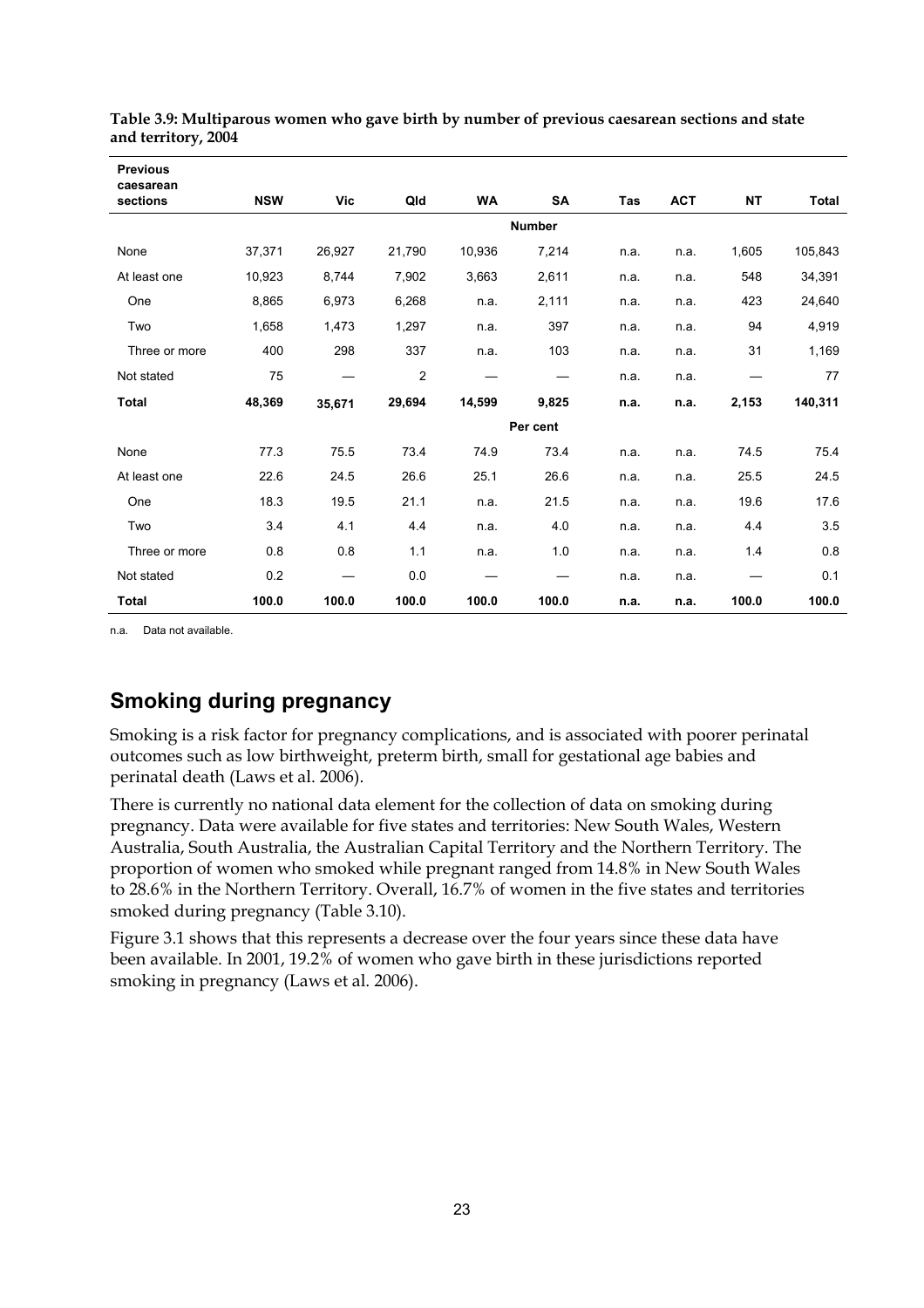| <b>Smoking status</b> | <b>NSW</b> | Vic  | Qld  | <b>WA</b> | SA <sup>(a)</sup> | <b>Tas</b> | <b>ACT</b> | NT <sup>(b)</sup> | Total   |
|-----------------------|------------|------|------|-----------|-------------------|------------|------------|-------------------|---------|
|                       |            |      |      |           | <b>Number</b>     |            |            |                   |         |
| Smoked                | 12,472     | n.a. | n.a. | 4,308     | 4,060             | n.a.       | 749        | 983               | 22,572  |
| Did not smoke         | 71,809     | n.a. | n.a. | 20,803    | 12,967            | n.a.       | 4,007      | 2,157             | 111,743 |
| Not stated            | 8          | n.a. | n.a. |           | 201               | n.a.       | 43         | 297               | 549     |
| <b>Total</b>          | 84,289     | n.a. | n.a. | 25,111    | 17,228            | n.a.       | 4,799      | 3,437             | 134,864 |
|                       |            |      |      |           | Per cent          |            |            |                   |         |
| Smoked                | 14.8       | n.a. | n.a. | 17.2      | 23.6              | n.a.       | 15.6       | 28.6              | 16.7    |
| Did not smoke         | 85.2       | n.a. | n.a. | 82.8      | 75.3              | n.a.       | 83.5       | 62.8              | 82.9    |
| Not stated            | 0.0        | n.a. | n.a. |           | 1.2               | n.a.       | 0.9        | 8.6               | 0.4     |
| <b>Total</b>          | 100.0      | n.a. | n.a. | 100.0     | 100.0             | n.a.       | 100.0      | 100.0             | 100.0   |

**Table 3.10: Women who gave birth by tobacco smoking status during pregnancy and state and territory, 2004** 

(a) For SA, 'Smoked' includes women who quit before the first antenatal visit.

(b) For NT, smoking status was recorded at the first antenatal visit.

n.a. Data not available.

*Note:* Mother's tobacco smoking status during pregnancy is self-reported.

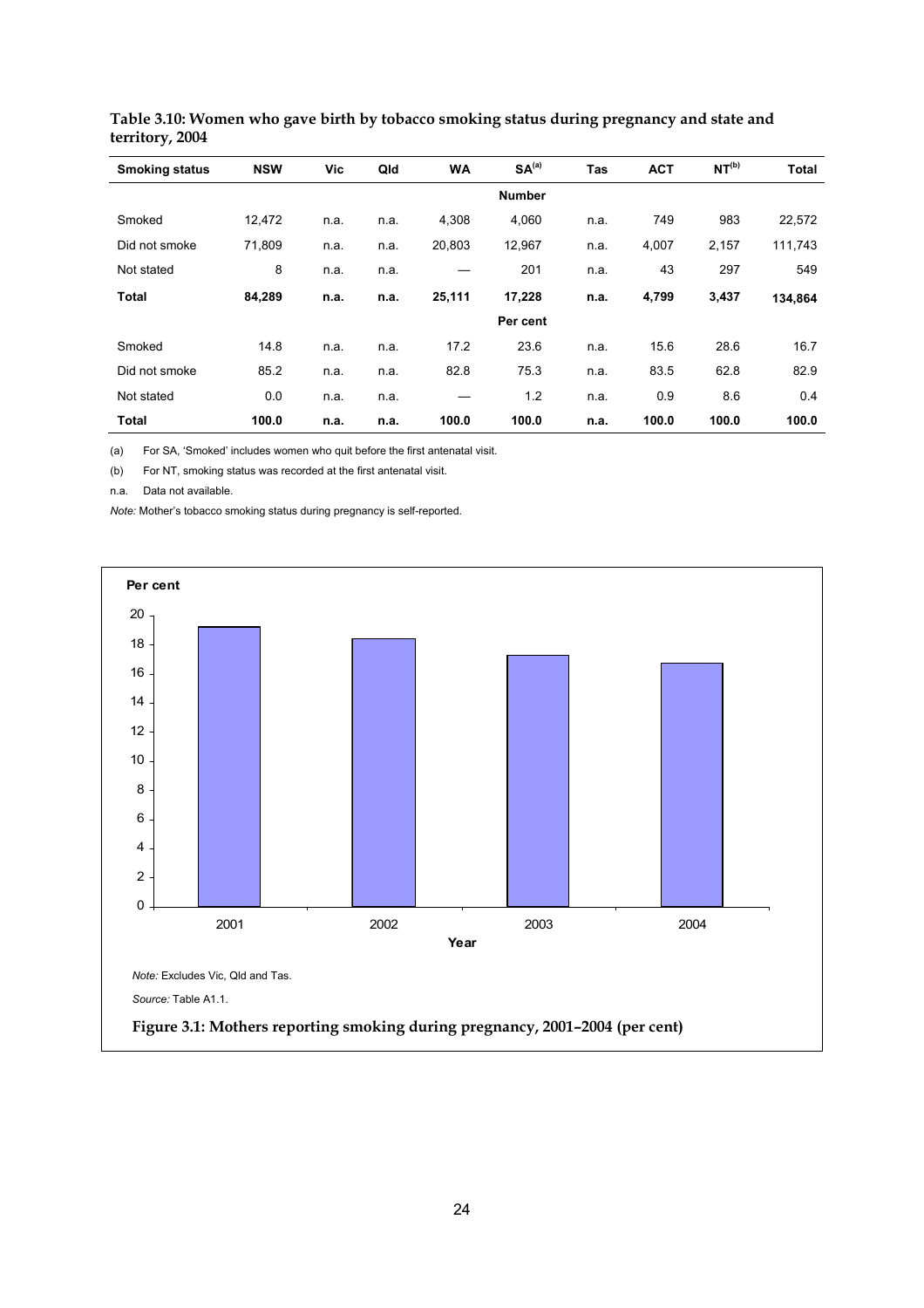The average age of mothers who smoked during pregnancy was 27.1 years compared with 30.1 years for those who did not smoke. Teenage mothers accounted for 11.6% of all mothers who reported smoking during pregnancy.

Aboriginal or Torres Strait Islander mothers accounted for 12.6% of mothers who smoked during pregnancy in the five jurisdictions which provided smoking data. Half of the Aboriginal and Torres Strait Islander mothers in the five jurisdictions reported smoking during pregnancy (49.7%), compared with 15.3% of non-Indigenous women who gave birth.

# **Labour and birth characteristics**

## **Place of birth**

#### **Actual place of birth**

Most births in Australia occur in hospitals, either in conventional labour-ward settings or in hospital birth centres. There were 246,012 women who gave birth in hospitals (97.3%) and 5,079 in birth centres (2.0%) in 2004 (Table 3.11). Planned homebirths and other births, such as those occurring unexpectedly before arrival in hospital or in other settings, are the two categories accounting for the smallest proportion of women who gave birth (1,749 women, 0.7%).

| Place of     |            |        |        |        |               |       |            |            |           |
|--------------|------------|--------|--------|--------|---------------|-------|------------|------------|-----------|
| birth        | <b>NSW</b> | Vic    | Qld    | WA     | <b>SA</b>     | Tas   | <b>ACT</b> | <b>NT</b>  | Australia |
|              |            |        |        |        | <b>Number</b> |       |            |            |           |
| Hospital     | 81,849     | 60,925 | 49,252 | 24,641 | 16,194        | 5,307 | 4,499      | 3,345      | 246,012   |
| Birth centre | 1,993      | 1,184  | 458    | 240    | 920           | 16    | 268        |            | 5,079     |
| Home         | 93         | 181    | 57     | 150    | 67            | 5     | 25         | 11         | 589       |
| Other        | 340        | 253    | 283    | 80     | 47            | 69    | 7          | $^{(a)}81$ | 1,160     |
| Not stated   | 14         |        | 1      |        |               | 16    |            |            | 31        |
| <b>Total</b> | 84,289     | 62,543 | 50,051 | 25,111 | 17,228        | 5,413 | 4,799      | 3,437      | 252,871   |
|              |            |        |        |        | Per cent      |       |            |            |           |
| Hospital     | 97.1       | 97.4   | 98.4   | 98.1   | 94.0          | 98.0  | 93.7       | 97.3       | 97.3      |
| Birth centre | 2.4        | 1.9    | 0.9    | 1.0    | 5.3           | 0.3   | 5.6        |            | 2.0       |
| Home         | 0.1        | 0.3    | 0.1    | 0.6    | 0.4           | 0.1   | 0.5        | 0.3        | 0.2       |
| Other        | 0.4        | 0.4    | 0.6    | 0.3    | 0.3           | 1.3   | 0.1        | (a)2.4     | 0.5       |
| Not stated   | 0.0        |        | 0.0    |        |               | 0.3   |            |            | 0.0       |
| <b>Total</b> | 100.0      | 100.0  | 100.0  | 100.0  | 100.0         | 100.0 | 100.0      | 100.0      | 100.0     |

#### **Table 3.11: Women who gave birth by actual place of birth and state and territory, 2004**

(a) The majority of these births occurred in remote community health centres.

*Note:* For multiple births, the place of birth of the first born baby was used. For one multiple birth in NSW, the place of birth of the second born baby was used.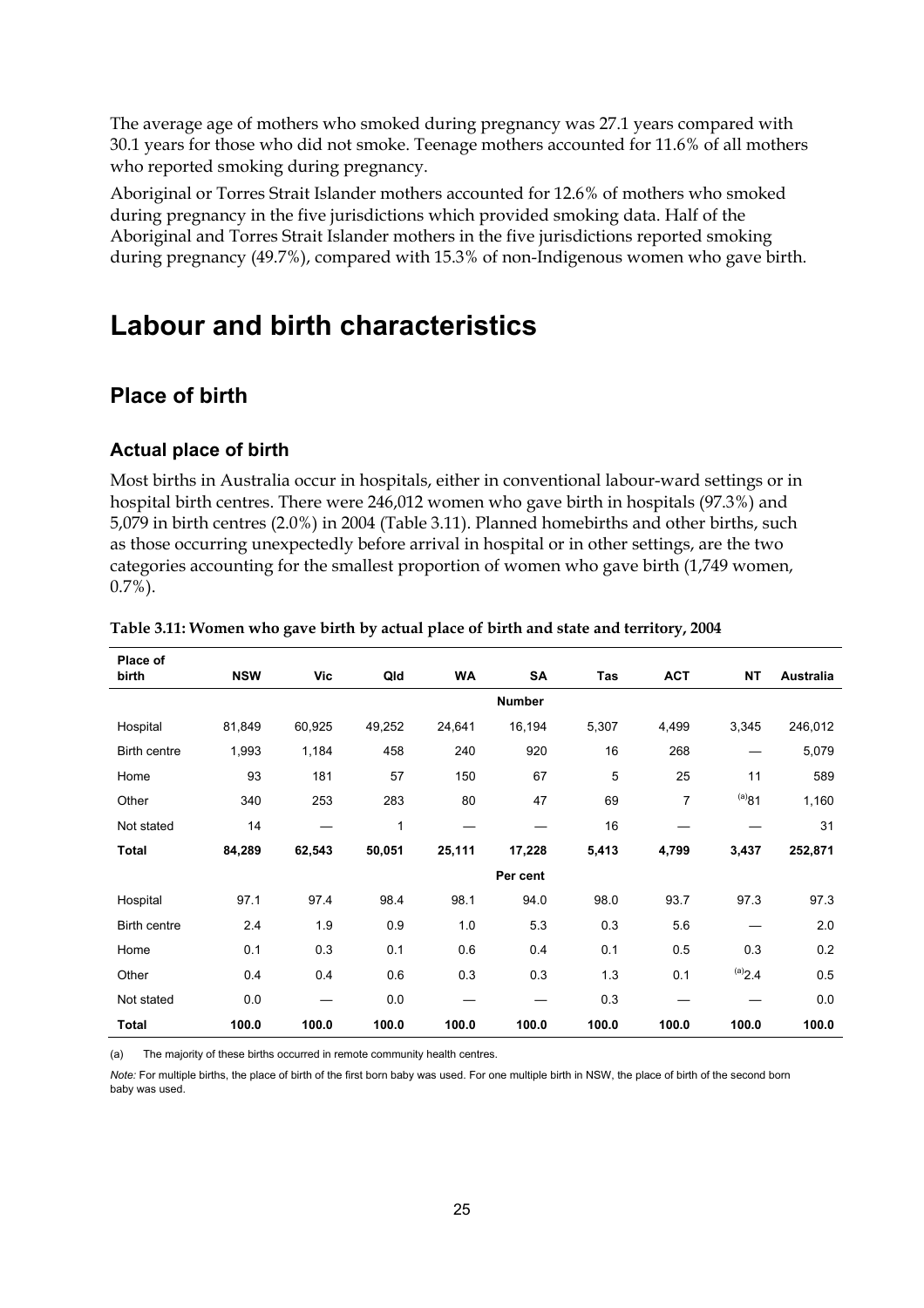#### **Intended place of birth**

The jurisdictions collect intended place of birth at different times during the pregnancy. Victoria, South Australia and Tasmania collect this item at the time of booking, while the remaining states and territories collect the intended place of birth at the onset of labour. Care must be taken when comparing data across the jurisdictions.

In 2004, the intended place of birth was hospital for 96.2% of mothers and birth centres for 3.3%. Only 0.5% intended to give birth at home or in other settings (Table 3.12).

Around 3.8% of mothers intended to give birth outside of a conventional labour-ward setting in 2004. Only 2.7% of mothers actually did so, giving birth in places such as birth centres or at home.

| Place of<br>birth | <b>NSW</b> | Vic    | Qld    | <b>WA</b> | SA            | Tas            | <b>ACT</b> | <b>NT</b>          | Australia |
|-------------------|------------|--------|--------|-----------|---------------|----------------|------------|--------------------|-----------|
|                   |            |        |        |           | <b>Number</b> |                |            |                    |           |
| Hospital          | 80,702     | 60,343 | 49,395 | 24,492    | 15,358        | 5,153          | 4,283      | 3,415              | 243,141   |
| Birth centre      | 3,129      | 1,912  | 576    | 454       | 1,731         | 216            | 432        |                    | 8,450     |
| Home              | 114        | 227    | 65     | 165       | 83            | 39             | 25         | 15                 | 733       |
| Other             | 344        |        | 14     |           | 56            | $\overline{2}$ |            | $(a)$ <sub>7</sub> | 423       |
| Not stated        |            | 61     | 1      |           |               | 3              | 59         |                    | 124       |
| <b>Total</b>      | 84,289     | 62,543 | 50,051 | 25,111    | 17,228        | 5,413          | 4,799      | 3,437              | 252,871   |
|                   |            |        |        |           | Per cent      |                |            |                    |           |
| Hospital          | 95.7       | 96.5   | 98.7   | 97.5      | 89.1          | 95.2           | 89.2       | 99.4               | 96.2      |
| Birth centre      | 3.7        | 3.1    | 1.2    | 1.8       | 10.0          | 4.0            | 9.0        |                    | 3.3       |
| Home              | 0.1        | 0.4    | 0.1    | 0.7       | 0.5           | 0.7            | 0.5        | 0.4                | 0.3       |
| Other             | 0.4        |        | 0.0    |           | 0.3           | 0.0            |            | $^{(a)}0.2$        | 0.2       |
| Not stated        |            | 0.1    | 0.0    |           |               | 0.1            | 1.2        |                    | 0.0       |
| <b>Total</b>      | 100.0      | 100.0  | 100.0  | 100.0     | 100.0         | 100.0          | 100.0      | 100.0              | 100.0     |

| Table 3.12: Women who gave birth by intended place of birth and state and territory, 2004 |  |  |  |
|-------------------------------------------------------------------------------------------|--|--|--|
|                                                                                           |  |  |  |

(a) Includes remote community health centres.

*Note:* Intended place of birth at time of booking for Vic, SA and Tas. Intended place of birth at onset of labour for NSW, Qld, WA, ACT and NT.

# **Duration of pregnancy**

Accurate population data on gestational age are difficult to obtain. Different methods may be used for estimating gestational age. Estimates may be made based on the calculated interval between the first day of the last menstrual period (LMP) and the baby's date of birth. These may be imprecise for some women because of uncertainty about the date of LMP, irregular cycles, or delayed ovulation after the use of oral contraceptives. Nevertheless, in the majority of pregnancies, the gestational age derived from the dates provides an appropriate estimate of the duration of pregnancy.

Estimates may also be made using ultrasound, as most pregnant women have at least one ultrasound examination during pregnancy. If more than one ultrasound examination is conducted, the earliest is generally used to date the pregnancy, preferably an ultrasound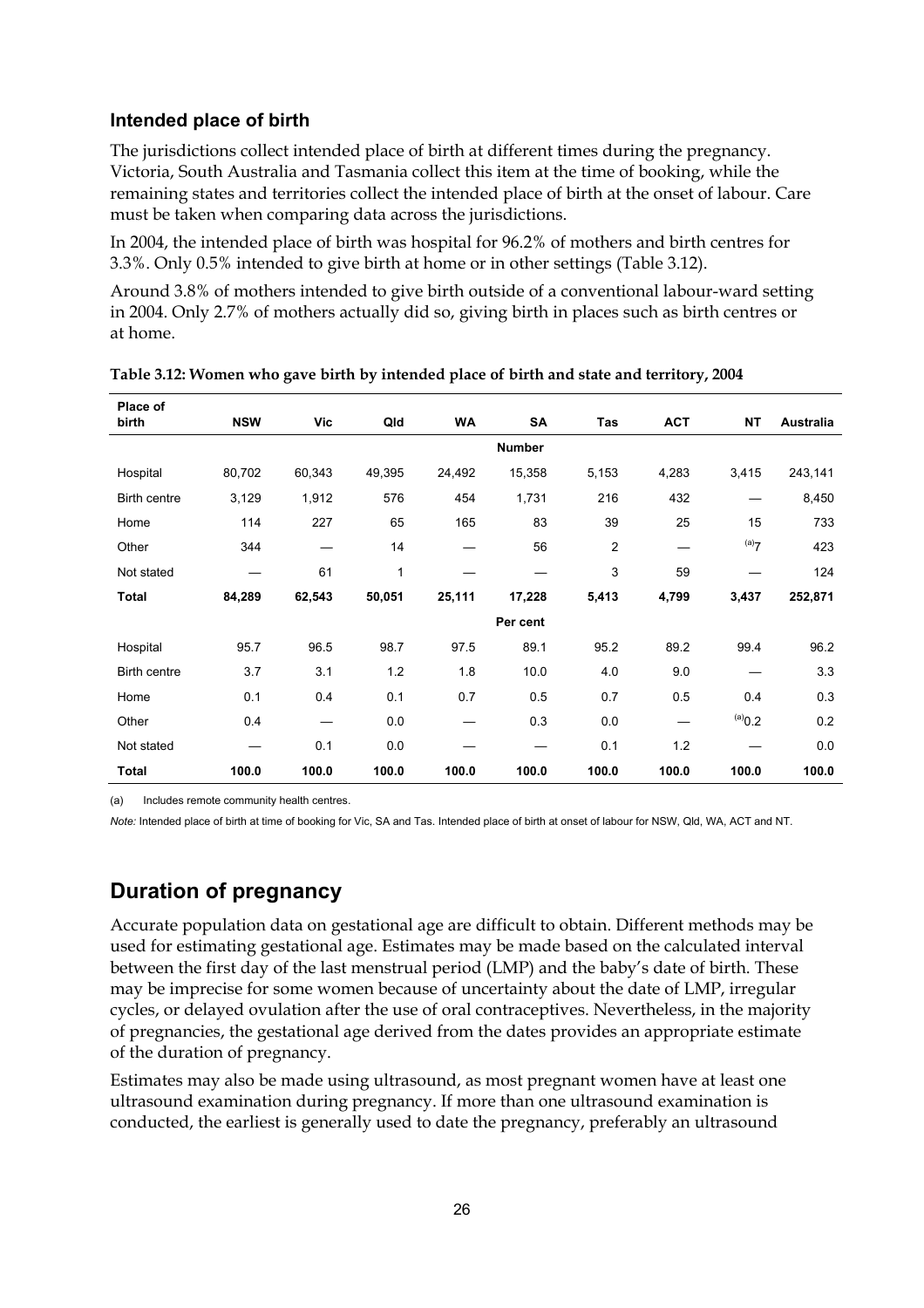carried out between 6 and 10 weeks gestation. Ultrasounds post 24 weeks gestation are not considered reliable.

Preterm birth (less than 37 completed weeks gestation) occurred for 7.4% of all mothers. The average duration of pregnancy in Australia was 38.9 weeks. A minority of mothers gave birth at 20–27 weeks (0.8%) or 28–31 weeks (0.7%), while 5.8% gave birth at 32–36 weeks. There was a higher incidence of preterm birth in the Northern Territory (10.6%) than elsewhere (Table 3.13).

Of women who gave birth in 2004, 91.3% gave birth at 37–41 completed weeks of gestation (term) and 1.4% gave birth at 42 or more weeks gestation (post-term). Post-term births were least common in South Australia (0.5%) and most common in New South Wales (2.1%) (Table 3.13).

These figures are based on the duration of pregnancies of mothers, and so they differ from the figures on gestational age in Chapter 4, which are based on babies. The numbers differ because the gestational age of the first born baby of a multiple birth is used for the duration of pregnancy, while the gestational age of each individual baby in a multiple birth is used for the data presented in Chapter 4.

| <b>Duration of</b><br>pregnancy |            | Vic    | Qld    | <b>WA</b> | <b>SA</b>     | Tas            | ACT <sup>(a)</sup> | <b>NT</b> | <b>Australia</b> |
|---------------------------------|------------|--------|--------|-----------|---------------|----------------|--------------------|-----------|------------------|
| (weeks)                         | <b>NSW</b> |        |        |           |               |                |                    |           |                  |
| Mean                            | 39.1       | 38.9   | 38.8   | 38.7      | 38.8          | 39.0           | 38.9               | 38.6      | 38.9             |
|                                 |            |        |        |           | <b>Number</b> |                |                    |           |                  |
| $20 - 27(b)$                    | 548        | 674    | 398    | 202       | 141           | 34             | 38                 | 40        | 2,075            |
| $28 - 31$                       | 563        | 390    | 394    | 198       | 124           | 46             | 52                 | 33        | 1,800            |
| $32 - 36$                       | 4,443      | 3,480  | 3,159  | 1,593     | 1,090         | 343            | 326                | 290       | 14,724           |
| $37 - 41$                       | 76,970     | 57,207 | 45,676 | 22,912    | 15,783        | 4,930          | 4,307              | 3,039     | 230,824          |
| 42 and over                     | 1,761      | 783    | 417    | 206       | 90            | 58             | 74                 | 35        | 3,424            |
| Not stated                      | 4          | 9      | 7      |           |               | $\overline{2}$ | 2                  |           | 24               |
| <b>Total</b>                    | 84,289     | 62,543 | 50,051 | 25,111    | 17,228        | 5,413          | 4,799              | 3,437     | 252,871          |
|                                 |            |        |        |           | Per cent      |                |                    |           |                  |
| $20 - 27(b)$                    | 0.7        | 1.1    | 0.8    | 0.8       | 0.8           | 0.6            | 0.8                | 1.2       | 0.8              |
| $28 - 31$                       | 0.7        | 0.6    | 0.8    | 0.8       | 0.7           | 0.8            | 1.1                | 1.0       | 0.7              |
| $32 - 36$                       | 5.3        | 5.6    | 6.3    | 6.3       | 6.3           | 6.3            | 6.8                | 8.4       | 5.8              |
| $37 - 41$                       | 91.3       | 91.5   | 91.3   | 91.2      | 91.6          | 91.1           | 89.7               | 88.4      | 91.3             |
| 42 and over                     | 2.1        | 1.3    | 0.8    | 0.8       | 0.5           | 1.1            | 1.5                | 1.0       | 1.4              |
| Not stated                      | 0.0        | 0.0    | 0.0    |           |               | 0.0            | 0.0                |           | 0.0              |
| <b>Total</b>                    | 100.0      | 100.0  | 100.0  | 100.0     | 100.0         | 100.0          | 100.0              | 100.0     | 100.0            |

**Table 3.13: Women who gave birth by duration of pregnancy and state and territory, 2004** 

(a) 16.3% of women who gave birth in the ACT were non-ACT residents. Care must be taken when interpreting percentages. For example, the percentage of 28–31 week duration of pregnancy for ACT residents who gave birth in the ACT was 0.7%.

(b) Includes 3 pregnancies of less than 20 weeks duration.

*Note:* For multiple births, the gestational age of the first born baby was used. For one multiple birth in NSW, the gestational age of the second born baby was used.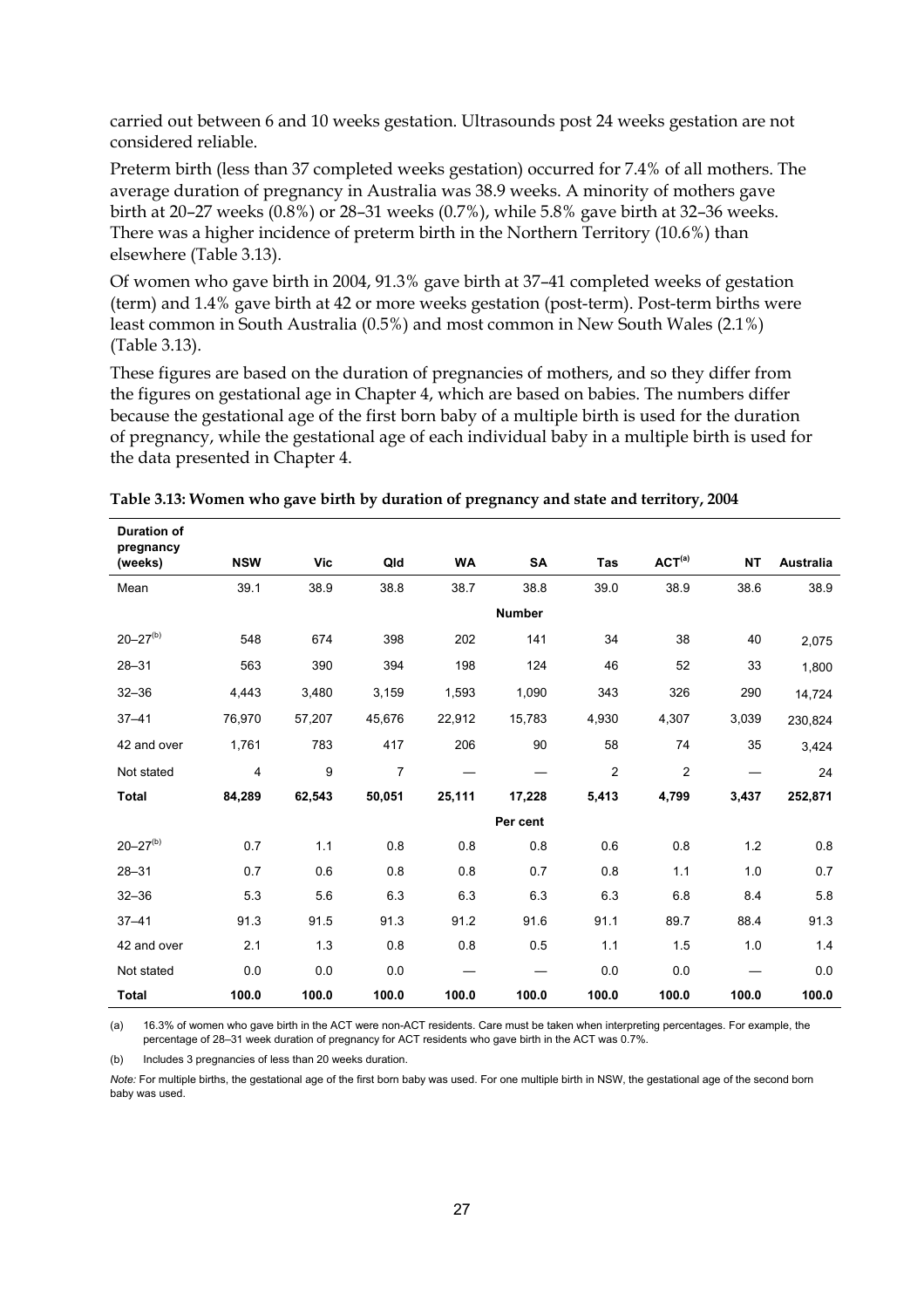# **Multiple pregnancy**

There has been an overall increasing trend in multiple births in the last two decades, attributed largely to the increased use of fertility drugs and assisted reproduction technology, delay in childbearing, and the growing number of older mothers (Tough et al. 2000; Tough et al. 2002). However, there has been a decrease in the proportion of triplet and higher order multiple births in recent years.

In the perinatal collections, multiple pregnancies are based on the number of fetuses that remain in utero at 20 weeks gestation and are subsequently delivered. In 2004, there were 4,253 multiple pregnancies (1.7% of all mothers) (Table 3.14), consisting of 4,175 twin pregnancies, 75 triplet pregnancies and three quadruplet and quintuplet pregnancies.

There were 16.8 multiple pregnancies per 1,000 mothers in 2004. The twinning rate was 16.5 per 1,000 mothers. In 1995, there were 3,568 multiple pregnancies, accounting for 1.4% of mothers, with a twinning rate of 13.6 per 1,000 mothers. Triplet and higher order multiple pregnancies have decreased from 0.4 per 1,000 mothers in 1995 to 0.3 per 1,000 mothers in 2004.

| <b>Plurality</b> | <b>NSW</b> | Vic    | Qld    | <b>WA</b> | <b>SA</b>     | Tas   | ACT <sup>(a)</sup> | <b>NT</b> | Australia |
|------------------|------------|--------|--------|-----------|---------------|-------|--------------------|-----------|-----------|
|                  |            |        |        |           | <b>Number</b> |       |                    |           |           |
| Singleton        | 82,983     | 61,402 | 49.210 | 24.702    | 16,937        | 5,309 | 4.675              | 3,400     | 248,618   |
| Multiple         | 1,306      | 1,141  | 841    | 409       | 291           | 104   | 124                | 37        | 4,253     |
| <b>Total</b>     | 84,289     | 62,543 | 50,051 | 25,111    | 17,228        | 5,413 | 4,799              | 3,437     | 252,871   |
|                  |            |        |        |           | Per cent      |       |                    |           |           |
| Singleton        | 98.5       | 98.2   | 98.3   | 98.4      | 98.3          | 98.1  | 97.4               | 98.9      | 98.3      |
| Multiple         | 1.5        | 1.8    | 1.7    | 1.6       | 1.7           | 1.9   | 2.6                | 1.1       | 1.7       |
| <b>Total</b>     | 100.0      | 100.0  | 100.0  | 100.0     | 100.0         | 100.0 | 100.0              | 100.0     | 100.0     |

#### **Table 3.14: Women who gave birth by plurality and state and territory, 2004**

(a) 16.3% of women who gave birth in the ACT were non-ACT residents. Care must be taken when interpreting percentages. For example, the percentage of multiple pregnancies for ACT residents who gave birth in the ACT was 2.2%.

# **Onset of labour**

 $\ddot{\phantom{a}}$ 

Onset of labour is categorised as spontaneous, induced or no labour. In 2004, the onset of labour was spontaneous for 57.6% of all women who gave birth, and there was no labour for 17.1% of mothers. Labour was induced for 25.3% and augmented for 19.5% of mothers2 (Table 3.15).

The proportion of mothers with spontaneous onset of labour was highest in the Australian Capital Territory (65.7%) and lowest in Western Australia (50.5%). Western Australia and Queensland reported the highest proportions of mothers with no labour (20.8% and 19.5%, respectively), and Tasmania reported the lowest (11.9%) (Table 3.15).

Induced labour was more likely in Western Australia (28.7%) and South Australia (27.9%) than in the other states and territories. Overall, combined medical and surgical induction of labour was more likely than either type alone. There was considerable variation among the

<sup>2</sup> This national figure for augmentation excludes Tas.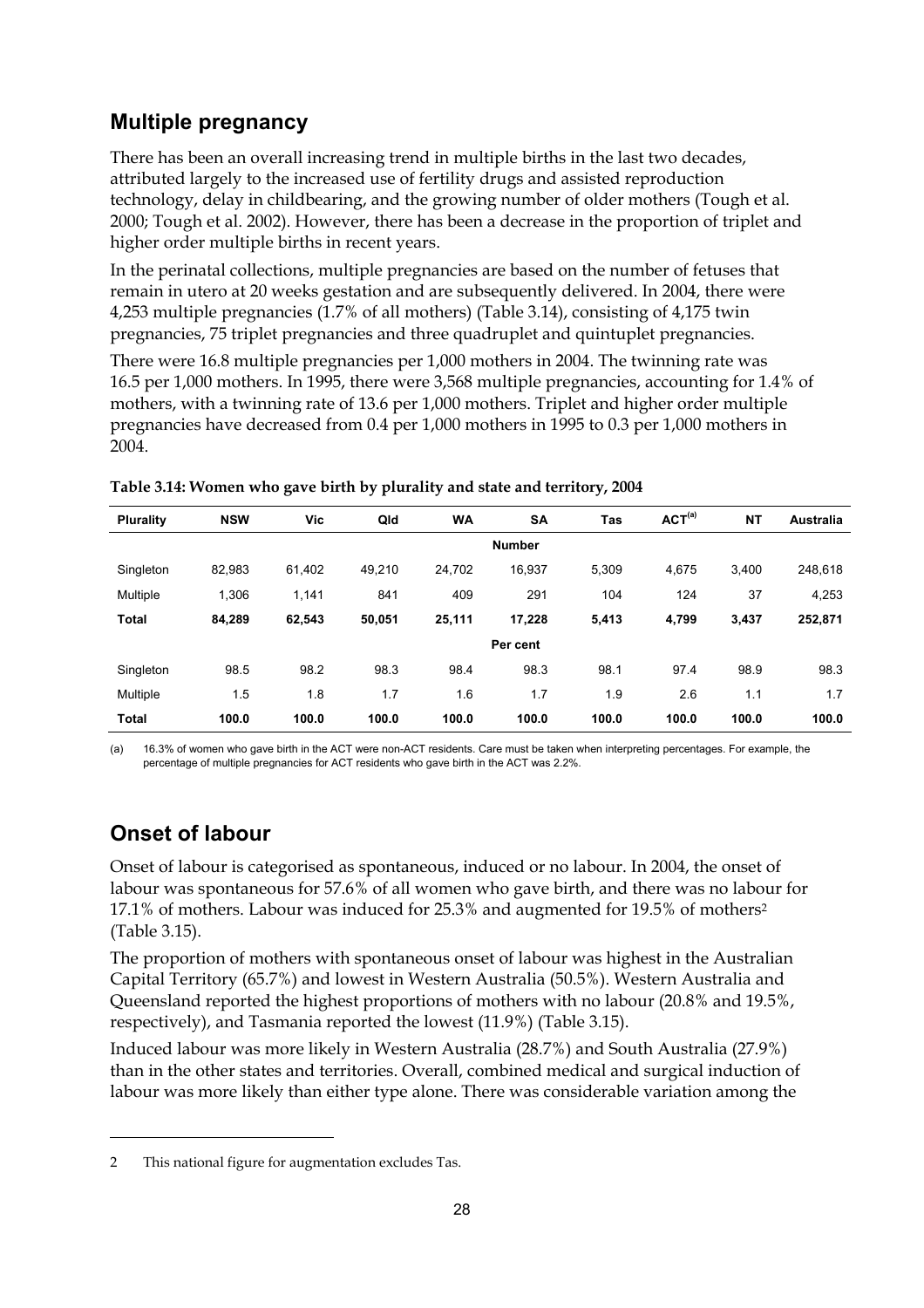states and territories in whether labour was augmented, ranging from 16.2% in New South Wales to 26.7% in the Australian Capital Territory (Table 3.15).

Figure 3.2 presents the type of onset of labour over the period from 1995 to 2004. In line with the increase in caesarean sections, spontaneous onset of labour generally decreased during this time, from 67.2% of all women giving birth in 1995 to 57.3% in 2003, with a slight increase to 57.6% in 2004. The proportion of women giving birth without labour gradually increased, from 10.8% in 1995 to 17.1% in 2004. Induced labour increased from 21.9% in 1995 to 26.0% in 1999, and has remained fairly steady over recent years.

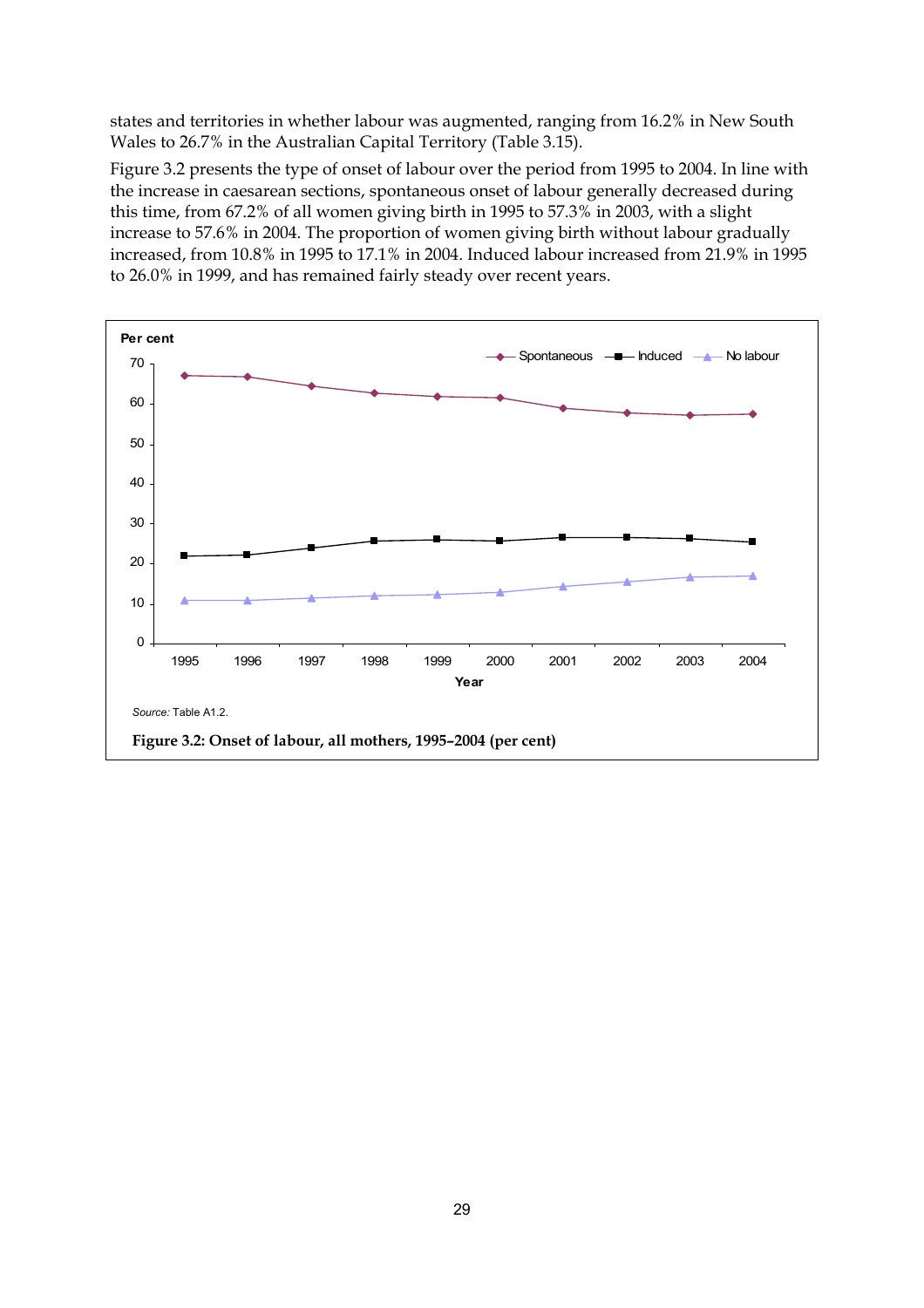| Onset of<br>labour/type of<br>augmentation or |             |            |        |                |                                   |       |            |           |           |
|-----------------------------------------------|-------------|------------|--------|----------------|-----------------------------------|-------|------------|-----------|-----------|
| induction                                     | <b>NSW</b>  | <b>Vic</b> | Qld    | <b>WA</b>      | <b>SA</b>                         | Tas   | <b>ACT</b> | <b>NT</b> | Australia |
|                                               |             |            |        |                | <b>Number</b>                     |       |            |           |           |
| Spontaneous                                   | 50,808      | 35,271     | 28,603 | 12,678         | 9,647                             | 3,166 | 3,155      | 2,208     | 145,536   |
| No augmentation                               | 37,104      | 23,232     | 16,164 | 7,321          | 5,918                             | n.a.  | 1,873      | 1,567     | 93,179    |
| Medical only <sup>(a)</sup>                   | 4,769       | 3,622      | 2,797  | 1,650          | 995                               | n.a.  | 398        | 161       | 14,392    |
| Surgical only                                 | 6,088       | 6,062      | 8,361  | 2,590          | 2,160                             | n.a.  | 646        | 343       | 26,250    |
| Combined                                      | 2,813       | 2,341      | 1,266  | 1,115          | 574                               | n.a.  | 238        | 137       | 8,484     |
| Other/not stated                              | 34          | 14         | 15     | $\overline{2}$ |                                   | 3,166 |            |           | 3,231     |
| Induced                                       | 20,550      | 16,748     | 11,699 | 7,211          | 4,801                             | 1,444 | 873        | 707       | 64,033    |
| Medical only <sup>(a)</sup>                   | 6,329       | 4,821      | 4,579  | 1,196          | 1,614                             | n.a.  | 232        | 252       | 19,023    |
| Surgical only                                 | 1,267       | 1,067      | 1,643  | 423            | 577                               | n.a.  | 78         | 72        | 5,127     |
| Combined                                      | 12,632      | 10,859     | 5,400  | 5,562          | 2,610                             | n.a.  | 563        | 380       | 38,006    |
| Other/not stated                              | 322         | 1          | 77     | 30             |                                   | 1,444 |            | 3         | 1,877     |
| No labour                                     | 12,930      | 10,524     | 9,749  | 5,222          | 2,780                             | 644   | 763        | 522       | 43,134    |
| Not stated                                    | $\mathbf 1$ |            |        |                |                                   | 159   | 8          |           | 168       |
| Total                                         | 84,289      | 62,543     | 50,051 | 25,111         | 17,228                            | 5,413 | 4,799      | 3,437     | 252,871   |
|                                               |             |            |        |                | Per cent                          |       |            |           |           |
| Spontaneous                                   | 60.3        | 56.4       | 57.1   | 50.5           | 56.0                              | 58.5  | 65.7       | 64.2      | 57.6      |
| No augmentation                               | 44.0        | 37.1       | 32.3   | 29.2           | 34.4                              | n.a.  | 39.0       | 45.6      | 36.8      |
| Medical only <sup>(a)</sup>                   | 5.7         | 5.8        | 5.6    | 6.6            | 5.8                               | n.a.  | 8.3        | 4.7       | 5.7       |
| Surgical only                                 | 7.2         | 9.7        | 16.7   | 10.3           | 12.5                              | n.a.  | 13.5       | 10.0      | 10.4      |
| Combined                                      | 3.3         | 3.7        | 2.5    | 4.4            | 3.3                               | n.a.  | 5.0        | 4.0       | 3.4       |
| Other/not stated                              | 0.0         | 0.0        | 0.0    | 0.0            | $\overbrace{\phantom{123221111}}$ | 58.5  |            |           | 1.3       |
| Induced                                       | 24.4        | 26.8       | 23.4   | 28.7           | 27.9                              | 26.7  | 18.2       | 20.6      | 25.3      |
| Medical only <sup>(a)</sup>                   | 7.5         | 7.7        | 9.1    | 4.8            | 9.4                               | n.a.  | 4.8        | 7.3       | 7.5       |
| Surgical only                                 | 1.5         | 1.7        | 3.3    | 1.7            | 3.3                               | n.a.  | 1.6        | 2.1       | 2.0       |
| Combined                                      | 15.0        | 17.4       | 10.8   | 22.1           | 15.1                              | n.a.  | 11.7       | 11.1      | 15.0      |
| Other/not stated                              | 0.4         | 0.0        | 0.2    | 0.1            |                                   | 26.7  |            | 0.1       | 0.7       |
| No labour                                     | 15.3        | 16.8       | 19.5   | 20.8           | 16.1                              | 11.9  | 15.9       | 15.2      | 17.1      |
| Not stated                                    | 0.0         |            |        |                |                                   | 2.9   | 0.2        |           | 0.1       |
| Total                                         | 100.0       | 100.0      | 100.0  | 100.0          | 100.0                             | 100.0 | 100.0      | 100.0     | 100.0     |

#### **Table 3.15: Women who gave birth by onset of labour and state and territory, 2004**

(a) Includes use of oxytocin and/or prostaglandins.

n.a. Data for Tas on augmentation and induction not available in the required format.

## **Anaesthetic for operative deliveries**

Table 3.16 presents types of anaesthetic administered in 2004 for operative deliveries, including forceps, vacuum extraction and caesarean section deliveries. For these data, the type of anaesthetic administered is coded hierarchically, with local anaesthetic being the lowest order and general anaesthetic being the highest order. If more than one type of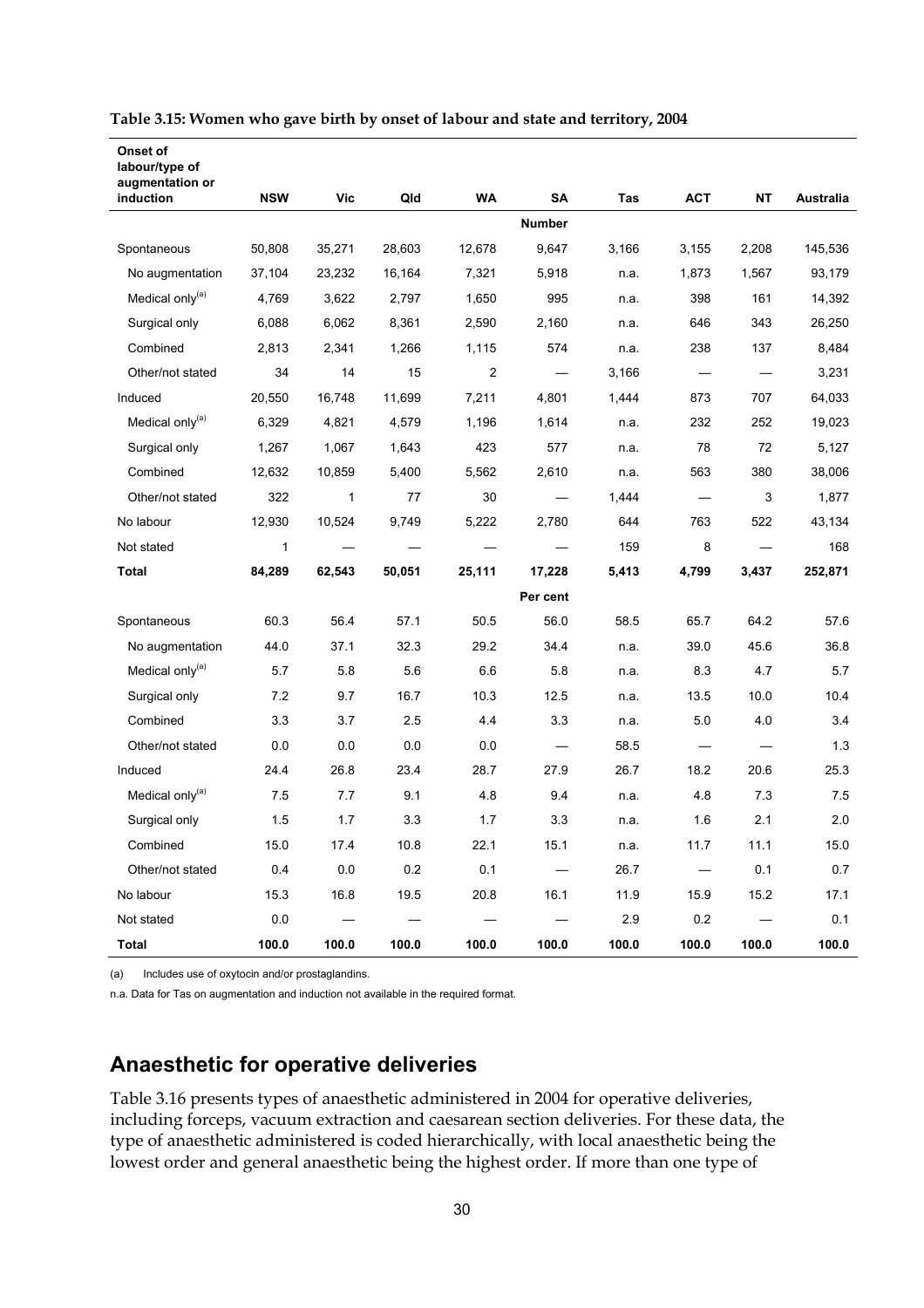anaesthetic was administered, the highest order type in the hierarchy is coded. Although this data element only includes anaesthetics administered for the birth, some states and territories may include anaesthetics administered for labour under this item, and this may be reflected in the differences reported among the states and territories.

In 2004, at least 31.2% of women having operative deliveries had an epidural or caudal anaesthetic administered, and at least 50.8% had a spinal anaesthetic. A general anaesthetic was administered for 5.5% of operative deliveries (Table 3.16).<sup>3</sup>

General anaesthetic was used in 7.4% of caesarean section deliveries in 2004 (Figure 3.3), compared with 0.2% of instrumental vaginal deliveries. An epidural or caudal anaesthetic was administered for at least 24.3% of caesarean section deliveries and at least 50.1% of instrumental vaginal deliveries. A spinal anaesthetic was administered in at least 67.9% of caesarean section deliveries, and in only 4.0% of instrumental vaginal deliveries.At least 12.8% of women having an instrumental delivery had a local anaesthetic to the perineum, while at least 6.9% had a pudendal administered.



 $\ddot{\phantom{a}}$ 

<sup>3</sup> All figures in this section exclude NSW and ACT.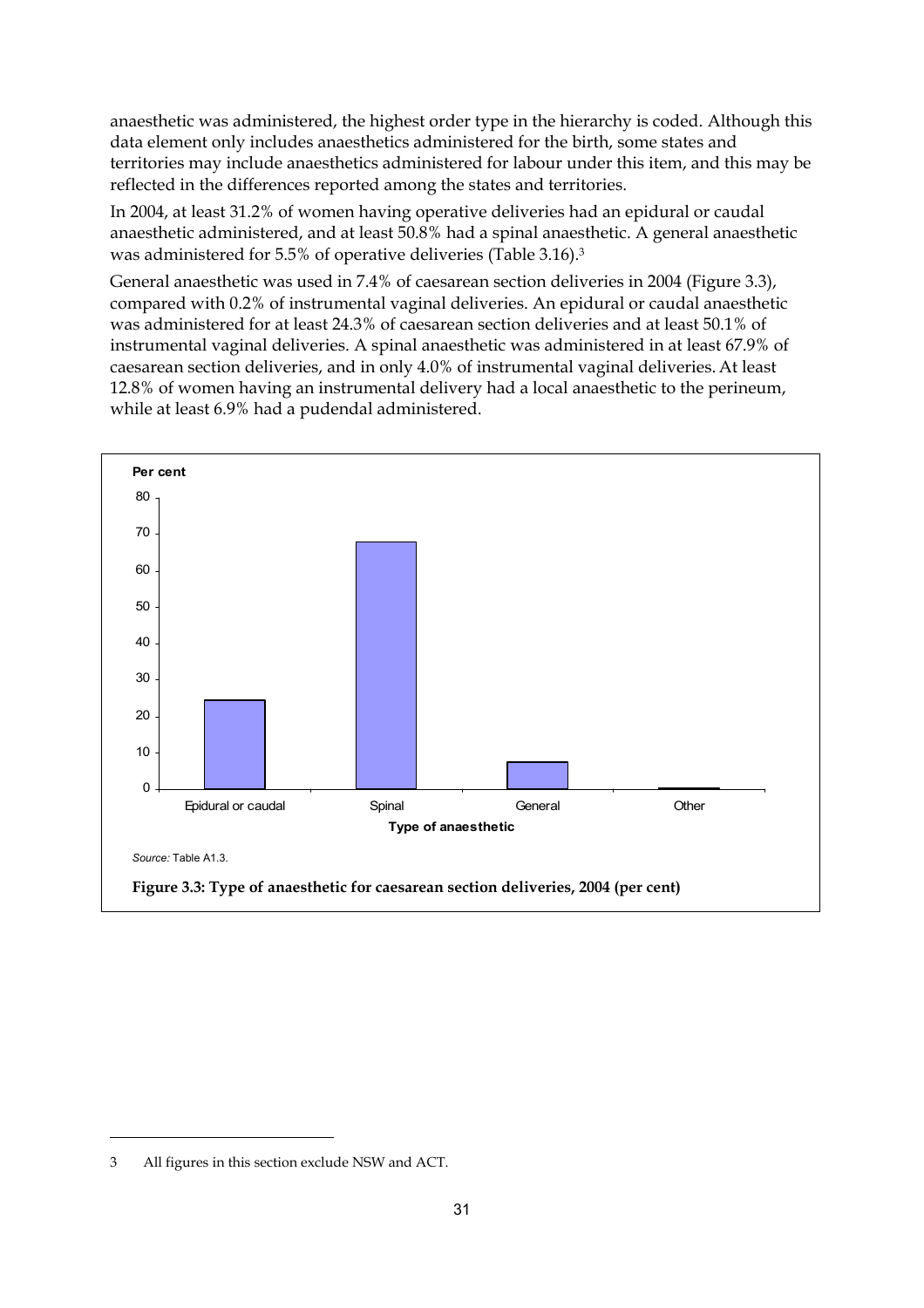| Type of<br>anaesthetic              | <b>NSW</b>   | <b>Vic</b>   | Qld          | <b>WA</b> | <b>SA</b>                | Tas          | <b>ACT</b> | <b>NT</b>   | <b>Total</b> |
|-------------------------------------|--------------|--------------|--------------|-----------|--------------------------|--------------|------------|-------------|--------------|
|                                     |              |              |              |           | <b>Number</b>            |              |            |             |              |
| None                                | n.a.         | 2,271        | 1,500        | 324       | 265                      | 183          | n.a.       | 84          | 4,627        |
| Local<br>anaesthetic<br>to perineum | n.a.         | 926          | 661          | 403       | 320                      |              | n.a.       | 49          | 2,359        |
| Pudendal                            | n.a.         | 773          | 144          | 190       | 145                      |              | n.a.       | 25          | 1,277        |
| Epidural or<br>caudal               | n.a.         | 7,194        | 4,762        | 5,958     | 2,658                    | 540          | n.a.       | 288         | 21,400       |
| Spinal                              | n.a.         | 14,206       | 11,425       | 3,887     | 3,666                    | 988          | n.a.       | 605         | 34,777       |
| General                             | n.a.         | 1,377        | 1,178        | 497       | 458                      | 130          | n.a.       | 125         | 3,765        |
| Other                               | n.a.         | $\mathbf{1}$ | $\mathbf{1}$ | 10        | 11                       | $^{(b)}$ 151 | n.a.       | $^{(c)}89$  | 263          |
| Not stated                          | n.a.         | 3            |              |           | $\overline{\phantom{0}}$ | 20           | n.a.       | —           | 23           |
| <b>Total</b>                        | n.a.         | 26,751       | 19,671       | 11,269    | 7,523                    | 2,012        | n.a.       | 1,265       | 68,491       |
|                                     |              |              |              |           | Per cent                 |              |            |             |              |
| None                                | n.a.         | 8.5          | 7.6          | 2.9       | 3.5                      | 9.1          | n.a.       | 6.6         | 6.8          |
| Local<br>anaesthetic                |              | 3.5          | 3.4          | 3.6       | 4.3                      |              |            | 3.9         | 3.4          |
| to perineum<br>Pudendal             | n.a.<br>n.a. | 2.9          | 0.7          | 1.7       | 1.9                      |              | n.a.       | 2.0         | 1.9          |
| Epidural or                         |              |              |              |           |                          |              | n.a.       |             |              |
| caudal                              | n.a.         | 26.9         | 24.2         | 52.9      | 35.3                     | 26.8         | n.a.       | 22.8        | 31.2         |
| Spinal                              | n.a.         | 53.1         | 58.1         | 34.5      | 48.7                     | 49.1         | n.a.       | 47.8        | 50.8         |
| General                             | n.a.         | 5.1          | 6.0          | 4.4       | 6.1                      | 6.5          | n.a.       | 9.9         | 5.5          |
| Other                               | n.a.         | 0.0          | 0.0          | 0.1       | 0.1                      | (b)7.5       | n.a.       | $^{(c)}7.0$ | 0.4          |
| Not stated                          | n.a.         | 0.0          |              |           |                          | 1.0          | n.a.       |             | 0.0          |
| <b>Total</b>                        | n.a.         | 100.0        | 100.0        | 100.0     | 100.0                    | 100.0        | n.a.       | 100.0       | 100.0        |

#### **Table 3.16: Women who gave birth and had operative deliveries(a) by type of anaesthetic administered and state and territory, 2004**

(a) Operative deliveries include forceps, vacuum extraction and caesarean section.

(b) Includes local anaesthetic to perineum and pudendal anaesthetic.

(c) NT reported that the 'Other' category includes the technique of combined spinal-epidural.

n.a.Data for NSW not available in the required format. Data not available for ACT.

*Note:* A hierarchical coding system is used for this item, starting with a local anaesthetic, up to a systemic general anaesthetic. If more than one type of anaesthetic was administered, the highest order type in the hierarchy is coded.

## **Presentation at birth**

Data are included in this section by mother; for multiple births, the presentation at birth of the first born baby is used. Table 4.10 provides the presentation for each individual baby by plurality.

In 2004, the predominant presentation at birth was vertex, occurring for 94.7% of all women who gave birth. Breech presentation occurred for 4.4% of mothers, ranging from 4.0% to 4.7% among the jurisdictions. Face or brow presentation occurred for 0.2% of mothers, while other presentations accounted for 0.5% (Table 3.17).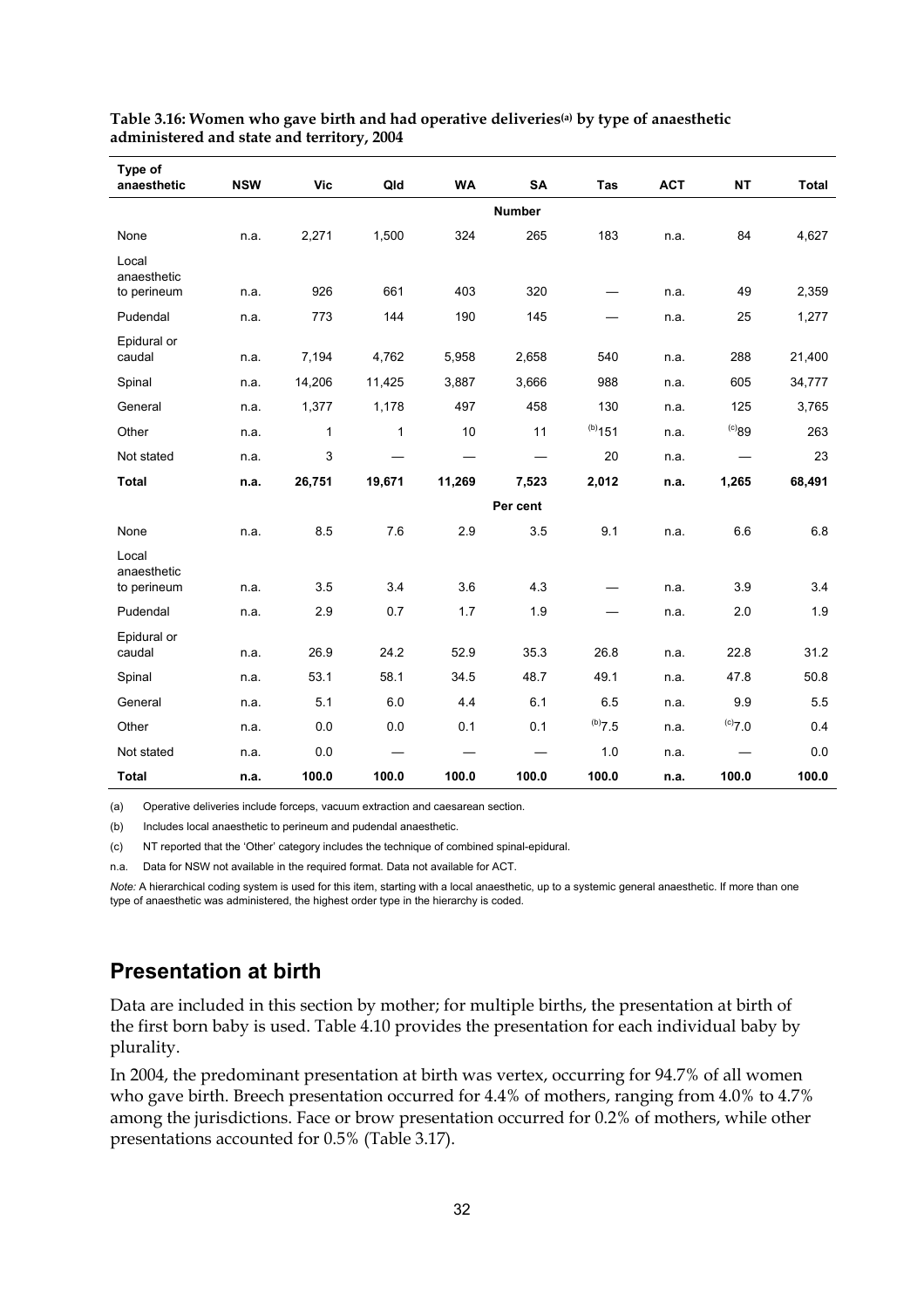| Presentation         | <b>NSW</b> | Vic    | Qld    | <b>WA</b> | <b>SA</b>     | Tas            | ACT <sup>(a)</sup> | <b>NT</b> | <b>Australia</b> |
|----------------------|------------|--------|--------|-----------|---------------|----------------|--------------------|-----------|------------------|
|                      |            |        |        |           | <b>Number</b> |                |                    |           |                  |
| Vertex               | 80,110     | 58,935 | 47,497 | 23,858    | 16,221        | $^{(b)}$ 5,135 | 4,535              | 3,251     | 239,542          |
| <b>Breech</b>        | 3,581      | 2,922  | 2,238  | 1,077     | 803           | 219            | 226                | 160       | 11,226           |
| Face                 | 97         | 121    | 29     | 22        | 16            |                | $5$                | $<$ 4     | 290              |
| <b>Brow</b>          | 95         | 93     | 21     | 39        | 27            |                | n.p.               | $<$ 4     | 287              |
| Other <sup>(c)</sup> | 356        | 355    | 251    | 115       | 128           | 54             | 26                 | 21        | 1,306            |
| Not stated           | 50         | 117    | 15     |           | 33            | 5              |                    |           | 220              |
| <b>Total</b>         | 84,289     | 62,543 | 50,051 | 25,111    | 17,228        | 5,413          | 4,799              | 3,437     | 252,871          |
|                      |            |        |        |           | Per cent      |                |                    |           |                  |
| Vertex               | 95.0       | 94.2   | 94.9   | 95.0      | 94.2          | $^{(b)}94.9$   | 94.5               | 94.6      | 94.7             |
| <b>Breech</b>        | 4.2        | 4.7    | 4.5    | 4.3       | 4.7           | 4.0            | 4.7                | 4.7       | 4.4              |
| Face                 | 0.1        | 0.2    | 0.1    | 0.1       | 0.1           |                | n.p.               | n.p.      | 0.1              |
| <b>Brow</b>          | 0.1        | 0.1    | 0.0    | 0.2       | 0.2           |                | n.p.               | n.p.      | 0.1              |
| Other <sup>(c)</sup> | 0.4        | 0.6    | 0.5    | 0.5       | 0.7           | 1.0            | 0.5                | 0.6       | 0.5              |
| Not stated           | 0.1        | 0.2    | 0.0    |           | 0.2           | 0.1            |                    |           | 0.1              |
| <b>Total</b>         | 100.0      | 100.0  | 100.0  | 100.0     | 100.0         | 100.0          | 100.0              | 100.0     | 100.0            |

#### **Table 3.17: Women who gave birth by presentation at birth and state and territory, 2004**

(a) 16.3% of women who gave birth in the ACT were non-ACT residents. Care must be taken when interpreting percentages. For example, the percentage of breech presentation for ACT residents who gave birth in the ACT was 4.0%.

(b) Includes face and brow presentations.

(c) Includes shoulder/transverse and compound presentations.

n.p. Data not published to maintain confidentiality of small numbers.

*Note:* For multiple births, the presentation of the first born baby was used. For one multiple birth in NSW, the presentation of the second born baby was used.

# **Method of birth**

Data are presented in this section by mother; for multiple births, the method of birth of the first born baby is presented. Table 4.11 presents method of birth data for each individual baby by plurality.

#### **Vaginal births**

Of all women who gave birth in 2004, 59.2% had a spontaneous vaginal birth. The proportion of spontaneous vaginal births ranged from 54.8% in Western Australia to 62.4% in the Northern Territory (Table 3.18). Vaginal breech birth occurred in 0.4% of mothers in 2004, decreasing over the past 10 years from 0.9% in 1995.

Approximately 1 in 9 mothers (11.0%) had an assisted vaginal delivery where either forceps or vacuum extraction was used. The proportions of these instrumental deliveries varied among the states and territories, from 7.9% in Queensland to 14.5% in the Australian Capital Territory. Forceps delivery occurred for 3.9% of mothers and was most common in Victoria (6.4%). Deliveries by vacuum extraction accounted for 7.1% nationally, ranging from 6.1% in Queensland to 9.7% in Western Australia (Table 3.18).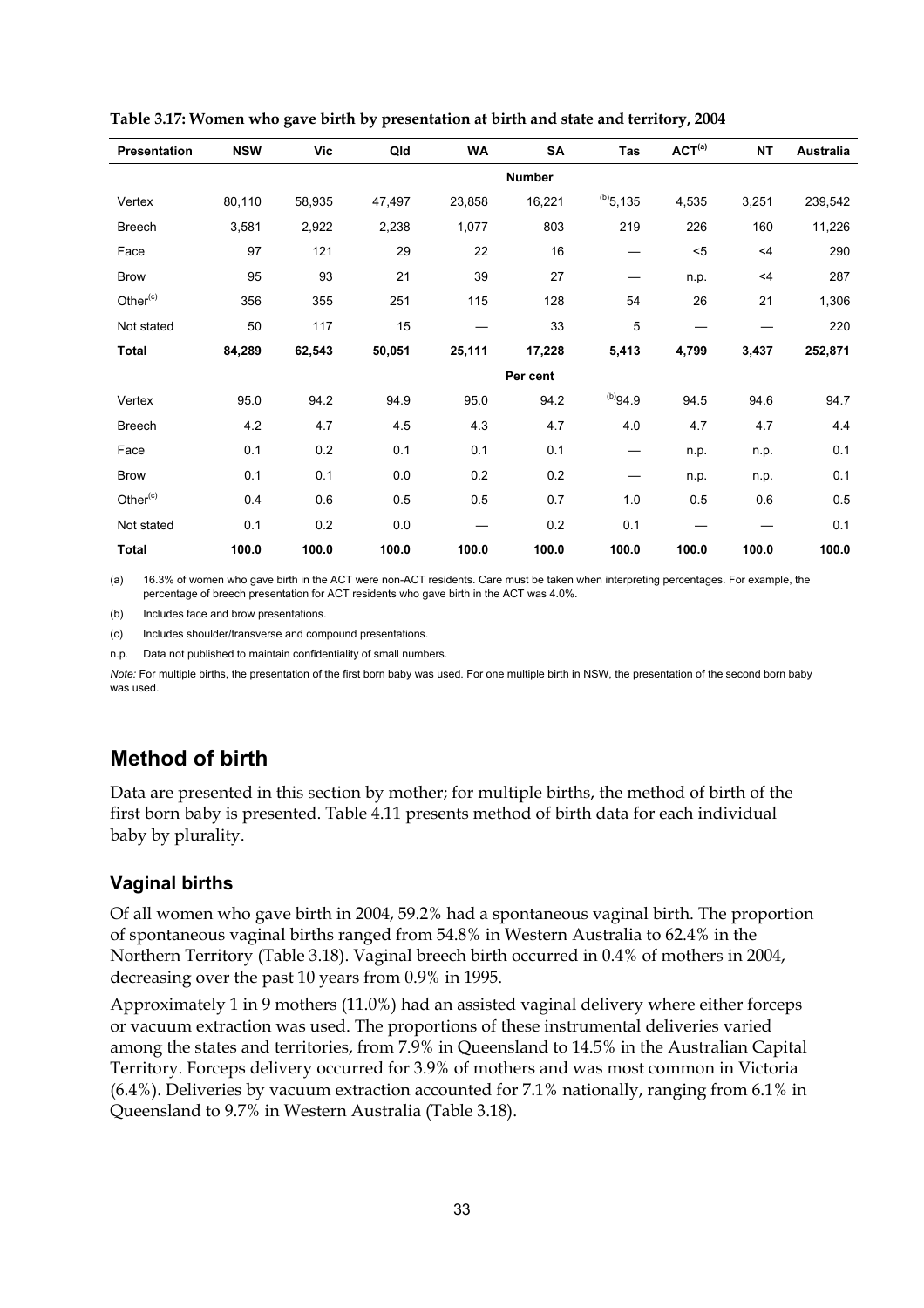#### **Caesarean sections**

There were 74,300 caesarean sections performed in 2004, accounting for 29.4% of all women who gave birth. This equalled a rate of 293.8 per 1,000 mothers. Of these, 17.1% were without labour, while 12.3% were with labour.

The proportion of caesarean section deliveries varied by state and territory, from 26.6% in Tasmania to 32.4% in Western Australia. Three states, Queensland, Western Australia and South Australia, recorded caesarean section rates (percentage) above 31% (Table 3.18).

Caesarean section rates increase with maternal age. In 2004, caesarean section rates ranged from 16.7% for mothers aged less than 20 years to 46.0% for mothers aged 40 years and older.

| <b>Method of birth</b> | <b>NSW</b>   | <b>Vic</b> | Qld            | <b>WA</b> | <b>SA</b>     | Tas   | ACT <sup>(a)</sup> | <b>NT</b> | Australia |
|------------------------|--------------|------------|----------------|-----------|---------------|-------|--------------------|-----------|-----------|
|                        |              |            |                |           | <b>Number</b> |       |                    |           |           |
| Spontaneous vaginal    | 52,366       | 35,483     | 30,176         | 13,752    | 9,631         | 3,350 | 2,788              | 2,146     | 149,692   |
| Forceps                | 2,762        | 4,017      | 937            | 697       | 866           | 174   | 237                | 64        | 9,754     |
| Vacuum extraction      | 5,902        | 4,319      | 3,037          | 2,444     | 1,222         | 397   | 457                | 213       | 17,991    |
| Vaginal breech         | 348          | 302        | 184            | 90        | 74            | 13    | 23                 | 26        | 1,060     |
| Caesarean section      | 22,902       | 18,415     | 15,697         | 8,128     | 5,435         | 1,441 | 1,294              | 988       | 74,300    |
| Labour                 | 9,972        | 7,891      | 5,952          | 2,906     | 2,655         | 652   | 531                | 466       | 31,025    |
| No labour              | 12,929       | 10,524     | 9,745          | 5,222     | 2,780         | 643   | 763                | 522       | 43,128    |
| Not stated             | $\mathbf{1}$ |            |                |           |               | 146   |                    |           | 147       |
| Other                  |              |            | 18             |           |               | 36    |                    |           | 54        |
| Not stated             | 9            | 7          | $\overline{2}$ |           |               | 2     |                    |           | 20        |
| <b>Total</b>           | 84,289       | 62,543     | 50,051         | 25,111    | 17,228        | 5,413 | 4,799              | 3,437     | 252,871   |
|                        |              |            |                |           | Per cent      |       |                    |           |           |
| Spontaneous vaginal    | 62.1         | 56.7       | 60.3           | 54.8      | 55.9          | 61.9  | 58.1               | 62.4      | 59.2      |
| Forceps                | 3.3          | 6.4        | 1.9            | 2.8       | 5.0           | 3.2   | 4.9                | 1.9       | 3.9       |
| Vacuum extraction      | 7.0          | 6.9        | 6.1            | 9.7       | 7.1           | 7.3   | 9.5                | 6.2       | 7.1       |
| Vaginal breech         | 0.4          | 0.5        | 0.4            | 0.4       | 0.4           | 0.2   | 0.5                | 0.8       | 0.4       |
| Caesarean section      | 27.2         | 29.4       | 31.4           | 32.4      | 31.5          | 26.6  | 27.0               | 28.7      | 29.4      |
| Labour                 | 11.8         | 12.6       | 11.9           | 11.6      | 15.4          | 12.0  | 11.1               | 13.6      | 12.3      |
| No labour              | 15.3         | 16.8       | 19.5           | 20.8      | 16.1          | 11.9  | 15.9               | 15.2      | 17.1      |
| Not stated             | 0.0          |            |                |           |               | 2.7   |                    |           | 0.1       |
| Other                  |              |            | 0.0            |           |               | 0.7   |                    |           | 0.0       |
| Not stated             | 0.0          | 0.0        | 0.0            |           |               | 0.0   |                    |           | 0.0       |
| <b>Total</b>           | 100.0        | 100.0      | 100.0          | 100.0     | 100.0         | 100.0 | 100.0              | 100.0     | 100.0     |

**Table 3.18: Women who gave birth by method of birth and state and territory, 2004** 

(a) 16.3% of women who gave birth in the ACT were non-ACT residents. Care must be taken when interpreting percentages.

*Note:* For multiple births, the method of birth of the first born baby was used. For one multiple birth in NSW, the method of birth of the second born baby was used.

The caesarean section rate has continued to show an overall upward trend over the last 10 years. The proportion of women having caesarean sections has increased from 19.3% in 1995 to 29.4% in 2004, and the proportion of instrumental deliveries has remained stable, at around 11% throughout this period (Figure 3.4).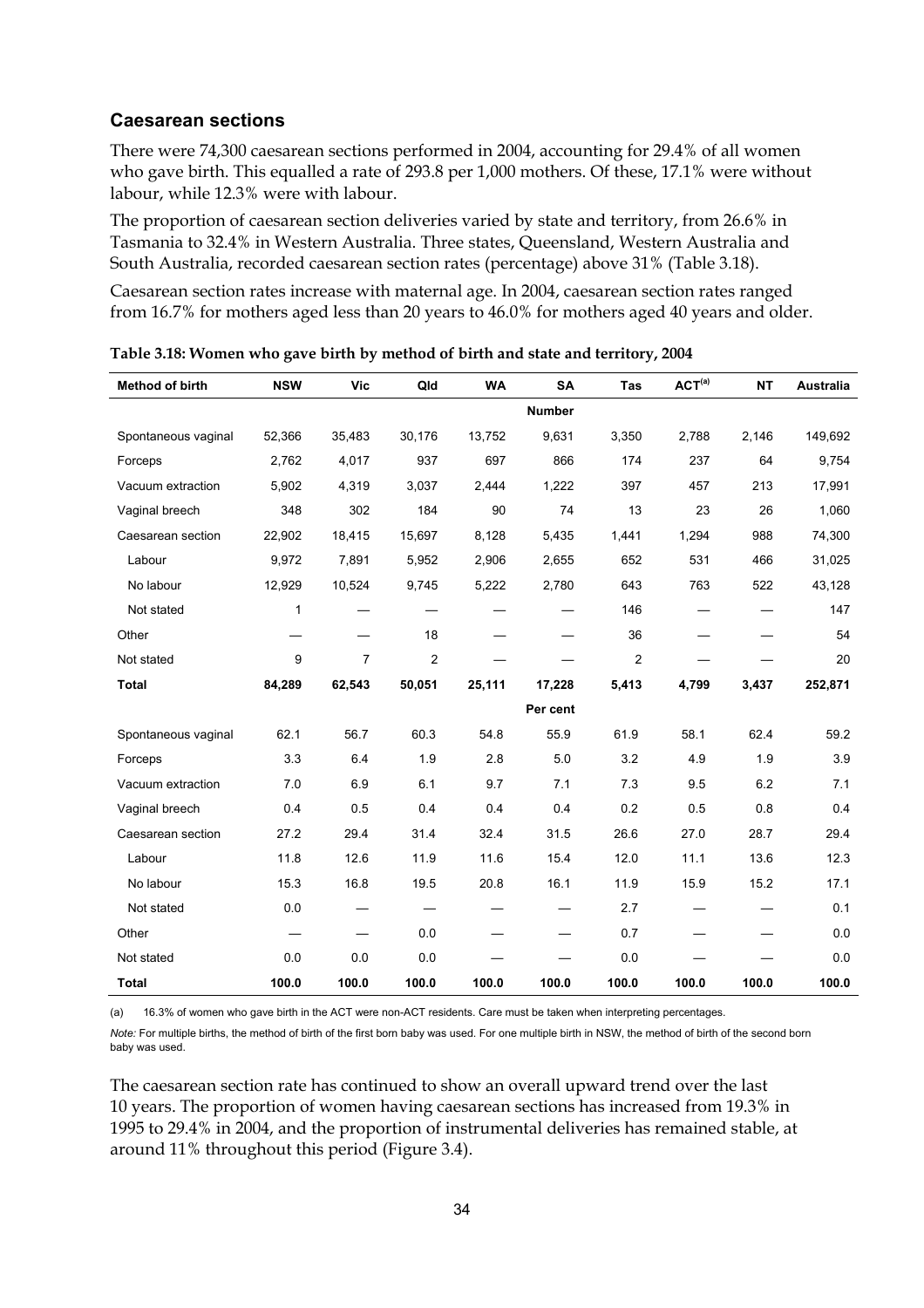

#### **Method of birth and Indigenous status**

Mothers who identified as being of Aboriginal or Torres Strait Islander origin were more likely than non-Indigenous mothers to have a spontaneous vaginal birth (70.5% compared with 58.7%) and less likely to have assisted vaginal deliveries (forceps or vacuum extraction). Aboriginal or Torres Strait Islander mothers also had a higher rate of vaginal breech births than non-Indigenous mothers (0.9% compared with 0.4%). The caesarean section rate of 23.3% for mothers who identified as Aboriginal or Torres Strait Islander was less than that for non-Indigenous mothers (29.7%) (Table 3.19).4

 $\ddot{\phantom{a}}$ 

<sup>4</sup> These figures exclude Tas.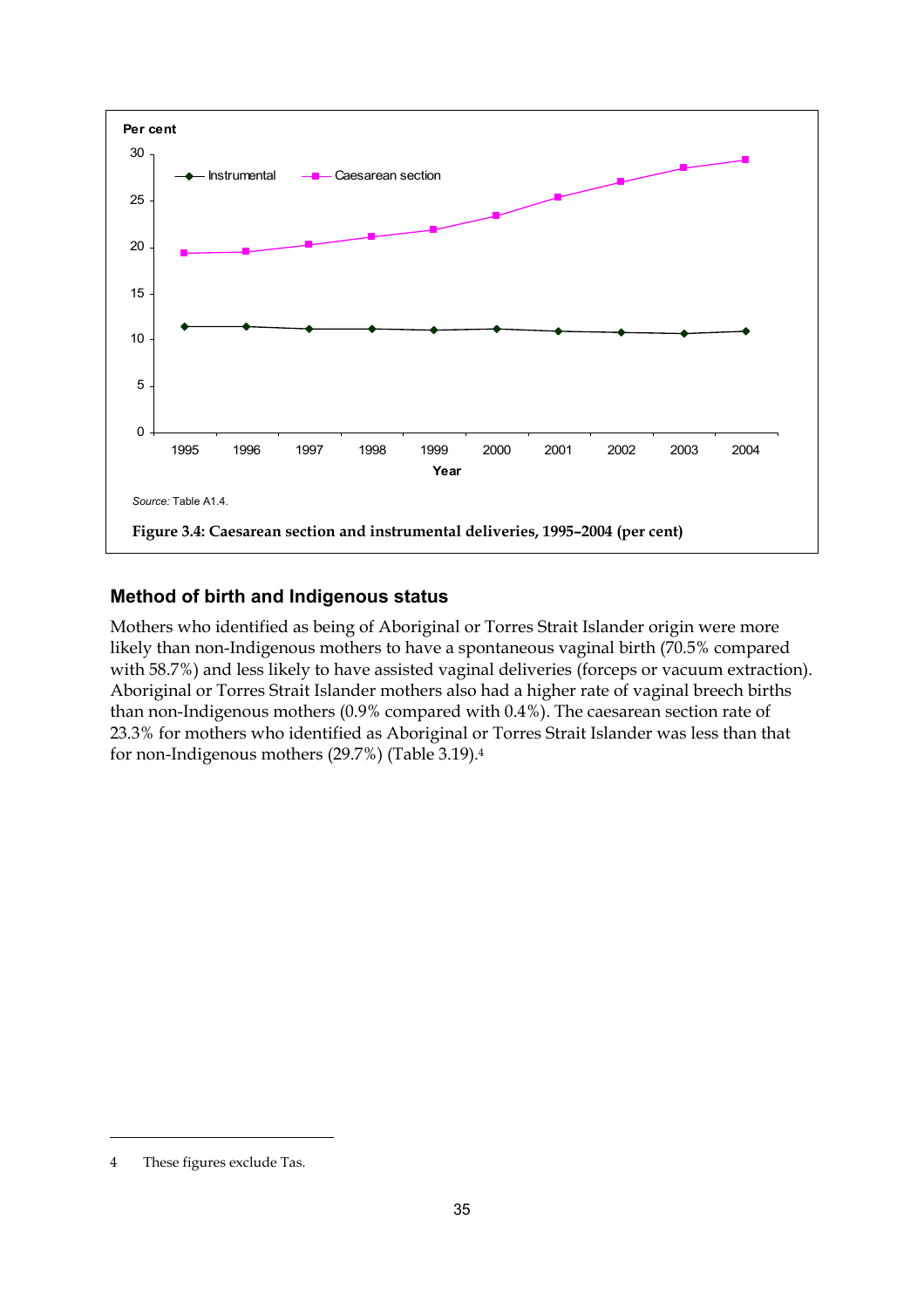| Indigenous status <sup>(a)</sup> /<br>method of birth | <b>NSW</b> | <b>Vic</b> | Qld            | <b>WA</b> | SA            | Tas  | ACT <sup>(c)</sup> | <b>NT</b> | Total        |
|-------------------------------------------------------|------------|------------|----------------|-----------|---------------|------|--------------------|-----------|--------------|
| Indigenous                                            |            |            |                |           | <b>Number</b> |      |                    |           |              |
| Spontaneous vaginal                                   | 1,647      | 309        | 1,989          | 1,070     | 306           | n.a. | 46                 | 908       | 6,275        |
| Assisted vaginal <sup>(b)</sup>                       | 134        | n.p.       | 95             | 89        | n.p.          | n.a. | 11                 | 69        | 463          |
| Vaginal breech                                        | 16         | <4         | 25             | 17        | n.p.          | n.a. |                    | 17        | 82           |
| Caesarean section                                     | 511        | 91         | 653            | 329       | 140           | n.a. | 16                 | 338       | 2,078        |
| Other                                                 |            |            | 5              |           |               | n.a. |                    |           | 5            |
| Not stated                                            |            | 1          |                |           |               | n.a. |                    |           | $\mathbf{1}$ |
| <b>Total</b>                                          | 2,308      | 435        | 2,767          | 1,505     | 484           | n.a. | 73                 | 1,332     | 8,904        |
|                                                       |            |            |                |           | Per cent      |      |                    |           |              |
| Spontaneous vaginal                                   | 71.4       | 71.0       | 71.9           | 71.1      | 63.2          | n.a. | 63.0               | 68.2      | 70.5         |
| Assisted vaginal <sup>(b)</sup>                       | 5.8        | n.p.       | 3.4            | 5.9       | n.p.          | n.a. | 15.1               | 5.2       | 5.2          |
| Vaginal breech                                        | 0.7        | n.p.       | 0.9            | 1.1       | n.p.          | n.a. |                    | 1.3       | 0.9          |
| Caesarean section                                     | 22.1       | 20.9       | 23.6           | 21.9      | 28.9          | n.a. | 21.9               | 25.4      | 23.3         |
| Other                                                 |            |            | 0.2            |           |               | n.a. |                    |           | 0.1          |
| Not stated                                            |            | 0.2        |                |           |               | n.a. |                    |           | 0.0          |
| <b>Total</b>                                          | 100.0      | 100.0      | 100.0          | 100.0     | 100.0         | n.a. | 100.0              | 100.0     | 100.0        |
|                                                       |            |            |                |           |               |      |                    |           |              |
| Non-Indigenous                                        |            |            |                |           | <b>Number</b> |      |                    |           |              |
| Spontaneous vaginal                                   | 50,704     | 35,173     | 28,186         | 12,682    | 9,325         | n.a. | 2,730              | 1,232     | 140,032      |
| Assisted vaginal <sup>(b)</sup>                       | 8,529      | 8,281      | 3,879          | 3,052     | 2,054         | n.a. | 682                | 207       | 26,684       |
| Vaginal breech                                        | 332        | 297        | 159            | 73        | 70            | n.a. | 23                 | 9         | 963          |
| Caesarean section                                     | 22,375     | 18,323     | 15,041         | 7,799     | 5,295         | n.a. | 1,276              | 648       | 70,757       |
| Other                                                 |            |            | 13             |           |               | n.a. |                    |           | 13           |
| Not stated                                            | 9          | 6          | $\overline{2}$ |           |               | n.a. |                    |           | 17           |
| <b>Total</b>                                          | 81,949     | 62,080     | 47,280         | 23,606    | 16,744        | n.a. | 4,711              | 2,096     | 238,466      |
|                                                       |            |            |                |           | Per cent      |      |                    |           |              |
| Spontaneous vaginal                                   | 61.9       | 56.7       | 59.6           | 53.7      | 55.7          | n.a. | 57.9               | 58.8      | 58.7         |
| Assisted vaginal <sup>(b)</sup>                       | 10.4       | 13.3       | 8.2            | 12.9      | 12.3          | n.a. | 14.5               | 9.9       | 11.2         |
| Vaginal breech                                        | 0.4        | 0.5        | $0.3\,$        | 0.3       | 0.4           | n.a. | 0.5                | 0.4       | 0.4          |
| Caesarean section                                     | 27.3       | 29.5       | 31.8           | 33.0      | 31.6          | n.a. | 27.1               | 30.9      | 29.7         |
| Other                                                 |            |            | 0.0            |           |               | n.a. |                    |           | $0.0\,$      |
| Not stated                                            | 0.0        | $0.0\,$    | $0.0\,$        |           |               | n.a. |                    |           | $0.0\,$      |
| <b>Total</b>                                          | 100.0      | 100.0      | 100.0          | 100.0     | 100.0         | n.a. | 100.0              | 100.0     | 100.0        |

**Table 3.19: Women who gave birth by Indigenous status, method of birth and state and territory, 2004** 

(a) Indigenous status 'Not stated' not included.

(b) Assisted vaginal birth includes forceps and vacuum extraction.

(c) 16.3% of women who gave birth in the ACT were non-ACT residents. Care must be taken when interpreting percentages. For example, 54 of the 73 Aboriginal or Torres Strait Islander women who gave birth in the ACT in 2004 were ACT residents.

n.a. Data for Tas were not available because the 'Not stated' category for Indigenous status was not able to be distinguished from the 'Neither Aboriginal nor Torres Strait Islander origin' category.

n.p. Data not published to maintain confidentiality of small numbers.

*Note:* For multiple births, the method of birth of the first born baby was used. For one multiple birth in NSW, the method of birth of the second born baby was used.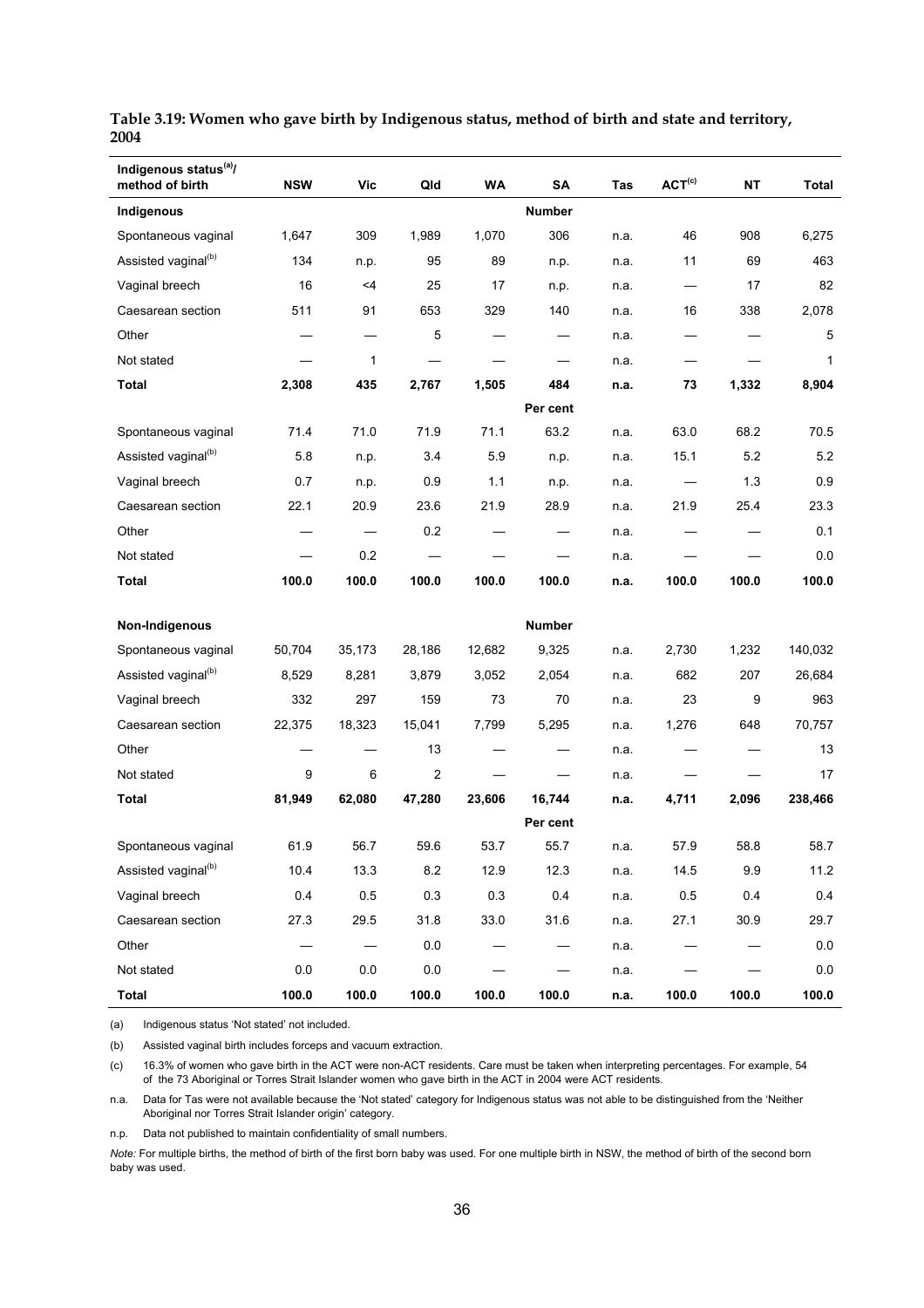#### **Method of birth and previous caesarean section**

In 2004, 14.6% of mothers who had ever previously had a caesarean section had a spontaneous vaginal birth, and 3.5% had an assisted vaginal birth. Repeat caesarean sections occurred for 81.6% of mothers with a history of caesarean section, and ranged from 74.5% in the Northern Territory to 86.1% in Western Australia<sup>5</sup> (Table 3.20).

| <b>Method of</b><br>birth          | <b>NSW</b>     | <b>Vic</b>   | Qld   | <b>WA</b> | <b>SA</b>     | Tas  | <b>ACT</b> | <b>NT</b> | <b>Total</b> |
|------------------------------------|----------------|--------------|-------|-----------|---------------|------|------------|-----------|--------------|
|                                    |                |              |       |           | <b>Number</b> |      |            |           |              |
| Spontaneous<br>vaginal             | 1,814          | 1,115        | 1,234 | 384       | 351           | n.a. | n.a.       | 121       | 5,019        |
| Assisted<br>vaginal <sup>(a)</sup> | 436            | 351          | 185   | 112       | 111           | n.a. | n.a.       | 18        | 1,213        |
| Caesarean<br>section               | 8,639          | 7,253        | 6,457 | 3,155     | 2,140         | n.a. | n.a.       | 408       | 28,052       |
| Other                              | 32             | 24           | 26    | 12        | 9             | n.a. | n.a.       | 1         | 104          |
| Not stated                         | $\overline{2}$ | $\mathbf{1}$ |       |           |               | n.a. | n.a.       |           | 3            |
| <b>Total</b>                       | 10,923         | 8,744        | 7,902 | 3,663     | 2,611         | n.a. | n.a.       | 548       | 34,391       |
|                                    |                |              |       |           | Per cent      |      |            |           |              |
| Spontaneous<br>vaginal             | 16.6           | 12.8         | 15.6  | 10.5      | 13.4          | n.a. | n.a.       | 22.1      | 14.6         |
| Assisted<br>vaginal <sup>(a)</sup> | 4.0            | 4.0          | 2.3   | 3.1       | 4.3           | n.a. | n.a.       | 3.3       | 3.5          |
| Caesarean<br>section               | 79.1           | 82.9         | 81.7  | 86.1      | 82.0          | n.a. | n.a.       | 74.5      | 81.6         |
| Other                              | 0.3            | 0.3          | 0.3   | 0.3       | 0.3           | n.a. | n.a.       | 0.2       | 0.3          |
| Not stated                         | 0.0            | 0.0          |       |           |               | n.a. | n.a.       |           | 0.0          |
| <b>Total</b>                       | 100.0          | 100.0        | 100.0 | 100.0     | 100.0         | n.a. | n.a.       | 100.0     | 100.0        |

**Table 3.20: Multiparous mothers who have had a previous caesarean section by current method of birth and state and territory, 2004** 

(a) Assisted vaginal birth includes forceps and vacuum extraction.

n.a. Data not available.

 $\ddot{\phantom{a}}$ 

*Note:* For multiple births, the method of birth of the first born baby was used. For one multiple birth in NSW, the method of birth of the second born baby was used.

# **Perineal status after vaginal birth**

All states and territories collected information on the status of the perineum after birth; however, data from Tasmania were provided in a format that meant they were not able to be published here. In 2004, approximately 1 in 3 mothers (34.3%) had intact perineums following vaginal births. A first or second degree laceration or graze was reported in 44.2% of vaginal births (Table 3.21).

In 1 in 100 vaginal births (1.3%), a third or fourth degree laceration of the perineum was reported. This proportion varied slightly among the states and territories, from 1.1% in Victoria and Queensland to 1.9% in the Australian Capital Territory. An episiotomy was

<sup>5</sup> These figures exclude Tas and ACT.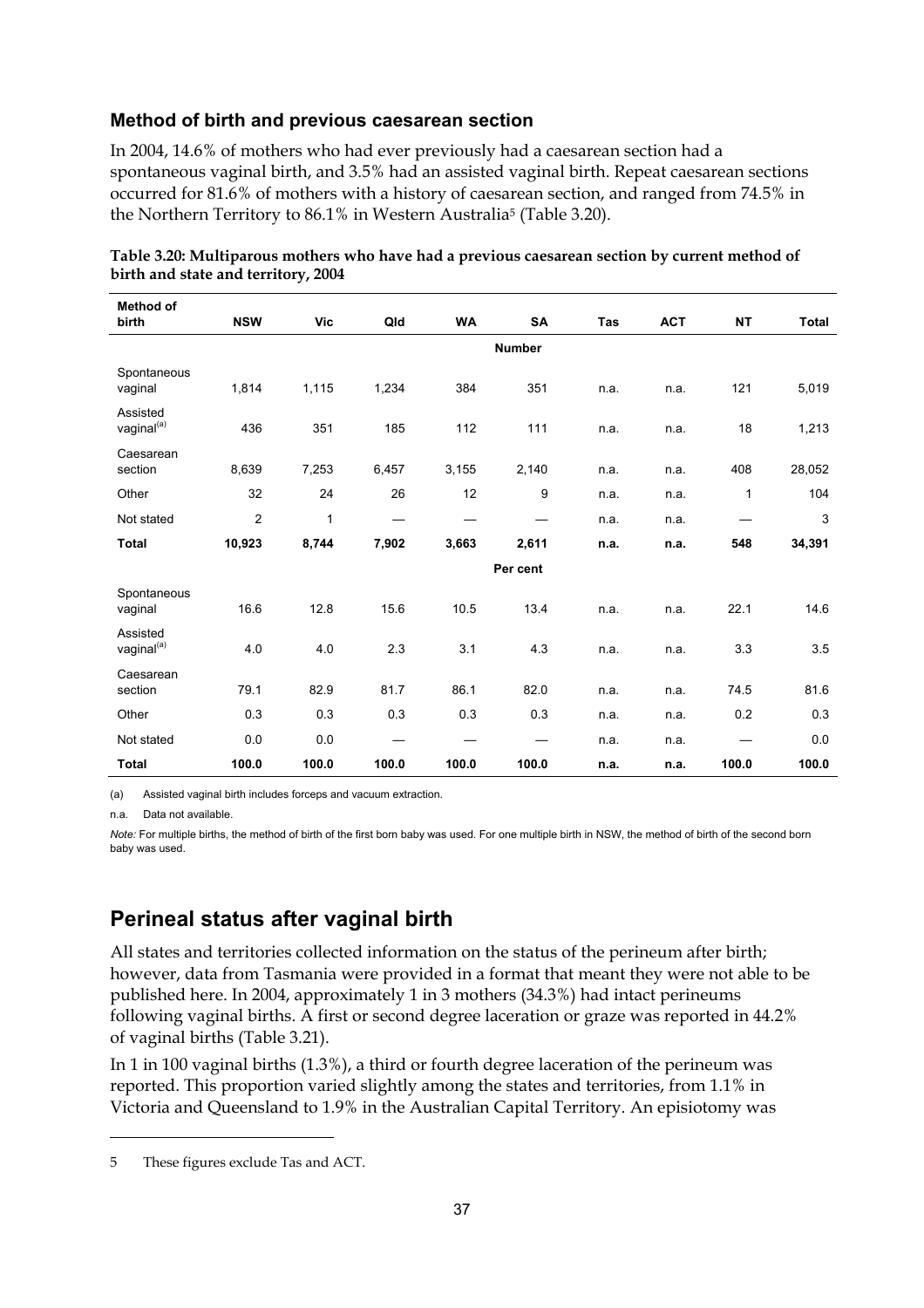performed for 15.7% of vaginal births, with the highest rate being recorded in Victoria (20.8%). A combined laceration and episiotomy occurred in 1.5% of women who had a vaginal birth, giving a total of 17.2% of women who had a vaginal birth in 2004 having an episiotomy.

| <b>Perineal status</b>                  | <b>NSW</b> | <b>Vic</b>               | Qld         | <b>WA</b> | <b>SA</b>                | <b>Tas</b> | <b>ACT</b>               | <b>NT</b>                | <b>Total</b> |
|-----------------------------------------|------------|--------------------------|-------------|-----------|--------------------------|------------|--------------------------|--------------------------|--------------|
|                                         |            |                          |             |           | <b>Number</b>            |            |                          |                          |              |
| Episiotomy                              | 8,487      | 9,174                    | 4,248       | 2,739     | 2,024                    | n.a.       | 438                      | 213                      | 27,323       |
| Intact                                  | 16,172     | 18,231                   | 13,137      | 6,570     | 3,594                    | n.a.       | 1,153                    | 1,095                    | 59,952       |
| 1st degree laceration/<br>vaginal graze | 17,427     | 6,116                    | 7,044       | 2,815     | 1,733                    | n.a.       | 577                      | 593                      | 36,305       |
| 2nd degree laceration                   | 14,952     | 9,241                    | 7,309       | 3,636     | 4,000                    | n.a.       | 1,162                    | 491                      | 40,791       |
| 3rd/4th degree laceration               | 1,027      | 472                      | 378         | 206       | 147                      | n.a.       | 66                       | 31                       | 2,327        |
| Combined laceration and<br>episiotomy   | 515        | 883                      | 356         | 430       | 294                      | n.a.       | 108                      | 26                       | 2,612        |
| Other                                   | 2,786      |                          | $(a)$ 1,862 | 587       | $\overline{\phantom{0}}$ | n.a.       | $\qquad \qquad$          | $\overline{\phantom{0}}$ | 5,235        |
| Not stated                              | 12         | 4                        |             |           | 1                        | n.a.       | 1                        |                          | 18           |
| <b>Total</b>                            | 61,378     | 44,121                   | 34,334      | 16,983    | 11,793                   | n.a.       | 3,505                    | 2,449                    | 174,563      |
|                                         |            |                          |             |           | Per cent                 |            |                          |                          |              |
| Episiotomy                              | 13.8       | 20.8                     | 12.4        | 16.1      | 17.2                     | n.a.       | 12.5                     | 8.7                      | 15.7         |
| Intact                                  | 26.3       | 41.3                     | 38.3        | 38.7      | 30.5                     | n.a.       | 32.9                     | 44.7                     | 34.3         |
| 1st degree laceration/<br>vaginal graze | 28.4       | 13.9                     | 20.5        | 16.6      | 14.7                     | n.a.       | 16.5                     | 24.2                     | 20.8         |
| 2nd degree laceration                   | 24.4       | 20.9                     | 21.3        | 21.4      | 33.9                     | n.a.       | 33.2                     | 20.0                     | 23.4         |
| 3rd/4th degree laceration               | 1.7        | 1.1                      | 1.1         | 1.2       | 1.2                      | n.a.       | 1.9                      | 1.3                      | 1.3          |
| Combined laceration and<br>episiotomy   | 0.8        | 2.0                      | 1.0         | 2.5       | 2.5                      | n.a.       | 3.1                      | 1.1                      | 1.5          |
| Other                                   | 4.5        | $\overline{\phantom{0}}$ | $(a)$ 5.4   | 3.5       |                          | n.a.       | $\overline{\phantom{m}}$ | $\overline{\phantom{0}}$ | 3.0          |
| Not stated                              | 0.0        | 0.0                      |             |           | 0.0                      | n.a.       | 0.0                      |                          | 0.0          |
| <b>Total</b>                            | 100.0      | 100.0                    | 100.0       | 100.0     | 100.0                    | n.a.       | 100.0                    | 100.0                    | 100.0        |

| Table 3.21: Women who gave birth vaginally by perineal status and state and territory, 2004 |  |  |  |
|---------------------------------------------------------------------------------------------|--|--|--|
|                                                                                             |  |  |  |

(a) Includes cases where the perineum was intact but a graze was reported.

n.a. Data for Tas not available in the required format.

*Note:* For multiple births, the perineal status after the birth of the first born baby was used. For one multiple birth in NSW, the perineal status after the birth of the second born baby was used.

# **Women who gave birth in hospitals**

## **Hospitals and birth centres**

Hospitals and birth centres were categorised by the number of women who gave birth in them in 2004. The categories vary from those with very few births each year to those with more than 2,000 births, and depend on geographical location, the population of the region, and policies regarding maternity services. Table 3.22 presents the number of hospital or birth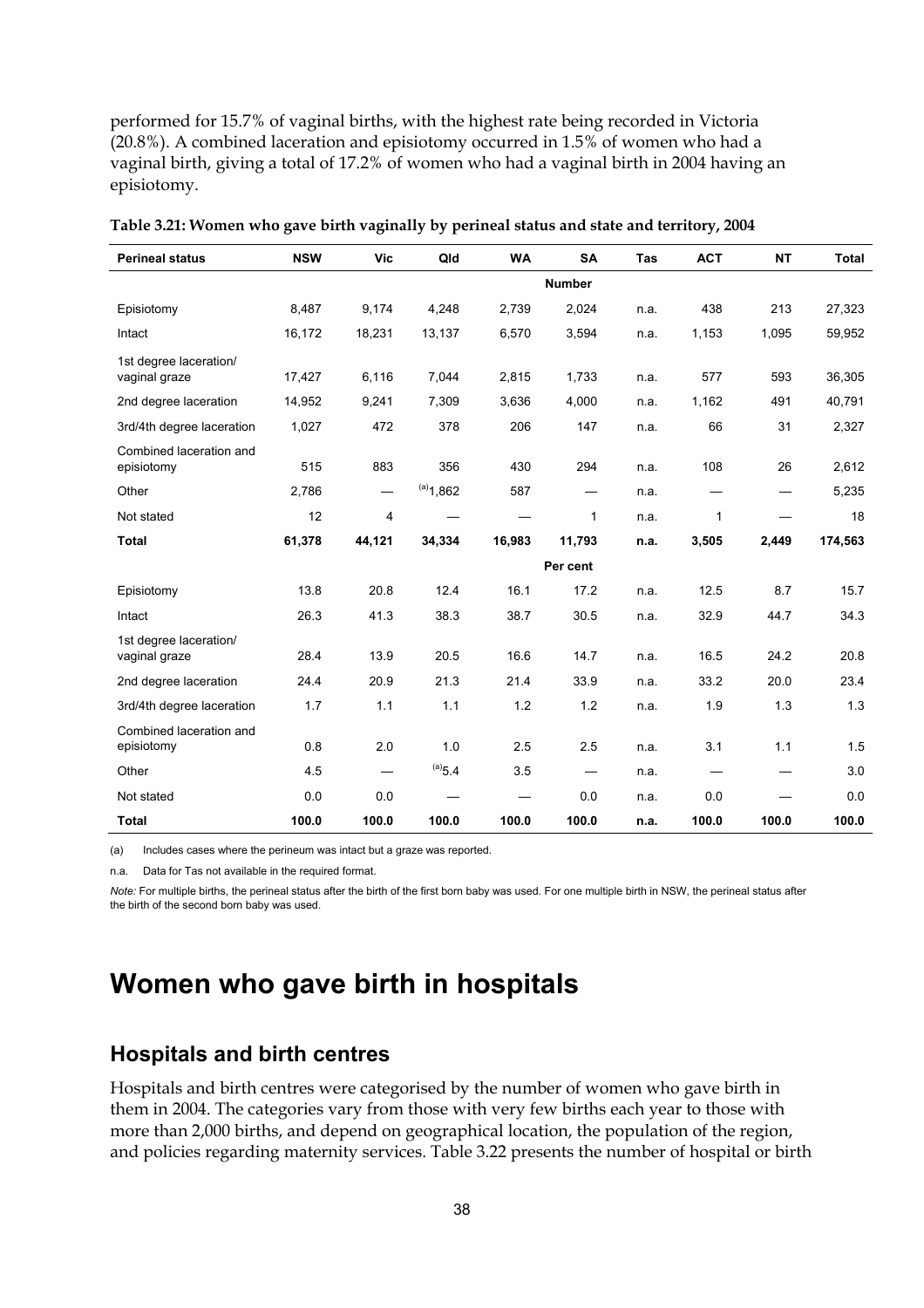centres in each category by state and territory. In 2004, 37.8% of the hospitals or birth centres had 100 or fewer women who gave birth, and 7.8% had in excess of 2,000 women who gave birth (Table 3.22). There has been a decrease in the number of hospitals or birth centres with 1–100 women who gave birth since 2003, when there were 188 hospitals or birth centres in this group.

| Number of<br>women who |            |       |       |                |                |                |            |                |                  |
|------------------------|------------|-------|-------|----------------|----------------|----------------|------------|----------------|------------------|
| gave birth             | <b>NSW</b> | Vic   | Qld   | <b>WA</b>      | SA             | <b>Tas</b>     | <b>ACT</b> | <b>NT</b>      | <b>Australia</b> |
|                        |            |       |       |                | <b>Number</b>  |                |            |                |                  |
| $1 - 100$              | 36         | 31    | 60    | 9              | 25             | 3              |            | 1              | 165              |
| 101-500                | 37         | 25    | 25    | 18             | 15             | $\overline{c}$ |            | $\overline{c}$ | 124              |
| $501 - 1,000$          | 22         | 13    | 10    | 10             | 5              | $\overline{c}$ | 1          | 2              | 65               |
| 1,001-2,000            | 15         | 9     | 11    | $\overline{4}$ | 3              | $\overline{c}$ | 3          | $\mathbf 1$    | 48               |
| 2,001 and over         | 13         | 10    | 7     | 2              | $\overline{c}$ | —              |            |                | 34               |
| <b>Total</b>           | 123        | 88    | 113   | 43             | 50             | 9              | 4          | 6              | 436              |
|                        |            |       |       |                | Per cent       |                |            |                |                  |
| $1 - 100$              | 29.3       | 35.2  | 53.1  | 20.9           | 50.0           | 33.3           |            | 16.7           | 37.8             |
| 101-500                | 30.1       | 28.4  | 22.1  | 41.9           | 30.0           | 22.2           |            | 33.3           | 28.4             |
| $501 - 1,000$          | 17.9       | 14.8  | 8.8   | 23.3           | 10.0           | 22.2           | 25.0       | 33.3           | 14.9             |
| 1,001-2,000            | 12.2       | 10.2  | 9.7   | 9.3            | 6.0            | 22.2           | 75.0       | 16.7           | 11.0             |
| 2,001 and over         | 10.6       | 11.4  | 6.2   | 4.7            | 4.0            |                |            |                | 7.8              |
| <b>Total</b>           | 100.0      | 100.0 | 100.0 | 100.0          | 100.0          | 100.0          | 100.0      | 100.0          | 100.0            |

**Table 3.22: Hospitals and birth centres by number of women who gave birth and state and territory, 2004** 

# **Hospital sector**

'Hospital sector' indicates whether a patient was admitted to a public or a private hospital. Of women who gave birth in hospitals in 2004, the proportion in private hospitals was 31.0%, and ranged from 19.2% in the Northern Territory to 41.1% in Western Australia (Table 3.23).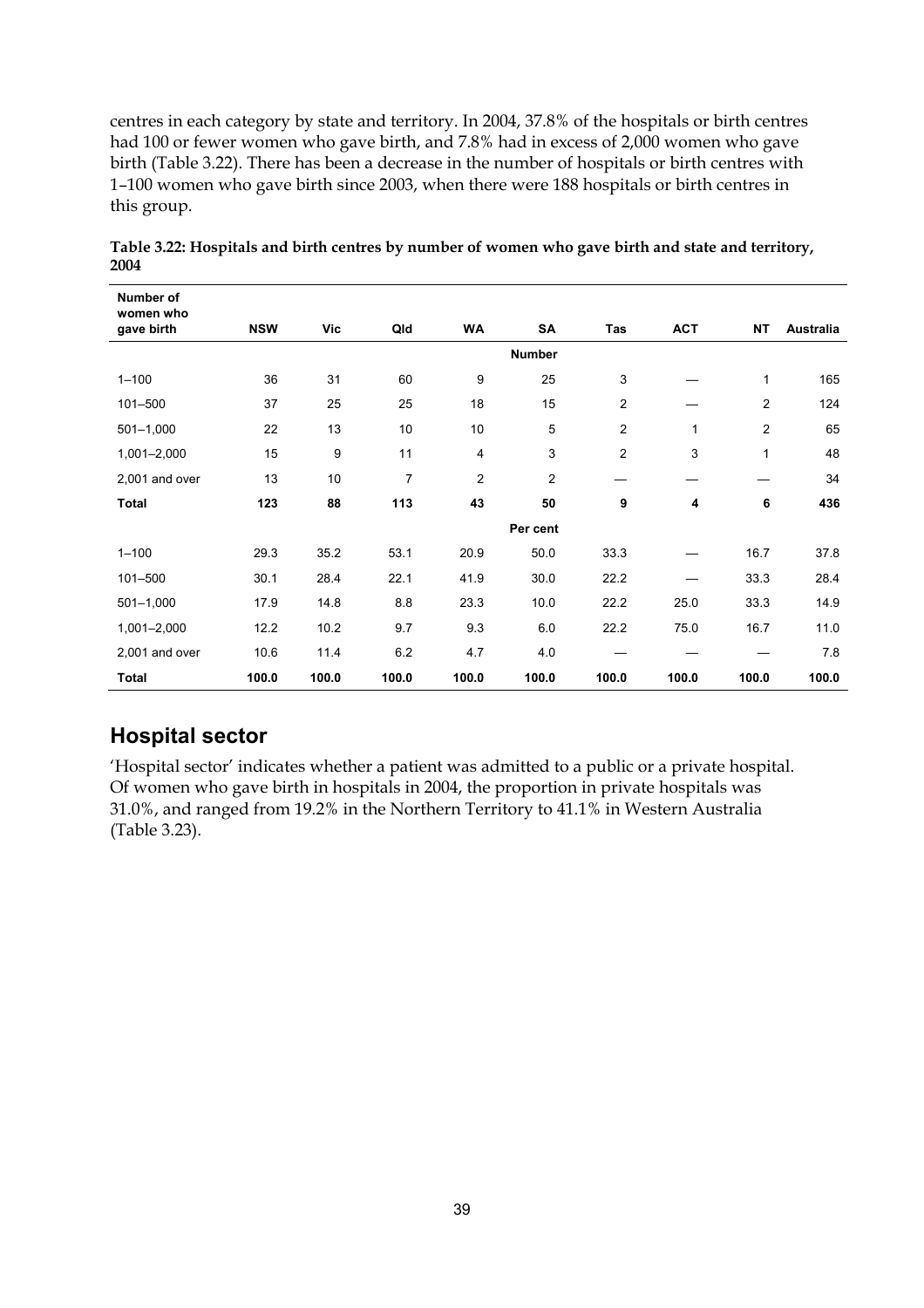| Hospital<br>sector | <b>NSW</b> | Vic    | Qld    | <b>WA</b> | <b>SA</b>     | Tas   | <b>ACT</b> | <b>NT</b> | <b>Australia</b> |
|--------------------|------------|--------|--------|-----------|---------------|-------|------------|-----------|------------------|
|                    |            |        |        |           | <b>Number</b> |       |            |           |                  |
| Public             | 59,912     | 41,596 | 33,493 | 14,509    | 11,510        | 3,172 | 2,770      | 2,704     | 169,666          |
| Private            | 21,937     | 19,329 | 15,759 | 10,130    | 4,684         | 2,135 | 1,729      | 641       | 76,344           |
| Not stated         |            |        |        | 2         |               |       |            |           | 2                |
| <b>Total</b>       | 81,849     | 60,925 | 49,252 | 24,641    | 16,194        | 5,307 | 4,499      | 3,345     | 246,012          |
|                    |            |        |        |           | Per cent      |       |            |           |                  |
| Public             | 73.2       | 68.3   | 68.0   | 58.9      | 71.1          | 59.8  | 61.6       | 80.8      | 69.0             |
| Private            | 26.8       | 31.7   | 32.0   | 41.1      | 28.9          | 40.2  | 38.4       | 19.2      | 31.0             |
| Not stated         |            |        |        | 0.0       |               |       |            |           |                  |
| <b>Total</b>       | 100.0      | 100.0  | 100.0  | 100.0     | 100.0         | 100.0 | 100.0      | 100.0     | 100.0            |

**Table 3.23: Women who gave birth in hospital by hospital sector and state and territory, 2004** 

## **Admitted patient elected accommodation status**

'Admitted patient elected accommodation status' is the accommodation chargeable status elected by a patient on admission to hospital. Of women who gave birth in hospitals in 2004, the proportion who elected private status (i.e. elected to be treated as a private patient) was 34.1%, and ranged from 21.6% in the Northern Territory to 41.1% in the Australian Capital Territory (Table 3.24).

| <b>Admitted</b><br>patient elected<br>accommodation<br>status | <b>NSW</b> | Vic    | Qld    | <b>WA</b> | <b>SA</b>     | Tas   | <b>ACT</b> | <b>NT</b> | Total   |
|---------------------------------------------------------------|------------|--------|--------|-----------|---------------|-------|------------|-----------|---------|
|                                                               |            |        |        |           | <b>Number</b> |       |            |           |         |
| Public                                                        | 52,616     | 38,323 | 32,267 | 14,743    | 10,502        | 3,548 | 2,649      | 2,616     | 157,264 |
| Private                                                       | 25,736     | 22,602 | 16,985 | 8,596     | 5,692         | 1,755 | 1,850      | 724       | 83,940  |
| Not stated                                                    | 3,497      |        |        | 1,302     |               | 4     |            | 5         | 4,808   |
| Total                                                         | 81,849     | 60,925 | 49,252 | 24,641    | 16,194        | 5,307 | 4,499      | 3,345     | 246,012 |
|                                                               |            |        |        |           | Per cent      |       |            |           |         |
| Public                                                        | 64.3       | 62.9   | 65.5   | 59.8      | 64.9          | 66.9  | 58.9       | 78.2      | 63.9    |
| Private                                                       | 31.4       | 37.1   | 34.5   | 34.9      | 35.1          | 33.1  | 41.1       | 21.6      | 34.1    |
| Not stated                                                    | 4.3        |        |        | 5.3       |               | 0.1   |            | 0.1       | 2.0     |
| Total                                                         | 100.0      | 100.0  | 100.0  | 100.0     | 100.0         | 100.0 | 100.0      | 100.0     | 100.0   |

**Table 3.24: Women who gave birth in hospital by admitted patient elected accommodation status and state and territory, 2004**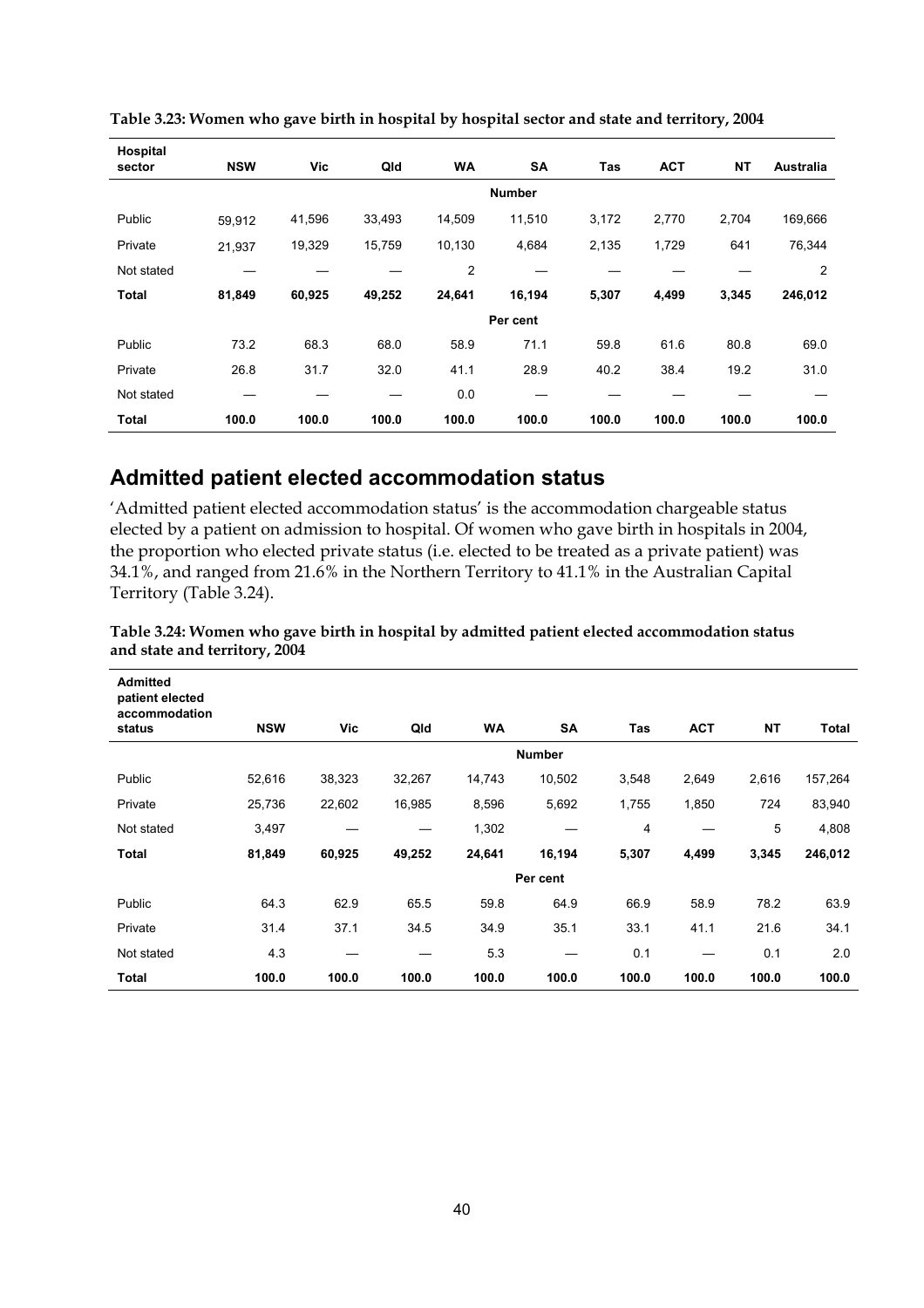# **Method of birth and hospital sector**

Method of birth for women who gave birth in hospitals was compared by hospital sector and state and territory (Table 3.25). Women who gave birth in public hospitals reported higher levels of spontaneous vaginal birth than those in private hospitals (63.5% compared with 46.1%). Private hospital patients were more likely than public hospital patients to have vaginal births requiring forceps (5.7% compared with 3.2%) or vacuum extraction (9.5% compared with 6.3%), and less likely to have vaginal breech births (0.2% compared with 0.5%) (Table 3.25).

Of births in both public and private hospitals, the highest rates of forceps deliveries occurred in Victoria (5.1% and 9.9% respectively). Vacuum extraction was most common for public hospitals in the Australian Capital Territory, and for private hospitals in Western Australia.

Of women who gave birth in hospitals in Australia in 2004, 30.2% had a caesarean section delivery. The caesarean section rate of 38.4% for women who were in private hospitals was higher than the rate of 26.5% for those in public hospitals. Of mothers in private hospitals, 42.0% or more had their babies delivered by caesarean section in Queensland (44.8%), Western Australia (42.0%) and South Australia (42.0%) (Table 3.25).

Caesarean section rates were higher in private hospitals compared with public hospitals across all age groups. Figure 3.5 shows the differences by age group and hospital sector. The caesarean section rate for mothers aged 35–39 years who gave birth in private hospitals was 44.3% compared with 34.3% for those in public hospitals. For mothers aged 40 years or more, over half of mothers in private hospitals had a caesarean section (53.7%) compared with 40.9% of those in public hospitals.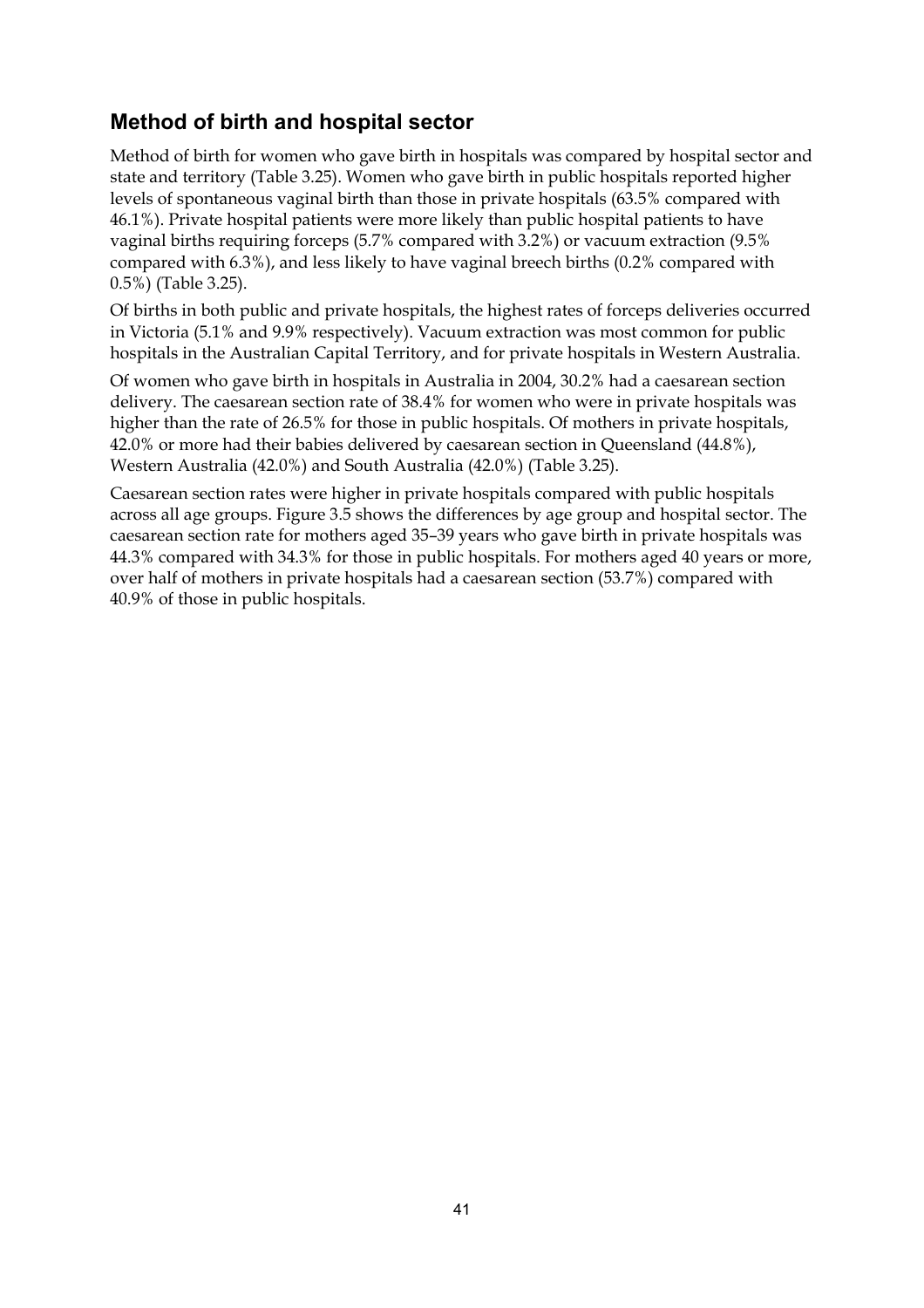| Hospital sector/<br>method of birth | <b>NSW</b> | <b>Vic</b> | Qld    | <b>WA</b> | SA            | Tas   | ACT <sup>(a)</sup> | <b>NT</b> | Australia |
|-------------------------------------|------------|------------|--------|-----------|---------------|-------|--------------------|-----------|-----------|
| <b>Public</b>                       |            |            |        |           | <b>Number</b> |       |                    |           |           |
| Spontaneous vaginal                 | 38,948     | 25,088     | 22,561 | 9,110     | 6,575         | 2,008 | 1,658              | 1,779     | 107,727   |
| Forceps                             | 1,665      | 2,108      | 424    | 431       | 504           | 68    | 132                | 34        | 5,366     |
| Vacuum extraction                   | 3,785      | 2,672      | 1,712  | 1,019     | 901           | 268   | 237                | 137       | 10,731    |
| Vaginal breech                      | 296        | 211        | 150    | 79        | 63            | 7     | 17                 | 20        | 843       |
| Caesarean section                   | 15,218     | 11,516     | 8,632  | 3,870     | 3,467         | 808   | 726                | 734       | 44,971    |
| Other                               |            |            | 14     |           |               | 13    |                    |           | 27        |
| Not stated                          |            | 1          |        |           |               |       |                    |           | 1         |
| <b>Total</b>                        | 59,912     | 41,596     | 33,493 | 14,509    | 11,510        | 3,172 | 2,770              | 2,704     | 169,666   |
|                                     |            |            |        |           | Per cent      |       |                    |           |           |
| Spontaneous vaginal                 | 65.0       | 60.3       | 67.4   | 62.8      | 57.1          | 63.3  | 59.9               | 65.8      | 63.5      |
| Forceps                             | 2.8        | 5.1        | 1.3    | 3.0       | 4.4           | 2.1   | 4.8                | 1.3       | 3.2       |
| Vacuum extraction                   | 6.3        | 6.4        | 5.1    | 7.0       | 7.8           | 8.4   | 8.6                | 5.1       | 6.3       |
| Vaginal breech                      | 0.5        | 0.5        | 0.4    | 0.5       | 0.5           | 0.2   | 0.6                | 0.7       | 0.5       |
| Caesarean section                   | 25.4       | 27.7       | 25.8   | 26.7      | 30.1          | 25.5  | 26.2               | 27.1      | 26.5      |
| Other                               |            |            | 0.0    |           |               | 0.4   |                    |           | 0.0       |
| Not stated                          |            | 0.0        |        |           |               |       |                    |           | 0.0       |
| <b>Total</b>                        | 100.0      | 100.0      | 100.0  | 100.0     | 100.0         | 100.0 | 100.0              | 100.0     | 100.0     |
| Private                             |            |            |        |           | <b>Number</b> |       |                    |           |           |
| Spontaneous vaginal                 | 11,007     | 8,796      | 6,825  | 4,176     | 2,035         | 1,252 | 834                | 280       | 35,205    |
| Forceps                             | 1,091      | 1,907      | 513    | 266       | 359           | n.p.  | 105                | n.p.      | 4,372     |
| Vacuum extraction                   | 2,110      | 1,636      | 1,324  | 1,424     | 312           | 126   | 217                | 76        | 7,225     |
| Vaginal breech                      | 38         | 86         | 29     | 7         | 10            | $5$   | 5                  | <4        | 180       |
| Caesarean section                   | 7,684      | 6,899      | 7,065  | 4,257     | 1,968         | 628   | 568                | 254       | 29,323    |
| Other                               |            |            | 3      |           |               | 23    |                    |           | 26        |
| Not stated                          | 7          | 5          |        |           |               | 1     |                    |           | 13        |
| Total                               | 21,937     | 19,329     | 15,759 | 10,130    | 4,684         | 2,135 | 1,729              | 641       | 76,344    |
|                                     |            |            |        |           | Per cent      |       |                    |           |           |
| Spontaneous vaginal                 | 50.2       | 45.5       | 43.3   | 41.2      | 43.4          | 58.6  | 48.2               | 43.7      | 46.1      |
| Forceps                             | 5.0        | 9.9        | 3.3    | 2.6       | 7.7           | n.p.  | 6.1                | n.p.      | $5.7\,$   |
| Vacuum extraction                   | 9.6        | 8.5        | 8.4    | 14.1      | 6.7           | 5.9   | 12.6               | 11.9      | $9.5\,$   |
| Vaginal breech                      | 0.2        | 0.4        | 0.2    | 0.1       | 0.2           | n.p.  | $0.3\,$            | n.p.      | $0.2\,$   |
| Caesarean section                   | 35.0       | 35.7       | 44.8   | 42.0      | 42.0          | 29.4  | 32.9               | 39.6      | 38.4      |
| Other                               |            |            | 0.0    |           |               | 1.1   |                    |           | $0.0\,$   |
| Not stated                          | 0.0        | $0.0\,$    |        |           |               | 0.0   |                    |           | 0.0       |
| <b>Total</b>                        | 100.0      | 100.0      | 100.0  | 100.0     | 100.0         | 100.0 | 100.0              | 100.0     | 100.0     |

#### **Table 3.25: Women who gave birth in hospital by method of birth, hospital sector and state and territory, 2004**

(a) 16.3% of women who gave birth in the ACT were non-ACT residents. Care must be taken when interpreting percentages.

n.p. Data not published to maintain confidentiality of small numbers.

*Note:* For multiple births, the method of birth of the first born baby was used. For one multiple birth in NSW, the method of birth of the second born baby was used.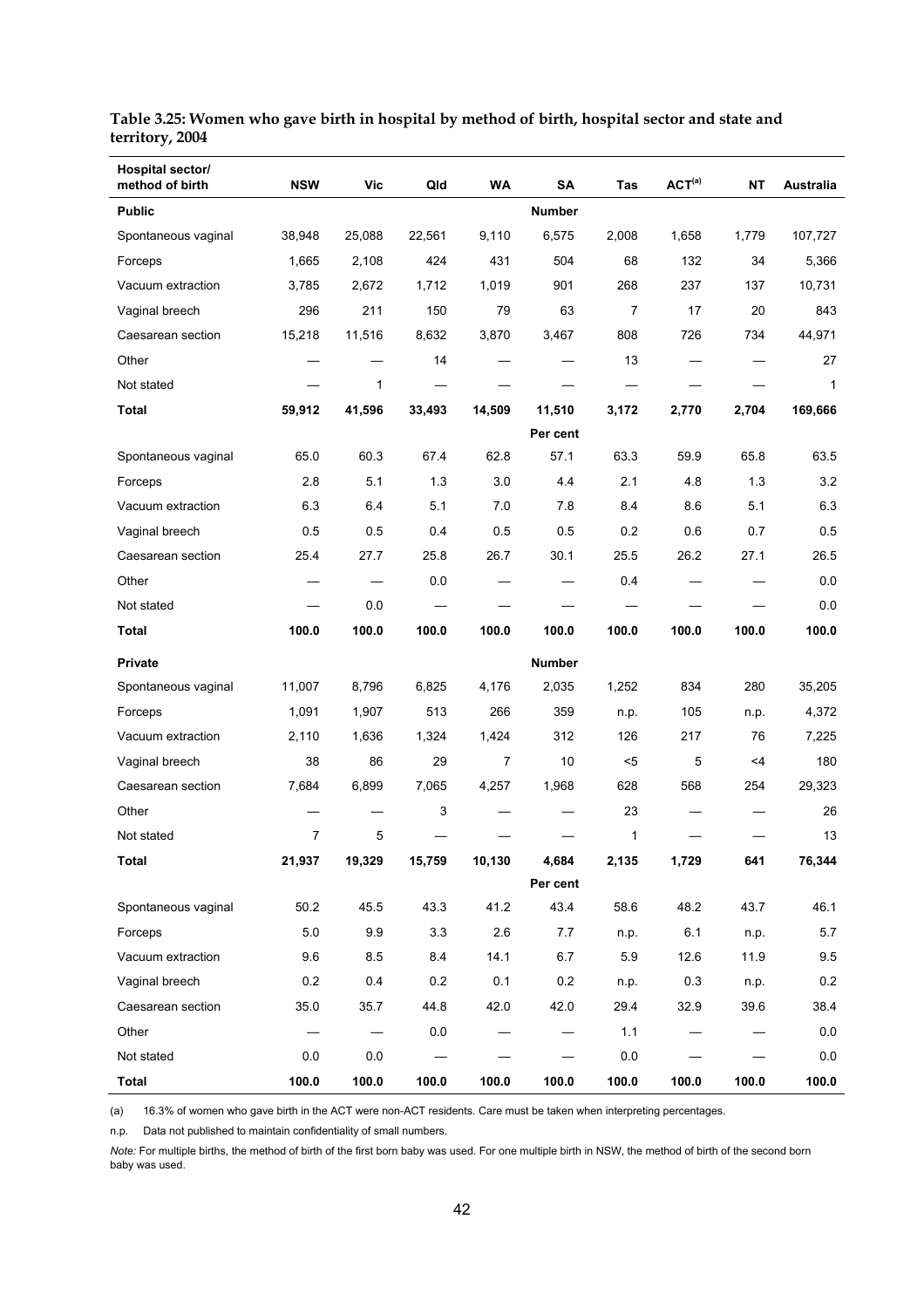

# **Length of stay in hospital**

## **Antenatal length of stay**

Two-thirds of women (64.7%) gave birth within a day of admission to hospital (Table 3.26). The proportion of women who gave birth within 2 days of admission was 92.5%. One in 100 mothers were hospitalised for 7 days or more immediately before giving birth (1.0%).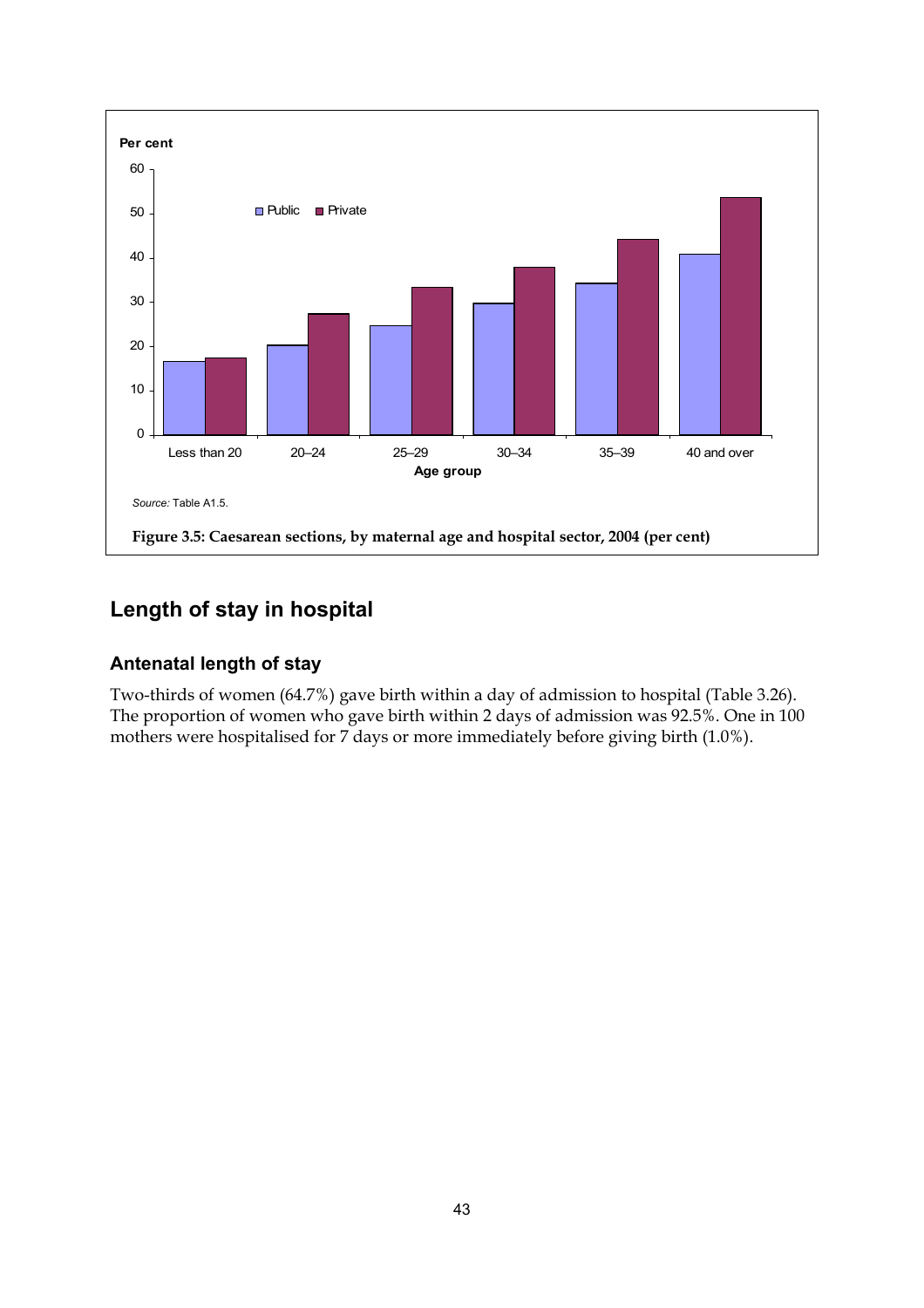| Length of<br>stay  | <b>NSW</b> | <b>Vic</b> | Qld    | <b>WA</b> | SA            | <b>Tas</b> | <b>ACT</b> | <b>NT</b> | <b>Australia</b> |
|--------------------|------------|------------|--------|-----------|---------------|------------|------------|-----------|------------------|
|                    |            |            |        |           | <b>Number</b> |            |            |           |                  |
| Less than<br>1 day | 51,132     | 42,302     | 34,007 | 15,452    | 10,043        | 1,590      | 2,641      | 2,114     | 159,281          |
| 1 day              | 22,828     | 15,564     | 12,767 | 6,816     | 5,133         | 2,795      | 1,488      | 878       | 68,269           |
| $2-6$ days         | 4,108      | 2,443      | 2,077  | 964       | 787           | 819        | 301        | 302       | 11,801           |
| $7-13$ days        | 535        | 305        | 247    | 136       | 115           | 28         | 34         | 37        | 1,437            |
| 14 or more<br>days | 333        | 311        | 154    | 111       | 116           | 15         | 35         | 14        | 1,089            |
| Not stated         | 2,913      |            |        | 1,162     |               | 60         |            |           | 4,135            |
| <b>Total</b>       | 81,849     | 60,925     | 49,252 | 24,641    | 16,194        | 5,307      | 4,499      | 3,345     | 246,012          |
|                    |            |            |        |           | Per cent      |            |            |           |                  |
| Less than<br>1 day | 62.5       | 69.4       | 69.0   | 62.7      | 62.0          | 30.0       | 58.7       | 63.2      | 64.7             |
| 1 day              | 27.9       | 25.5       | 25.9   | 27.7      | 31.7          | 52.7       | 33.1       | 26.2      | 27.8             |
| 2-6 days           | 5.0        | 4.0        | 4.2    | 3.9       | 4.9           | 15.4       | 6.7        | 9.0       | 4.8              |
| $7-13$ days        | 0.7        | 0.5        | 0.5    | 0.6       | 0.7           | 0.5        | 0.8        | 1.1       | 0.6              |
| 14 or more<br>days | 0.4        | 0.5        | 0.3    | 0.5       | 0.7           | 0.3        | 0.8        | 0.4       | 0.4              |
| Not stated         | 3.6        |            |        | 4.7       |               | 1.1        |            |           | 1.7              |
| <b>Total</b>       | 100.0      | 100.0      | 100.0  | 100.0     | 100.0         | 100.0      | 100.0      | 100.0     | 100.0            |

**Table 3.26: Women who gave birth in hospital by length of antenatal stay and state and territory, 2004** 

## **Postnatal length of stay**

The length of the mother's postnatal stay in hospital may be influenced by factors such as the method of birth, maternal medical and obstetric complications, neonatal morbidity and specific hospital policies of early discharge. In 2004, the median postnatal hospital stay for mothers was 4.0 days. Queensland and Tasmania reported a shorter median length of stay of 3.0 days (Table 3.27).

The trend towards shorter postnatal stays in hospital is reflected by the higher proportion of mothers who were discharged less than 5 days after giving birth. In 2004, 11.2% of mothers were discharged less than 2 days after giving birth, and 60.5% of mothers were discharged between 2 and 4 days after giving birth. This compares with 4.3% and 30.8% respectively, in 1995. Relatively more mothers in Queensland (78.9%) and Victoria (75.7%) had stays of less than 5 days in 2004. Longer lengths of stay (of 5 or more days) were relatively more common in Western Australia (37.4%).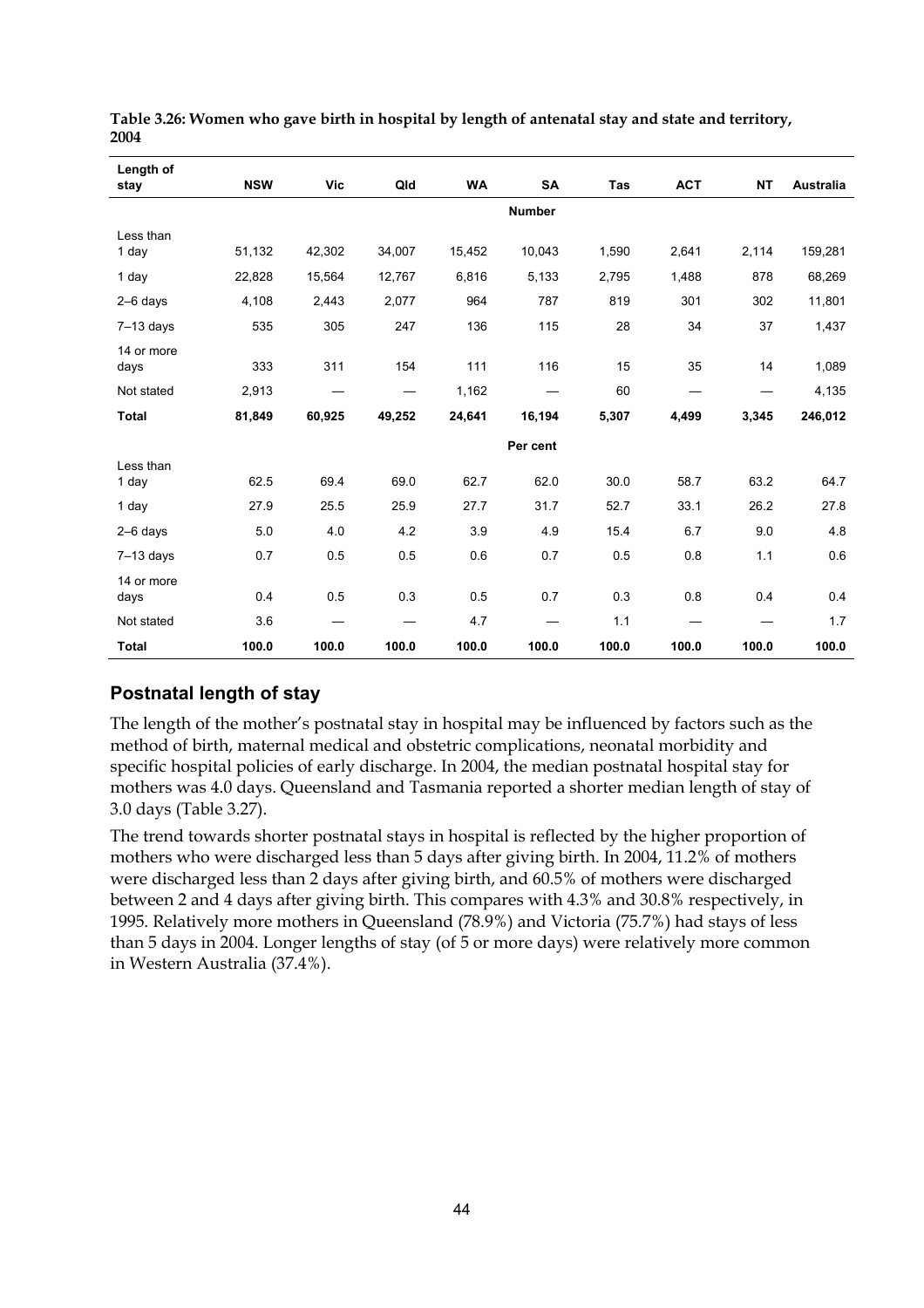| Length of<br>stay  | <b>NSW</b> | Vic    | Qld    | <b>WA</b> | SA            | Tas   | <b>ACT</b> | <b>NT</b> | <b>Australia</b> |
|--------------------|------------|--------|--------|-----------|---------------|-------|------------|-----------|------------------|
| Median (days)      | 4.0        | 4.0    | 3.0    | 4.0       | 4.0           | 3.0   | 4.0        | 4.0       | 4.0              |
|                    |            |        |        |           | <b>Number</b> |       |            |           |                  |
| Less than          |            |        |        |           |               |       |            |           |                  |
| 1 day              | 1,634      | 900    | 1,442  | 436       | 302           | 168   | 90         | 69        | 5,041            |
| 1 day              | 7,739      | 3,246  | 6,893  | 1,743     | 1,019         | 505   | 332        | 293       | 21,770           |
| 2 days             | 12,965     | 10,130 | 9,559  | 3,297     | 2,222         | 989   | 670        | 520       | 40,352           |
| 3 days             | 15,767     | 12,758 | 9,858  | 4,099     | 2,993         | 1,103 | 824        | 619       | 48,021           |
| 4 days             | 17,530     | 17,755 | 10,420 | 4,687     | 3.564         | 1,026 | 926        | 592       | 56,500           |
| 5 days             | 11,644     | 9,726  | 6,668  | 3,957     | 3,051         | 660   | 793        | 490       | 36,989           |
| 6 days             | 5,682      | 3,258  | 2,318  | 2,450     | 1,376         | 353   | 423        | 242       | 16,102           |
| $7-13$ days        | 3,232      | 1,319  | 1,194  | 2,746     | 1,021         | 286   | 326        | 303       | 10,427           |
| 14 or more<br>days | 113        | 48     | 33     | 64        | 20            | 31    | 5          | 28        | 342              |
| Not stated         | 2,738      |        |        | 1,162     |               | 100   |            |           | 4,000            |
| <b>Total</b>       | 79,044     | 59,140 | 48,385 | 24,641    | 15,568        | 5,221 | 4,389      | 3,156     | 239,544          |
|                    |            |        |        |           | Per cent      |       |            |           |                  |
| Less than<br>1 day | 2.1        | 1.5    | 3.0    | 1.8       | 1.9           | 3.2   | 2.1        | 2.2       | 2.1              |
| 1 day              | 9.8        | 5.5    | 14.2   | 7.1       | 6.5           | 9.7   | 7.6        | 9.3       | 9.1              |
| 2 days             | 16.4       | 17.1   | 19.8   | 13.4      | 14.3          | 18.9  | 15.3       | 16.5      | 16.8             |
| 3 days             | 19.9       | 21.6   | 20.4   | 16.6      | 19.2          | 21.1  | 18.8       | 19.6      | 20.0             |
| 4 days             | 22.2       | 30.0   | 21.5   | 19.0      | 22.9          | 19.7  | 21.1       | 18.8      | 23.6             |
| 5 days             | 14.7       | 16.4   | 13.8   | 16.1      | 19.6          | 12.6  | 18.1       | 15.5      | 15.4             |
| 6 days             | 7.2        | 5.5    | 4.8    | 9.9       | 8.8           | 6.8   | 9.6        | 7.7       | 6.7              |
| $7-13$ days        | 4.1        | 2.2    | 2.5    | 11.1      | 6.6           | 5.5   | 7.4        | 9.6       | 4.4              |
| 14 or more<br>days | 0.1        | 0.1    | 0.1    | 0.3       | 0.1           | 0.6   | 0.1        | 0.9       | 0.1              |
| Not stated         | 3.5        |        |        | 4.7       |               | 1.9   |            |           | 1.7              |
| <b>Total</b>       | 100.0      | 100.0  | 100.0  | 100.0     | 100.0         | 100.0 | 100.0      | 100.0     | 100.0            |

| Table 3.27: Women who gave birth in hospital <sup>(a)</sup> by length of postnatal stay and state and territory, |  |  |
|------------------------------------------------------------------------------------------------------------------|--|--|
| 2004                                                                                                             |  |  |

(a) Only includes mothers who were discharged home, except for WA, which includes all women who gave birth in hospital regardless of their mode of separation.

Mothers in private hospitals had a median postnatal length of stay of 5.0 days in 2004, compared with 3.0 days for those in public hospitals. The proportion of women who gave birth in hospital with a postnatal stay of less than 5 days was 54.0% for those in private hospitals, compared with 81.7% in public hospitals.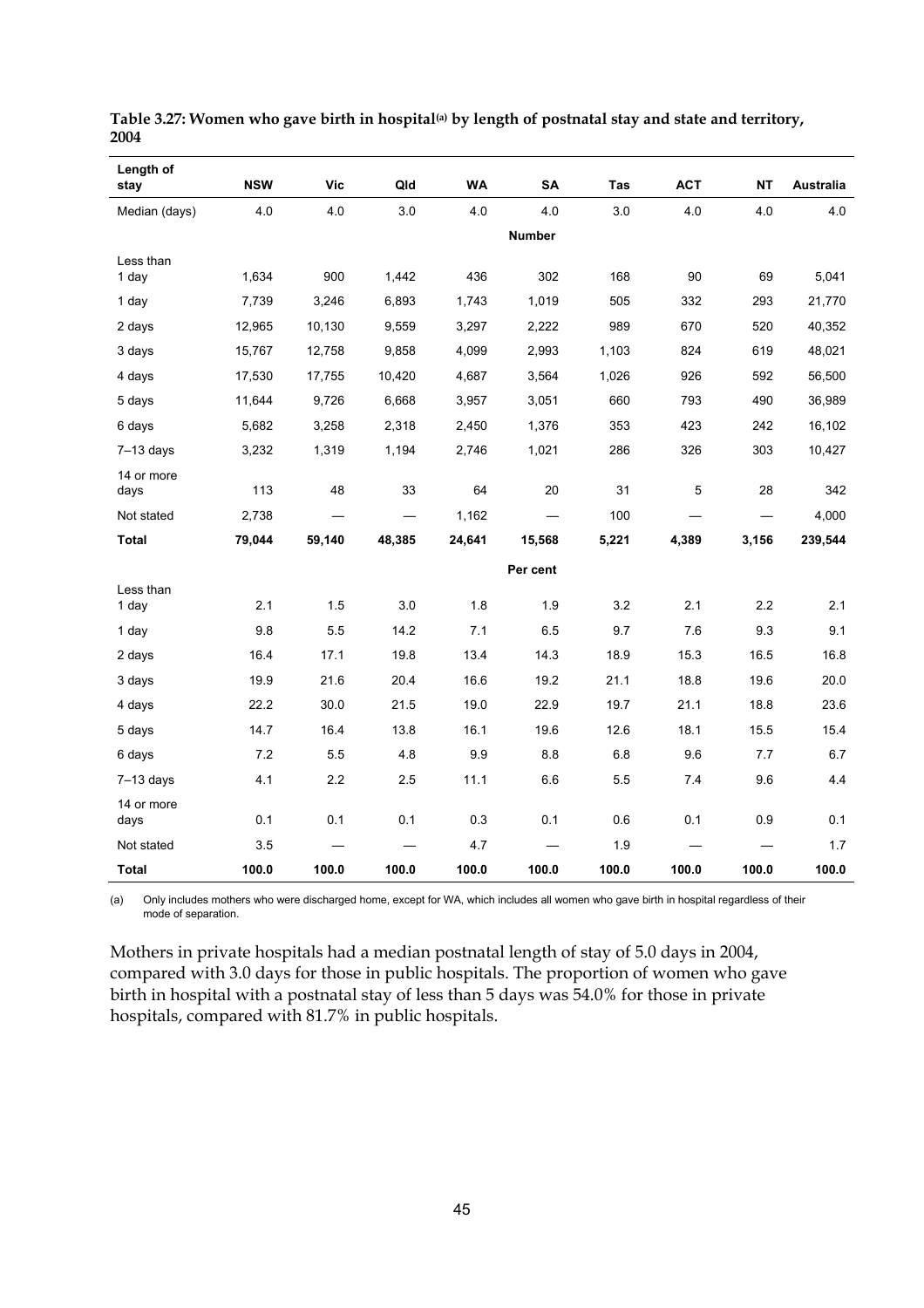# **Mode of separation from hospital**

Nearly all women who gave birth in hospital were discharged to their homes (97.1%). Around 2.8% of mothers were transferred to another hospital (Table 3.28).<sup>6</sup> This usually occurs for continuing care in a hospital located nearer to the mother's place of residence or sometimes for further treatment of complications. These transfers between hospitals occurred more in South Australia (3.9%) and New South Wales (3.4%) than in the other jurisdictions.

| Mode of<br>separation           | <b>NSW</b> | <b>Vic</b> | Qld    | <b>WA</b> | SA            | Tas   | <b>ACT</b> | <b>NT</b> | <b>Total</b> |
|---------------------------------|------------|------------|--------|-----------|---------------|-------|------------|-----------|--------------|
|                                 |            |            |        |           | <b>Number</b> |       |            |           |              |
| Discharge home                  | 79,044     | 59,140     | 48,385 | n.a.      | 15,568        | 5,221 | 4,389      | 3,156     | 214,903      |
| Transfer to<br>another hospital | 2,800      | 1,777      | 862    | n.a.      | 626           | 13    | 110        | 32        | 6,220        |
| Died                            | n.p.       | n.p.       | n.p.   | n.a.      | n.p.          | n.p.  | n.p.       | n.p.      | 16           |
| Other <sup>(a)</sup>            | n.p.       | n.p.       | n.p.   | n.a.      | n.p.          | n.p.  | n.p.       | n.p.      | 215          |
| Not stated                      | 3          |            |        | n.a.      |               | 14    |            |           | 17           |
| <b>Total</b>                    | 81,849     | 60,925     | 49,252 | n.a.      | 16,194        | 5,307 | 4,499      | 3,345     | 221,371      |
|                                 |            |            |        |           | Per cent      |       |            |           |              |
| Discharge home                  | 96.6       | 97.1       | 98.2   | n.a.      | 96.1          | 98.4  | 97.6       | 94.3      | 97.1         |
| Transfer to<br>another hospital | 3.4        | 2.9        | 1.8    | n.a.      | 3.9           | 0.2   | 2.4        | 1.0       | 2.8          |
| Died                            | n.p.       | n.p.       | n.p.   | n.a.      | n.p.          | n.p.  | n.p.       | n.p.      | 0.0          |
| Other <sup>(a)</sup>            | n.p.       | n.p.       | n.p.   | n.a.      | n.p.          | n.p.  | n.p.       | n.p.      | 0.1          |
| Not stated                      | 0.0        |            |        | n.a.      |               | 0.3   |            |           | 0.0          |
| <b>Total</b>                    | 100.0      | 100.0      | 100.0  | n.a.      | 100.0         | 100.0 | 100.0      | 100.0     | 100.0        |

**Table 3.28: Women who gave birth in hospital by mode of separation and state and territory, 2004** 

(a) Other may include statistical discharges and transfers to health care accommodation other than acute hospitals.

n.a. Data not available for WA.

n.p. Data not published to maintain confidentiality of small numbers.

# **Homebirths**

In 2004, 589 planned homebirths, representing 0.2% of all women who gave birth, were reported nationally. The highest proportion of homebirths occurred in Western Australia (Table 3.11). It is probable that not all homebirths are reported to the perinatal data collections.

The mean age of mothers who gave birth at home in 2004 was 31.9 years (Table 3.29). The proportion of mothers aged less than 20 years was 1.5%, and the proportion aged 35 years and over was 30.9%. The proportion of mothers who gave birth at home who identified as being of Aboriginal or Torres Strait Islander origin was 0.8%. The largest proportion of women who had a homebirth lived in major cities (67.6%).

 $\ddot{\phantom{a}}$ 

<sup>6</sup> These figures exclude WA.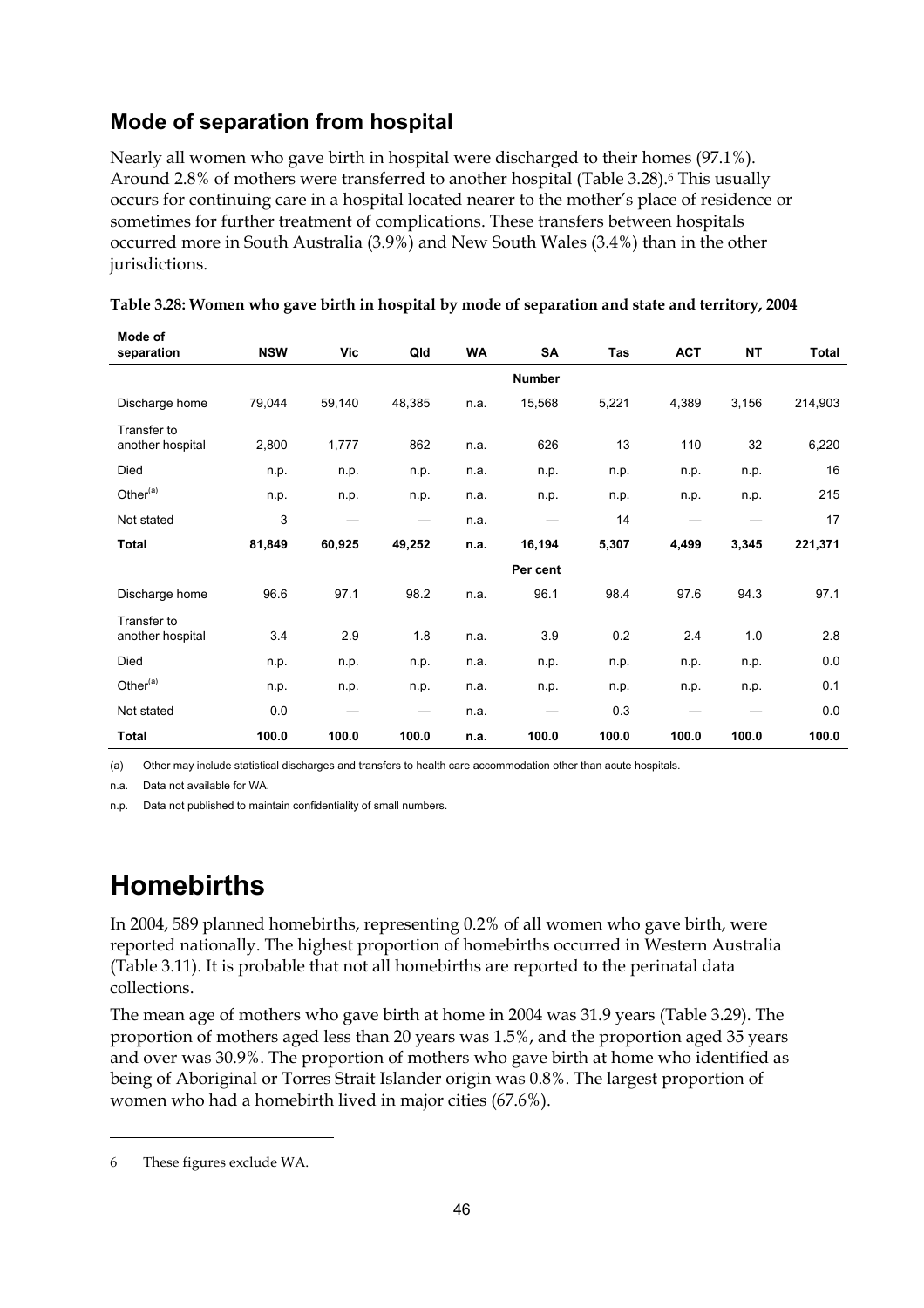Of mothers who gave birth at home, 26.8% had their first baby, and 72.7% were multiparous. The average age of first-time mothers who gave birth at home was 29.8 years. The method of birth was spontaneous vaginal for 98.6% of women who gave birth at home (Table 3.29), and the presentation was vertex for 98.6% of women who gave birth at home.

| Characteristic                                                | <b>Number</b> | Per cent |
|---------------------------------------------------------------|---------------|----------|
| Women who gave birth                                          | 589           |          |
|                                                               |               |          |
| Mean maternal age                                             | 31.9          |          |
| Parity                                                        |               |          |
| None                                                          | 158           | 26.8     |
| One                                                           | 218           | 37.0     |
| Two                                                           | 111           | 18.8     |
| Three                                                         | 58            | 9.8      |
| Four or more                                                  | 42            | 7.1      |
| Remoteness Area of mother's usual<br>residence <sup>(a)</sup> |               |          |
| Major cities                                                  | 398           | 67.6     |
| Inner regional                                                | 127           | 21.6     |
| Outer regional                                                | 43            | 7.3      |
| Remote                                                        | 12            | 2.0      |
| Very remote                                                   |               |          |
| Method of birth                                               |               |          |
| Spontaneous vaginal                                           | 581           | 98.6     |
| Other                                                         | 8             | 1.4      |
| <b>Births</b>                                                 | 592           |          |
| <b>Birth status</b>                                           |               |          |
| Live births                                                   | 592           | 100.0    |
| Fetal deaths                                                  |               | 0.0      |
| Sex                                                           |               |          |
| Males                                                         | 278           | 47.0     |
| Females                                                       | 311           | 52.5     |
| Mean birthweight of live births (g)                           | 3,698         |          |

**Table 3.29: Selected characteristics of women who gave birth at home, 2004** 

(a) Excludes mothers not usually resident in Australia and those whose state or territory of usual residence was 'Not stated'.

. . Not applicable.

Of babies born at home in 2004, all were liveborn. The mean birthweight of these liveborn babies was 3,698 grams (Table 3.29). The proportion of liveborn babies of low birthweight born at home was 1.5%, and the proportion that were preterm births was 0.3%.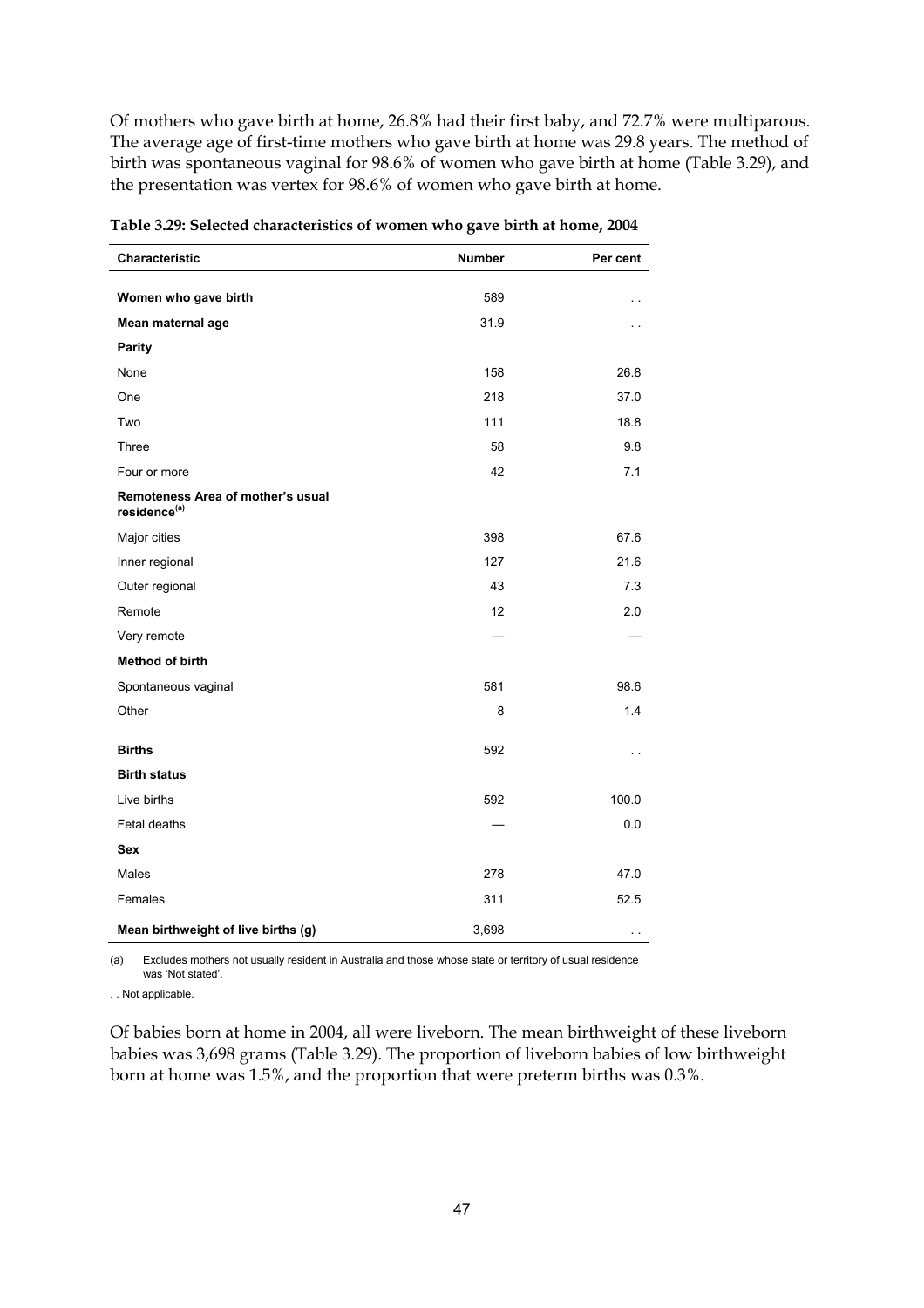# **Induced abortion estimate**

Summary statistics on induced abortion, estimated using the National Hospital Morbidity Database (NHMD) data and the Medicare data (Table 3.30) and information on the characteristics of patients with induced abortion are presented (Tables 3.31–3.33). The methodology for estimating the number of induced abortions is described in Chapter 2 of the report *Use of routinely collected national data sets for reporting on induced abortion in Australia* (Grayson et al. 2005).

In summary, for induced abortions carried out in Queensland, South Australia and the Northern Territory, separations with a diagnosis of *O04.5–O04.9 Medical abortion, complete or unspecified* and an abortion-related procedure reported to the NHMD are included. Induced abortions must be done in hospitals in these jurisdictions.

For induced abortions carried out in New South Wales, Victoria, Tasmania and the Australian Capital Territory, separations with a diagnosis of *O04.5–O04.9 Medical abortion, complete or unspecified* and an abortion-related procedure reported to the NHMD plus nonhospital Medicare services for MBS-item *35643 Evacuation of the contents of the gravid uterus by curettage or suction curettage* reported to the Medicare data are included. The number of nonhospital Medicare services reported in the Medicare data was increased by 13.1% to adjust for patients who do not claim Medicare (Nickson et al. 2004; Grayson et al. 2005). Under state and territory legislation, induced abortions are undertaken in both hospital and non-hospital facilities in these jurisdictions.

To estimate the number of induced abortions carried out in Western Australia, the agespecific rates of induced abortion calculated for the other states and territories were applied to the female population of Western Australia at 30 June 2004. This is because there were differences in the number of induced abortions in Western Australia recorded in the Western Australian Abortion Notification System (WAANS), the NHMD and the Medicare data. In particular, as with the 2003 data, there was a considerable discrepancy between private patient separations in the NHMD and the number of in-hospital services for MBS-item *35643 Evacuation of the contents of the gravid uterus by curettage or suction curettage*. Adding the number of separations with induced abortion from the NHMD to the number of nonhospital services for MBS-item item *35643 Evacuation of the contents of the gravid uterus by curettage or suction curettage* from the Medicare data would result in possible marked double counting of services.

#### **Abortion-related procedures in the NHMD**

For 2004, the third and fourth editions of *The International Statistical Classification of Diseases and Related Health Problems, 10th Revision, Australian Modification* (ICD-10-AM) were used (NCCH 2002; NCCH 2004). The fourth edition includes a new procedure code *35640-03 Suction curettage of uterus* under block *1265 Curettage of uterus*. The notes for this code indicate that suction curettage for retained products of conception following abortion or labour and delivery is excluded. However, this code was included in the list of abortion-related procedures because there were 15 separations with this procedure code and a diagnosis code of *O04.5–O04.9 Medical abortion, complete or unspecified*.

#### **State-based routinely collected data on induced abortion notifications**

All induced abortions performed in South Australia are required to be notified under the Criminal Law Consolidation (Medical Termination of Pregnancy) Regulations 1996 and all induced abortions performed in Western Australia are required to be notified under section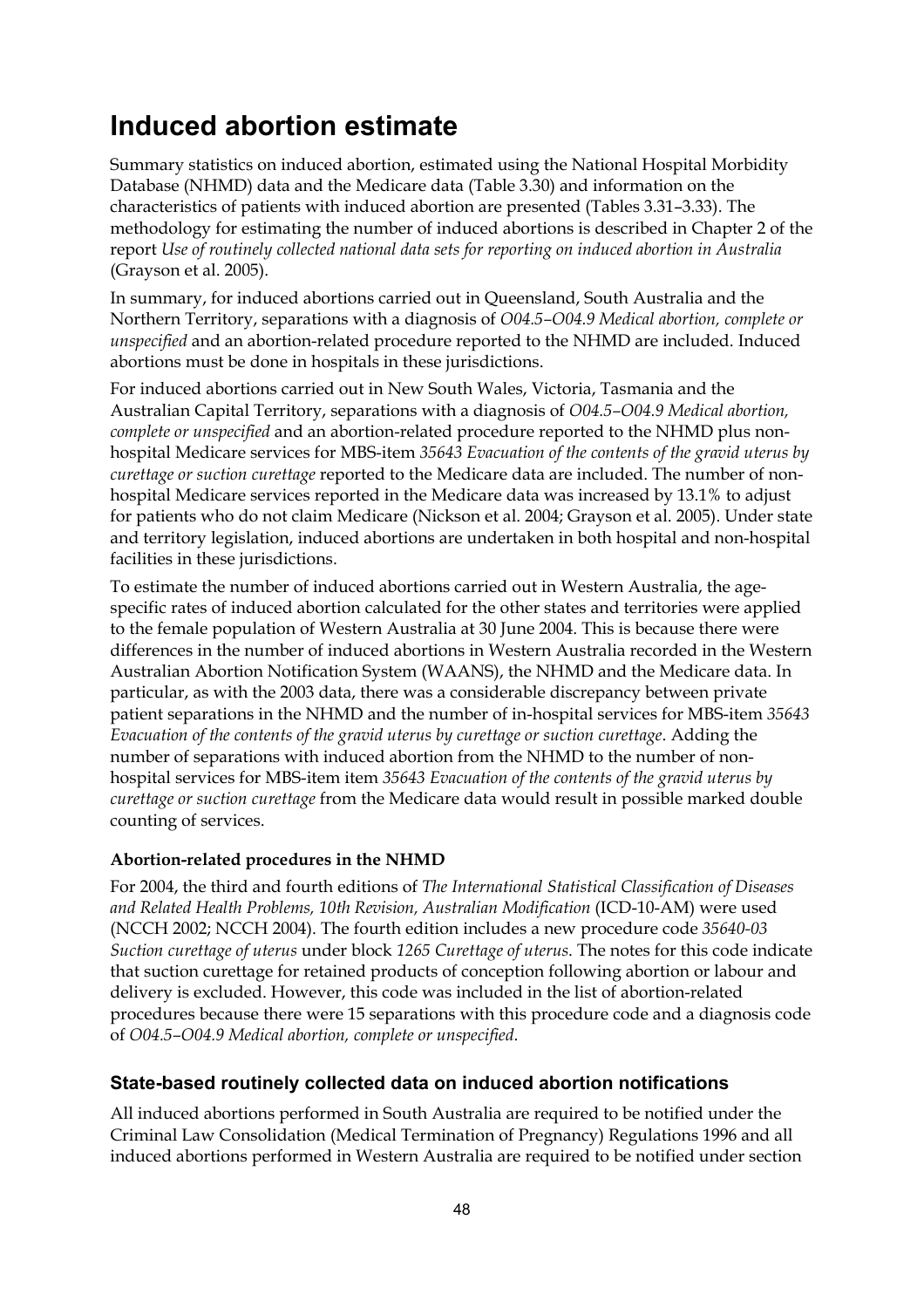335 (5) (b) and (d) of the *Health Act 1911* (Part XIII). In 2004, there were 4,948 induced abortions notified to the South Australian Abortion Statistics Collection (SAASC) (Chan et al. 2006) and 7,847 induced abortions notified to the Western Australian Abortion Notification System (WAANS) (Straton et al. 2005). These data were not used in the estimate of induced abortion presented in this report because this would require a deviation from the methodology developed for routine national reporting of induced abortion in Australia.

#### **Estimated number of induced abortions**

Overall, without adjusting for the estimated 13.1% of patients who receive induced abortion services as private patients but do not claim a Medicare benefit, the estimated number of induced abortions in Australia in 2004 was 79,448 (Table 3.30). After adjusting for these patients, the estimated number of induced abortions in Australia in 2003 was 83,210 (Table 3.30). This adjusted estimate will be used in the remainder of this section.

**Table 3.30: Estimated number of induced abortions by state and territory of service provider, 2004** 

|                                                                                                            | <b>NSW</b> | Vic    | Qld    | WA <sup>(a)</sup> | SA <sup>(a)</sup> | Tas  | <b>ACT</b> | <b>NT</b> | Total  |
|------------------------------------------------------------------------------------------------------------|------------|--------|--------|-------------------|-------------------|------|------------|-----------|--------|
| Estimated number of induced<br>abortions <sup>(b)</sup>                                                    | 30,606     | 20,474 | 12.456 | 7.901             | 4,905             | n.p. | n.p.       | 973       | 79,448 |
| Rate per 1,000 women (age-<br>standardised) <sup>(c)</sup>                                                 | 21.4       | 18.8   | 14.8   | 18.4              | 15.9              | n.p. | n.p.       | 20.5      | 18.4   |
| Estimated number of induced<br>abortions adjusted for patients<br>who do not claim Medicare <sup>(d)</sup> | 33.518     | 20,688 | 12.456 | 8,275             | 4,905             | n.p. | n.p.       | 973       | 83,210 |
| Rate per 1,000 women (age-<br>standardised) <sup>(c)</sup>                                                 | 23.4       | 19.0   | 14.8   | 19.3              | 15.9              | n.p. | n.p.       | 20.5      | 19.3   |

(a) Induced abortions performed in WA and SA are required to be notified. In WA induced abortions are notified to the WAANS and in SA they are notified to the SAASC. The estimates presented here for WA and SA are different to the number of induced abortions notified to the WAANS and SAASC.

(b) For induced abortions carried out in Qld, SA and the NT the data include separations with a diagnosis of *O04.5–O04.9 Medical abortion, complete or unspecified* and an abortion-related procedure reported to the NHMD.

 For induced abortions carried out in NSW, Vic, Tas and the ACT, the data include separations with a diagnosis of *O04.5–O04.9 Medical abortion, complete or unspecified* and an abortion-related procedure reported to the NHMD (30 separations with a diagnosis of *O06.5– O06.9 Unspecified abortion, complete or unspecified* from a private free-standing day hospital facility(ies) in Victoria were also included) plus non-hospital Medicare services for MBS-item *35643 Evacuation of the contents of the gravid uterus by curettage or suction curettage* reported in the Medicare data.

 For induced abortions carried out in WA the age-specific rates of induced abortion calculated for the other states and territories were applied to the female population of Western Australia as at 30 June 2004.

(c) Directly age-standardised. The Australian female population aged 15–44 years for 30 June 2001 was used as the population for which expected rates were calculated. The Australian Bureau of Statistics population estimates for 30 June 2004 for females were used for the observed rates.

(d) For induced abortions carried out in NSW, Vic, Tas and the ACT the number of non-hospital Medicare services for MBS-item *35643 Evacuation of the contents of the gravid uterus by curettage or suction curettage* reported in the Medicare data was increased by 13.1% to adjust for patients who do not claim Medicare.

n.p. Not published.

#### **State and territory of service provider**

Data are not presented for the Australian Capital Territory and Tasmania because ACT Health did not give permission for the release of data relating to Australian Capital Territory hospitalisations from the NHMD. The data for Tasmania are not presented to maintain confidentiality for the Australian Capital Territory. The data for these jurisdictions are included in the totals.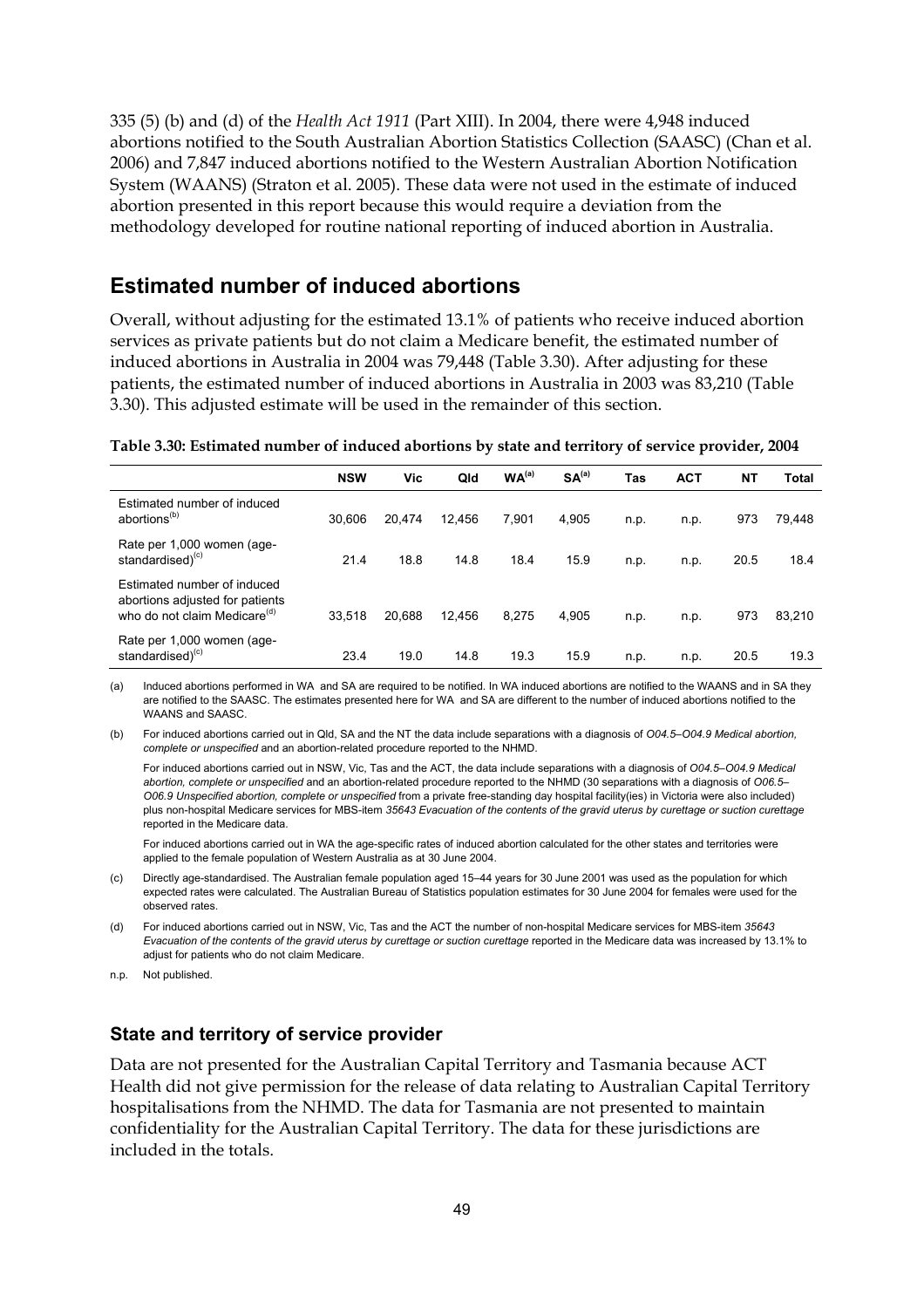The estimated number of induced abortions ranged from 973 in the Northern Territory to 33,518 in New South Wales (Table 3.30).

The highest age-standardised rate of induced abortion for the jurisdictions for which data are presented was in New South Wales (23.4 per 1,000 women) and the lowest rate was in Queensland (14.8 per 1,000 women) (Table 3.30). These rates relate to resident populations, and therefore do not take into account interstate and overseas patient flows.

#### **State and territory of usual residence**

Data on the state and territory of the usual residence of the patient (from the NHMD and the Medicare data) are presented in Table 3.31. Data for induced abortions carried out in Western Australia were excluded due to data quality concerns, as explained above. Usual residents of New South Wales had the highest age-standardised induced abortion rate (22.1 per 1,000 women) and usual residents of Tasmania had the lowest age-standardised induced abortion rate (13.1 per 1,000 women). Usual residents of the Australian Capital Territory had the largest proportion of separations treated outside their state or territory of usual residence (38.8%) (Table 3.31).

| Table 3.31: Estimated number of induced abortions <sup>(a)</sup> by state and territory of usual residence, 2004 |  |  |
|------------------------------------------------------------------------------------------------------------------|--|--|
|------------------------------------------------------------------------------------------------------------------|--|--|

|                                                           | <b>NSW</b> | Vic    | Qld    | WA   | SΑ    | Tas   | <b>ACT</b> | <b>NT</b> | Total <sup>(b)</sup> |
|-----------------------------------------------------------|------------|--------|--------|------|-------|-------|------------|-----------|----------------------|
| Estimated number of<br>induced abortions                  | 31,619     | 20.772 | 13.781 | 115  | 4.981 | 1.247 | 1,380      | 941       | 74,873               |
| % not within state of<br>residence                        | 2.1        | 2.1    | 11.2   | n.a. | 1.8   | 4.7   | 38.8       | 3.2       | $\sim$ $\sim$        |
| Age-standardised rate<br>per 1,000 females <sup>(c)</sup> | 22.1       | 19.1   | 16.4   | n.p. | 16.1  | 13.1  | 17.8       | 19.8      | 17.3                 |

(a) For induced abortions carried out in Qld, SA and the NT the data include separations with a diagnosis of *O04.5–O04.9 Medical abortion, complete or unspecified* and an abortion-related procedure reported to the NHMD.

 For induced abortions carried out in NSW, Vic, Tas and the ACT, the data include separations with a diagnosis of *O04.5–O04.9 Medical abortion, complete or unspecified* and an abortion-related procedure reported to the NHMD (30 separations with a diagnosis of *O06.5–O06.9 Unspecified abortion, complete or unspecified* from a private free-standing day hospital facility(ies) in Victoria were also included) plus non-hospital Medicare services for MBS-item *35643 Evacuation of the contents of the gravid uterus by curettage or suction curettage* reported in the Medicare data. The number of non-hospital services was increased by 13.1% for these jurisdictions to adjust for patients who do not claim Medicare.

Induced abortions carried out in WA were not included due to data quality concerns.

(b) Includes other territories and excludes overseas residents and unknown state of residence.

- (c) Directly age-standardised. The Australian female population aged 15–44 years for 30 June 2001 was used as the population for which expected rates were calculated. The Australian Bureau of Statistics population estimates for 30 June 2004 for females were used for the observed rates. For the total, the numerator for the observed rates excluded induced abortions carried out in WA. The denominator for the observed and expected rates included the WA population.
- Not applicable.
- n.a. Not available.

n.p. Not published because induced abortions carried out in WA were not included, so the rate would only represent WA residents who underwent induced abortions in other jurisdictions.

#### **Remoteness Areas**

Data on the Remoteness Area of the usual residence of the patient are presented in Table 3.32. Data for induced abortions carried out in Western Australia were excluded because of data quality concerns, as explained above. In 2004, residents of Major cities accounted for the highest number of induced abortions (56,877, 76.0%) and residents of Very remote areas accounted for the lowest number of induced abortions (251, 0.3%) (Table 3.32).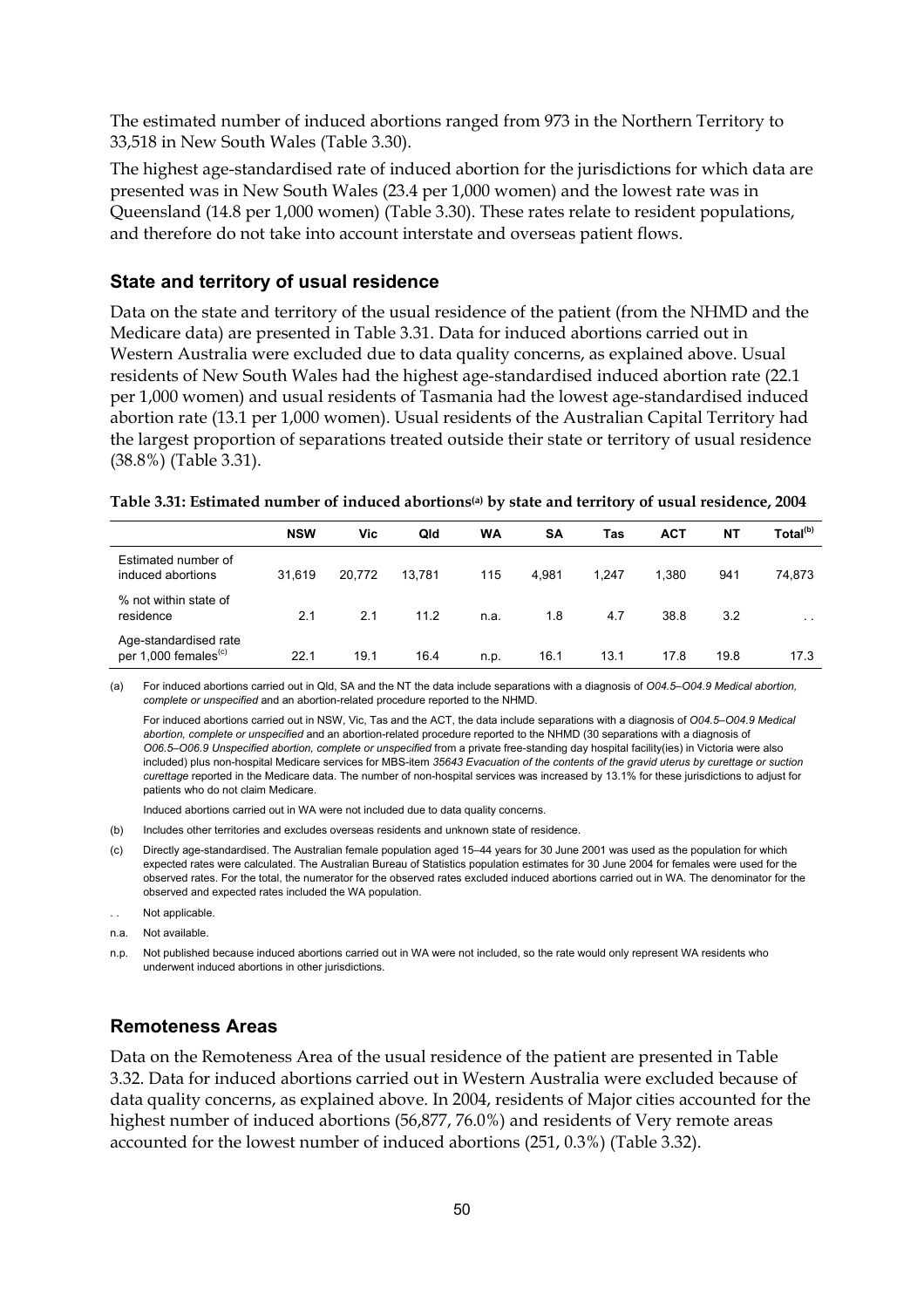The highest age-standardised induced abortion rate was for usual residents of Major cities (18.9 per 1,000 women). Usual residents of Very remote areas had the lowest agestandardised induced abortion rate (6.2 per 1,000 women) (Table 3.32).

#### **Table 3.32: Estimated number of induced abortions(a) by Remoteness Area of usual residence(b), 2004**

|                                                         | Major<br>cities | Inner<br>Regional | Outer<br>regional | Remote | Very<br>remote | Total <sup>(c)</sup> |
|---------------------------------------------------------|-----------------|-------------------|-------------------|--------|----------------|----------------------|
| Estimated number of induced<br>abortions                | 56.877          | 11.977            | 5,030             | 544    | 251            | 74,873               |
| Age-standardised rate per 1,000<br>women <sup>(d)</sup> | 18.9            | 15.1              | 13.3              | 8.7    | 6.2            | 17.3                 |

(a) For induced abortions carried out in Qld, SA and the NT the data include separations with a diagnosis of *O04.5–O04.9 Medical abortion, complete or unspecified* and an abortion-related procedure reported to the NHMD.

 For induced abortions carried out in NSW, Vic, Tas and the ACT, the data include separations with a diagnosis of *O04.5–O04.9 Medical abortion, complete or unspecified* and an abortion-related procedure reported to the NHMD (30 separations with a diagnosis of *O06.5– O06.9 Unspecified abortion, complete or unspecified* from a private free-standing day hospital facility(ies) in Victoria were also included) plus non-hospital Medicare services for MBS-item *35643 Evacuation of the contents of the gravid uterus by curettage or suction curettage* reported in the Medicare data. The number of non-hospital services was increased by 13.1% for these jurisdictions to adjust for patients who do not claim Medicare.

Induced abortions carried out in WA were not included due to data quality concerns.

(b) For the Medicare data, Remoteness Area is based on postcode of enrolment in Medicare. This may differ from the postcode of usual residence.

#### **Age group**

Data are presented for 5-year age groups from less than 15 years to 45 years and over in Table 3.33. The highest number of induced abortions in 2004 was in the 20–24 year age group (21,504, 25.8%) and the lowest was in the less than 15 year age group (296, 0.4%) (Table 3.33).

Data for the less than 15 year age group is included in the numerator for the age-specific induced abortion rate for the 15–19 year age group, and data for the 45 years and over age group is included in the numerator for the age specific induced abortion rate for the 40–44 year age group. This is because the denominator population was not defined for the less than 15 year age group or the 45 years and over age group. This would inflate the age specific rates for the 15–19 year and 40–44 year age groups. The age-specific induced abortion rate per 1,000 women was highest for the 20–24 year age group (31.3 induced abortions per 1,000 women aged 20–24 years) and lowest for the 40–44 year age group (7.0 induced abortions per 1,000 women aged 40–44 years).

<sup>(</sup>c) Includes induced abortion where Remoteness Area of usual residence was unknown or not reported. Excludes overseas residents and unknown state of residence.

<sup>(</sup>d) Directly age-standardised. The Australian female population aged 15–44 years for 30 June 2001 was used as the population for which expected rates were calculated. The Australian Bureau of Statistics population estimates for 30 June 2004 for females were used for the observed rates. The numerator for the observed rates excluded induced abortions carried out in WA. The denominator for the observed and expected rates included the WA population.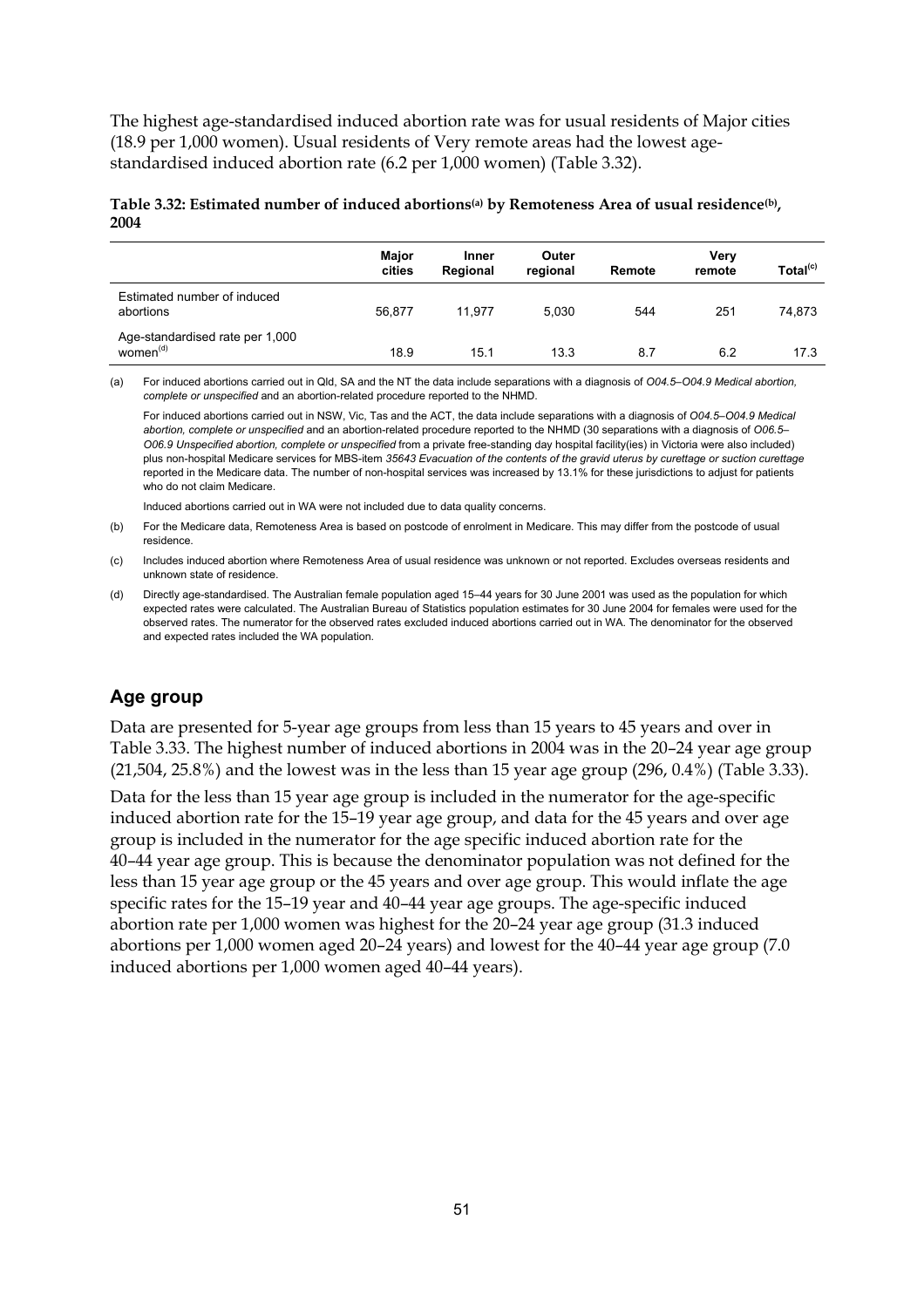| Table 3.33: Estimated number of induced abortions <sup>(a)</sup> by 5-year age group, 2004 |  |  |
|--------------------------------------------------------------------------------------------|--|--|
|                                                                                            |  |  |

|                                                         | Less<br>than 15 | $15 - 19$     | $20 - 24$ | $25 - 29$ | $30 - 34$ | $35 - 39$ | $40 - 44$ | 45 and<br>over | Total  |
|---------------------------------------------------------|-----------------|---------------|-----------|-----------|-----------|-----------|-----------|----------------|--------|
| Estimated number of<br>induced abortions                | 296             | 13.262        | 21.504    | 17.072    | 15.258    | 10.432    | 4.889     | 497            | 83,210 |
| Rate per 1,000 women<br>aged 15-44 years <sup>(b)</sup> | n.p.            | $^{(c)}$ 20.1 | 31.3      | 25.3      | 20.0      | 14.2      | (d)7.0    | n.p.           | 19.3   |

(a) For induced abortions carried out in Qld, SA and the NT the data include separations with a diagnosis of *O04.5–O04.9 Medical abortion, complete or unspecified* and an abortion-related procedure reported to the NHMD.

 For induced abortions carried out in NSW, Vic, Tas and the ACT, the data include separations with a diagnosis of *O04.5–O04.9 Medical abortion, complete or unspecified* and an abortion-related procedure reported to the NHMD (30 separations with a diagnosis of *O06.5– O06.9 Unspecified abortion, complete or unspecified* from a private free-standing day hospital facility(ies) in Victoria were also included) plus non-hospital Medicare services for MBS-item *35643 Evacuation of the contents of the gravid uterus by curettage or suction curettage* reported in the Medicare data. The number of non-hospital services was increased by 13.1% for these jurisdictions to adjust for patients who do not claim Medicare.

 For induced abortions carried out in WA the age-specific rates of induced abortion calculated for the other states and territories were applied to the female population of Western Australia as at 30 June 2004.

(b) The Australian Bureau of Statistics population estimates for 30 June 2004 for women aged 15–44 years were used.

(c) Includes separations with induced abortion aged less than 15 years.

(d) Includes separations with induced abortion aged 45 years and over.

n.p. Not published because the denominator population is not defined for these age groups.

# **Maternal mortality**

A maternal death is defined as the death of a woman while pregnant or within 42 days of the termination of the pregnancy, irrespective of the duration and site of the pregnancy, from any cause related to or aggravated by the pregnancy or its management, but not from accidental or incidental causes (WHO 1992). Maternal deaths occur infrequently in Australia with approximately 30 deaths per year. In the most recent triennial report for the period 2000–2002, there were 95 maternal deaths reported to the NPSU. These maternal deaths are identified through a number of sources, the primary source being via the state and territory maternal mortality committees.

Maternal deaths are classified into direct deaths (deaths from pregnancy complications such as embolisms and obstetric haemorrhage), indirect deaths (deaths from pre-existing diseases exacerbated by pregnancy such as cardiac disease) and incidental deaths, where the pregnancy was unlikely to have contributed significantly to the death (car accidents, cancers). There were 32 direct maternal deaths (33.7%) and 52 indirect deaths (54.7%) reported in the 2000–2002 cohort. In addition there were 3 incidental deaths (3.2%) and 8 late maternal deaths (8.4%), the latter occurring between 43 and 365 days post termination of the pregnancy.

## **Maternal mortality ratio**

The maternal mortality ratio (MMR), calculated using direct and indirect deaths, was 11.1 deaths per 100,000 women who gave birth. The women who died in the 2000–2002 triennium were aged between 17 and 50 years with the age-specific MMR peaking at 32.8 deaths per 100,000 women who gave birth.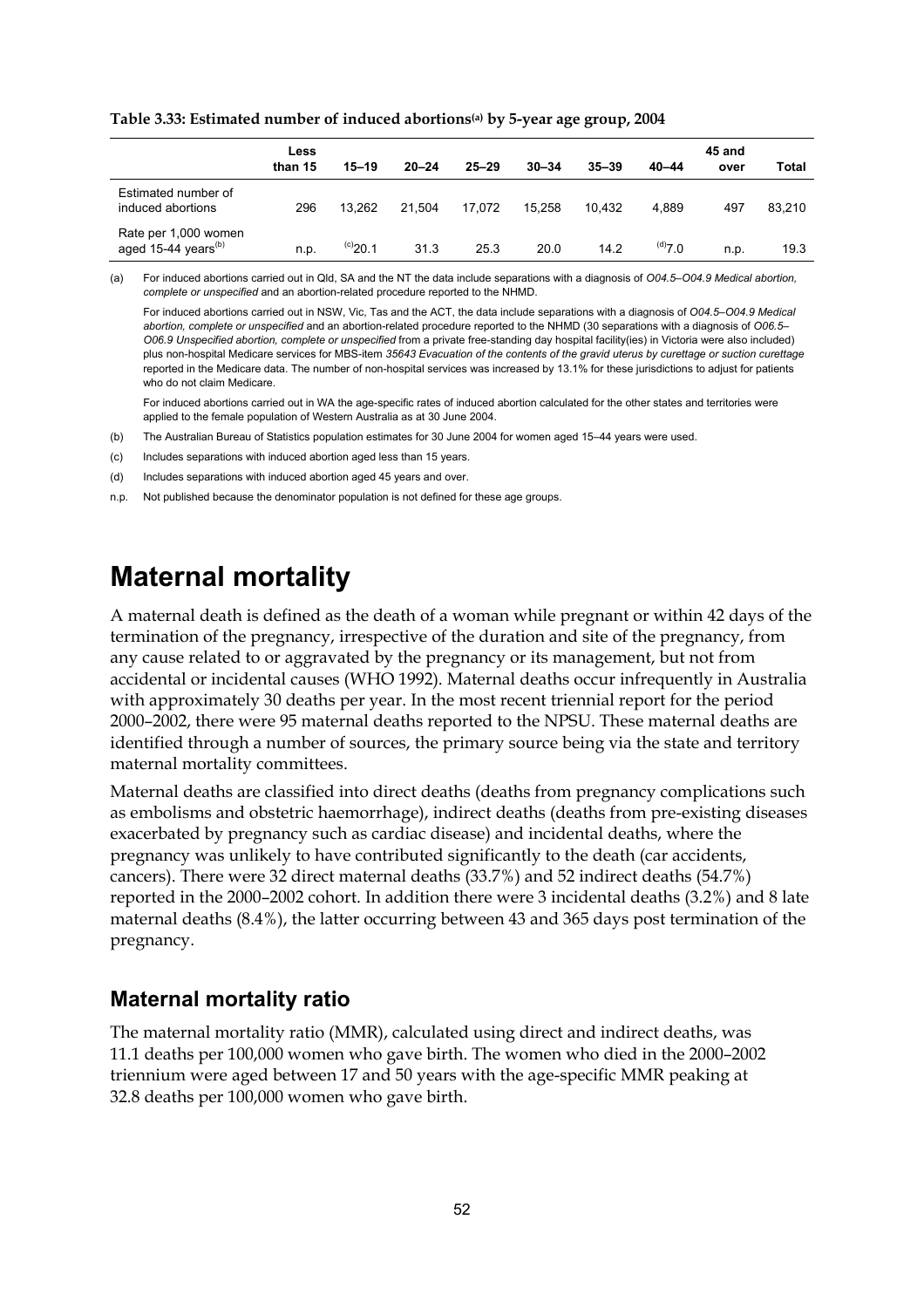# **Causes of death**

The main causes of the 32 direct maternal deaths were amniotic fluid embolism with 10 deaths, haemorrhage from obstetric causes with 9 deaths, infection (5 deaths) and hypertension (4 deaths). The main causes of the 52 indirect maternal deaths were cardiac disease with 11 deaths, infection with 10 deaths, psychiatric causes with 9 deaths and haemorrhage from other causes accounting for 8 deaths.

# **Aboriginal and Torres Strait Islander women**

In 2000–2002, there were 13 Aboriginal and Torres Strait Islander maternal deaths, of which 12 were classified as direct and indirect deaths. Indigenous status was not ascertained in 11.0% of the maternal death cohort. The MMR was 45.9 per 100,000 Aboriginal and Torres Strait Islander women who gave birth and 8.7 per 100,000 non-Indigenous women in 2000–2002.

Complete reporting of maternal deaths is presented in the AIHW report *Maternal deaths in Australia 2000–2002* (Sullivan & King 2006), available at <http://www.npsu.unsw.edu.au>.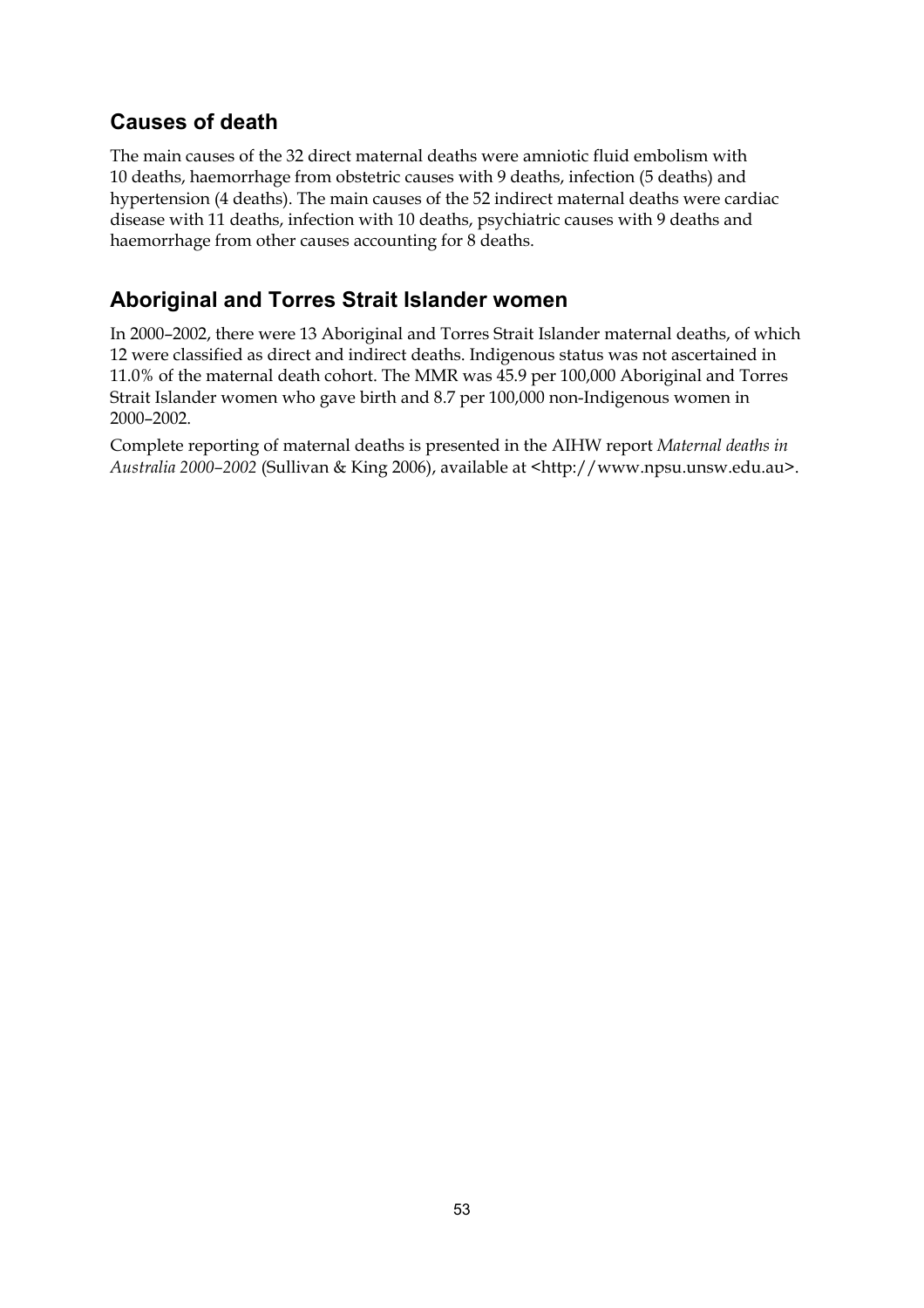# **4 Babies**

# **Demographic profile**

# **Birth status**

Babies are recorded as liveborn or stillborn (fetal deaths) on perinatal notification forms. A live birth is defined as the complete expulsion or extraction from the mother of a baby which, after such separation, breathes or shows any other evidence of life. A fetal death is defined as a death occurring prior to the complete expulsion or extraction from the mother of a product of conception of 20 or more completed weeks gestation or 400 grams or more birthweight (NHDC 2003). In the NPDC, the same criteria are applied to live births, that is, live births must also be at least 20 weeks gestation or at least 400 grams birthweight.

There were 255,286 live births and 1,919 fetal deaths in Australia in 2004, giving a total of 257,205 births reported to the NPDC (Table 2.1). This equates to a stillbirth rate of 7.5 per 1,000 births.

## **Sex**

Male births exceeded female births in all states and territories, and accounted for 51.4% of all births nationally in 2004 (Table 4.1). This proportion was similar across the states and territories, and has changed very little over the past decade. In 2004, the sex ratio for Australia, defined as the number of male liveborn babies per 100 female liveborn babies, was 106.0.

| Sex                          | <b>NSW</b> | <b>Vic</b> | Qld    | <b>WA</b> | <b>SA</b>     | <b>Tas</b> | ACT <sup>(a)</sup> | <b>NT</b> | <b>Australia</b> |
|------------------------------|------------|------------|--------|-----------|---------------|------------|--------------------|-----------|------------------|
|                              |            |            |        |           | <b>Number</b> |            |                    |           |                  |
| Males                        | 44,202     | 32,629     | 26,226 | 13,058    | 8,995         | 2,892      | 2,560              | 1,768     | 132,329          |
| Females                      | 41,390     | 31,047     | 24,672 | 12,470    | 8,526         | 2,628      | 2,366              | 1,706     | 124,805          |
| Indeterminate/<br>not stated | 34         | 24         | 12     |           |               |            |                    |           | 71               |
| <b>Total</b>                 | 85,626     | 63,700     | 50,910 | 25,528    | 17,521        | 5,520      | 4,926              | 3,474     | 257,205          |
|                              |            |            |        |           | Per cent      |            |                    |           |                  |
| Males                        | 51.6       | 51.2       | 51.5   | 51.2      | 51.3          | 52.4       | 52.0               | 50.9      | 51.4             |
| Females                      | 48.3       | 48.7       | 48.5   | 48.8      | 48.7          | 47.6       | 48.0               | 49.1      | 48.5             |
| Indeterminate/<br>not stated | 0.0        | 0.0        | 0.0    |           |               |            |                    |           | 0.0              |
| <b>Total</b>                 | 100.0      | 100.0      | 100.0  | 100.0     | 100.0         | 100.0      | 100.0              | 100.0     | 100.0            |

| Table 4.1: Births by sex and state and territory, 2004 |  |  |  |  |
|--------------------------------------------------------|--|--|--|--|
|                                                        |  |  |  |  |

(a) For the ACT, less than 5 babies where sex was classified as 'indeterminate' have been presented as male.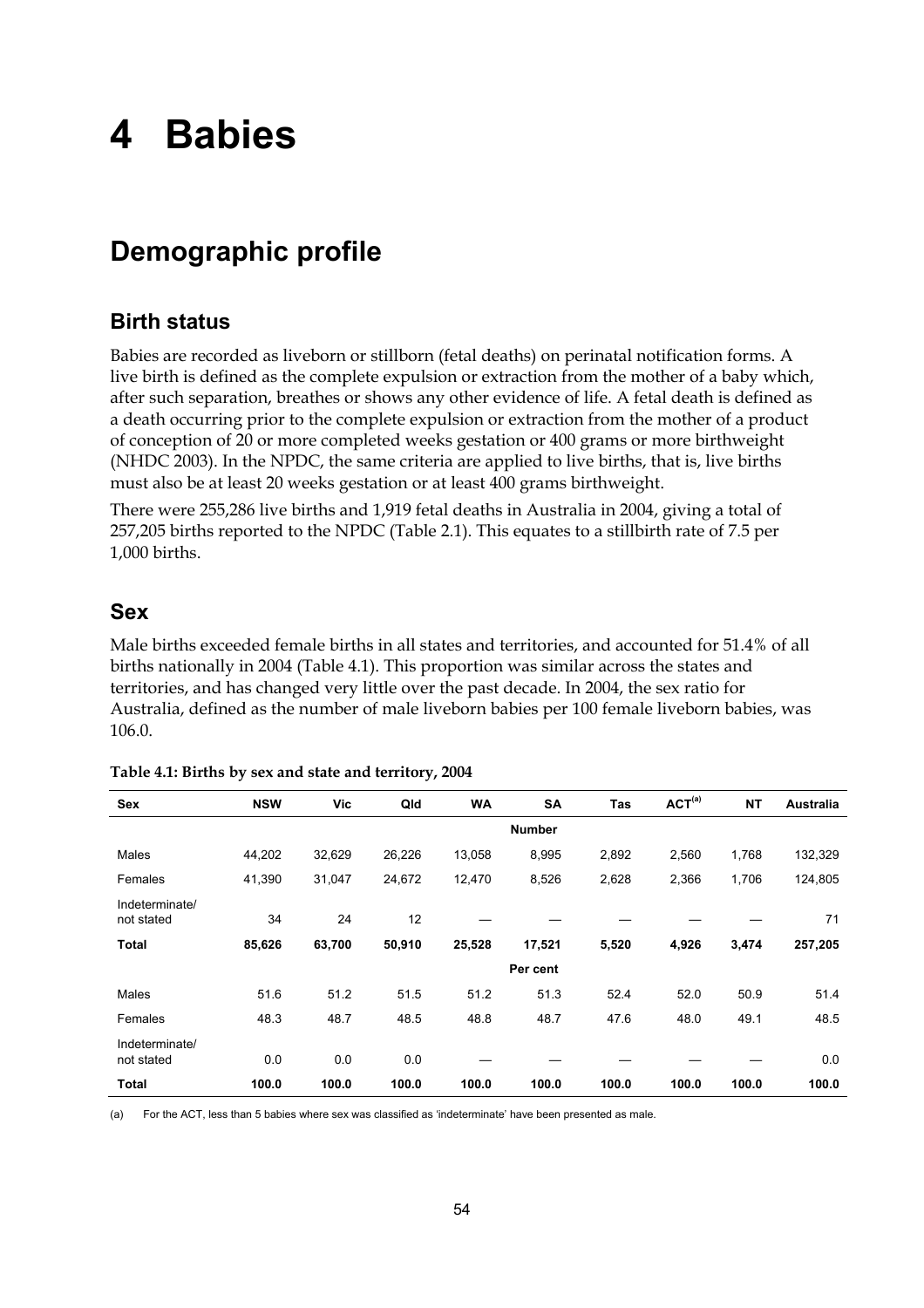# **Babies of Aboriginal and Torres Strait Islander mothers**

The mothers reported to the NPDC who identified as being Aboriginal or Torres Strait Islander in 2004 gave birth to 8,905 live births and 99 fetal deaths. There were 242,593 non-Indigenous mothers who gave birth to 240,837 live births and 1,756 fetal deaths (Table 4.2).7

There were 8,905 live births born to Aboriginal and Torres Strait Islander mothers in 2004 reported to the NPDC (Table 4.2). This was 3.6% more than the 8,599 live births to Indigenous mothers registered in Australia in 2004 (ABS 2005).

| Indigenous<br>status <sup>(a)</sup>  | <b>NSW</b> | Vic    | Qld    | <b>WA</b> | <b>SA</b> | Tas  | ACT <sup>(b)</sup> | <b>NT</b> | <b>Total</b> |
|--------------------------------------|------------|--------|--------|-----------|-----------|------|--------------------|-----------|--------------|
| Aboriginal or Torres Strait Islander |            |        |        |           |           |      |                    |           |              |
| Fetal deaths                         | 20         | n.p.   | 31     | 18        | 8         | n.a. | $5$                | 13        | 99           |
| Live births                          | 2,313      | n.p.   | 2,771  | 1,506     | 483       | n.a. | n.p.               | 1,326     | 8,905        |
| All births                           | 2,333      | 439    | 2,802  | 1,524     | 491       | n.a. | 76                 | 1,339     | 9,004        |
| Non-Indigenous                       |            |        |        |           |           |      |                    |           |              |
| Fetal deaths                         | 541        | 586    | 315    | 170       | 105       | n.a. | 30                 | 9         | 1,756        |
| Live births                          | 82,720     | 62,647 | 47,789 | 23,834    | 16,925    | n.a. | 4,805              | 2,117     | 240,837      |
| <b>All births</b>                    | 83,261     | 63,233 | 48,104 | 24,004    | 17,030    | n.a. | 4,835              | 2,126     | 242,593      |

|  |  |  | Table 4.2: Births by maternal Indigenous status and state and territory, 2004 |
|--|--|--|-------------------------------------------------------------------------------|
|  |  |  |                                                                               |
|  |  |  |                                                                               |

(a) Indigenous status 'Not stated' not included.

(b) 16.3% of women who gave birth in the ACT were non-ACT residents. Care must be taken when interpreting figures. For example, 54 of the 73 Aboriginal or Torres Strait Islander women who gave birth in the ACT in 2004 were ACT residents.

n.a. Data for Tas were not available because the 'Not stated' category for Indigenous status was not able to be distinguished from the 'Neither Aboriginal nor Torres Strait Islander origin' category.

n.p. Data not published to maintain confidentiality of small numbers.

# **Outcomes**

# **Gestational age**

In 2004, the mean gestational age for all babies was 38.8 weeks. The proportion of babies born at term (37–41 weeks gestation) was 90.5%.

Preterm birth (before 37 weeks gestation) is associated with neonatal problems that cause significant morbidity and mortality in newborn babies. Preterm births were classified according to the criteria of the WHO into groups of 20–27 weeks, 28–31 weeks and 32–36 weeks. Of all births in 2004, 8.2% were preterm, with most of the preterm births at 32–36 weeks (Figure 4.1; Table 4.3).

 $\ddot{\phantom{a}}$ 

<sup>7</sup> These figures exclude Tas.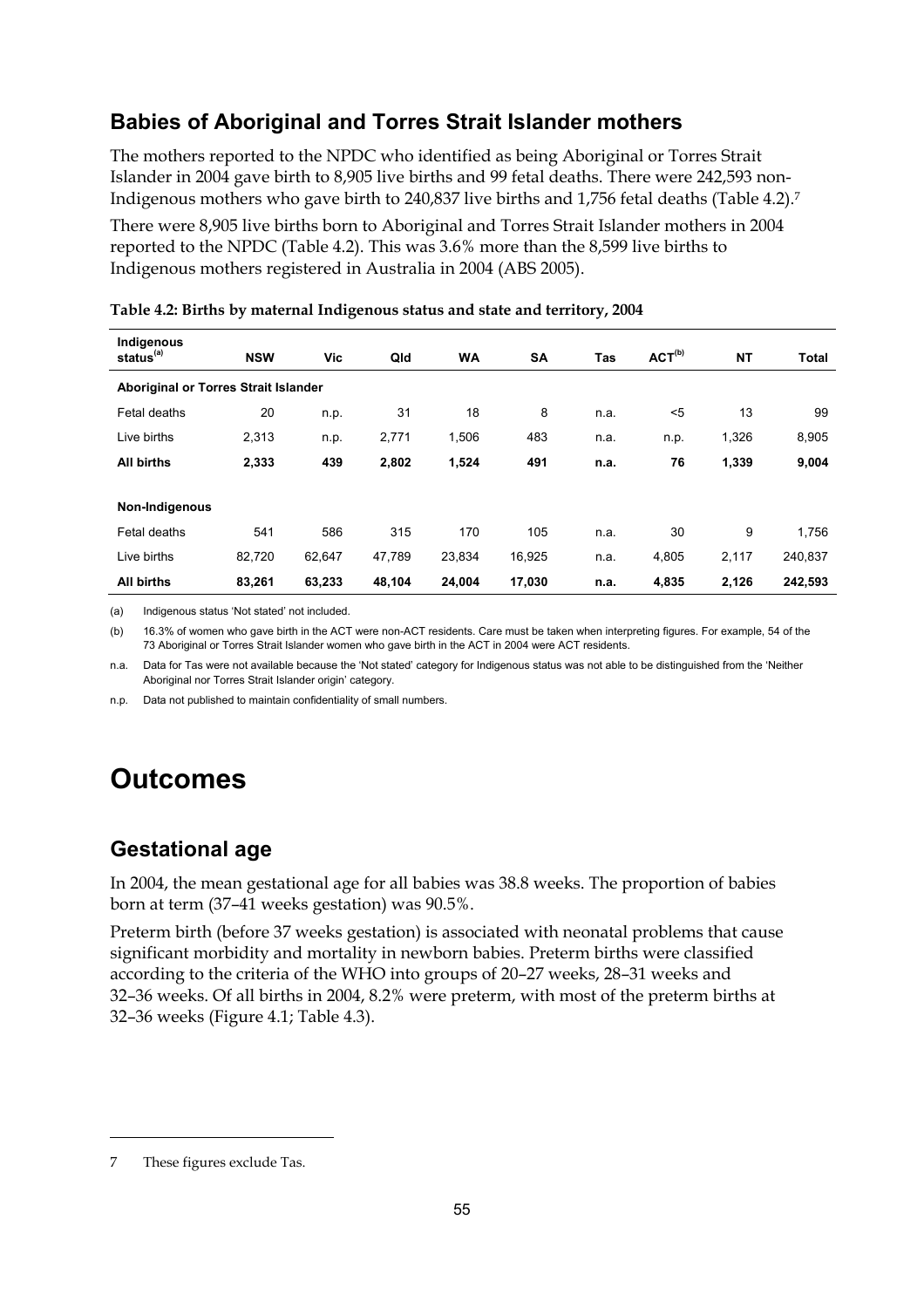

The mean gestational age of stillborn babies was 27.9 weeks in 2004 compared with 38.9 weeks for liveborn babies. Preterm birth occurred in 80.6% of stillborn babies, compared with 7.6% of liveborn babies (Table 4.3).

| <b>Gestational age</b> | Live births   |          | <b>Fetal deaths</b> |          | <b>Total</b>  |          |
|------------------------|---------------|----------|---------------------|----------|---------------|----------|
| (weeks)                | <b>Number</b> | Per cent | <b>Number</b>       | Per cent | <b>Number</b> | Per cent |
| $20 - 27^{(a)}$        | 1,163         | 0.5      | 1,121               | 58.4     | 2,284         | 0.9      |
| $28 - 31$              | 1,921         | 0.8      | 174                 | 9.1      | 2,095         | 0.8      |
| $32 - 36$              | 16,368        | 6.4      | 252                 | 13.1     | 16,620        | 6.5      |
| $37 - 41$              | 232,392       | 91.0     | 364                 | 19.0     | 232,756       | 90.5     |
| 42 and over            | 3,418         | 1.3      | 7                   | 0.4      | 3,425         | 1.3      |
| Not stated             | 24            | 0.0      | 1                   | 0.1      | 25            | 0.0      |
| <b>Total</b>           | 255,286       | 100.0    | 1,919               | 100.0    | 257,205       | 100.0    |
| $20 - 36^{(a)}$        | 19,452        | 7.6      | 1,547               | 80.6     | 20,999        | 8.2      |
|                        |               |          |                     |          |               |          |
| Mean                   | 38.9          |          | 27.9                |          | 38.8          |          |

**Table 4.3: Births by gestational age and birth status, 2004** 

(a) Includes 3 babies of less than 20 weeks gestation.

The mean gestational age for all preterm births in 2004 was 33.2 weeks (Table 4.4). Nationally, 0.9% of births were at gestation 20–27 weeks, 0.8% were at 28–31 weeks, and 6.5% were at 32–36 weeks. The Northern Territory had the highest proportion of preterm births, at 10.9% of all births, and New South Wales had the lowest, at 7.3% of all births.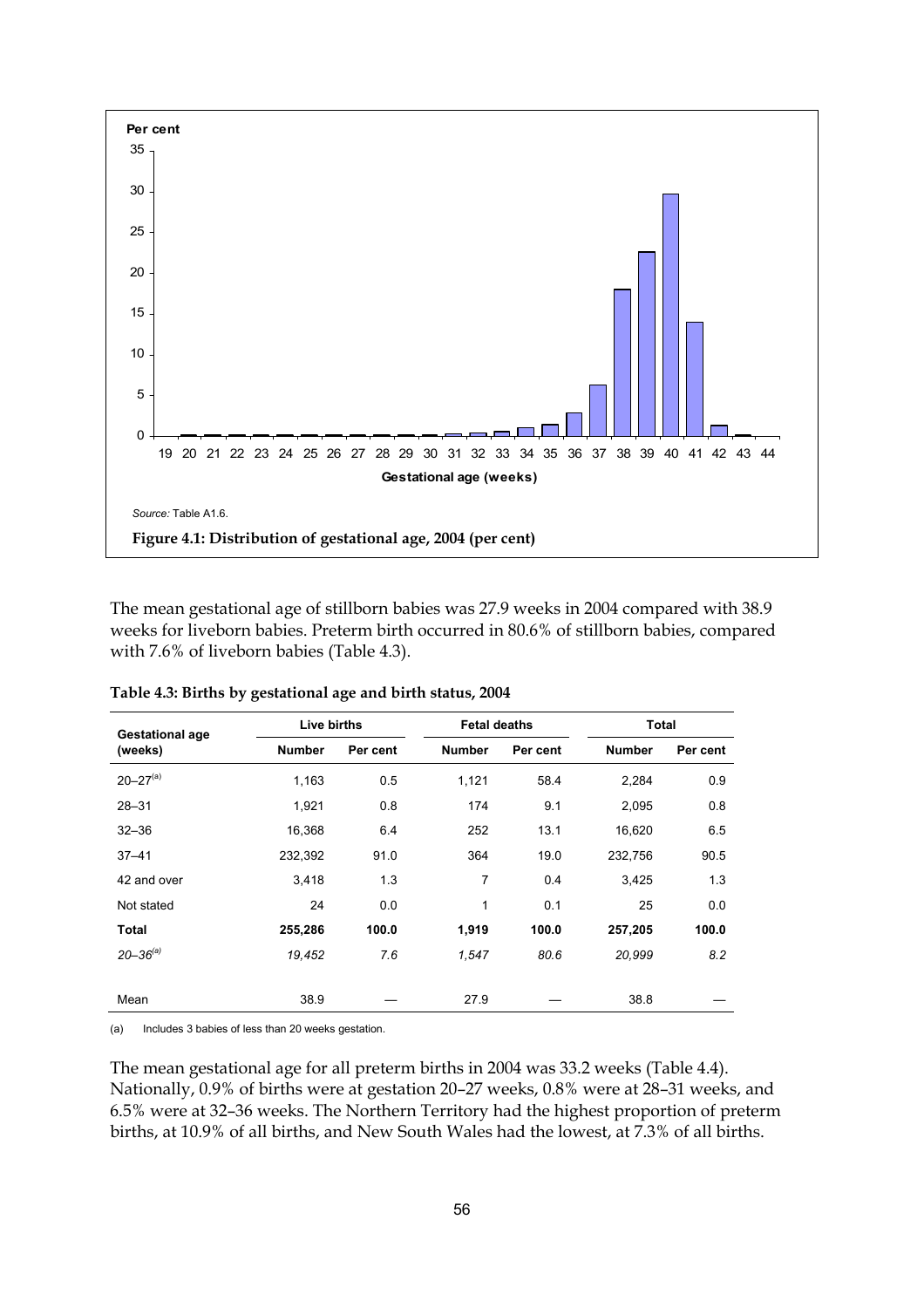| Gestational<br>age (weeks) | <b>NSW</b> | Vic   | Qld   | <b>WA</b> | <b>SA</b>                | Tas  | ACT <sup>(a)</sup> | <b>NT</b> | <b>Australia</b> |
|----------------------------|------------|-------|-------|-----------|--------------------------|------|--------------------|-----------|------------------|
| Mean                       | 33.3       | 32.9  | 33.2  | 33.3      | 33.3                     | 33.4 | 33.3               | 33.3      | 33.2             |
|                            |            |       |       |           | <b>Number</b>            |      |                    |           |                  |
| $20 - 27(b)$               | 605        | 719   | 453   | 225       | 155                      | 39   | 47                 | 41        | 2,284            |
| $28 - 31$                  | 667        | 460   | 453   | 228       | 143                      | 53   | 56                 | 35        | 2,095            |
| $32 - 36$                  | 4,975      | 3,974 | 3,575 | 1,786     | 1,228                    | 395  | 384                | 303       | 16,620           |
| <b>Total</b>               | 6,247      | 5,153 | 4,481 | 2,239     | 1,526                    | 487  | 487                | 379       | 20,999           |
|                            |            |       |       |           | Per cent of total births |      |                    |           |                  |
| $20 - 27^{(b)}$            | 0.7        | 1.1   | 0.9   | 0.9       | 0.9                      | 0.7  | 1.0                | 1.2       | 0.9              |
| $28 - 31$                  | 0.8        | 0.7   | 0.9   | 0.9       | 0.8                      | 1.0  | 1.1                | 1.0       | 0.8              |
| $32 - 36$                  | 5.8        | 6.2   | 7.0   | 7.0       | 7.0                      | 7.2  | 7.8                | 8.7       | 6.5              |
| <b>Total</b>               | 7.3        | 8.1   | 8.8   | 8.8       | 8.7                      | 8.8  | 9.9                | 10.9      | 8.2              |

**Table 4.4: Preterm births by gestational age and state and territory, 2004** 

(a) 16.3% of women who gave birth in the ACT were non-ACT residents. Care must be taken when interpreting percentages. For example, the percentage of preterm births among babies of ACT residents who gave birth in the ACT was 8.0%.

(b) Includes 3 babies of less than 20 weeks gestation.

In 2004, 14.3% of babies of Aboriginal and Torres Strait Islander mothers were preterm. This was greater than the proportion of 7.9% in babies of non-Indigenous mothers.<sup>8</sup>

For singletons, the mean gestational age was 39.0 weeks, compared with 35.3 weeks for twins and 30.9 weeks for higher order multiple births. Preterm birth occurred in 53.7% of twins and in almost all higher order multiple births (97.5%), which was much higher than the proportion of 6.5% found among singleton births (Table 4.5). The difference in gestational age distributions between singleton and multiple births is even more pronounced when babies of less than 32 weeks gestation are considered. In this high-risk group were 10.5% of twin births and 40.3% of other multiple births, compared with approximately 1 in 100 (1.4%) for singleton births.

Only 1.3% of babies were born post-term (at 42 weeks or more gestation). The duration of pregnancy by state and territory is detailed in Table 3.13.

 $\ddot{\phantom{a}}$ 

<sup>8</sup> These figures exclude Tas.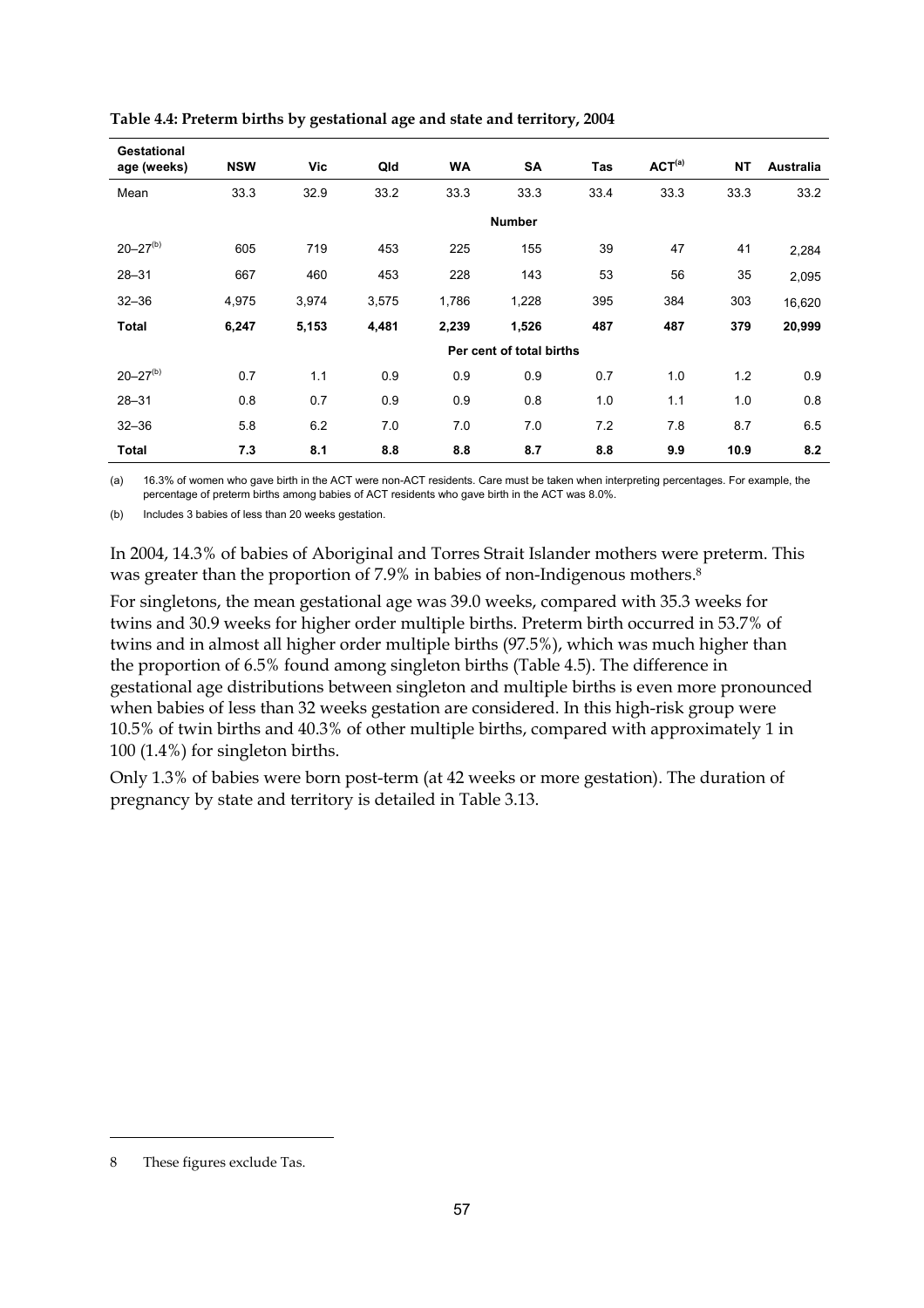| Gestational     | <b>Singletons</b> |          | Twins         |          | Other multiple births |          | Total         |          |
|-----------------|-------------------|----------|---------------|----------|-----------------------|----------|---------------|----------|
| age (weeks)     | <b>Number</b>     | Per cent | <b>Number</b> | Per cent | <b>Number</b>         | Per cent | <b>Number</b> | Per cent |
| $20 - 27^{(a)}$ | 1,884             | 0.8      | 349           | 4.2      | 51                    | 21.4     | 2,284         | 0.9      |
| $28 - 31$       | 1,523             | 0.6      | 527           | 6.3      | 45                    | 18.9     | 2,095         | 0.8      |
| $32 - 36$       | 12,875            | 5.2      | 3,609         | 43.2     | 136                   | 57.1     | 16,620        | 6.5      |
| $37 - 41$       | 228,890           | 92.1     | 3,860         | 46.2     | 6                     | 2.5      | 232,756       | 90.5     |
| 42 and over     | 3,422             | 1.4      | 3             | 0.0      |                       |          | 3,425         | 1.3      |
| Not stated      | 24                | 0.0      | 1             |          |                       |          | 25            | 0.0      |
| <b>Total</b>    | 248,618           | 100.0    | 8,349         | 100.0    | 238                   | 100.0    | 257,205       | 100.0    |
| $20 - 36^{(a)}$ | 16,282            | 6.5      | 4,485         | 53.7     | 232                   | 97.5     | 20,999        | 8.2      |
| Mean            | 39.0              |          | 35.3          |          | 30.9                  |          | 38.8          |          |

**Table 4.5: Births by gestational age and plurality, 2004** 

(a) Includes 3 babies of less than 20 weeks gestation.

# **Birthweight**

A baby's birthweight is a key indicator of health status. Babies are defined as low birthweight if their weight at birth is less than 2,500 grams. Within this category, those weighing less than 1,500 grams are defined as very low birthweight and those less than 1,000 grams as extremely low birthweight (WHO 1992).

Low birthweight babies have a greater risk of poor health and dying, require a longer period of hospitalisation after birth, and are more likely to develop significant disabilities (Mick et al. 2002; Leeson et al. 2001). A baby may be small due to being born early (preterm), or may be small for its gestational age (intrauterine growth retardation). The factors contributing to low birthweight include socioeconomic status, size of parents, age of mother, number of babies previously born, mother's nutritional status, smoking and alcohol intake, and illness during pregnancy (Horta 1997; Kramer 1998).

In 2004, 91.7% of liveborn babies had a birthweight in the range 2,500–4,499 grams. The average birthweight of liveborn babies in Australia in 2004 was 3,374 grams and ranged from 3,262 grams in the Northern Territory to 3,383 grams in both Tasmania and the Australian Capital Territory (Table 4.6).

In 2004, there were 16,336 (6.4%) liveborn babies of low birthweight (Figure 4.2). The 2,739 very low birthweight babies constituted 1.1% of all live births in 2004, and the 1,181 extremely low birthweight babies constituted 0.5%.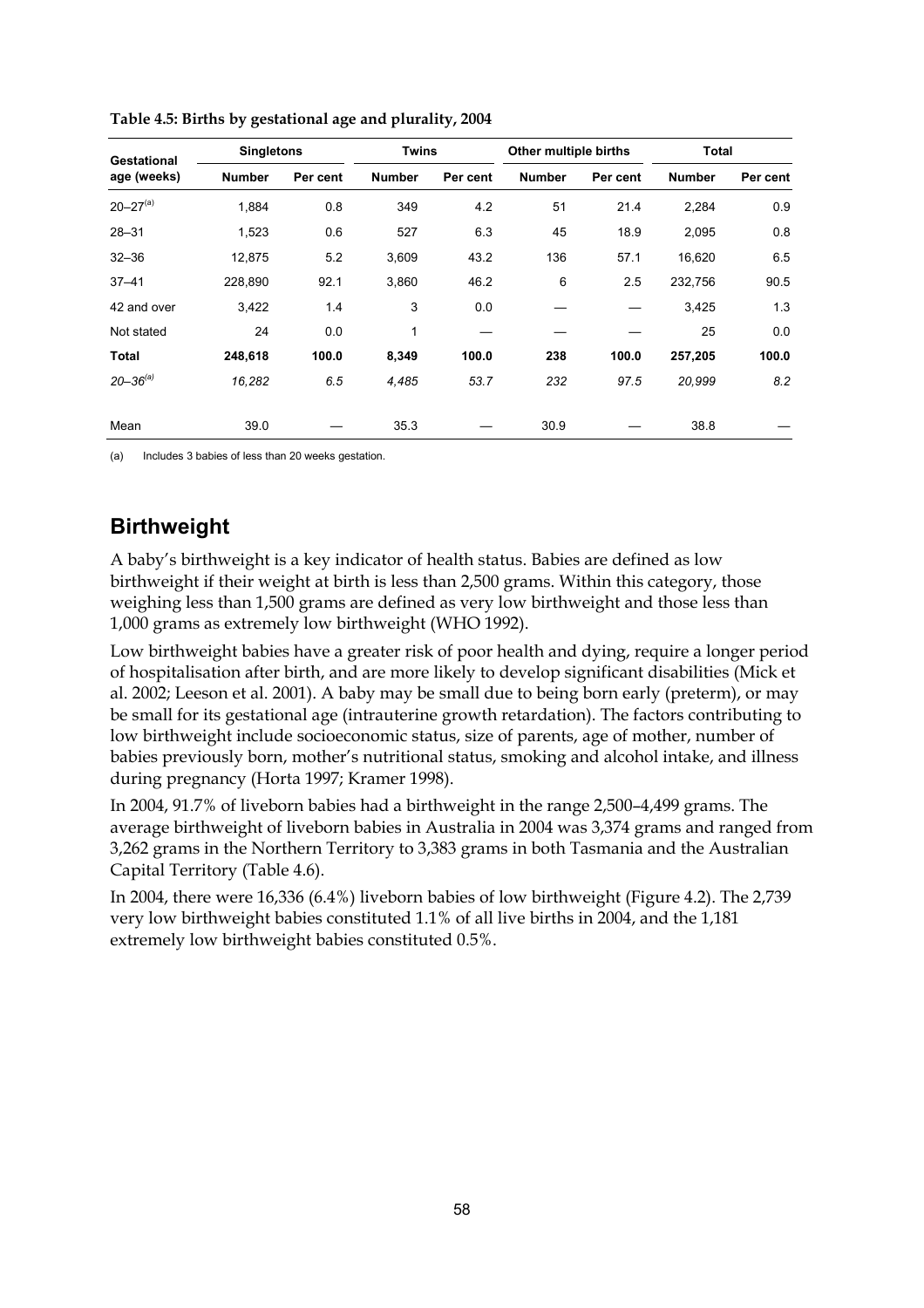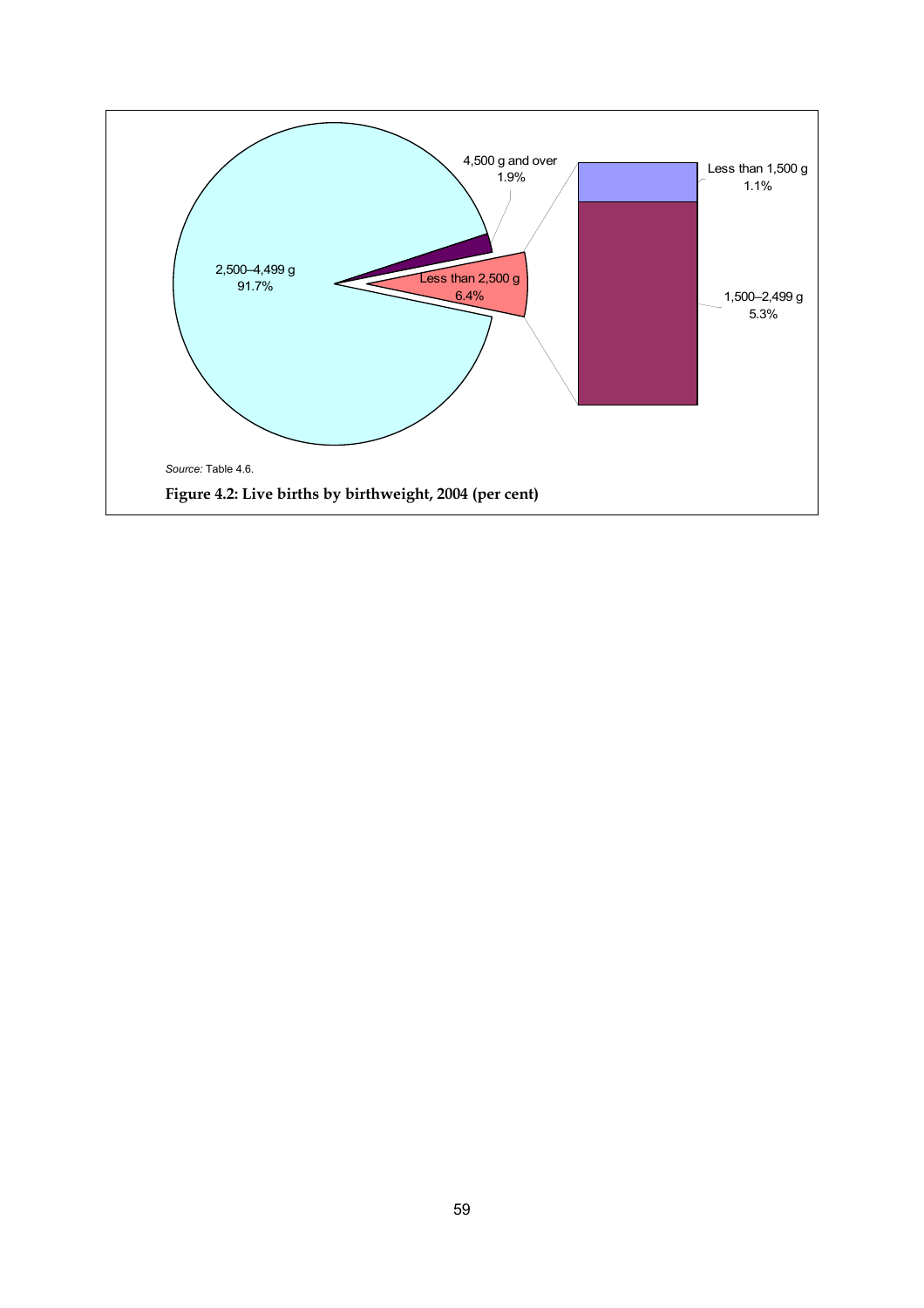| Birthweight (g) | <b>NSW</b> | Vic    | Qld    | <b>WA</b> | SA            | Tas   | ACT <sup>(a)</sup> | NΤ    | Australia |
|-----------------|------------|--------|--------|-----------|---------------|-------|--------------------|-------|-----------|
| Mean            | 3,382      | 3,376  | 3,378  | 3,352     | 3,362         | 3,383 | 3,383              | 3,262 | 3,374     |
|                 |            |        |        |           | <b>Number</b> |       |                    |       |           |
| Less than 1,000 | 332        | 304    | 279    | 122       | 76            | 15    | 22                 | 31    | 1,181     |
| 1,000-1,499     | 506        | 351    | 310    | 157       | 118           | 45    | 40                 | 31    | 1,558     |
| 1,500-1,999     | 1,013      | 769    | 689    | 352       | 241           | 91    | 97                 | 46    | 3,298     |
| 2,000-2,499     | 3,187      | 2,575  | 2,106  | 1,038     | 711           | 239   | 229                | 214   | 10,299    |
| 2,500-2,999     | 12,749     | 9,547  | 7,374  | 3,924     | 2,646         | 790   | 676                | 657   | 38,363    |
| 3,000-3,499     | 30,203     | 22,250 | 17,514 | 9,249     | 6,187         | 1,850 | 1,547              | 1,220 | 90,020    |
| 3,500-3,999     | 26,547     | 19,497 | 15,950 | 7,718     | 5,405         | 1,704 | 1,581              | 909   | 79,311    |
| 4,000–4,499     | 8,927      | 6,554  | 5,358  | 2,410     | 1,731         | 634   | 584                | 294   | 26,492    |
| 4,500 and over  | 1,579      | 1,233  | 974    | 370       | 293           | 115   | 117                | 50    | 4,731     |
| Not stated      | 22         | 2      | 9      |           |               |       |                    |       | 33        |
| <b>Total</b>    | 85,065     | 63,082 | 50,563 | 25,340    | 17,408        | 5,483 | 4,893              | 3,452 | 255,286   |
| Less than 1,500 | 838        | 655    | 589    | 279       | 194           | 60    | 62                 | 62    | 2,739     |
| Less than 2,500 | 5,038      | 3,999  | 3,384  | 1,669     | 1,146         | 390   | 388                | 322   | 16,336    |
|                 |            |        |        |           | Per cent      |       |                    |       |           |
| Less than 1,000 | 0.4        | 0.5    | 0.6    | 0.5       | 0.4           | 0.3   | 0.4                | 0.9   | 0.5       |
| 1,000-1,499     | 0.6        | 0.6    | 0.6    | 0.6       | 0.7           | 0.8   | 0.8                | 0.9   | 0.6       |
| 1,500-1,999     | 1.2        | 1.2    | 1.4    | 1.4       | 1.4           | 1.7   | 2.0                | 1.3   | 1.3       |
| 2,000-2,499     | 3.7        | 4.1    | 4.2    | 4.1       | 4.1           | 4.4   | 4.7                | 6.2   | 4.0       |
| 2,500-2,999     | 15.0       | 15.1   | 14.6   | 15.5      | 15.2          | 14.4  | 13.8               | 19.0  | 15.0      |
| 3,000-3,499     | 35.5       | 35.3   | 34.6   | 36.5      | 35.5          | 33.7  | 31.6               | 35.3  | 35.3      |
| 3,500-3,999     | 31.2       | 30.9   | 31.5   | 30.5      | 31.0          | 31.1  | 32.3               | 26.3  | 31.1      |
| 4,000-4,499     | 10.5       | 10.4   | 10.6   | 9.5       | $9.9\,$       | 11.6  | 11.9               | 8.5   | 10.4      |
| 4,500 and over  | 1.9        | 2.0    | 1.9    | 1.5       | 1.7           | 2.1   | 2.4                | 1.4   | 1.9       |
| Not stated      | 0.0        | 0.0    | 0.0    |           |               |       |                    |       | 0.0       |
| Total           | 100.0      | 100.0  | 100.0  | 100.0     | 100.0         | 100.0 | 100.0              | 100.0 | 100.0     |
| Less than 1,500 | 1.0        | 1.0    | 1.2    | 1.1       | 1.1           | 1.1   | 1.3                | 1.8   | 1.1       |
| Less than 2,500 | 5.9        | 6.3    | 6.7    | 6.6       | 6.6           | 7.1   | 7.9                | 9.3   | 6.4       |

**Table 4.6: Live births by birthweight and state and territory, 2004** 

(a) 16.3% of women who gave birth in the ACT were non-ACT residents. Care must be taken when interpreting percentages. For example, the percentage of live births of ACT residents who gave birth in the ACT where the birthweight was less than 2,500 grams was 6.4%.

The mean birthweight of stillborn babies was 1,245 grams in 2004 compared with 3,374 grams for liveborn babies. Low birthweight occurred in 77.9% of stillborn babies. More than half (58.7%) of the stillborn babies had a birthweight of less than 1,000 grams (Table 4.7).

Male liveborn babies were proportionately less likely to be low birthweight (5.9%) than were female babies (6.9%). The average birthweight of liveborn male babies was 3,433 grams, 122 grams higher than that of females (3,311 grams).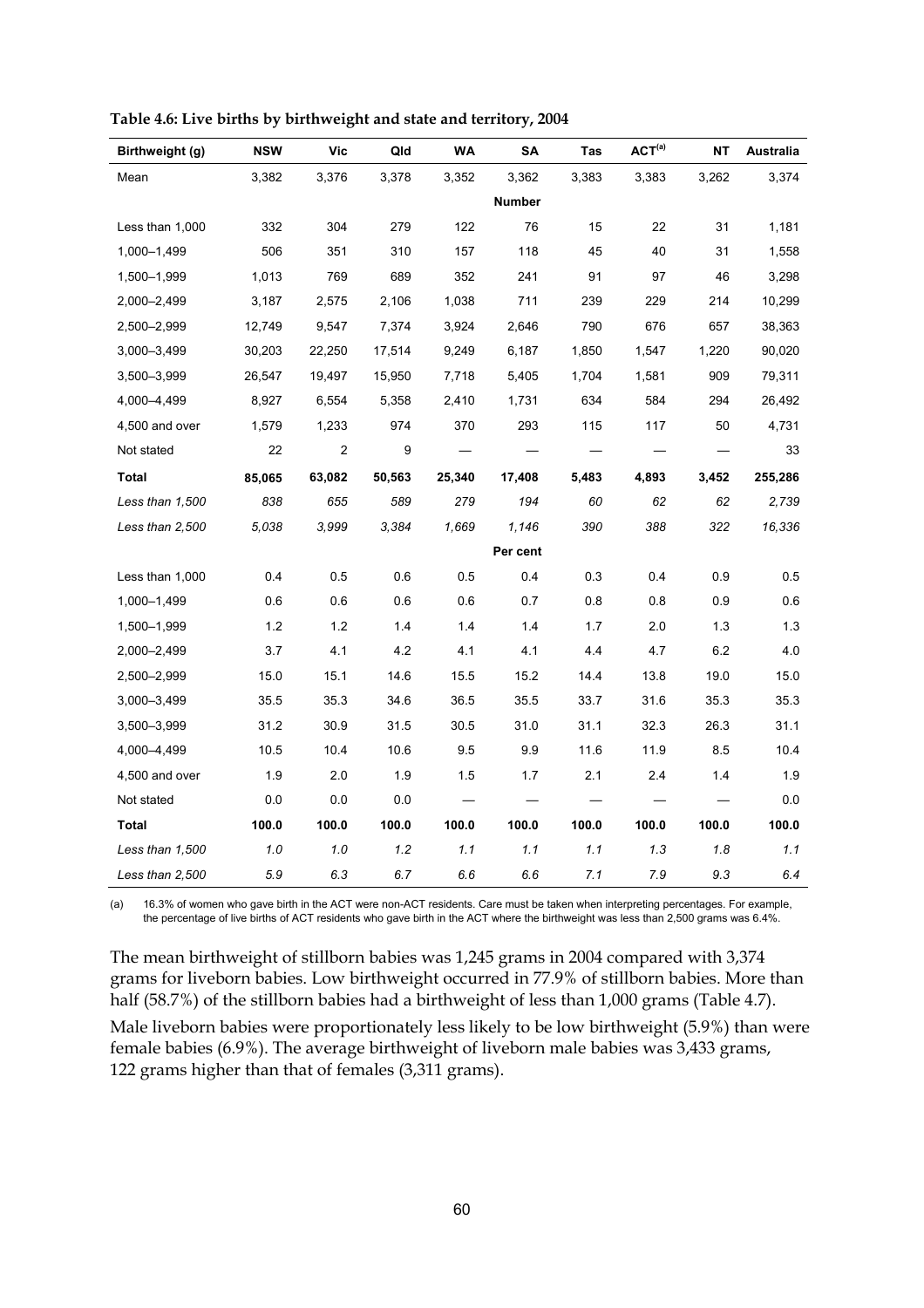|                 | Live births   |          | <b>Fetal deaths</b> |          | <b>Total</b>  |          |
|-----------------|---------------|----------|---------------------|----------|---------------|----------|
| Birthweight (g) | <b>Number</b> | Per cent | <b>Number</b>       | Per cent | <b>Number</b> | Per cent |
| Less than 1,000 | 1,181         | 0.5      | 1,126               | 58.7     | 2,307         | 0.9      |
| 1,000-1,499     | 1,558         | 0.6      | 142                 | 7.4      | 1,700         | 0.7      |
| 1,500-1,999     | 3,298         | 1.3      | 110                 | 5.7      | 3,408         | 1.3      |
| 2,000-2,499     | 10,299        | 4.0      | 116                 | 6.0      | 10,415        | 4.0      |
| 2,500-2,999     | 38,363        | 15.0     | 116                 | 6.0      | 38,479        | 15.0     |
| 3,000-3,499     | 90,020        | 35.3     | 125                 | 6.5      | 90,145        | 35.0     |
| 3,500-3,999     | 79,311        | 31.1     | 76                  | 4.0      | 79,387        | 30.9     |
| 4.000-4.499     | 26,492        | 10.4     | 20                  | 1.0      | 26,512        | 10.3     |
| 4,500 and over  | 4,731         | 1.9      | 12 <sup>2</sup>     | 0.6      | 4,743         | 1.8      |
| Not stated      | 33            | 0.0      | 76                  | 4.0      | 109           | 0.0      |
| Total           | 255,286       | 100.0    | 1,919               | 100.0    | 257,205       | 100.0    |
| Less than 1,500 | 2,739         | 1.1      | 1,268               | 66.1     | 4,007         | 1.6      |
| Less than 2,500 | 16,336        | 6.4      | 1,494               | 77.9     | 17,830        | 6.9      |
|                 |               |          |                     |          |               |          |
| Mean            | 3,374         |          | 1,245               |          | 3,359         |          |

**Table 4.7: Births by birthweight and birth status, 2004** 

For liveborn singletons, the mean birthweight was 3,407 grams, compared with 2,412 grams for twins and 1,644 grams for triplets and other multiple births. Low birthweight occurred in half of all twins (49.9%) and in almost all higher order multiple births (94.5%), which was markedly higher than the proportion of 4.9% found among singleton births (Table 4.8).

|                 |         | <b>Singletons</b> |               | <b>Twins</b> | Other multiple births |          | <b>Total</b>  |          |  |
|-----------------|---------|-------------------|---------------|--------------|-----------------------|----------|---------------|----------|--|
| Birthweight (g) | Number  | Per cent          | <b>Number</b> | Per cent     | <b>Number</b>         | Per cent | <b>Number</b> | Per cent |  |
| Less than 1,000 | 892     | 0.4               | 252           | 3.1          | 37                    | 16.8     | 1,181         | 0.5      |  |
| 1,000-1,499     | 1,067   | 0.4               | 445           | 5.4          | 46                    | 20.9     | 1,558         | 0.6      |  |
| 1,500-1,999     | 2,190   | 0.9               | 1,034         | 12.6         | 74                    | 33.6     | 3,298         | 1.3      |  |
| 2,000-2,499     | 7,894   | 3.2               | 2,354         | 28.8         | 51                    | 23.2     | 10,299        | 4.0      |  |
| 2,500-2,999     | 35,439  | 14.4              | 2,913         | 35.6         | 11                    | 5.0      | 38,363        | 15.0     |  |
| 3,000-3,499     | 88,970  | 36.0              | 1,049         | 12.8         | 1                     | 0.5      | 90,020        | 35.3     |  |
| 3,500-3,999     | 79,180  | 32.1              | 131           | 1.6          |                       |          | 79,311        | 31.1     |  |
| 4.000-4.499     | 26,489  | 10.7              | 3             | 0.0          |                       |          | 26,492        | 10.4     |  |
| 4,500 and over  | 4,731   | 1.9               |               |              |                       |          | 4,731         | 1.9      |  |
| Not stated      | 33      | 0.0               |               |              |                       |          | 33            | 0.0      |  |
| Total           | 246,885 | 100.0             | 8,181         | 100.0        | 220                   | 100.0    | 255,286       | 100.0    |  |
| Less than 1,500 | 1,959   | 0.8               | 697           | 8.5          | 83                    | 37.7     | 2,739         | 1.1      |  |
| Less than 2,500 | 12,043  | 4.9               | 4,085         | 49.9         | 208                   | 94.5     | 16,336        | 6.4      |  |
| Mean            | 3,407   |                   | 2,412         |              | 1,644                 |          | 3,374         |          |  |

**Table 4.8: Live births by birthweight and plurality, 2004**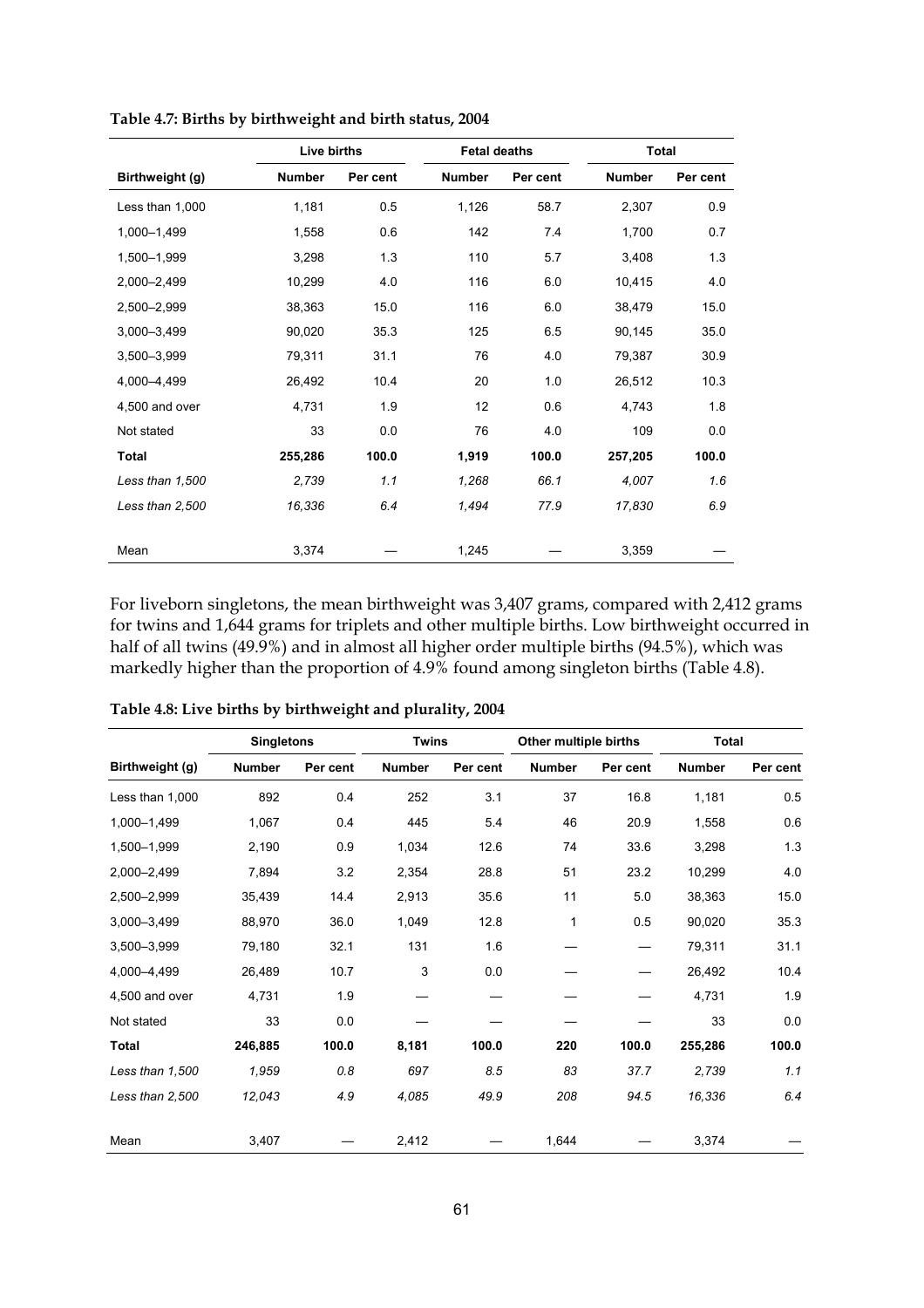In 2004, the average birthweight of liveborn babies of Aboriginal and Torres Strait Islander mothers was 3,158 grams. This was 224 grams lighter than the average of 3,382 grams for liveborn babies of non-Indigenous mothers.9 The proportion of low birthweight in liveborn babies of Aboriginal and Torres Strait Islander mothers was 13.2% (Table 4.9), more than twice that of babies of non-Indigenous mothers (6.1%). The mean birthweight of liveborn babies of mothers identified as Aboriginal or Torres Strait Islander, and the proportion with low birthweight, varied markedly among the states and territories.

| Birthweight (g) | <b>NSW</b> | <b>Vic</b> | Qld   | <b>WA</b> | <b>SA</b>     | <b>Tas</b> | ACT <sup>(a)</sup> | <b>NT</b> | <b>Total</b> |
|-----------------|------------|------------|-------|-----------|---------------|------------|--------------------|-----------|--------------|
| Mean            | 3,197      | 3,110      | 3,187 | 3,129     | 3,073         | n.a.       | 3,084              | 3,115     | 3,158        |
|                 |            |            |       |           | <b>Number</b> |            |                    |           |              |
| Less than 1,500 | 45         | 13         | 67    | 36        | 22            | n.a.       | 6                  | 38        | 227          |
| 1,500-2,499     | 239        | 57         | 252   | 181       | 63            | n.a.       | 8                  | 148       | 948          |
| 2,500-2,999     | 496        | 101        | 593   | 365       | 110           | n.a.       | 14                 | 327       | 2,006        |
| 3,000-3,499     | 771        | 135        | 990   | 475       | 140           | n.a.       | 19                 | 453       | 2,983        |
| 3,500-3,999     | 569        | 87         | 642   | 330       | 109           | n.a.       | 19                 | 246       | 2,002        |
| 4,000-4,499     | 164        | n.p.       | 182   | 100       | 33            | n.a.       | n.p.               | 98        | 616          |
| 4,500 and over  | 29         | n.p.       | 45    | 19        | 6             | n.a.       | $5$                | 16        | 123          |
| Not stated      |            |            |       |           |               | n.a.       |                    |           |              |
| <b>Total</b>    | 2,313      | n.p.       | 2,771 | 1,506     | 483           | n.a.       | n.p.               | 1,326     | 8,905        |
| Less than 2,500 | 284        | 70         | 319   | 217       | 85            | n.a.       | 14                 | 186       | 1,175        |
|                 |            |            |       |           | Per cent      |            |                    |           |              |
| Less than 1,500 | 1.9        | 3.0        | 2.4   | 2.4       | 4.6           | n.a.       | 8.2                | 2.9       | 2.5          |
| 1,500-2,499     | 10.3       | 13.2       | 9.1   | 12.0      | 13.0          | n.a.       | 11.0               | 11.2      | 10.6         |
| 2,500-2,999     | 21.4       | 23.3       | 21.4  | 24.2      | 22.8          | n.a.       | 19.2               | 24.7      | 22.5         |
| 3,000-3,499     | 33.3       | 31.2       | 35.7  | 31.5      | 29.0          | n.a.       | 26.0               | 34.2      | 33.5         |
| 3,500-3,999     | 24.6       | 20.1       | 23.2  | 21.9      | 22.6          | n.a.       | 26.0               | 18.6      | 22.5         |
| 4,000-4,499     | 7.1        | n.p.       | 6.6   | 6.6       | 6.8           | n.a.       | n.p.               | 7.4       | 6.9          |
| 4,500 and over  | 1.3        | n.p.       | 1.6   | 1.3       | 1.2           | n.a.       | n.p.               | $1.2$     | 1.4          |
| Not stated      |            |            |       |           |               | n.a.       |                    |           |              |
| <b>Total</b>    | 100.0      | 100.0      | 100.0 | 100.0     | 100.0         | n.a.       | 100.0              | 100.0     | 100.0        |
| Less than 2,500 | 12.3       | 16.2       | 11.5  | 14.4      | 17.6          | n.a.       | 19.2               | 14.0      | 13.2         |

**Table 4.9: Live births of Aboriginal or Torres Strait Islander mothers by birthweight and state and territory, 2004** 

(a) 16.3% of women who gave birth in the ACT were non-ACT residents. Care must be taken when interpreting percentages. For example, the percentage of liveborn, low birthweight babies for ACT Aboriginal or Torres Strait Islander residents was 17.9% in 2004.

n.a. Data for Tas were not available because the 'Not stated' category for Indigenous status was not able to be distinguished from the 'Neither Aboriginal nor Torres Strait Islander origin' category.

n.p. Data not published to maintain confidentiality of small numbers.

Mothers aged 30–34 years were the group with the lowest proportion of low birthweight liveborn babies (5.7%). The proportion was higher among babies of younger and older

 $\ddot{\phantom{a}}$ 

<sup>9</sup> These figures exclude Tas.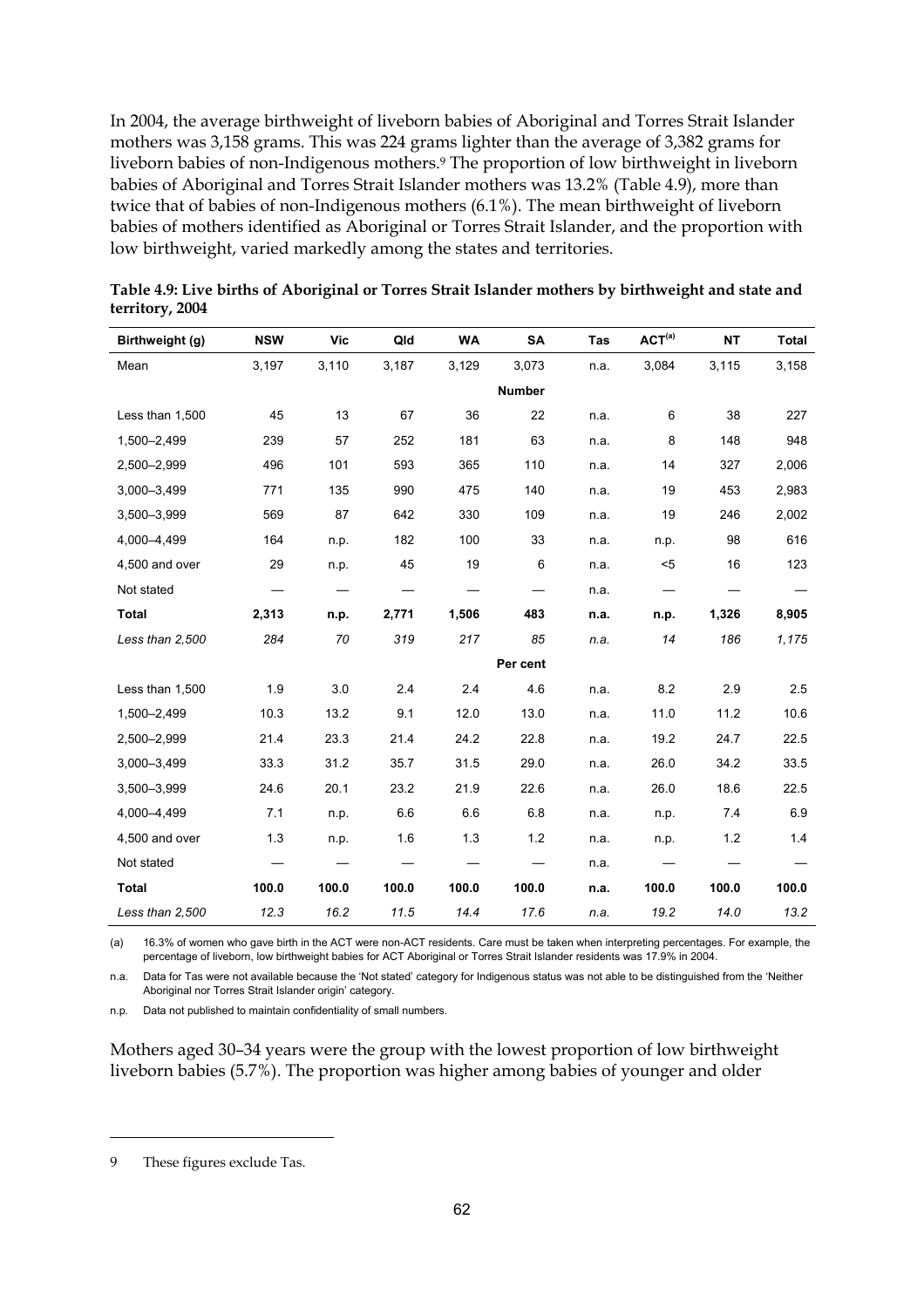mothers (8.9% for mothers aged less than 20 years and 16.2% for mothers aged 45 years and older).

Of hospital births, the proportion of low birthweight liveborn babies was higher in babies of mothers who gave birth in public hospitals (7.4%) than in babies of mothers who gave birth in private hospitals (4.5%).

### **Presentation at birth**

In 2004, vertex presentations occurred for 94.0% of all babies. Breech presentation occurred for 5.0% of babies, and other presentations occurred for 0.8% of babies. One third of twins and almost half of higher order multiple babies had non-vertex presentations at birth (34.1% and 47.5%, respectively; Table 4.10).

Table 3.17 shows the presentation at birth for mothers, where the presentation at birth of the first born baby in multiple births is used.

|                     |               | <b>Singletons</b> |               | <b>Twins</b> | Other multiple births |          | <b>Total</b>  |          |  |
|---------------------|---------------|-------------------|---------------|--------------|-----------------------|----------|---------------|----------|--|
| <b>Presentation</b> | <b>Number</b> | Per cent          | <b>Number</b> | Per cent     | <b>Number</b>         | Per cent | <b>Number</b> | Per cent |  |
| Vertex              | 236.299       | 95.0              | 5.465         | 65.5         | 120                   | 50.4     | 241.884       | 94.0     |  |
| <b>Breech</b>       | 10.311        | 4.1               | 2,569         | 30.8         | 96                    | 40.3     | 12.976        | 5.0      |  |
| Face                | 287           | 0.1               | 7             | 0.1          |                       |          | 294           | 0.1      |  |
| <b>Brow</b>         | 276           | 0.1               | 22            | 0.3          |                       |          | 298           | 0.1      |  |
| Other $(a)$         | 1.234         | 0.5               | 247           | 3.0          | 17                    | 7.1      | 1.498         | 0.6      |  |
| Not stated          | 211           | 0.1               | 39            | 0.5          | 5                     | 2.1      | 255           | 0.1      |  |
| <b>Total</b>        | 248.618       | 100.0             | 8.349         | 100.0        | 238                   | 100.0    | 257.205       | 100.0    |  |

**Table 4.10: Births by presentation at birth and plurality, 2004** 

(a) Includes shoulder/transverse and compound presentations.

n.p. Data not published due to small numbers.

## **Method of birth**

Of all births in 2004, 30.0% were delivered by caesarean section and 58.4% of babies were born by spontaneous vaginal birth. Approximately 1 in 9 babies was born by an assisted vaginal delivery (10.9%; Table 4.11). Twins had the highest proportion of vaginal breech births (6.5%), and two-thirds of all twins were born by caesarean section (65.6%). The majority of higher order multiples were delivered by caesarean section (89.1%), with only 6.7% born by spontaneous vaginal birth (Table 4.11).

Table 3.18 presents data for mothers, where the method of birth of the first born baby in multiple births is used.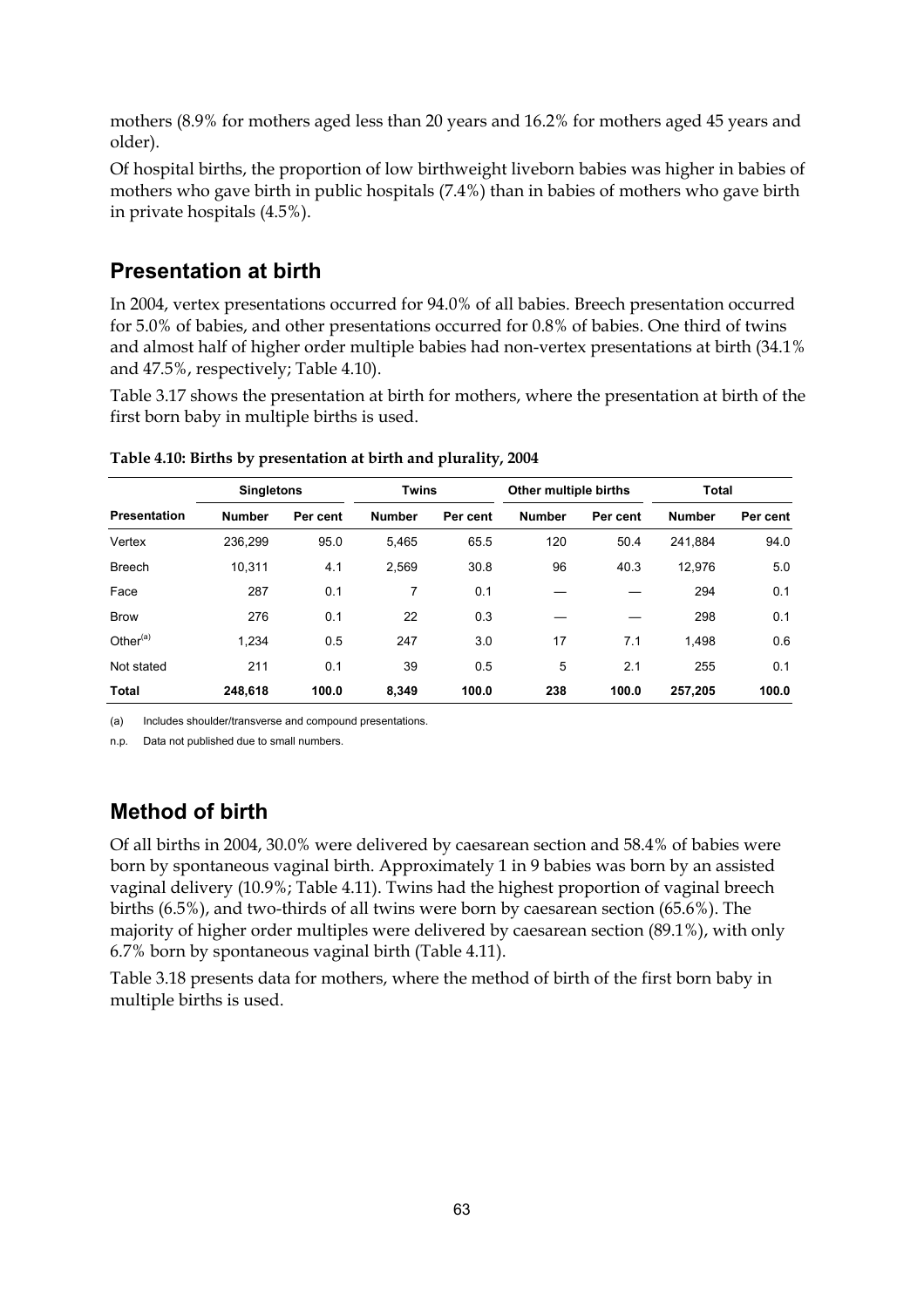| <b>Method</b>                      | <b>Singletons</b> |          | <b>Twins</b>  |          | Other multiple births |          | <b>Total</b>  |          |  |
|------------------------------------|-------------------|----------|---------------|----------|-----------------------|----------|---------------|----------|--|
| of birth                           | <b>Number</b>     | Per cent | <b>Number</b> | Per cent | <b>Number</b>         | Per cent | <b>Number</b> | Per cent |  |
| Spontaneous<br>vaginal             | 148.662           | 59.8     | 1,629         | 19.5     | 16                    | 6.7      | 150.307       | 58.4     |  |
| Assisted<br>vaginal <sup>(a)</sup> | 27.359            | 11.0     | 694           | 8.3      | 4                     | 1.7      | 28,057        | 10.9     |  |
| Vaginal breech                     | 997               | 0.4      | 543           | 6.5      | 6                     | 2.5      | 1,546         | 0.6      |  |
| Caesarean<br>section               | 71,526            | 28.8     | 5,475         | 65.6     | 212                   | 89.1     | 77.213        | 30.0     |  |
| Other                              | 54                | 0.0      | 1             | 0.0      |                       |          | 55            | 0.0      |  |
| Not stated                         | 20                | 0.0      | 7             | 0.1      |                       |          | 27            | 0.0      |  |
| <b>Total</b>                       | 248,618           | 100.0    | 8,349         | 100.0    | 238                   | 100.0    | 257,205       | 100.0    |  |

#### **Table 4.11: Births by method of birth and plurality, 2004**

(a) Assisted vaginal birth includes forceps and vacuum extraction.

### **Method of birth for babies with breech presentations**

Of babies with breech presentations at birth in 2004, 87.6% were born by caesarean section. This ranged from 81.4% in the Northern Territory to 89.5% in both Queensland and South Australia (Table 4.12). The remaining babies were born vaginally, with or without the use of instruments.

| <b>Method of birth</b> | <b>NSW</b> | Vic   | Qld   | <b>WA</b> | <b>SA</b>     | Tas   | <b>ACT</b> | <b>NT</b> | <b>Australia</b> |
|------------------------|------------|-------|-------|-----------|---------------|-------|------------|-----------|------------------|
|                        |            |       |       |           | <b>Number</b> |       |            |           |                  |
| Vaginal <sup>(a)</sup> | 510        | 479   | 270   | 148       | 96            | 36    | 38         | 33        | 1,610            |
| Caesarean section      | 3,595      | 2,927 | 2,306 | 1,120     | 819           | 219   | 235        | 144       | 11,365           |
| Other/not stated       |            |       | 1     |           |               |       |            |           | 1                |
| <b>Total</b>           | 4,105      | 3,406 | 2,577 | 1,268     | 915           | 255   | 273        | 177       | 12,976           |
|                        |            |       |       |           | Per cent      |       |            |           |                  |
| Vaginal <sup>(a)</sup> | 12.4       | 14.1  | 10.5  | 11.7      | 10.5          | 14.1  | 13.9       | 18.6      | 12.4             |
| Caesarean section      | 87.6       | 85.9  | 89.5  | 88.3      | 89.5          | 85.9  | 86.1       | 81.4      | 87.6             |
| Other/not stated       |            |       | 0.0   |           |               |       |            |           | 0.0              |
| <b>Total</b>           | 100.0      | 100.0 | 100.0 | 100.0     | 100.0         | 100.0 | 100.0      | 100.0     | 100.0            |

#### **Table 4.12: Babies with breech presentations by method of birth and state and territory, 2004**

(a) Includes instrumental vaginal births.

### **Apgar scores**

Apgar scores are clinical indicators of the baby's condition shortly after birth, based on assessment of the heart rate, breathing, colour, muscle tone and reflex irritability. Between 0 and 2 points are given for each of these five characteristics, and the total score is between 0 and 10. An Apgar score of less than 7 at 5 minutes after birth is considered to be an indicator of complications and of compromise for the baby.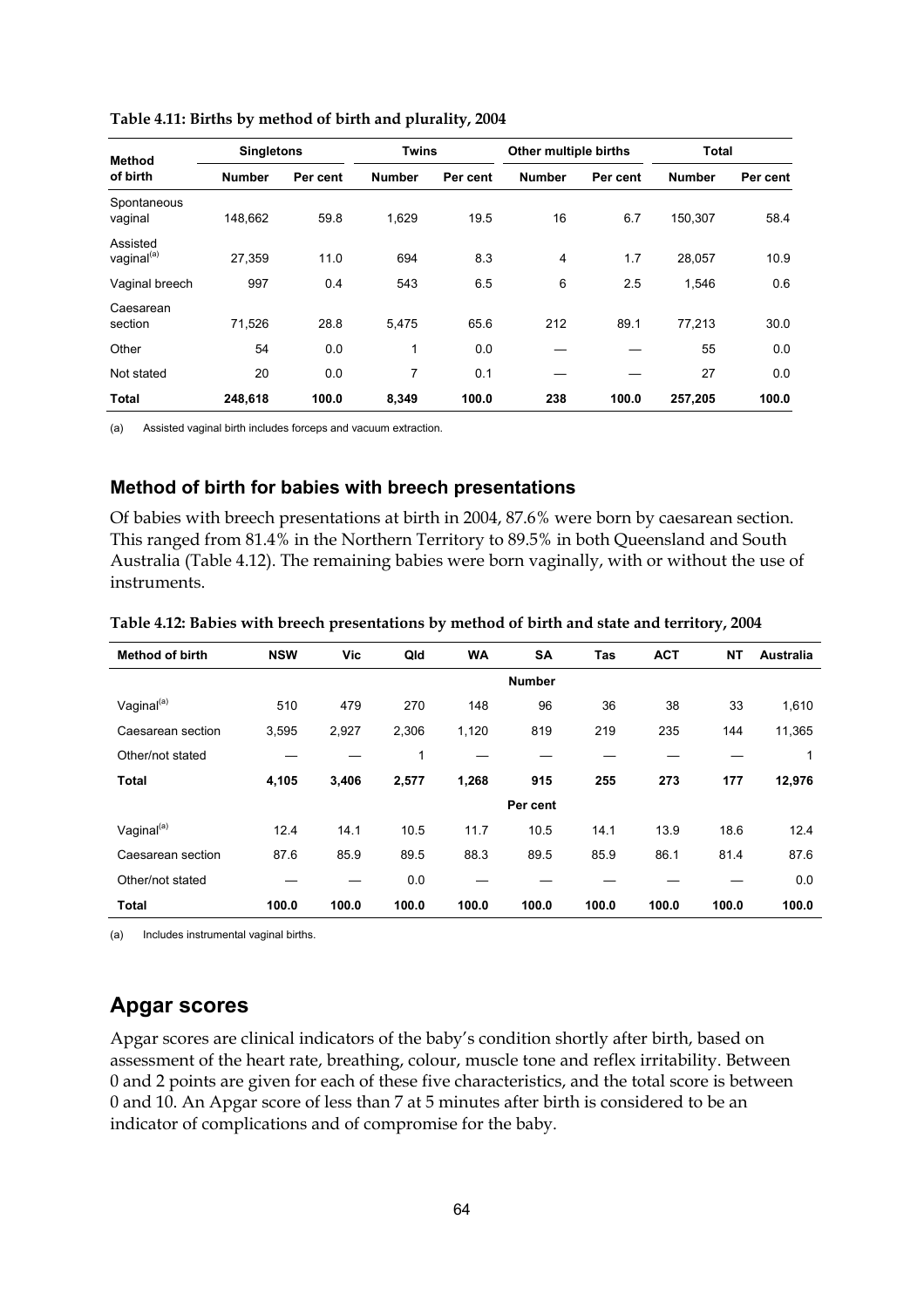In 2004, 1.3% of liveborn babies had a low Apgar score (between 0 and 6) at 5 minutes. Scores of 0–3 were recorded at 5 minutes in 0.3% of all live births nationally, and scores of 4–6 were recorded in 1.0% of live births (Table 4.13). Among the states and territories, the distribution of low Apgar scores at 5 minutes ranged from 1.1% of all live births in Western Australia to 2.7% in the Northern Territory.

| Apgar score  | <b>NSW</b> | Vic    | Qld           | <b>WA</b> | SA       | Tas   | ACT <sup>(a)</sup> | <b>NT</b> | <b>Australia</b> |
|--------------|------------|--------|---------------|-----------|----------|-------|--------------------|-----------|------------------|
|              |            |        | <b>Number</b> |           |          |       |                    |           |                  |
| $0 - 3$      | 235        | 187    | 191           | 50        | 48       | 5     | 18                 | 23        | 757              |
| $4 - 6$      | 969        | 615    | 480           | 216       | 148      | 73    | 59                 | 69        | 2,629            |
| $7 - 10$     | 83,653     | 62,214 | 49,857        | 25,054    | 17,184   | 5,376 | 4,807              | 3,357     | 51,502           |
| Not stated   | 208        | 66     | 35            | 20        | 28       | 29    | 9                  | 3         | 398              |
| <b>Total</b> | 85,065     | 63,082 | 50,563        | 25,340    | 17,408   | 5,483 | 4,893              | 3,452     | 255,286          |
|              |            |        |               |           | Per cent |       |                    |           |                  |
| $0 - 3$      | 0.3        | 0.3    | 0.4           | 0.2       | 0.3      | 0.1   | 0.4                | 0.7       | 0.3              |
| $4 - 6$      | 1.1        | 1.0    | 0.9           | 0.9       | 0.9      | 1.3   | 1.2                | 2.0       | 1.0              |
| $7 - 10$     | 98.3       | 98.6   | 98.6          | 98.9      | 98.7     | 98.0  | 98.2               | 97.2      | 98.5             |
| Not stated   | 0.2        | 0.1    | 0.1           | 0.1       | 0.2      | 0.5   | 0.2                | 0.1       | 0.2              |
| Total        | 100.0      | 100.0  | 100.0         | 100.0     | 100.0    | 100.0 | 100.0              | 100.0     | 100.0            |

**Table 4.13: Live births by Apgar score at 5 minutes and state and territory, 2004** 

(a) 16.3% of women who gave birth in the ACT were non-ACT residents. Care must be taken when interpreting percentages.

### **Resuscitation at birth**

The types of active resuscitation measures given to babies immediately after birth are presented in Table 4.14. For these data, the type of resuscitation used is coded hierarchically, with suction being the lowest order and external cardiac massage and ventilation being the highest order. If more than one type of resuscitation was used, the highest order type in the hierarchy is coded. Suction and oxygen therapy were the most common types of resuscitation used. Ventilatory assistance by intermittent positive pressure respiration (IPPR) through a bag and mask or after intubation was performed for at least 7.3% of all live births in 2004. External cardiac massage was provided for a small proportion of babies (0.2%).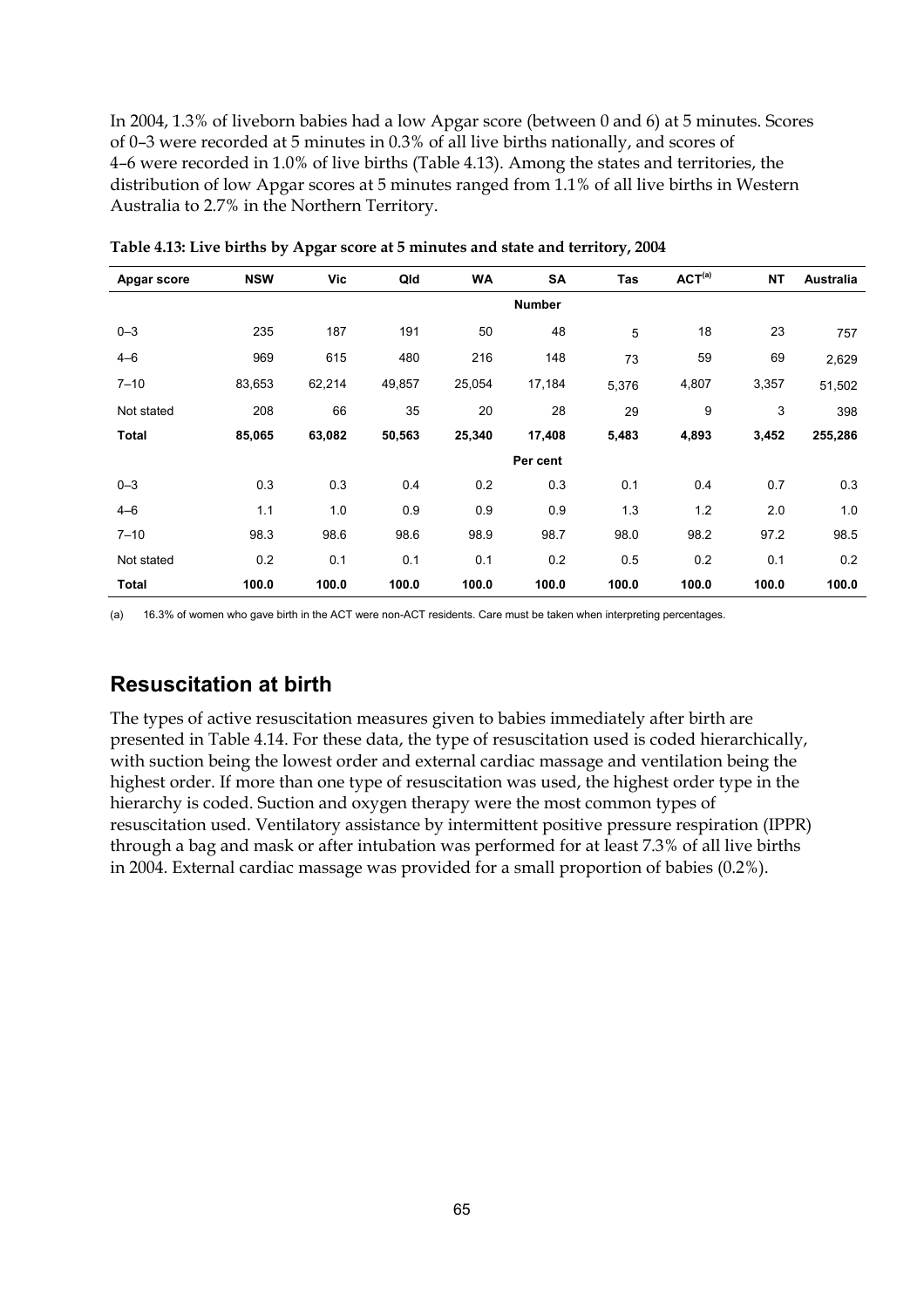| <b>Resuscitation type</b>                      | <b>NSW</b> | <b>Vic</b> | Qld    | <b>WA</b> | <b>SA</b>                | Tas  | ACT <sup>(a)</sup>               | <b>NT</b> | <b>Australia</b> |
|------------------------------------------------|------------|------------|--------|-----------|--------------------------|------|----------------------------------|-----------|------------------|
|                                                |            |            |        |           | <b>Number</b>            |      |                                  |           |                  |
| None                                           | 45,143     | 38,423     | 20,930 | 14,757    | 8,990                    | n.a. | 2,640                            | 1,535     | 132,418          |
| Suction                                        | 20,451     | 8,248      | 12,717 | 4,226     | 2,714                    | n.a. | 868                              | 707       | 49,931           |
| Oxygen therapy                                 | 13,474     | 11,398     | 12,399 | 3,998     | 4,353                    | n.a. | 918                              | 561       | 47,101           |
| IPPR through bag<br>and mask                   | 4,537      | 4,533      | 3,855  | 1,814     | 1,173                    | n.a. | 370                              | 267       | 16,549           |
| Endotracheal<br>intubation and IPPR            | 577        | 323        | 393    | 258       | 131                      | n.a. | 71                               | 49        | 1,802            |
| External cardiac<br>massage and<br>ventilation | 220        | 104        | 94     | 56        | 26                       | n.a. | 26                               | 9         | 535              |
| Other <sup>(b)</sup>                           | 643        | 6          | 160    | 231       | 21                       |      |                                  | 324       |                  |
|                                                |            |            |        |           |                          | n.a. |                                  |           | 1,385            |
| Not stated                                     | 20         | 47         | 15     | —         | $\overline{\phantom{0}}$ | n.a. |                                  |           | 82               |
| <b>Total</b>                                   | 85,065     | 63,082     | 50,563 | 25,340    | 17,408                   | n.a. | 4,893                            | 3,452     | 249,803          |
|                                                |            |            |        |           | Per cent                 |      |                                  |           |                  |
| None                                           | 53.1       | 60.9       | 41.4   | 58.2      | 51.6                     | n.a. | 54.0                             | 44.5      | 53.0             |
| Suction                                        | 24.0       | 13.1       | 25.2   | 16.7      | 15.6                     | n.a. | 17.7                             | 20.5      | 20.0             |
| Oxygen therapy                                 | 15.8       | 18.1       | 24.5   | 15.8      | 25.0                     | n.a. | 18.8                             | 16.3      | 18.9             |
| IPPR through bag<br>and mask                   | 5.3        | 7.2        | 7.6    | 7.2       | 6.7                      | n.a. | 7.6                              | 7.7       | 6.6              |
| Endotracheal<br>intubation and IPPR            | 0.7        | 0.5        | 0.8    | 1.0       | 0.8                      | n.a. | 1.5                              | 1.4       | 0.7              |
| External cardiac<br>massage and                |            |            |        |           |                          | n.a. |                                  |           |                  |
| ventilation                                    | 0.3        | 0.2        | 0.2    | 0.2       | 0.1                      |      | 0.5                              | 0.3       | 0.2              |
| Other <sup>(b)</sup>                           | 0.8        | 0.0        | 0.3    | 0.9       | 0.1                      | n.a. | $\overbrace{\phantom{12322111}}$ | 9.4       | 0.6              |
| Not stated                                     | 0.0        | 0.1        | 0.0    |           |                          | n.a. |                                  |           | 0.0              |
| <b>Total</b>                                   | 100.0      | 100.0      | 100.0  | 100.0     | 100.0                    | n.a. | 100.0                            | 100.0     | 100.0            |

**Table 4.14: Live births by active resuscitation measures at birth and state and territory, 2004** 

(a) 16.3% of women who gave birth in the ACT were non-ACT residents. Care must be taken when interpreting percentag**es.** 

(b) Includes tactile stimulation for NSW, Qld and NT.

n.a. Data for Tas not available in the required format.

*Note:* A hierarchical coding system is used for this item, starting with suction, up to external cardiac massage and ventilation. If more than one type of resuscitation was used, the highest order type in the hierarchy is coded.

### **Admission to special care nurseries or neonatal intensive care units**

This is the first time that data on babies admitted to special care nurseries (SCN) or neonatal intensive care units (NICU) have been included in *Australia's mothers and babies*. Babies are admitted to an SCN or NICU if they require more specialised medical care and treatment than is available on the postnatal ward (Abeywardana 2006). Of liveborn babies in 2004, 15.6% were admitted to an SCN or NICU. This proportion was lowest in Western Australia, where only babies who stayed in an SCN or NICU for one day or more were included. In the other states and territories, this ranged from 11.9% in Tasmania to 18.3% in the Northern Territory (Table 4.15).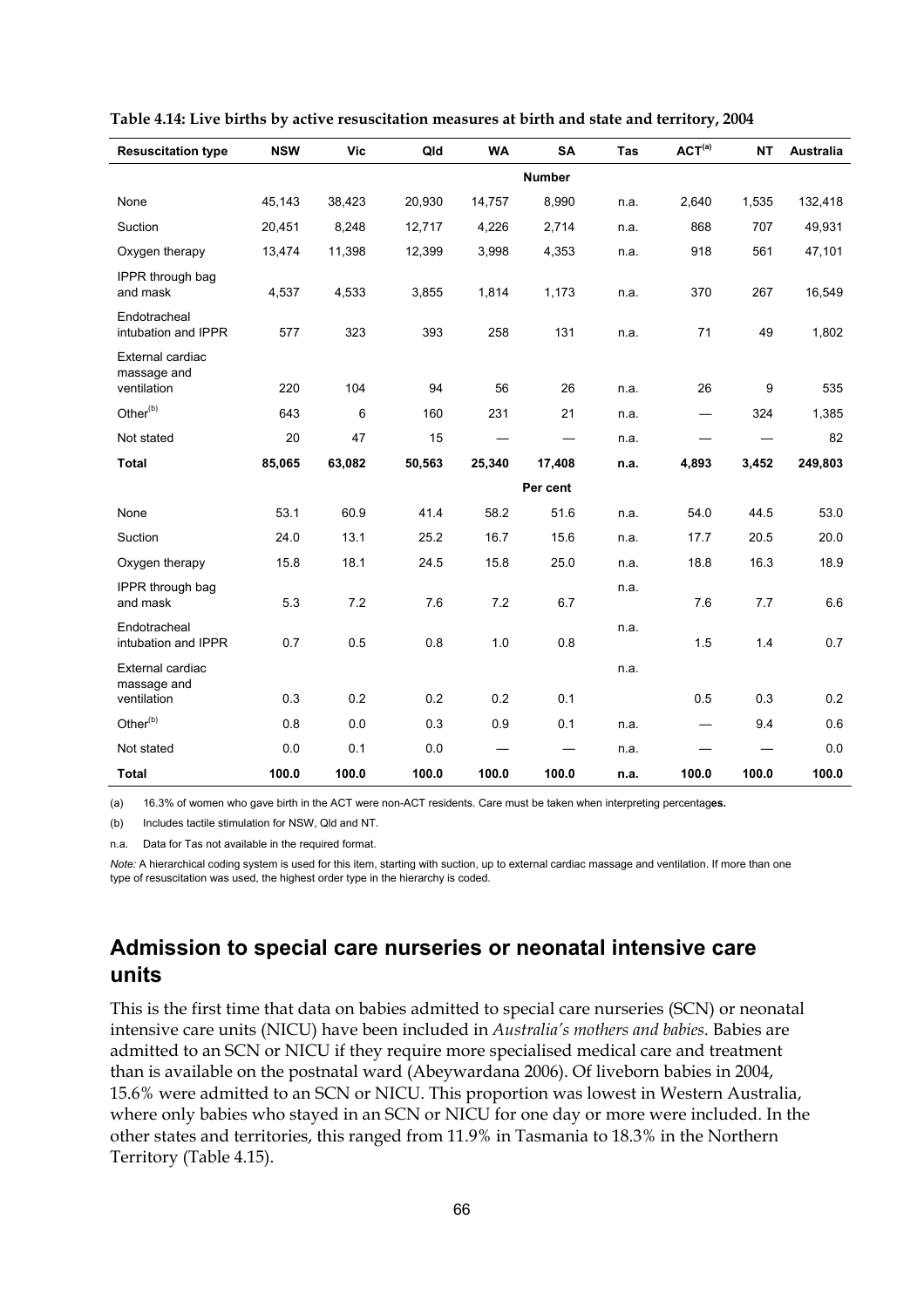| <b>Admission to</b> |            |        |        |                   |               |       |            |           |                  |
|---------------------|------------|--------|--------|-------------------|---------------|-------|------------|-----------|------------------|
| <b>SCN or NICU</b>  | <b>NSW</b> | Vic    | Qld    | WA <sup>(a)</sup> | <b>SA</b>     | Tas   | <b>ACT</b> | <b>NT</b> | <b>Australia</b> |
|                     |            |        |        |                   | <b>Number</b> |       |            |           |                  |
| Admitted            | 14,153     | 9,818  | 8,806  | 1,956             | 2,916         | 652   | 768        | 632       | 39,701           |
| Not admitted        | 70,912     | 53,264 | 41,757 | 23,384            | 14,492        | 4,831 | 4,116      | 2,820     | 215,576          |
| Not stated          |            |        |        |                   |               |       | 9          |           | 9                |
| <b>Total</b>        | 85,065     | 63,082 | 50,563 | 25,340            | 17,408        | 5,483 | 4,893      | 3,452     | 255,286          |
|                     |            |        |        |                   | Per cent      |       |            |           |                  |
| Admitted            | 16.6       | 15.6   | 17.4   | 7.7               | 16.8          | 11.9  | 15.7       | 18.3      | 15.6             |
| Not admitted        | 83.4       | 84.4   | 82.6   | 92.3              | 83.2          | 88.1  | 84.1       | 81.7      | 84.4             |
| Not stated          |            |        |        |                   |               |       | 0.2        |           | 0.0              |
| <b>Total</b>        | 100.0      | 100.0  | 100.0  | 100.0             | 100.0         | 100.0 | 100.0      | 100.0     | 100.0            |

**Table 4.15: Live births by admission to special care nursery or neonatal intensive care unit and state and territory, 2004** 

(a) For WA, babies were recorded as being admitted to an SCN or NICU only if the length of stay was one day or more.

# **Hospital births**

## **Length of stay in hospital of birth**

The majority of babies are discharged from hospital at the same time as their mothers; however, some babies experience morbidity and require hospitalisation. A baby's gestation and birthweight are two factors that influence the duration of hospitalisation. Twins and higher order multiple births usually have longer stays in hospital than singleton babies.

In 2004, the median length of stay in hospital for babies born in hospital who were discharged home was 4.0 days. This varied little among the states and territories. In 2004, the majority of babies remained in their hospital of birth for less than 6 days (85.0%), and almost half stayed in hospital for less than 4 days (46.4%). Relatively more babies born in Queensland had a length of stay of less than 4 days (54.8%), with a median length of stay of 3.0 days. Babies hospitalised for 28 or more days accounted for 0.9% of babies born in hospital in 2004 (Table 4.16). This was related to prematurity, with most of these babies born before 37 weeks gestation (84.1%), and 45.2% born before 32 weeks gestation.

Over the 10-year period from 1995 to 2004, the proportion of hospital-born babies with a length of stay of less than 5 days increased from 53.4% to 69.7%, while the proportion of babies with a length of stay in hospital of 5 days or more decreased from 46.6% in 1995 to 30.3% in 2004. During the same period, term babies (37–41 weeks gestation) born in hospital who had a length of stay of 5 days or more decreased from 44.7% in 1995 to 27.3% in 2004 (Figure 4.3).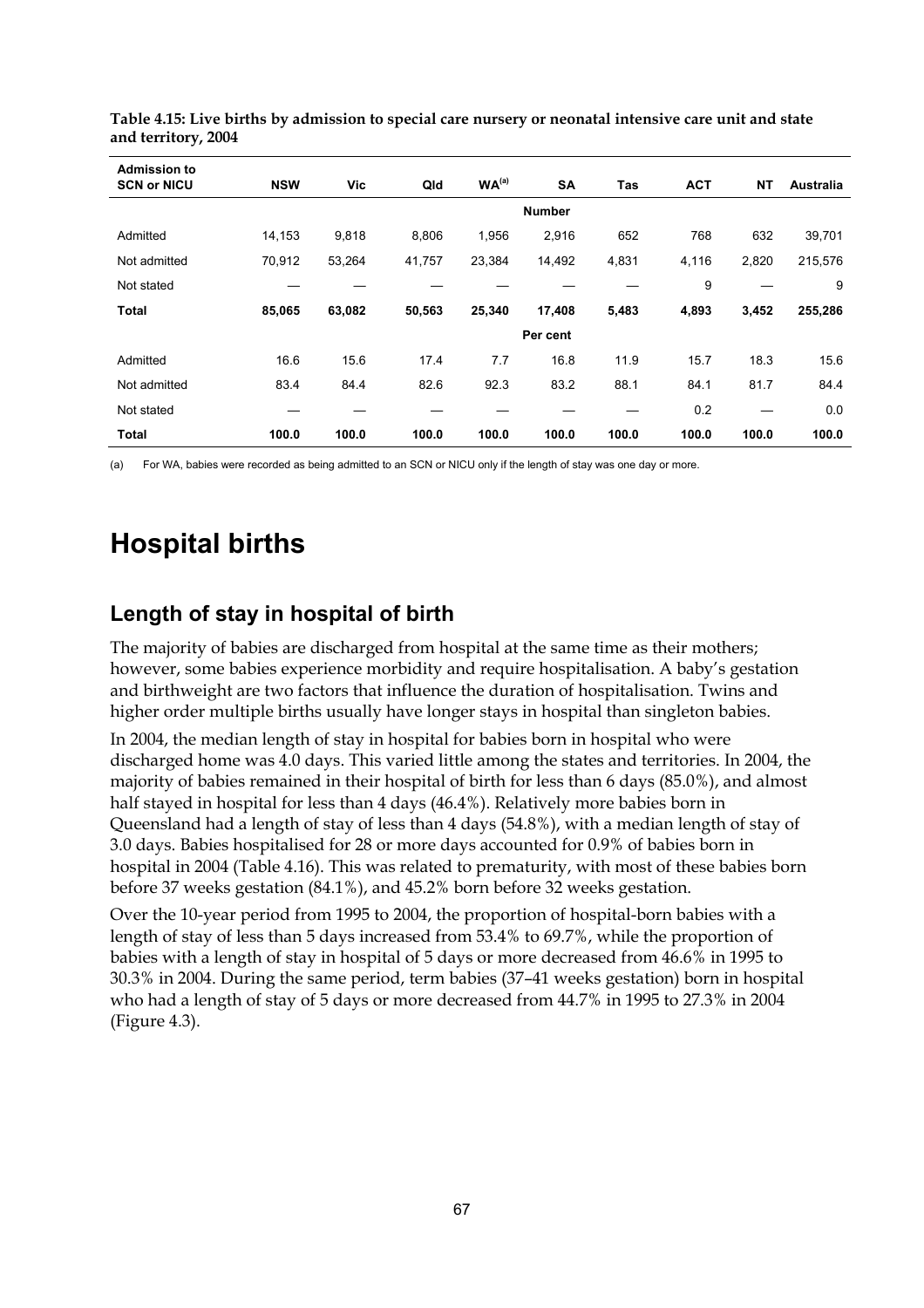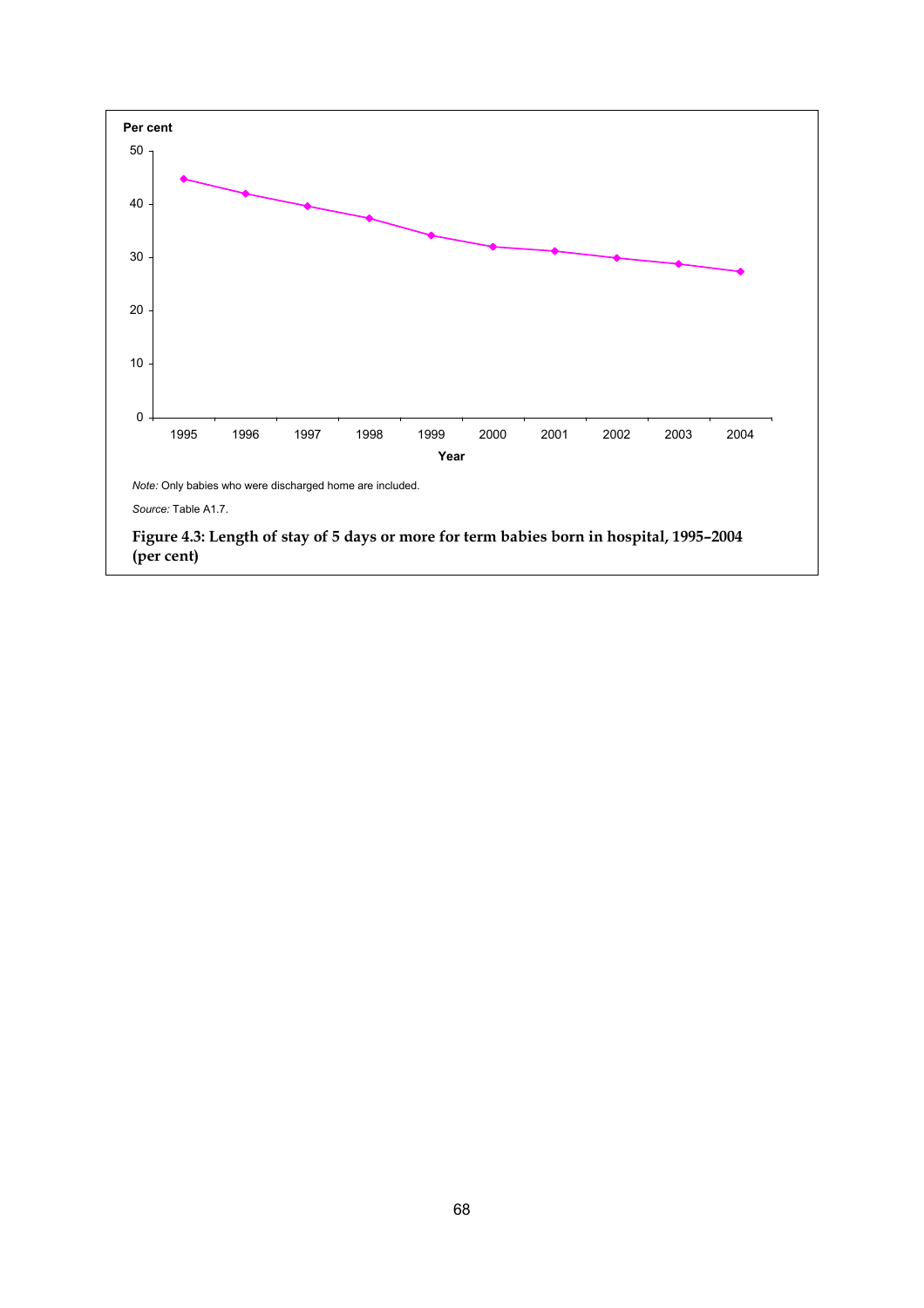| Length of<br>stay (days) | <b>NSW</b> | Vic    | Qld    | <b>WA</b> | SA            | Tas   | $ACT^{(b)}$ | <b>NT</b> | <b>Australia</b> |
|--------------------------|------------|--------|--------|-----------|---------------|-------|-------------|-----------|------------------|
| Median                   | 4.0        | 4.0    | 3.0    | 4.0       | 4.0           | 4.0   | 4.0         | 4.0       | 4.0              |
|                          |            |        |        |           | <b>Number</b> |       |             |           |                  |
| Less than 1 day          | 1,346      | 563    | 1,255  | 412       | 253           | 115   | 79          | 65        | 4,088            |
| 1 day                    | 7,076      | 3,167  | 6,480  | 1,562     | 921           | 317   | 301         | 276       | 20,100           |
| 2 days                   | 12,580     | 9,793  | 9,132  | 3,170     | 2,131         | 760   | 645         | 498       | 38,709           |
| 3 days                   | 15,935     | 12,244 | 9,378  | 4,063     | 2,836         | 1,032 | 771         | 578       | 46,837           |
| 4 days                   | 17,788     | 16,900 | 10,001 | 4,665     | 3,370         | 1,059 | 852         | 551       | 55,186           |
| 5 days                   | 11,598     | 9,362  | 6,351  | 4,008     | 2,900         | 875   | 704         | 438       | 36,236           |
| 6 days                   | 5,740      | 3,234  | 2,213  | 2,500     | 1,293         | 417   | 379         | 225       | 16,001           |
| $7-13$ days              | 4,202      | 2,268  | 1,794  | 2,959     | 1,132         | 428   | 351         | 286       | 13,420           |
| $14 - 20$ days           | 822        | 720    | 566    | 215       | 266           | 79    | 63          | 55        | 2,786            |
| $21 - 27$ days           | 342        | 315    | 324    | 74        | 122           | 53    | 21          | 27        | 1,278            |
| 28 or more days          | 543        | 449    | 437    | 221       | 227           | 96    | 39          | 58        | 2,070            |
| Not stated               | 18         |        |        |           |               | 5     |             |           | 23               |
| <b>Total</b>             | 77,990     | 59,015 | 47,931 | 23,849    | 15,451        | 5,236 | 4,205       | 3,057     | 236,734          |
|                          |            |        |        |           | Per cent      |       |             |           |                  |
| Less than 1 day          | 1.7        | 1.0    | 2.6    | 1.7       | 1.6           | 2.2   | 1.9         | 2.1       | 1.7              |
| 1 day                    | 9.1        | 5.4    | 13.5   | 6.5       | 6.0           | 6.1   | 7.2         | 9.0       | 8.5              |
| 2 days                   | 16.1       | 16.6   | 19.1   | 13.3      | 13.8          | 14.5  | 15.3        | 16.3      | 16.4             |
| 3 days                   | 20.4       | 20.7   | 19.6   | 17.0      | 18.4          | 19.7  | 18.3        | 18.9      | 19.8             |
| 4 days                   | 22.8       | 28.6   | 20.9   | 19.6      | 21.8          | 20.2  | 20.3        | 18.0      | 23.3             |
| 5 days                   | 14.9       | 15.9   | 13.3   | 16.8      | 18.8          | 16.7  | 16.7        | 14.3      | 15.3             |
| 6 days                   | 7.4        | 5.5    | 4.6    | 10.5      | 8.4           | 8.0   | 9.0         | 7.4       | 6.8              |
| $7-13$ days              | 5.4        | 3.8    | 3.7    | 12.4      | 7.3           | 8.2   | 8.3         | 9.4       | 5.7              |
| $14 - 20$ days           | 1.1        | 1.2    | 1.2    | 0.9       | 1.7           | 1.5   | 1.5         | 1.8       | 1.2              |
| $21 - 27$ days           | 0.4        | 0.5    | 0.7    | 0.3       | 0.8           | 1.0   | 0.5         | 0.9       | 0.5              |
| 28 or more days          | 0.7        | 0.8    | 0.9    | 0.9       | 1.5           | 1.8   | 0.9         | 1.9       | 0.9              |
| Not stated               | 0.0        |        |        |           |               | 0.1   |             |           | 0.0              |
| <b>Total</b>             | 100.0      | 100.0  | 100.0  | 100.0     | 100.0         | 100.0 | 100.0       | 100.0     | 100.0            |

Table 4.16: Babies born in hospital<sup>(a)</sup> by length of stay and state and territory, 2004

(a) Only babies who were discharged home are included.

(b) 16.3% of women who gave birth in the ACT were non-ACT residents. Care must be taken when interpreting percentages.

### **Mode of separation from hospital**

In 2004, 94.6% of babies born in hospital were discharged home, varying from 90.4% in the Northern Territory to 96.7% in Tasmania (Table 4.17). A total of 4.3% of babies were transferred to another hospital from their hospital of birth.

Babies dying at their hospital of birth accounted for 1.0% of separations. These data do not include babies born outside hospital, and may not include all babies who are transferred to another hospital and die, or babies discharged home who subsequently die.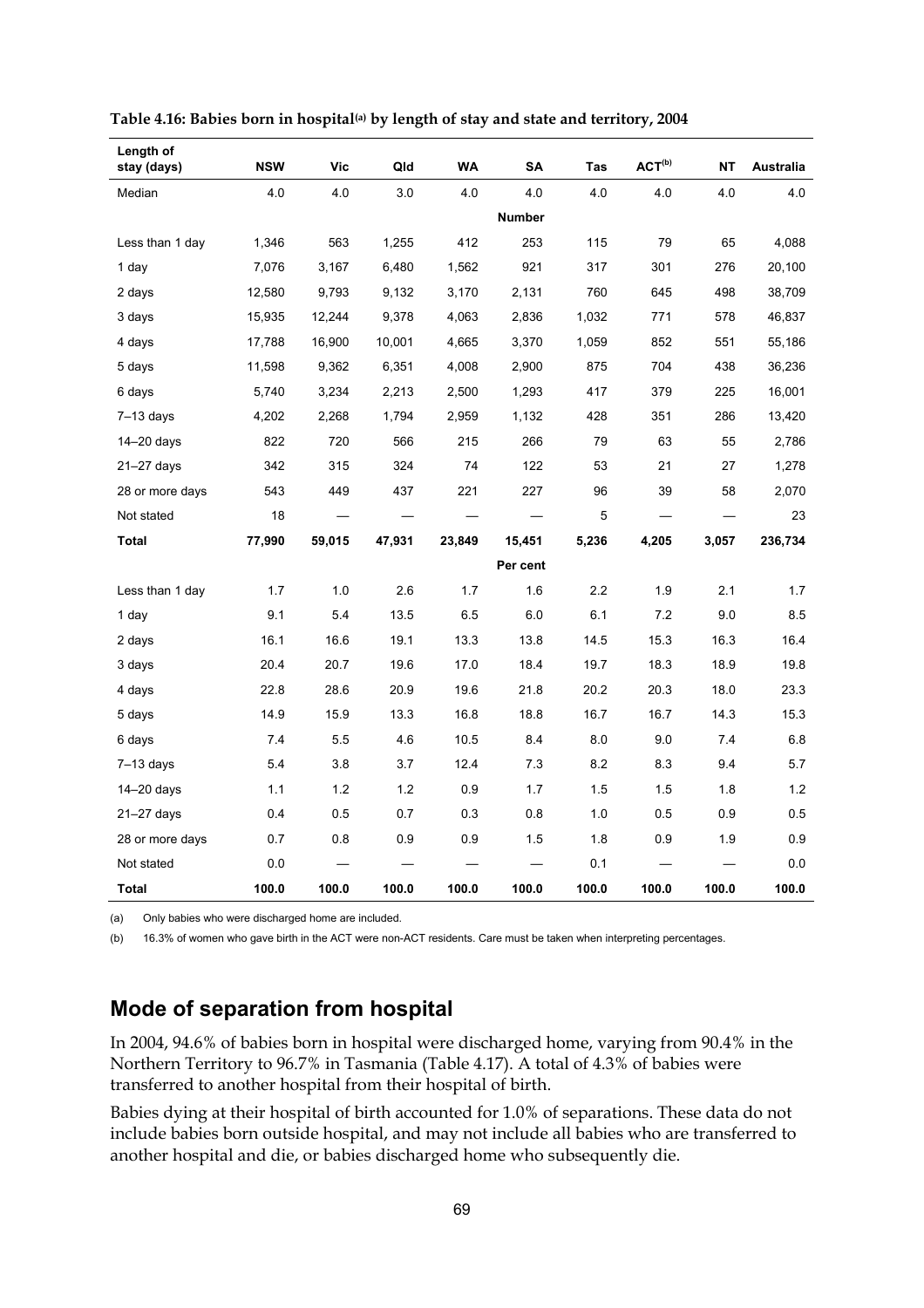| Mode of separation                             | <b>NSW</b> | Vic         | Qld    | <b>WA</b> | <b>SA</b>     | Tas   | ACT <sup>(a)</sup> | <b>NT</b> | <b>Australia</b> |
|------------------------------------------------|------------|-------------|--------|-----------|---------------|-------|--------------------|-----------|------------------|
|                                                |            |             |        |           | <b>Number</b> |       |                    |           |                  |
| Discharge home                                 | 77,990     | 59,015      | 47,931 | 23,849    | 15,451        | 5,236 | 4,205              | 3,057     | 236,734          |
| Transfer to another<br>hospital <sup>(b)</sup> | 4,429      | 2,241       | 1,666  | 966       | 876           | 43    | 365                | 64        | 10,650           |
| Fetal or neonatal<br>death                     | 760        | 769         | 502    | 228       | 159           | 47    | 54                 | 36        | 2,555            |
| Other <sup>(c)</sup>                           |            | $^{(d)}$ 57 | 10     | 14        |               | 49    |                    | 224       | 354              |
| Not stated                                     | 3          |             |        |           |               | 38    | $\overline{2}$     |           | 43               |
| <b>Total</b>                                   | 83,182     | 62,082      | 50,109 | 25,057    | 16,486        | 5,413 | 4,626              | 3,381     | 250,336          |
|                                                |            |             |        |           | Per cent      |       |                    |           |                  |
| Discharge home                                 | 93.8       | 95.1        | 95.7   | 95.2      | 93.7          | 96.7  | 90.9               | 90.4      | 94.6             |
| Transfer to another<br>hospital <sup>(b)</sup> | 5.3        | 3.6         | 3.3    | 3.9       | 5.3           | 0.8   | 7.9                | 1.9       | 4.3              |
| Fetal or neonatal<br>death                     | 0.9        | 1.2         | 1.0    | 0.9       | 1.0           | 0.9   | 1.2                | 1.1       | 1.0              |
| Other <sup>(c)</sup>                           |            | $^{(d)}0.1$ | 0.0    | 0.1       |               | 0.9   |                    | 6.6       | 0.1              |
| Not stated                                     | 0.0        |             |        |           |               | 0.7   | 0.0                |           | 0.0              |
| <b>Total</b>                                   | 100.0      | 100.0       | 100.0  | 100.0     | 100.0         | 100.0 | 100.0              | 100.0     | 100.0            |

### **Table 4.17: Babies born in hospital by mode of separation and state and territory, 2004**

(a) 16.3% of women who gave birth in the ACT were non-ACT residents. Care must be taken when interpreting percentages.

(b) Includes babies who were transferred to another hospital and died.

(c) May include statistical discharges, transfers to health care accommodation other than acute hospitals, and postneonatal deaths.

(d) These cases refer to postneonatal deaths (at 28 days or more after birth), regardless of the mode of separation.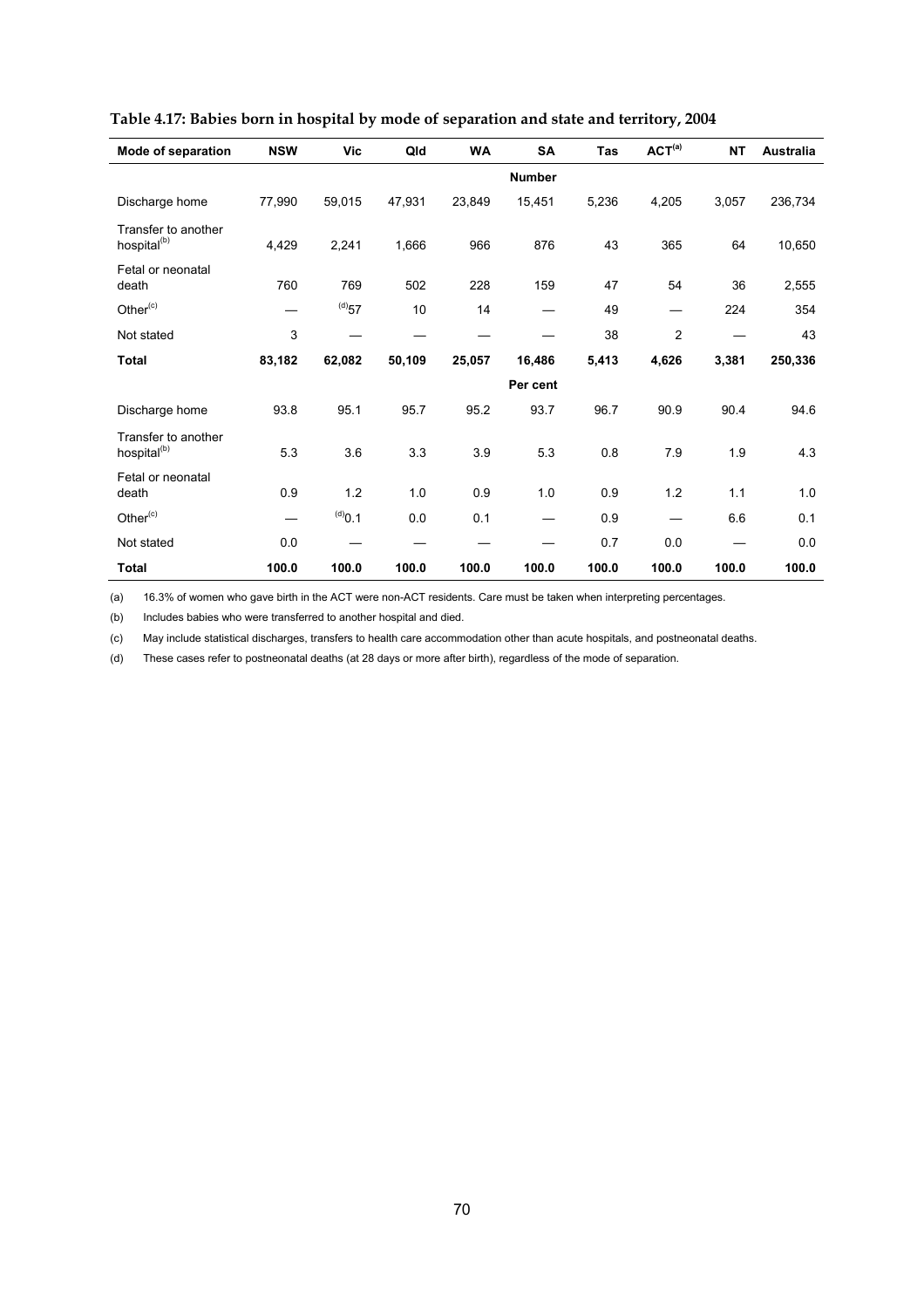# **5 Special topic: First-time mothers**

This chapter presents data on primiparous mothers in Australia, and their babies. Mothers are defined as primiparous if the birth episode is the first time they have given birth to one or more babies, either liveborn or stillborn. These women who gave birth can also be referred to as first-time mothers.

# **Mothers**

In 2004, 106,611 women gave birth for the first time, accounting for 42.2% of women who gave birth in that year. Of first-time pregnancies in 2004, 98.2% were singleton pregnancies, while 1.8% were multiple pregnancies.

# **Maternal age**

Data from the National Perinatal Data Collection show that the average age of first-time mothers has increased, from 25.8 years in 1991 to 28.0 years in 2004. The median age of firsttime mothers was also 28.0 years in 2004. The average age of first-time mothers was lowest in the Northern Territory (25.2 years) and highest in Victoria and the Australian Capital Territory (28.9 years) (Table 5.1). Figure 5.1 shows the increase in the proportion of first-time mothers in the older age groups between 1995 and 2004. Nevertheless, in 2004 the more than half of primiparous women who gave birth were aged less than 30 years (57.9%). One in 8 of all primiparous women were aged 35 years or older in 2004 (12.5%), compared with 6.9% in 1995. In 1995, the average age of first-time mothers was 26.5 years.

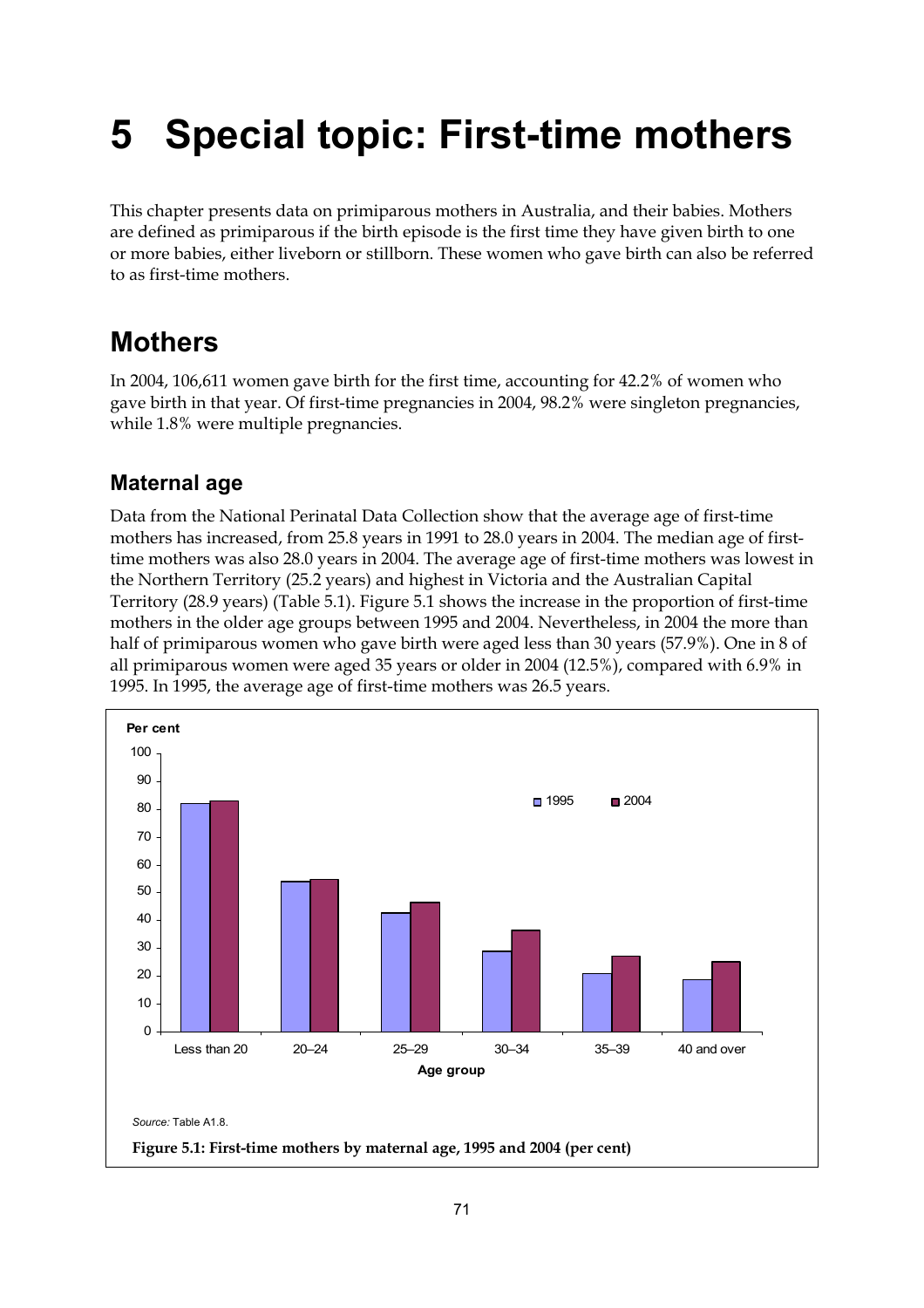| <b>Characteristics</b>                                    | <b>NSW</b> | <b>Vic</b> | Qld    | <b>WA</b> | SA <sup>(a)</sup> | Tas   | ACT <sup>(b)</sup> | <b>NT</b> | <b>Total</b> |
|-----------------------------------------------------------|------------|------------|--------|-----------|-------------------|-------|--------------------|-----------|--------------|
|                                                           |            |            |        |           |                   |       |                    |           |              |
| Women who gave<br>birth                                   | 35,797     | 26,872     | 20,356 | 10,512    | 7,403             | 2,229 | 2,160              | 1,282     | 106,611      |
| Mean maternal age<br>(years)                              | 28.2       | 28.9       | 27.1   | 27.6      | 27.6              | 26.5  | 28.9               | 25.2      | 28.0         |
|                                                           |            |            |        |           | Per cent          |       |                    |           |              |
| Indigenous                                                | 2.1        | 0.6        | 3.8    | 4.4       | 2.1               | n.a.  | 1.7                | 30.8      | 2.6          |
| Smoking $(c)$                                             | 12.4       | n.a.       | n.a.   | 15.1      | 23.0              | n.a.  | 15.3               | 24.9      | 14.6         |
| Caesarean section <sup>(d)</sup>                          | 29.0       | 31.2       | 32.8   | 34.7      | 34.2              | 29.4  | 29.0               | 30.8      | 31.3         |
| Public hospital <sup>(e)</sup>                            | 72.4       | 66.7       | 65.7   | 57.2      | 68.6              | 59.6  | 61.1               | 78.4      | 67.5         |
| <b>Births</b>                                             | 36,428     | 27,420     | 20,732 | 10,682    | 7,533             | 2,273 | 2,215              | 1,292     | 108,575      |
|                                                           |            |            |        |           | Per cent          |       |                    |           |              |
| Preterm births                                            | 8.2        | 9.6        | 9.8    | 9.2       | 9.1               | 9.9   | 12.2               | 10.5      | 9.2          |
| Low birthweight <sup>(f)</sup>                            | 7.0        | 7.7        | 7.9    | 7.6       | 7.6               | 8.7   | 9.4                | 10.3      | 7.6          |
| Apgar score of less<br>than 7 at 5 minutes <sup>(f)</sup> | 1.8        | 1.5        | 1.7    | 1.2       | 1.2               | 1.7   | 1.6                | 3.0       | 1.6          |
| Admitted to<br>SCN/NICU <sup>(f)</sup>                    | 19.0       | 17.9       | 20.2   | 8.9       | 19.3              | 13.8  | 17.6               | 19.5      | 17.9         |

**Table 5.1: Selected characteristics of primiparous mothers and their babies, by state and territory, 2004** 

(a) For SA, the mean maternal age presented here may differ from that produced by the Pregnancy Outcome Statistics Unit, who use maternal age to four decimal places for this calculation. The National Perinatal Data Collection contains maternal age in completed years.

(b) 16.3% of women who gave birth in the ACT were non-ACT residents. Care must be taken when interpreting percentages.

(c) For SA, 'Smoked' includes women who quit before the first antenatal visit. For NT, smoking status was recorded at the first antenatal visit. Mother's tobacco smoking status during pregnancy is self-reported.

(d) For multiple births, the method of birth of the first born baby was used. For one multiple birth in NSW, the method of birth of the second born baby was used.

(e) For women who gave birth in hospital.

(f) For live births.

n.a. Data not available.

### **Indigenous status**

Only 2.6% of first-time mothers in 2004 reported being of Aboriginal or Torres Strait Islander origin. This proportion was 30.8% in the Northern Territory, and ranged from 0.6% to 4.4% in the other states and territories (Table 5.1). The average age of Indigenous women who gave birth for the first time was 21.0 years, compared with 28.7 years for non-Indigenous primiparas.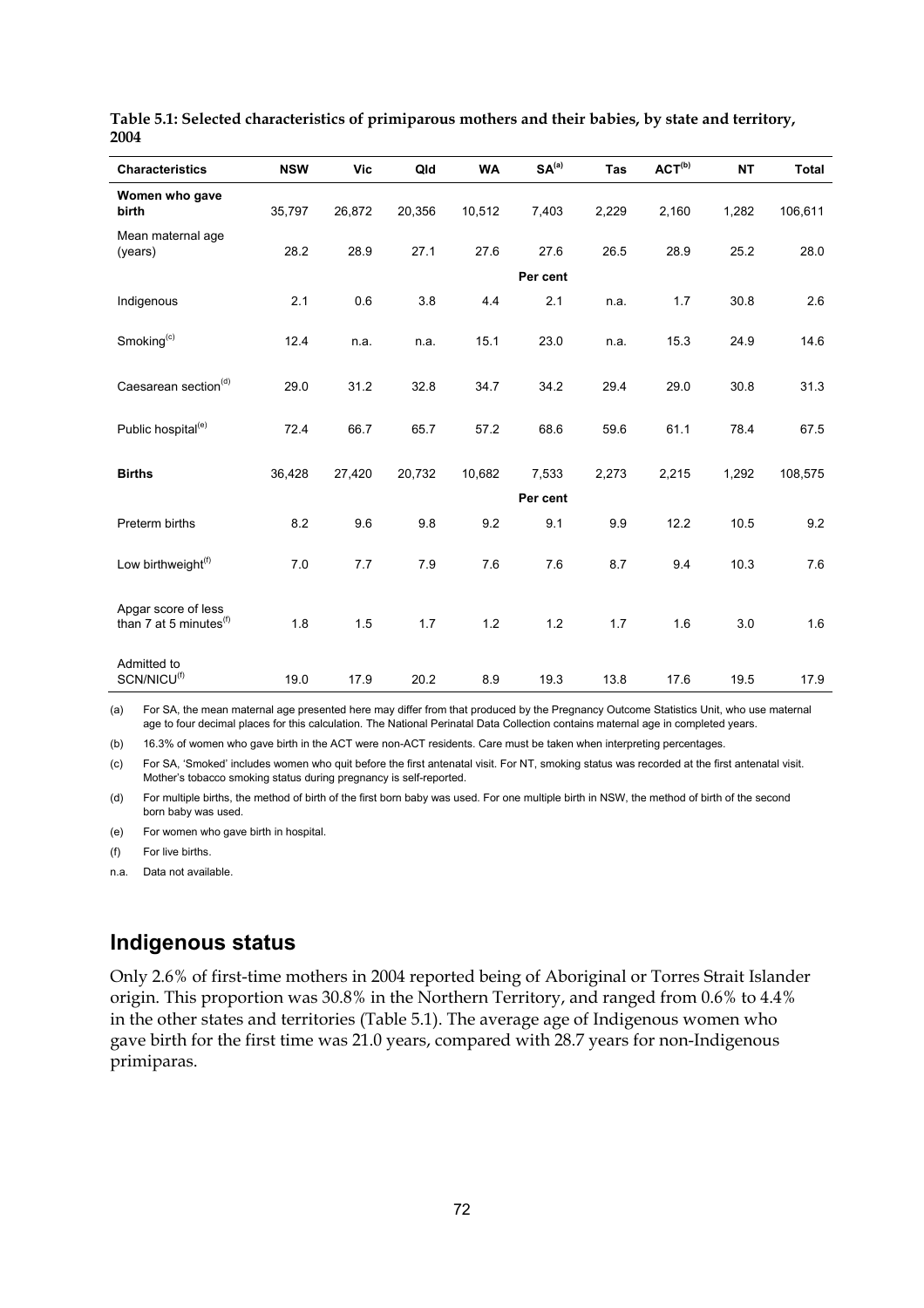# **Smoking during pregnancy**

Of primiparous women who gave birth in the five states and territories for which smoking in pregnancy data were available, 14.6% reported smoking at all during pregnancy (Table 5.1). This was lower than the proportion of smokers among multiparous women who gave birth in these jurisdictions in 2004 (18.3%). Of smokers in New South Wales, South Australia and the Australian Capital Territory, the average number of cigarettes smoked per day in the second half of pregnancy was 10 or less for more than half of this group (55.4%), greater than 10 for 28.7% and no cigarettes for 11.8% of these women.

# **Onset of labour**

The onset of labour was spontaneous for 59.1% of first-time mothers in 2004. Induction of labour occurred in 29.2% of primiparous women and 11.7% had no labour (Table 5.2). The percentages in multiparous women who gave birth were 56.5%, 22.5% and 21.0% respectively.

## **Anaesthetic for operative delivery**

Of first-time mothers who had an operative delivery in 2004, at least 42.1% had an epidural or caudal anaesthetic administered, and at least 35.6% had a spinal anaesthetic. About 4.6% of the women had a general anaesthetic (Table 5.2). Multiparous mothers in 2004 had a lower percentage of epidural or caudal anaesthetic (18.1%), but higher percentages of spinal (68.2%) and general anaesthetics (6.5%) compared with primiparas.

## **Method of birth**

Almost one third of primiparous women who gave birth in 2004 gave birth by caesarean section (31.3%). This varied from 29.0% in both New South Wales and the Australian Capital Territory to 34.7% in Western Australia. The proportion of multiparous women who had a caesarean section in 2004 was lower, at 28.0%. One in five first-time mothers had either a forceps or vacuum extraction delivery (20.2%) and 48.2% had a spontaneous vaginal birth. For first-time mothers who had a vaginal birth, 29.5% had an episiotomy (Table 5.2).

## **Women who gave birth in hospital**

Over two-thirds of first-time mothers in 2004 gave birth in public hospitals (67.5%). This proportion ranged from 57.2% in Western Australia to 78.4% in the Northern Territory. Of women who gave birth in hospital, 97.3% were discharged home and 2.7% were transferred to another hospital. The median length of stay in hospital was 4.0 days.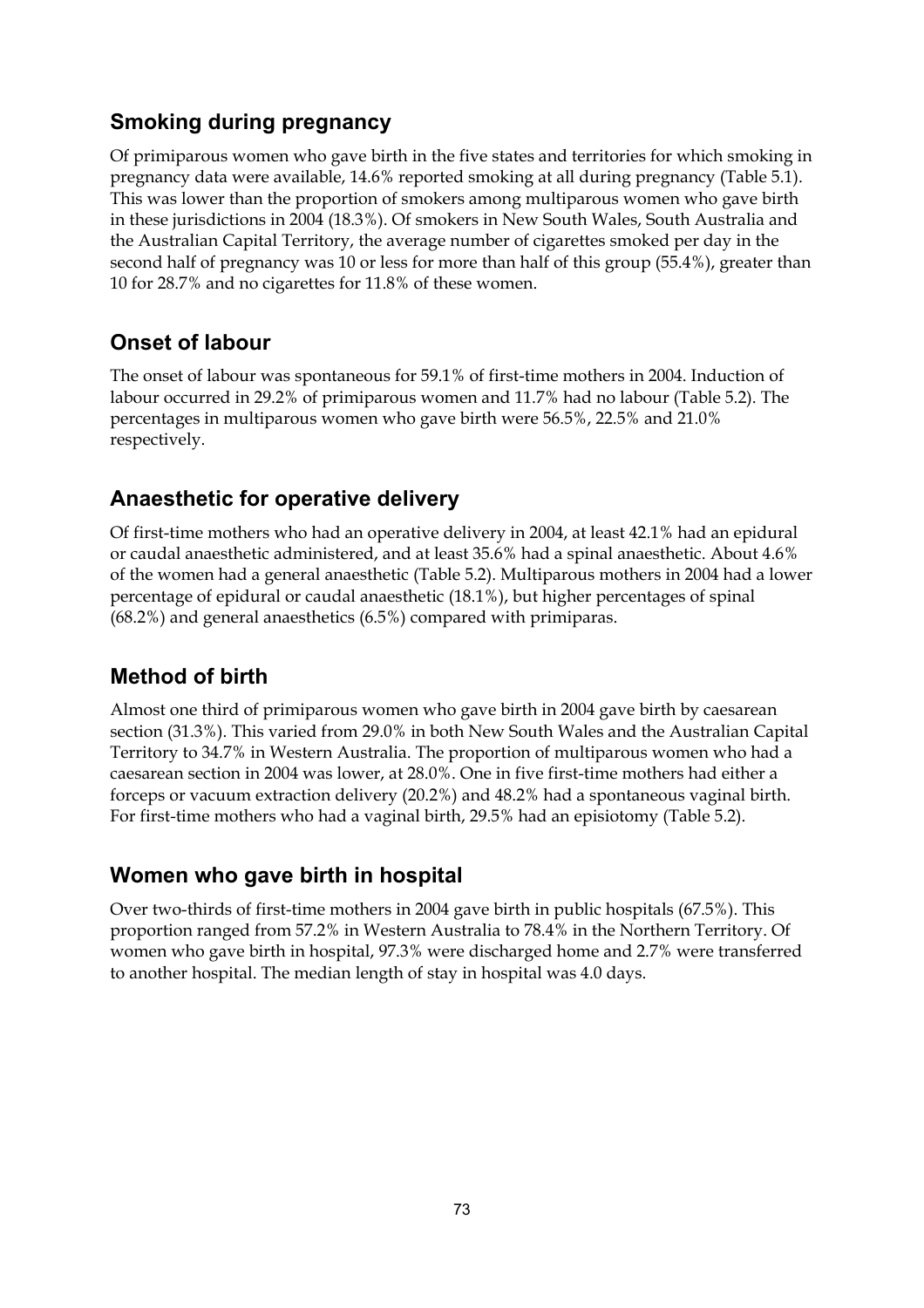| <b>Characteristics</b>                                                 | Number        | Per cent    |
|------------------------------------------------------------------------|---------------|-------------|
| Women who gave birth                                                   |               |             |
| Maternal age (years)                                                   |               |             |
| Less than 20                                                           | 9,567         | 9.0         |
| $20 - 24$                                                              | 20,200        | 18.9        |
| $25 - 29$                                                              | 31,908        | 29.9        |
| $30 - 34$                                                              | 31,580        | 29.6        |
| $35 - 39$                                                              | 11,235        | 10.5        |
| 40 and over                                                            | 2,104         | 2.0         |
| <b>Onset of labour</b>                                                 |               |             |
| Spontaneous                                                            | 62,965        | 59.1        |
| Induced                                                                | 31,140        | 29.2        |
| No labour                                                              | 12,456        | 11.7        |
| Anaesthetic for operative deliveries <sup>(a)</sup>                    |               |             |
| None                                                                   | 3,364         | 9.2         |
| Local anaesthetic to perineum                                          | 1,900         | 5.2         |
| Pudendal                                                               | 1,021         | 2.8         |
| Epidural or caudal                                                     | 15,390        | 42.1        |
| Spinal                                                                 | 12,988        | 35.6        |
| General                                                                | 1,691         | 4.6         |
| Method of birth <sup>(b)</sup>                                         |               |             |
| Spontaneous vaginal                                                    | 51,342        | 48.2        |
| Forceps                                                                | 8,050         | 7.6         |
| Vacuum extraction                                                      | 13,465        | 12.6        |
| Vaginal breech                                                         | 418           | 0.4         |
| Caesarean section                                                      | 33,318        | 31.3        |
| Episiotomies for vaginal births                                        | 21,134        | 29.5        |
| Mode of separation of women who gave birth in hospitals <sup>(b)</sup> |               |             |
| Discharge home                                                         | 91,555        | 97.3        |
| Transferred                                                            | 2,498         | 2.7         |
| Other                                                                  | 78            | 0.1         |
|                                                                        | Median (days) |             |
| Postnatal length of stay for                                           |               |             |
| hospital births <sup>(c)</sup>                                         | 4.0           |             |
|                                                                        |               | (continued) |

### **Table 5.2: Selected characteristics of primiparous mothers and their babies, 2004**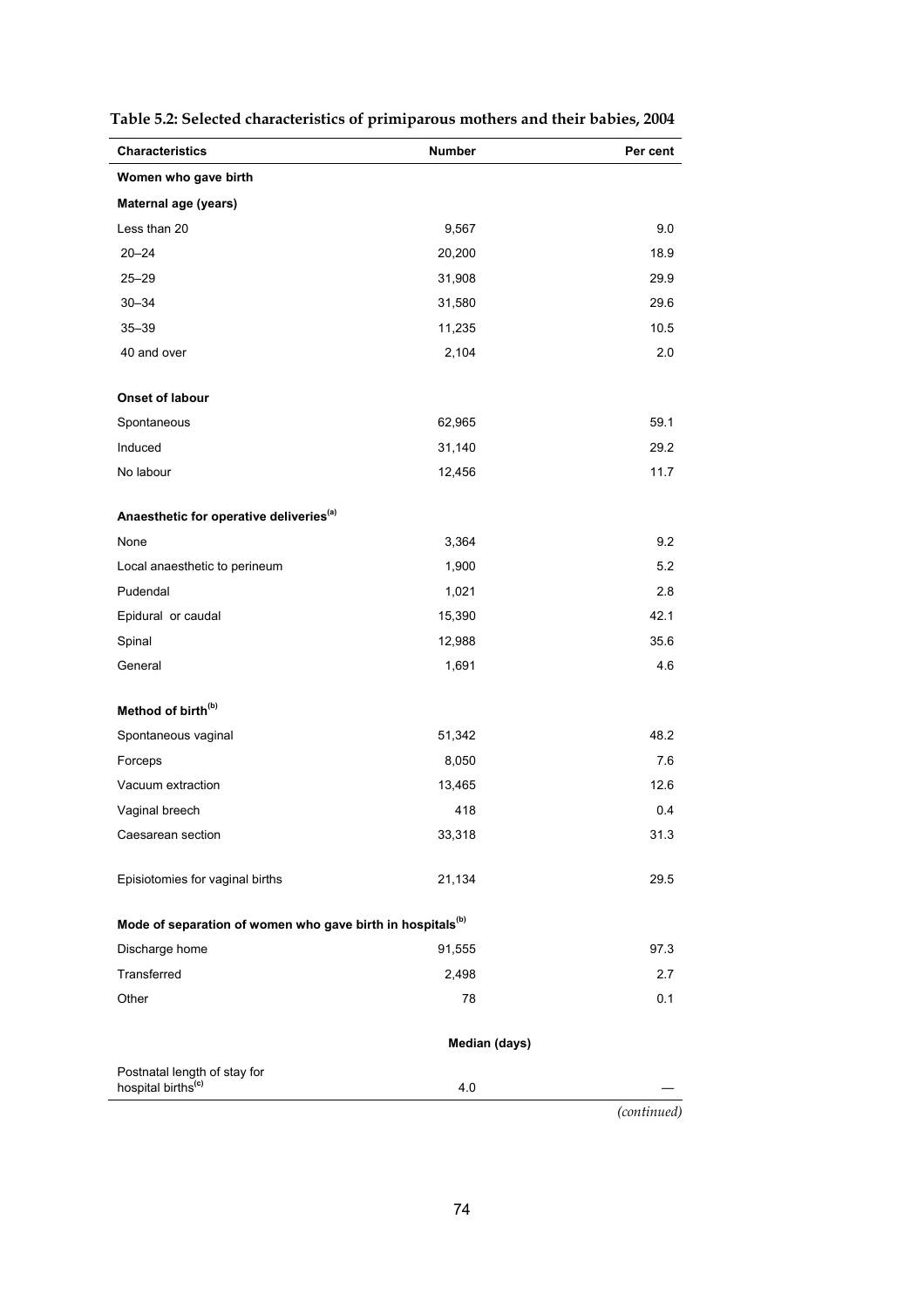| <b>Characteristics</b>                                                                                                                     | <b>Number</b> | Per cent |
|--------------------------------------------------------------------------------------------------------------------------------------------|---------------|----------|
| <b>Births</b>                                                                                                                              |               |          |
| <b>Birth status</b>                                                                                                                        |               |          |
| Live birth                                                                                                                                 | 107,599       | 99.1     |
| Fetal death                                                                                                                                | 976           | 0.9      |
|                                                                                                                                            |               |          |
| <b>Sex</b>                                                                                                                                 |               |          |
| Males                                                                                                                                      | 55,893        | 51.5     |
| Females                                                                                                                                    | 52,651        | 48.5     |
|                                                                                                                                            |               |          |
| <b>Gestational age (weeks)</b>                                                                                                             |               |          |
| $20 - 27$                                                                                                                                  | 1,119         | 1.0      |
| $28 - 31$                                                                                                                                  | 1,064         | 1.0      |
| $32 - 36$                                                                                                                                  | 7,771         | 7.2      |
| $37 - 41$                                                                                                                                  | 96,753        | 89.1     |
| 42 and over                                                                                                                                | 1,861         | 1.7      |
|                                                                                                                                            |               |          |
|                                                                                                                                            | Mean (grams)  |          |
| Birthweight for live births                                                                                                                | 3,316         |          |
|                                                                                                                                            | Median (days) |          |
| Length of stay of babies born                                                                                                              |               |          |
| in hospitals <sup>(d)</sup><br>Operative deliveries include forceps, vacuum extraction and caesarean section. Excludes NSW and ACT.<br>(a) | 4.0           |          |

#### **Table 5.2 (continued): Selected characteristics of primiparous mothers and their babies, 2004**

A hierarchical coding system is used for this item, starting with a local anaesthetic, up to a systemic general anaesthetic. If more than one type of anaesthetic was administered, the highest order type in the hierarchy is coded.

(b) For multiple births, the method of birth of the first born baby was used. For one multiple birth in NSW, the method of birth of the second born baby was used.

(c) Only includes mothers who were discharged home. Excludes WA.

(d) Only includes babies who were discharged home.

# **Babies**

In 2004, 108,575 babies were born to first-time mothers. Of these babies, 99.1% were live born. Just over half of babies born to primiparous women in 2004 were male (51.5%) (Table 5.2).

## **Gestational age**

Preterm birth occurred in 9.2% of babies to first-time mothers in 2004. This was higher than the proportion of preterm births to multiparous mothers (7.4%). Term babies accounted for 89.1% and post-term babies for 1.7% to primiparas (Table 5.2).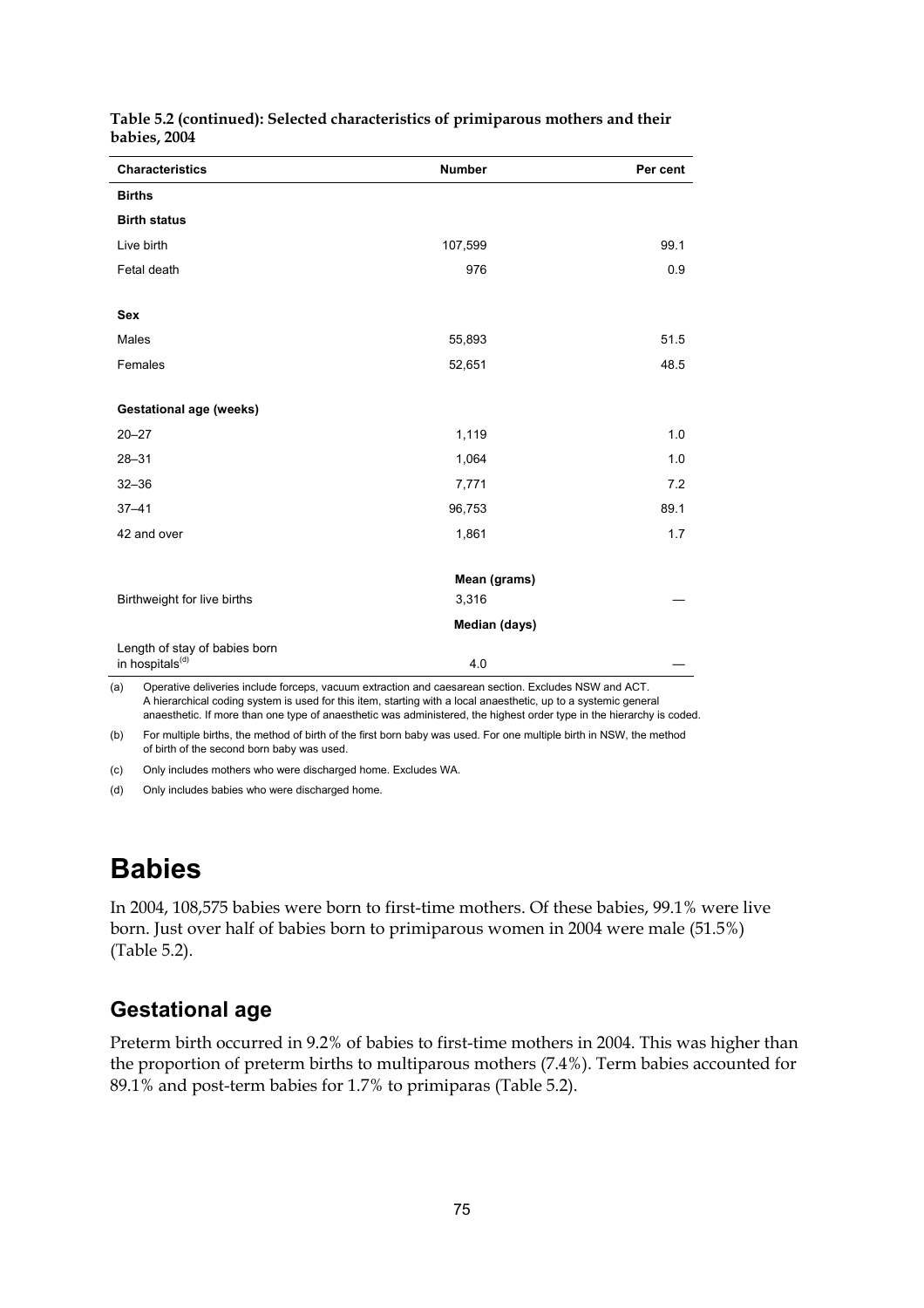# **Birthweight**

The mean birthweight of liveborn babies born to first-time mothers was 3,316 grams, 100 grams lower than that of liveborn babies born to multiparous women (3,416 grams). Low birthweight occurred in 7.6% of liveborn babies of primparous women, and ranged from 7.0% in New South Wales to 10.3% in the Northern Territory (Table 5.1). Low birthweight occurred in 5.5% of liveborn babies of multiparous women.

### **Characteristics of liveborn babies**

Babies with an Apgar score at 5 minutes of less than 7 accounted for 1.6% of liveborn babies of primiparous women. The median length of stay in hospital for babies born in hospital was 4.0 days. The proportion of liveborn babies of first-time mothers who were admitted to a special care nursery (SCN) or neonatal intensive care unit (NICU) was 17.9%.

## **Perinatal deaths**

There were 1,329 perinatal deaths among babies born to primiparous mothers in 2004. The fetal death rate was 9.0 per 1,000 births, the neonatal death rate was 3.3 per 1,000 live births and the perinatal death rate was 12.2 per 1,000 births. For babies born to multiparous mothers, the fetal death rate was 6.3 per 1,000 births, the neonatal death rate was 2.9 per 1,000 live births and the perinatal death rate was 9.2 per 1,000 births (Table 7.5).

# **Summary**

In 2004, 42.2% of women who gave birth were first-time mothers. The average age of these mothers was 28.0 years. Compared with multiparous mothers, first-time mothers had higher rates of induction, epidural or caudal anaesthesia and caesarean section, and lower rates of smoking during pregnancy.

Around 9.2% of babies born to first-time mothers were preterm in 2004, compared with 7.4% of babies born to multiparous women. Perinatal mortality was higher in babies of first-time mothers, as was low birthweight (7.6% compared with 5.5%).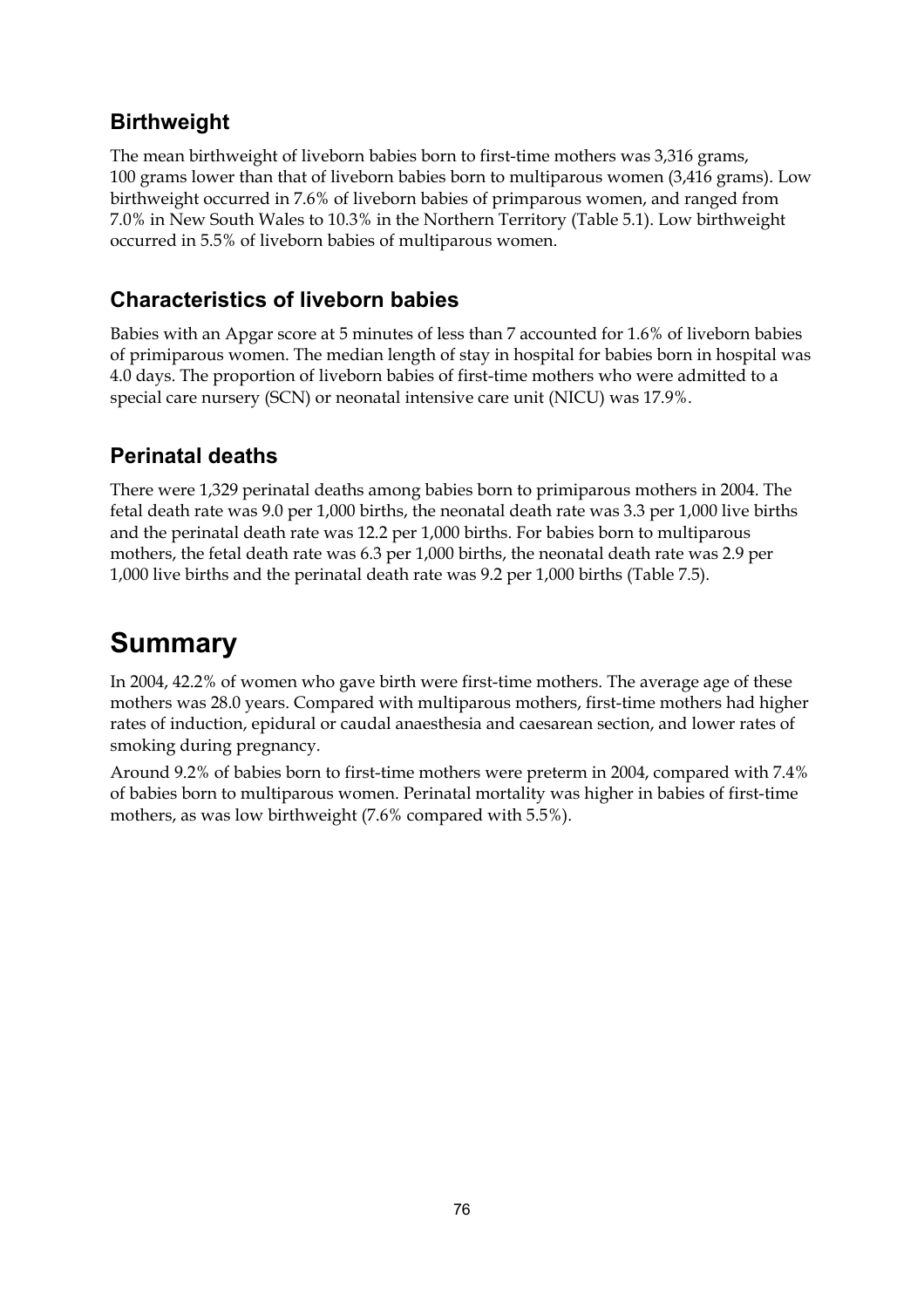# **6 Babies in level III neonatal intensive care units**

Data in this chapter were provided by the Australian and New Zealand Neonatal Network (ANZNN), and describe babies admitted to level III NICUs at less than 28 days of age, meeting at least one of the following criteria: less than 32 weeks gestation, less than 1,500 grams birthweight, required assisted ventilation for at least four hours, or underwent major surgery.

In 2004, there were 5,724 babies admitted to level III NICUs in Australia who met ANZNN's high risk criteria. This equates to a rate of 22.4 per 1,000 live births. Of these babies, 78.6% were preterm (less than 37 weeks gestation) and 46.3% had a gestational age of less than 32 weeks. Babies with a birthweight of less than 1,500 grams accounted for 39.3% of the babies registered to ANZNN. A further 32.0% of babies weighed between 1,500 and 2,500 grams, therefore, 71.2% of those high risk babies were of low birthweight.

Of the babies in the ANZNN cohort, 73.9% were born in a hospital with a level III NICU, 25.6% were born in a hospital without a level III NICU and 0.5% were not born in a hospital. Preterm babies were more likely than term or post-term babies to be born in a hospital with a level III NICU (81.4% compared with 46.3% respectively).

As expected, there were higher proportions of multiple births in the less mature gestational age groups than in the older gestational age groups (Table 6.1). Only 2.8% of babies with a gestational age of 37–44 weeks were multiples, whereas 27.4% of preterm babies were multiples.

Similarly, the lower birthweight groups had higher proportions of multiple births compared with the higher birthweight groups. For example, of babies weighing less than 2,500 grams, 29.4% were twins or higher order multiple births, whereas only 4.1% of babies with birthweights of 2,500 grams or more were multiple births.

| <b>Plurality</b>         | $20 - 23$<br>weeks | $24 - 27$<br>weeks | $28 - 31$<br>weeks | $32 - 33$<br>weeks | $34 - 36$<br>weeks | $37 - 44$<br>weeks | Total |
|--------------------------|--------------------|--------------------|--------------------|--------------------|--------------------|--------------------|-------|
|                          |                    |                    |                    | <b>Number</b>      |                    |                    |       |
| Singletons               | 28                 | 561                | 1261               | 619                | 798                | 1190               | 4457  |
| Twins                    | 11                 | 197                | 516                | 250                | 145                | 33                 | 1152  |
| Other multiple<br>births |                    | 34                 | 44                 | 29                 | 7                  | 1                  | 115   |
| <b>Total</b>             | 39                 | 792                | 1,821              | 898                | 950                | 1,224              | 5,724 |
|                          |                    |                    |                    | Per cent           |                    |                    |       |
| Singletons               | 71.8               | 70.8               | 69.2               | 68.9               | 84.0               | 97.2               | 77.9  |
| Twins                    | 28.2               | 24.9               | 28.3               | 27.8               | 15.3               | 2.7                | 20.1  |
| Other multiple<br>births |                    | 4.3                | 2.4                | 3.2                | 0.7                | 0.1                | 1.8   |
| Total                    | 100.0              | 100.0              | 100.0              | 100.0              | 100.0              | 100.0              | 100.0 |

| Table 6.1: Babies in level III neonatal intensive care units by plurality and gestational age, 2004 |  |  |  |
|-----------------------------------------------------------------------------------------------------|--|--|--|
|-----------------------------------------------------------------------------------------------------|--|--|--|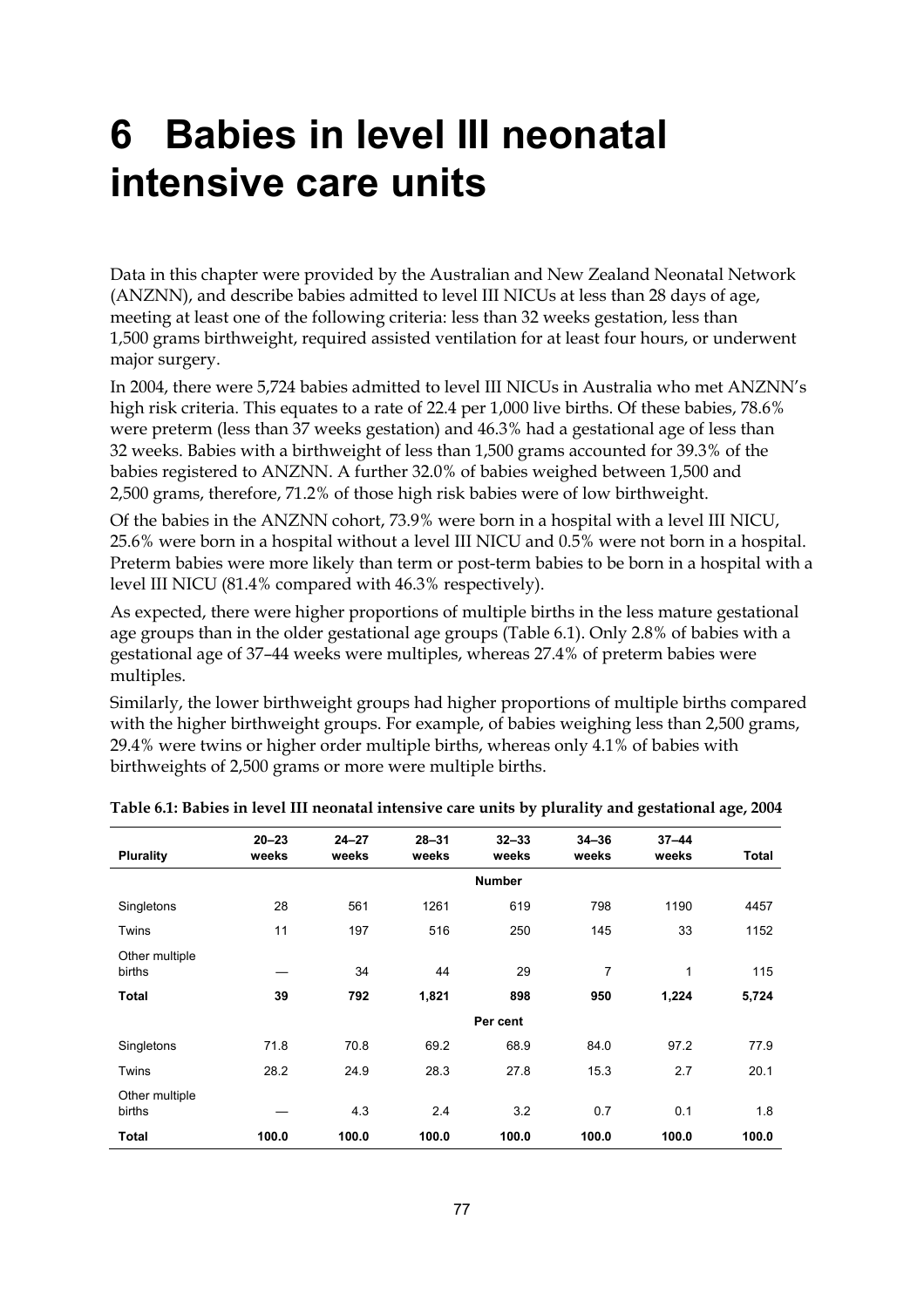The largest percentage of mothers of babies admitted to level III NICUs were aged 30–34 years (31.7%), followed by those aged 25–29 years (25.2%) (Table 6.2). Mothers aged less than 20 years and mothers aged 40 years and over were most likely to have a low birthweight baby admitted to a level III NICU.

| Maternal age<br>(years) | $20 - 23$<br>weeks | $24 - 27$<br>weeks | $28 - 31$<br>weeks | $32 - 33$<br>weeks | $34 - 36$<br>weeks | $37 - 44$<br>weeks | <b>Total</b> |
|-------------------------|--------------------|--------------------|--------------------|--------------------|--------------------|--------------------|--------------|
|                         |                    |                    |                    | <b>Number</b>      |                    |                    |              |
| Less than 20            | 5                  | 61                 | 115                | 42                 | 38                 | 83                 | 344          |
| $20 - 24$               | $\overline{7}$     | 136                | 275                | 100                | 148                | 181                | 847          |
| $25 - 29$               | 9                  | 161                | 466                | 227                | 285                | 293                | 1,441        |
| $30 - 34$               | 6                  | 238                | 558                | 328                | 275                | 409                | 1,814        |
| $35 - 39$               | 10                 | 154                | 320                | 166                | 156                | 208                | 1,014        |
| 40 and over             | 2                  | 42                 | 87                 | 35                 | 48                 | 50                 | 264          |
| <b>Total</b>            | 39                 | 792                | 1,821              | 898                | 950                | 1,224              | 5,724        |
|                         |                    |                    |                    | Per cent           |                    |                    |              |
| Less than 20            | 12.8               | 7.7                | 6.3                | 4.7                | 4.0                | 6.8                | 6.0          |
| $20 - 24$               | 17.9               | 17.2               | 15.1               | 11.1               | 15.6               | 14.8               | 14.8         |
| $25 - 29$               | 23.1               | 20.3               | 25.6               | 25.3               | 30.0               | 23.9               | 25.2         |
| $30 - 34$               | 15.4               | 30.1               | 30.6               | 36.5               | 28.9               | 33.4               | 31.7         |
| $35 - 39$               | 25.6               | 19.4               | 17.6               | 18.5               | 16.4               | 17.0               | 17.7         |
| 40 and over             | 5.1                | 5.3                | 4.8                | 3.9                | 5.1                | 4.1                | 4.6          |
| <b>Total</b>            | 100.0              | 100.0              | 100.0              | 100.0              | 100.0              | 100.0              | 100.0        |

**Table 6.2: Babies in level III neonatal intensive care units by maternal age and gestational age, 2004** 

Of babies in level III NICUs, 61.2% were born by caesarean section (36.6% with no labour and 24.6% with labour), and 38.5% were born vaginally (34.2% without the use of instruments and 4.2% with instruments). Babies in younger gestational age groups were more likely to be born vaginally than those in the older gestational age groups; however, babies in lower birthweight categories were more likely to be born by caesarean section (64.7% of babies less than 2,500 grams compared with 52.4% of babies 2,500 grams or more). Figure 6.1 shows the proportions of vaginal and caesarean section births by gestational age group.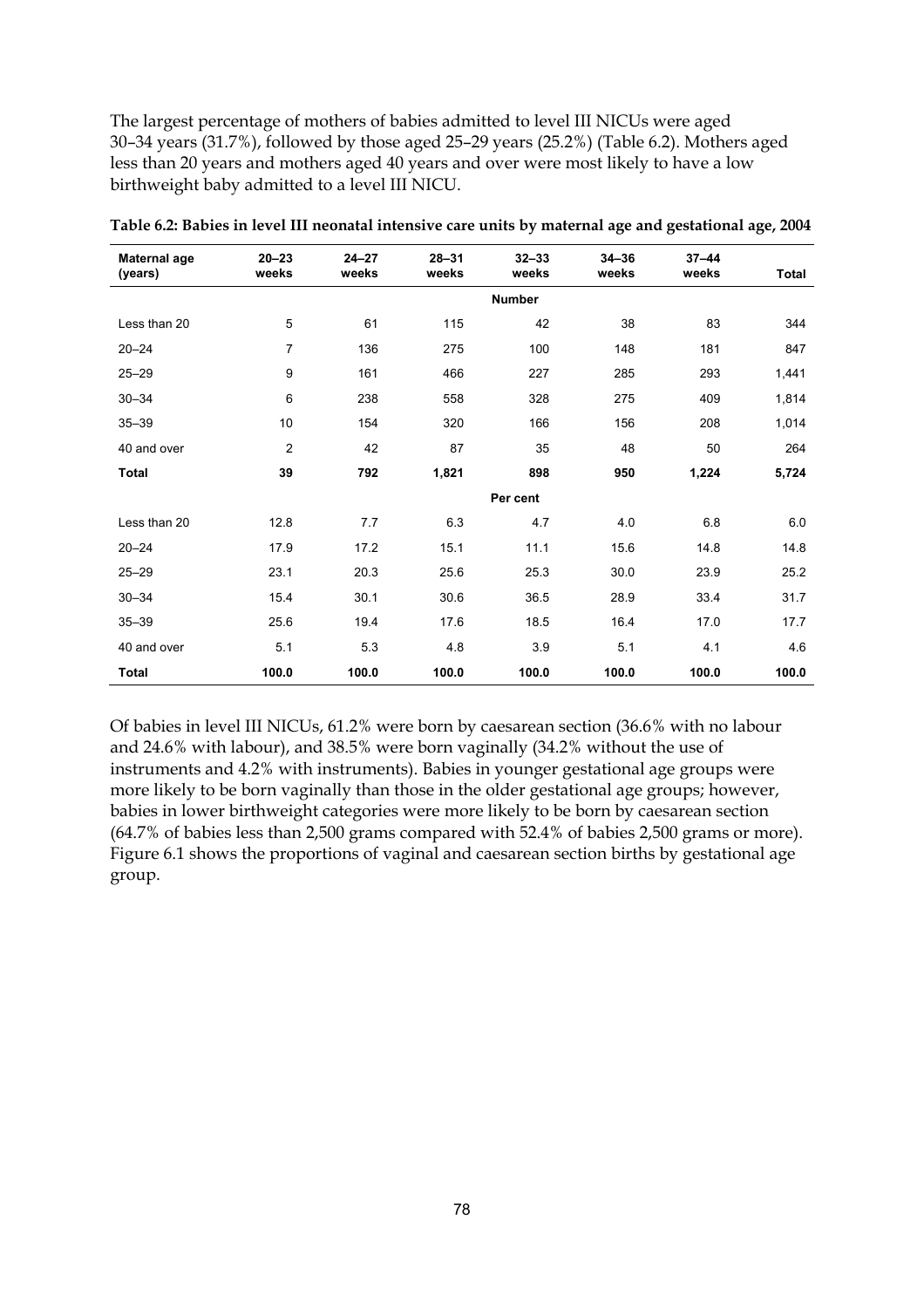

Babies born at younger gestational ages had lower survival rates at discharge from level III NICUs (Figure 6.2). The proportion of babies surviving generally increased as gestational age increased. Of the 5,724 babies in level III NICUs in 2004, 96.2% were alive seven days after admission, 94.3% were alive after 28 days, and 92.8% were discharged.

Less than 2% of babies admitted were diagnosed with a lethal congenital malformation (1.8%). Of these babies, 84.2% had a gestational age of 32 weeks or more.

Around 56.6% of babies were transferred to a children's hospital, nursery or another NICU. The majority of these babies were transferred to a level II nursery (47.3%). Babies with younger gestational ages were less likely to be transferred (23.1% of babies at 20–23 weeks gestation).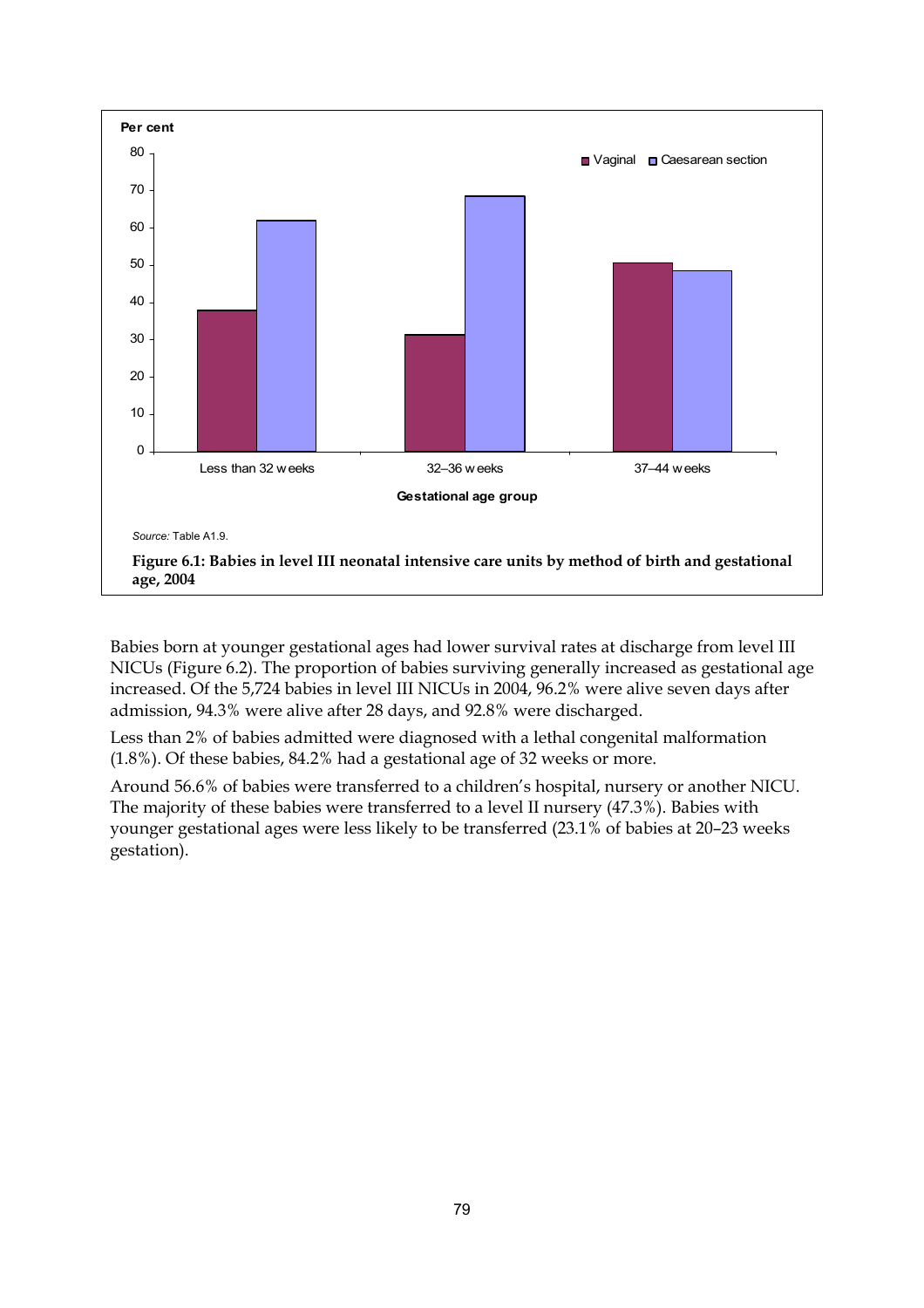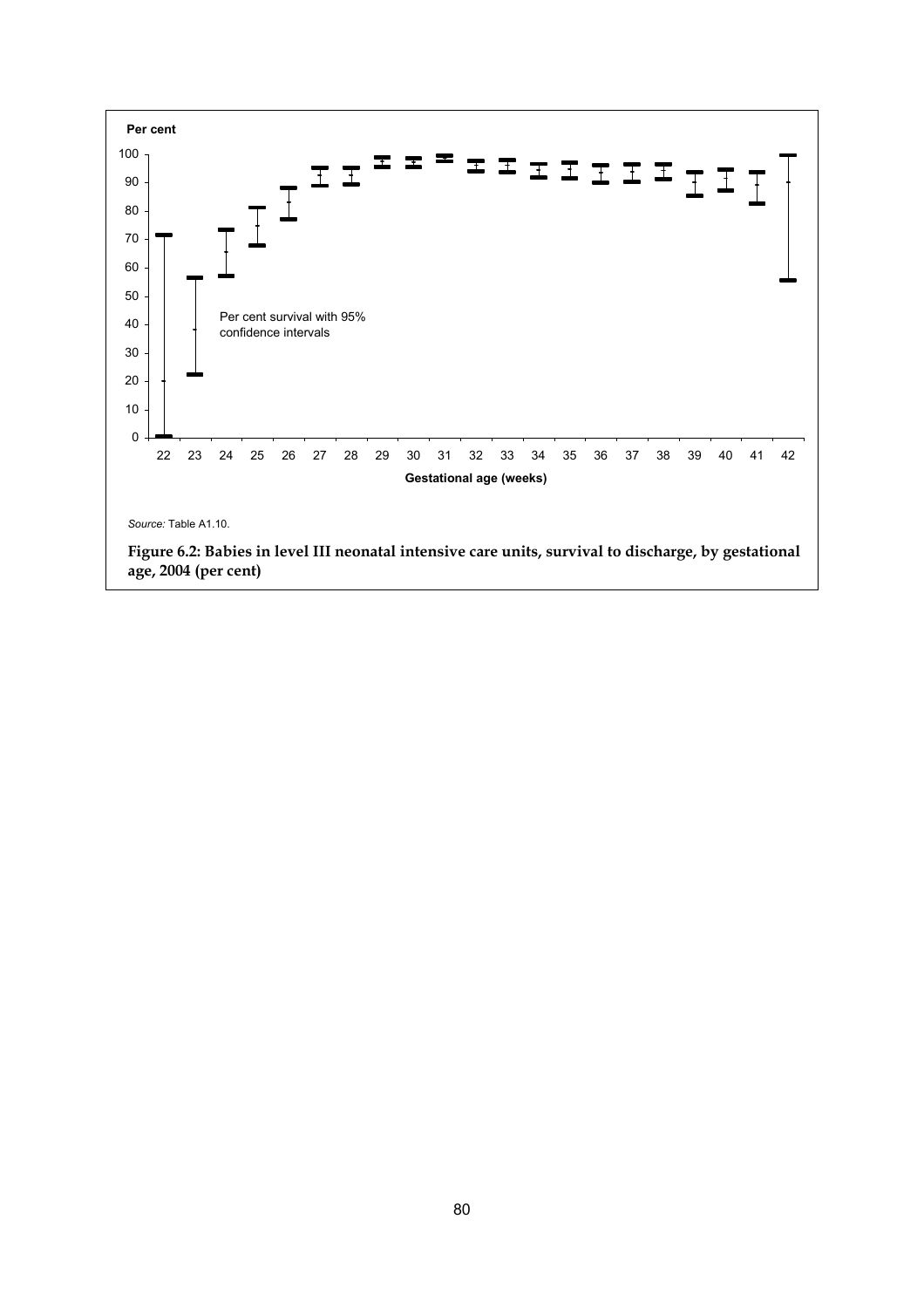# **7 Perinatal mortality**

# **Definitions**

There are different definitions in Australia for reporting and registering perinatal deaths (Figure 7.1). The NHDD specifies a definition of perinatal deaths to include all fetal and neonatal deaths of at least 400 grams birthweight or at least 20 weeks gestation (NHDC 2003). This definition is used in the NPDC.

In Australia, all fetal and neonatal deaths of at least 400 grams birthweight or, if birthweight is unavailable, a gestational age of at least 20 weeks are registered (ABS 2006). Further information on these definitions and the issues surrounding the collection of data on perinatal deaths can be found in a previous edition of this report (Laws & Sullivan 2004a).

|                                    |                    | <b>Fetal deaths</b>                              |                           |
|------------------------------------|--------------------|--------------------------------------------------|---------------------------|
| <b>Institution</b>                 | <b>Birthweight</b> | <b>Gestational age</b>                           | <b>Neonatal</b><br>deaths |
| WHO - International<br>comparisons | $1,000$ grams      | 28 weeks<br>(only if birthweight is unavailable) | $<$ 7 days                |
| - National<br>reporting            | 500 grams          | 22 weeks<br>(only if birthweight is unavailable) | $<$ 7 days                |
| ABS                                | 400 grams          | 20 weeks<br>(only if birthweight is unavailable) | $<$ 28 days               |
| <b>NHDD &amp; NPSU</b>             | 400 grams          | 20 weeks                                         | $<$ 28 days               |

**Figure 7.1: Definitions of perinatal mortality** 

Figure 7.2 shows the definitions of periods of perinatal and infant deaths used by the NPSU. Neonatal deaths are those occurring in live births up to 28 completed days after birth. Infant deaths are those occurring in live births at less than one year of age.

### **Figure 7.2: Perinatal and infant death periods**

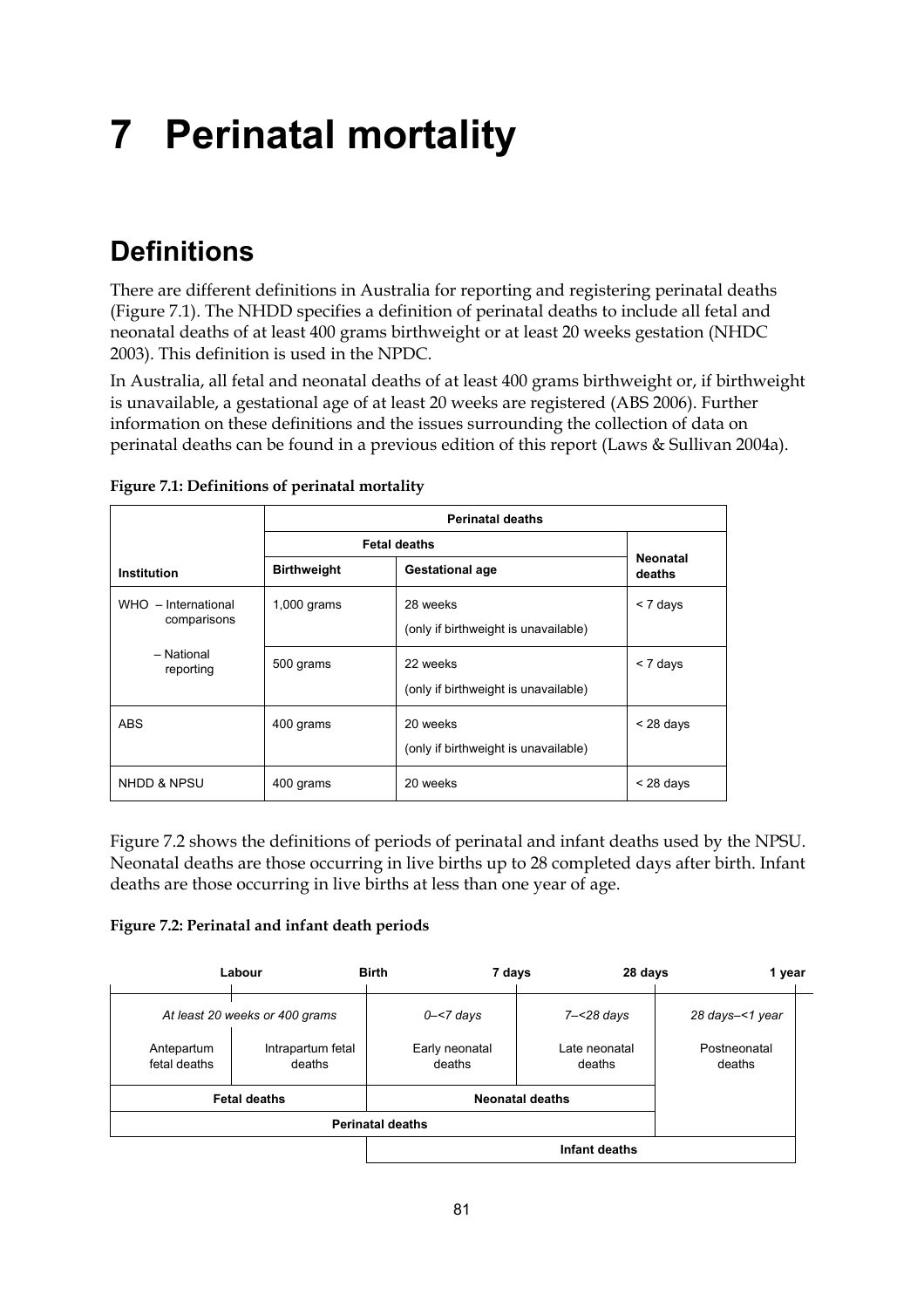# **Australian Bureau of Statistics data**

The ABS definition of perinatal deaths includes birthweight of at least 400 grams or, where birthweight is unknown, a gestational age of at least 20 weeks. Deaths where both the birthweight and gestational age are unknown, are included. The data on perinatal deaths published by the ABS are based on the year of registration rather than on the year of birth or death. This chapter includes data from the *Causes of death Australia* report (e.g. ABS 2006) as well as from the perinatal deaths database as specified.

## **Fetal deaths**

During the period 2002–2004, there were 3,875 fetal deaths registered, giving a fetal death rate of 5.1 per 1,000 births (Table 7.1). Between 1995 and 2004, the national fetal death rate declined from 5.9 to 5.3 per 1,000 births (ABS 2001; ABS 2006). This represents a decrease of 10.2%. Antepartum fetal deaths proportionately accounted for 66.3% of all fetal deaths in 2004 compared with 30.7% for intrapartum fetal deaths.

| <b>Deaths</b>    | 2002  | 2003                                 | 2004  | 2002-2004 |
|------------------|-------|--------------------------------------|-------|-----------|
|                  |       | <b>Number</b>                        |       |           |
| Fetal            | 1,240 | 1,288                                | 1,347 | 3,875     |
| Neonatal         | 779   | 732                                  | 701   | 2,212     |
| <b>Perinatal</b> | 2,019 | 2,020                                | 2,048 | 6,087     |
|                  |       | Rate per 1,000 births <sup>(a)</sup> |       |           |
| Fetal            | 4.9   | 5.1                                  | 5.3   | 5.1       |
| Neonatal         | 3.1   | 2.9                                  | 2.8   | 2.9       |
| <b>Perinatal</b> | 8.0   | 8.0                                  | 8.0   | 8.0       |

| Table 7.1: Fetal, neonatal and perinatal deaths, 2002-2004 |  |
|------------------------------------------------------------|--|
|------------------------------------------------------------|--|

(a) Fetal and perinatal death rates were calculated using all births (live births and stillbirths). Neonatal death rates were calculated using all live births.

*Note:* Data based on year of registration and definition of 400 grams birthweight (or 20 weeks gestation if birthweight is unknown). *Source:* ABS 2006.

## **Neonatal deaths**

The Australian neonatal death rate declined more sharply than the fetal death rate, falling by 20.0% from 3.5 per 1,000 live births in 1995 to 2.8 per 1,000 live births in 2004 (ABS 2001; ABS 2006).

### **Perinatal deaths**

In the period between 1995 and 2004, the national perinatal death rate declined from 9.4 per 1,000 births to 8.0 per 1,000 births (ABS 2001; ABS 2006). In 2004, perinatal death rates were lowest in South Australia and Tasmania (both 6.9 per 1,000 births), and relatively higher in the Australian Capital Territory (11.0 per 1,000 births) and the Northern Territory (11.2 per 1,000 births) (ABS 2006).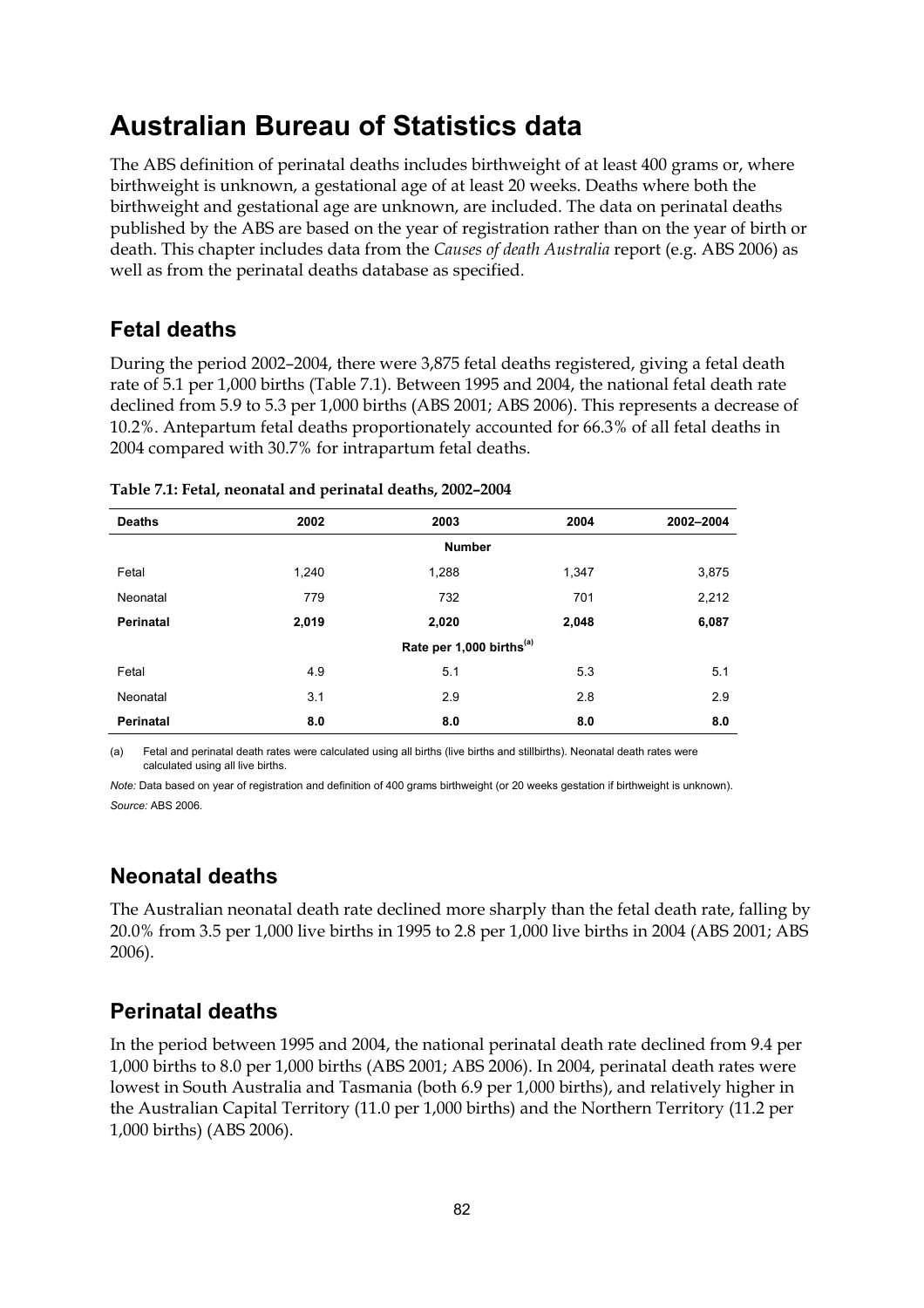### **Perinatal deaths and plurality**

Perinatal death rates are higher for multiple births than for singleton births (Table 7.2). There were 6,087 perinatal deaths registered during the period 2002–2004; 640 (10.5%) occurred in twins and 49 (0.8%) in other multiple births (Table 7.2). On average, for the three-year period, multiple births accounted for 3.3% of all births and 11.3% of all perinatal deaths nationally. The perinatal death rate of twins for the period 2002–2004 was 3.6 times higher, and of other multiple births 9.2 times higher, than that of singleton births.

|                         |               | <b>Twins</b><br><b>Singletons</b> |               |                     | Other multiple births |                     | <b>Total</b>  |                     |  |
|-------------------------|---------------|-----------------------------------|---------------|---------------------|-----------------------|---------------------|---------------|---------------------|--|
| Year                    | <b>Number</b> | Rate <sup>(a)</sup>               | <b>Number</b> | Rate <sup>(a)</sup> | <b>Number</b>         | Rate <sup>(a)</sup> | <b>Number</b> | Rate <sup>(a)</sup> |  |
| <b>Fetal deaths</b>     |               |                                   |               |                     |                       |                     |               |                     |  |
| 2002                    | 1,137         | 4.7                               | 96            | 11.8                | 7                     | 27.7                | 1,240         | 4.9                 |  |
| 2003                    | 1,194         | 4.9                               | 91            | 11.4                | 3                     | 12.9                | 1,288         | 5.1                 |  |
| 2004                    | 1,252         | 5.1                               | 84            | 10.2                | 11                    | 45.6                | 1,347         | 5.3                 |  |
| 2002-2004               | 3,583         | 4.9                               | 271           | 11.1                | 21                    | 28.9                | 3,875         | 5.1                 |  |
| <b>Neonatal deaths</b>  |               |                                   |               |                     |                       |                     |               |                     |  |
| 2002                    | 627           | 2.6                               | 146           | 18.1                | 6                     | 24.4                | 779           | 3.1                 |  |
| 2003                    | 580           | 2.4                               | 142           | 18.0                | 10                    | 43.5                | 732           | 2.9                 |  |
| 2004                    | 608           | 2.5                               | 81            | 9.9                 | 12                    | 52.2                | 701           | 2.8                 |  |
| 2002-2004               | 1,815         | 2.5                               | 369           | 15.3                | 28                    | 39.7                | 2,212         | 2.9                 |  |
| <b>Perinatal deaths</b> |               |                                   |               |                     |                       |                     |               |                     |  |
| 2002                    | 1,764         | 7.2                               | 242           | 29.6                | 13                    | 51.4                | 2,019         | 8.0                 |  |
| 2003                    | 1,774         | 7.3                               | 233           | 29.1                | 13                    | 55.8                | 2,020         | 8.0                 |  |
| 2004                    | 1,860         | 7.5                               | 165           | 20.0                | 23                    | 95.4                | 2,048         | 8.0                 |  |
| 2002-2004               | 5,398         | 7.3                               | 640           | 26.2                | 49                    | 67.4                | 6,087         | 8.0                 |  |

|  |  | Table 7.2: Fetal, neonatal and perinatal deaths by plurality, 2002–2004 |
|--|--|-------------------------------------------------------------------------|
|  |  |                                                                         |

(a) Fetal and perinatal death rates were calculated using all births (live births and stillbirths). Neonatal death rates were calculated using all live births.

*Note:* Data based on year of registration and definition of 400 grams birthweight (or 20 weeks gestation if birthweight is unknown). *Sources:* ABS perinatal deaths database 2002, 2003, 2004; ABS births database 2002, 2003, 2004.

### **Causes of perinatal deaths**

For perinatal deaths, a condition may be reported in the fetus/infant, the mother, or both. Of perinatal deaths registered in 2004, 28.8% did not have a specific cause of death in the fetus/infant assigned. For those where a cause was reported, the category of conditions originating in the perinatal period was the more common cause in all states and territories, and ranged from 65.2% of perinatal deaths in the Australian Capital Territory to 90.0% in the Northern Territory. The variability among the states and territories in terms of cause of death may reflect population differences and variations in certification.

A maternal condition was reported in 60.9% of perinatal deaths in 2004. Complications of placenta, cord and membranes was the most commonly reported category overall (24.0%) and in New South Wales, Queensland, Western Australia and South Australia. Maternal conditions that may be unrelated to the present pregnancy was the next largest category (17.6%), followed by maternal complications of pregnancy (14.5%) (Table 7.3).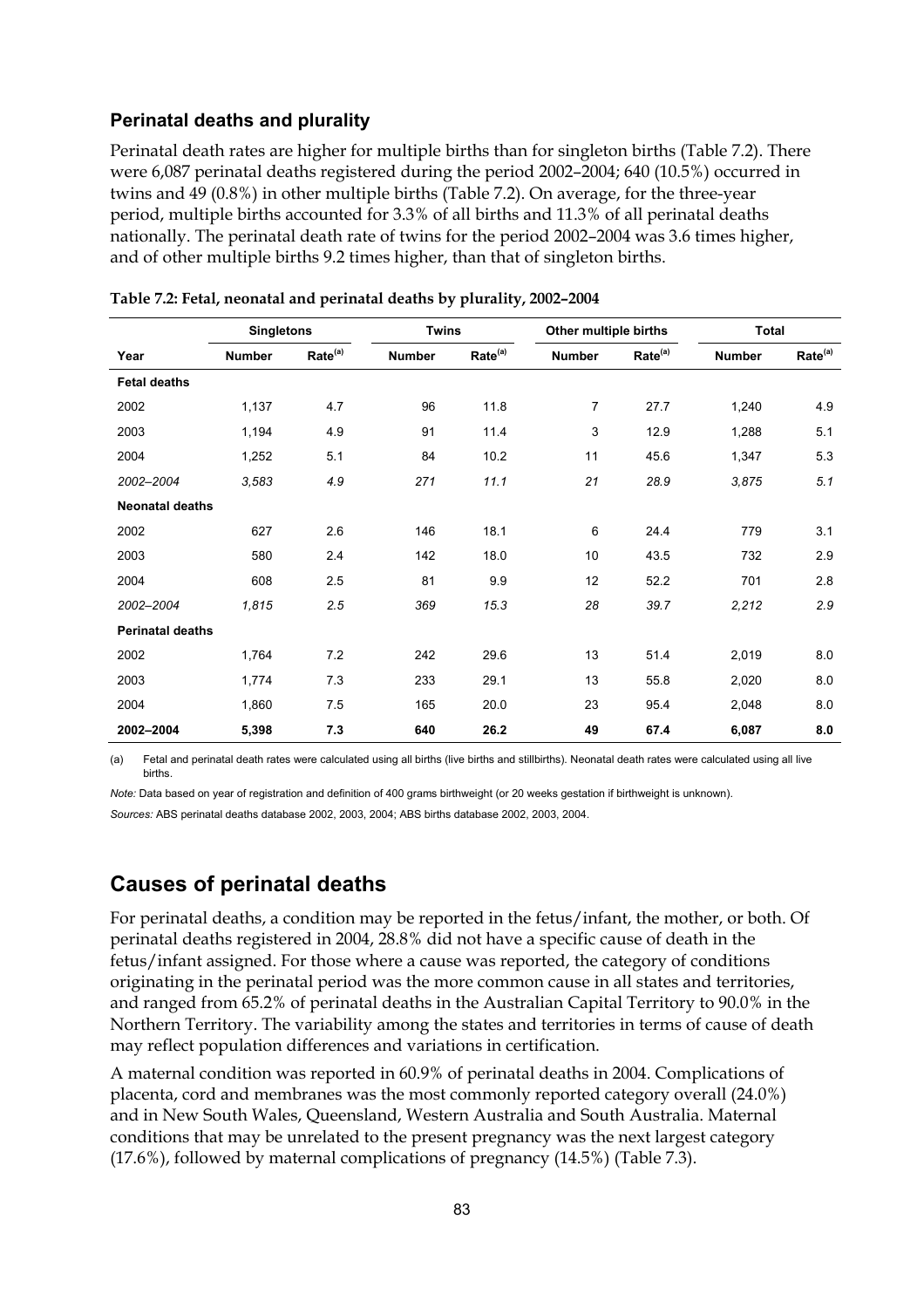### **Table 7.3: Perinatal deaths by cause of death and state and territory of the mother's usual residence, 2004**

| <b>Cause of death</b>                                                                | <b>NSW</b> | Vic  | Qld  | WA   | SΑ             | Tas  | <b>ACT</b>     | NΤ             | Total |
|--------------------------------------------------------------------------------------|------------|------|------|------|----------------|------|----------------|----------------|-------|
|                                                                                      |            |      |      |      | <b>Number</b>  |      |                |                |       |
| All causes                                                                           | 617        | 576  | 422  | 189  | 118            | 40   | 46             | 40             | 2,048 |
| <b>Main condition in fetus/infant</b>                                                |            |      |      |      |                |      |                |                |       |
| Certain conditions originating in<br>the perinatal period (P00-P96)                  | 489        | 450  | 317  | 149  | 93             | 34   | 30             | 36             | 1,598 |
| Congenital malformations,<br>deformations and chromosomal<br>abnormalities (Q00-Q99) | 116        | 119  | 93   | 38   | 22             | 5    | 12             | $\overline{2}$ | 407   |
| <b>Main condition in mother</b>                                                      |            |      |      |      |                |      |                |                |       |
| Maternal conditions that may be<br>unrelated to present pregnancy<br>(POO)           | 75         | 149  | 54   | 36   | 20             | 11   | $\overline{7}$ | 9              | 361   |
| Maternal complications of<br>pregnancy (P01)                                         | 109        | 62   | 72   | 23   | $\overline{7}$ | 6    | 9              | 9              | 297   |
| Complications of placenta, cord<br>and membranes (P02)                               | 152        | 125  | 107  | 51   | 33             | 8    | $\overline{7}$ | 8              | 491   |
| Complications of labour and<br>delivery (P03)                                        | 15         | 38   | 10   | 10   | 9              |      | 1              | $\overline{2}$ | 85    |
| Noxious influences transmitted<br>via placenta or breast milk (P04)                  | 1          | 4    | 3    | 3    | $\overline{c}$ |      |                |                | 13    |
| No maternal condition reported                                                       | 265        | 198  | 176  | 66   | 47             | 15   | 22             | 12             | 801   |
|                                                                                      |            |      |      |      | Per cent       |      |                |                |       |
| Main condition in fetus/infant                                                       |            |      |      |      |                |      |                |                |       |
| Certain conditions originating in<br>the perinatal period (P00-P96)                  | 79.3       | 78.1 | 75.1 | 78.8 | 78.8           | 85.0 | 65.2           | 90.0           | 78.0  |
| Congenital malformations,<br>deformations and chromosomal<br>abnormalities (Q00-Q99) | 18.8       | 20.7 | 22.0 | 20.1 | 18.6           | 12.5 | 26.1           | 5.0            | 19.9  |
| Main condition in mother                                                             |            |      |      |      |                |      |                |                |       |
| Maternal conditions that may be<br>unrelated to present pregnancy<br>(POO)           | 12.2       | 25.9 | 12.8 | 19.0 | 16.9           | 27.5 | 15.2           | 22.5           | 17.6  |
| Maternal complications of<br>pregnancy (P01)                                         | 17.7       | 10.8 | 17.1 | 12.2 | 5.9            | 15.0 | 19.6           | 22.5           | 14.5  |
| Complications of placenta, cord<br>and membranes (P02)                               | 24.6       | 21.7 | 25.4 | 27.0 | 28.0           | 20.0 | 15.2           | $20.0\,$       | 24.0  |
| Complications of labour and<br>delivery (P03)                                        | 2.4        | 6.6  | 2.4  | 5.3  | 7.6            |      | 2.2            | $5.0\,$        | 4.2   |
| Noxious influences transmitted<br>via placenta or breast milk (P04)                  | 0.2        | 0.7  | 0.7  | 1.6  | 1.7            |      |                |                | 0.6   |
| No maternal condition reported                                                       | 42.9       | 34.4 | 41.7 | 34.9 | 39.8           | 37.5 | 47.8           | 30.0           | 39.1  |

*Note:* Data based on year of registration and state/territory of the mother's usual residence, and definition of 400 grams birthweight (or 20 weeks gestation if birthweight is unknown).

*Source:* ABS perinatal deaths database 2004.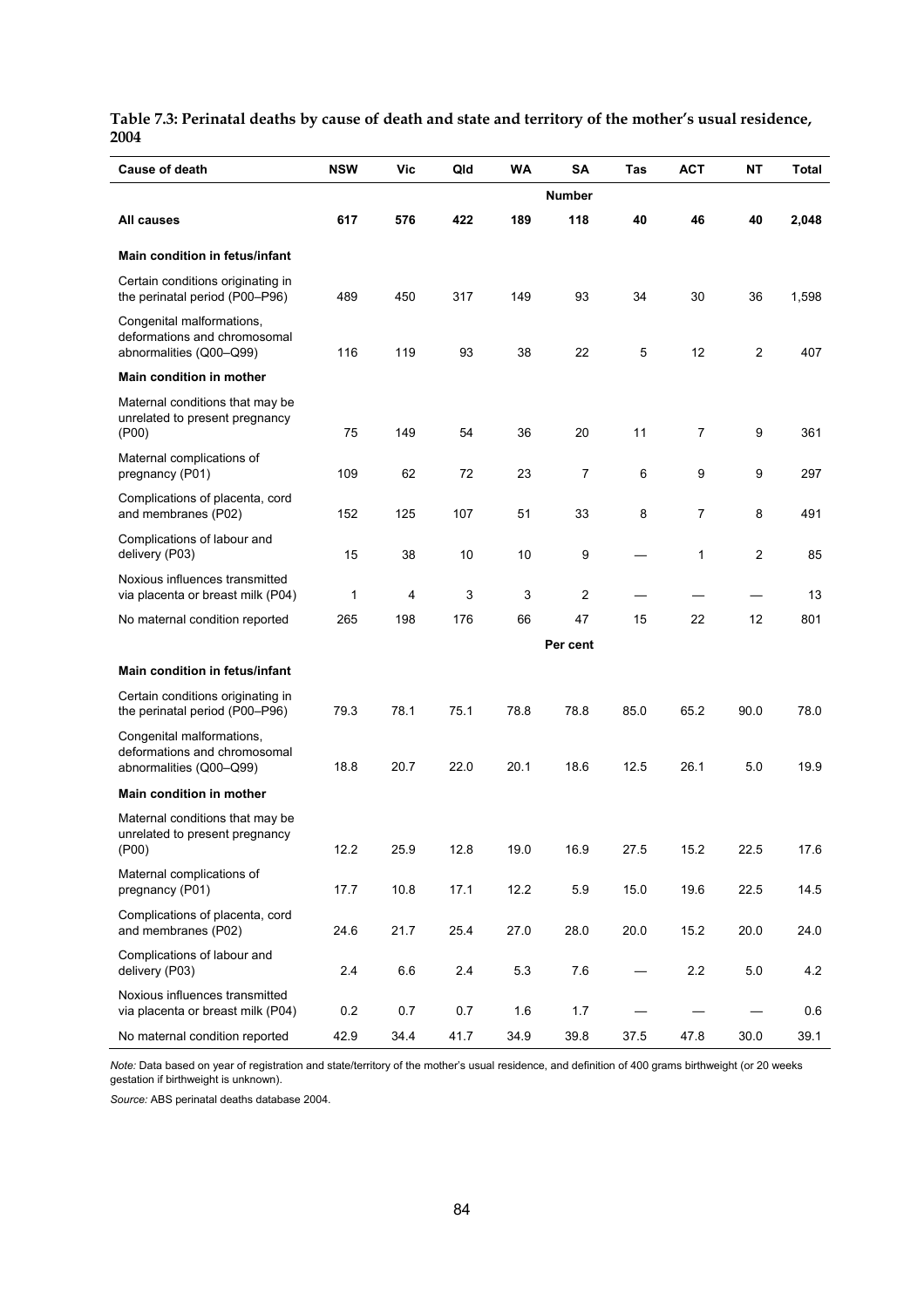# **National Perinatal Data Collection data**

### **Fetal deaths**

As noted previously, fetal deaths are included in the NPDC if the birthweight is at least 400 grams or the gestational age is 20 weeks or more.

In 2004, there were 1,919 fetal deaths reported to the NPDC, resulting in a fetal death rate of 7.5 per 1,000 births (Table 7.4), higher than the rate of 5.3 per 1,000 reported from the ABS mortality collection. This is partially explained by the use of different reporting practices and inclusion criteria for fetal deaths in the two collections. The state and territory fetal death rates ranged from 6.3 per 1,000 births in the Northern Territory to 9.7 per 1,000 births in Victoria.

|                                | <b>NSW</b> | Vic    | Qld    | <b>WA</b> | <b>SA</b>                            | Tas   | ACT <sup>(a)</sup> | <b>NT</b> | <b>Australia</b> |
|--------------------------------|------------|--------|--------|-----------|--------------------------------------|-------|--------------------|-----------|------------------|
|                                |            |        |        |           | <b>Number</b>                        |       |                    |           |                  |
| Live births <sup>(b)</sup>     | 85,065     | 63,082 | 50,563 | 25.340    | 17.408                               | 5,483 | 4,893              | 3,452     | 255,286          |
| Fetal deaths                   | 561        | 618    | 347    | 188       | 113                                  | 37    | 33                 | 22        | 1,919            |
| Neonatal deaths <sup>(c)</sup> | 212        | 207    | 198    | 61        | 51                                   | 12    | 23                 | 19        | 783              |
| Perinatal deaths               | 773        | 825    | 545    | 249       | 164                                  | 49    | 56                 | 41        | 2,702            |
| <b>Total births</b>            | 85,626     | 63,700 | 50,910 | 25,528    | 17,521                               | 5,520 | 4,926              | 3,474     | 257,205          |
|                                |            |        |        |           | Rate per 1,000 births <sup>(d)</sup> |       |                    |           |                  |
| Fetal deaths                   | 6.6        | 9.7    | 6.8    | 7.4       | 6.4                                  | 6.7   | 6.7                | 6.3       | 7.5              |
| Neonatal deaths $(c)$          | 2.5        | 3.3    | 3.9    | 2.4       | 2.9                                  | 2.2   | 4.7                | 5.5       | 3.1              |
| Perinatal deaths               | 9.0        | 13.0   | 10.7   | 9.8       | 9.4                                  | 8.9   | 11.4               | 11.8      | 10.5             |

**Table 7.4: Fetal, neonatal and perinatal deaths by state and territory, 2004** 

(a) 16.3% of women who gave birth in the ACT were non-ACT residents. Care must be taken when interpreting rates. For example, for ACT residents who gave birth in the ACT, there were 6.1 fetal deaths per 1,000 births, 4.4 neonatal deaths per 1,000 live births and 10.4 perinatal deaths per 1,000 births.

(b) Includes neonatal deaths.

(c) Except in WA and NT, these may exclude neonatal deaths within 28 days of birth for babies transferred to another hospital or readmitted to hospital and those dying at home.

(d) Fetal and perinatal death rates were calculated using all births (live births and stillbirths). Neonatal death rates were calculated using all live births.

There was variation in fetal and perinatal death rates according to maternal age with higher rates reported for teenage mothers (Table 7.5). The age-group specific fetal death rates ranged from 6.3 per 1,000 births for babies of mothers aged 30–34 years to 14.7 per 1,000 births for babies of mothers aged less than 20 years.

The fetal death rate of babies born to Aboriginal or Torres Strait Islander mothers (excluding Tasmania) was 11.0 per 1,000 births. The rate was 7.2 per 1,000 births for non-Indigenous mothers (Table 7.5).

Fetal death was more likely among babies of first-time mothers (9.0 per 1,000 births) than among babies whose mothers had at least one previous birth (6.3 per 1,000 births). However, for grand multiparous women (women who have had four or more previous pregnancies resulting in a live birth or stillbirth), the fetal death rate was higher at 10.8 per 1,000 births.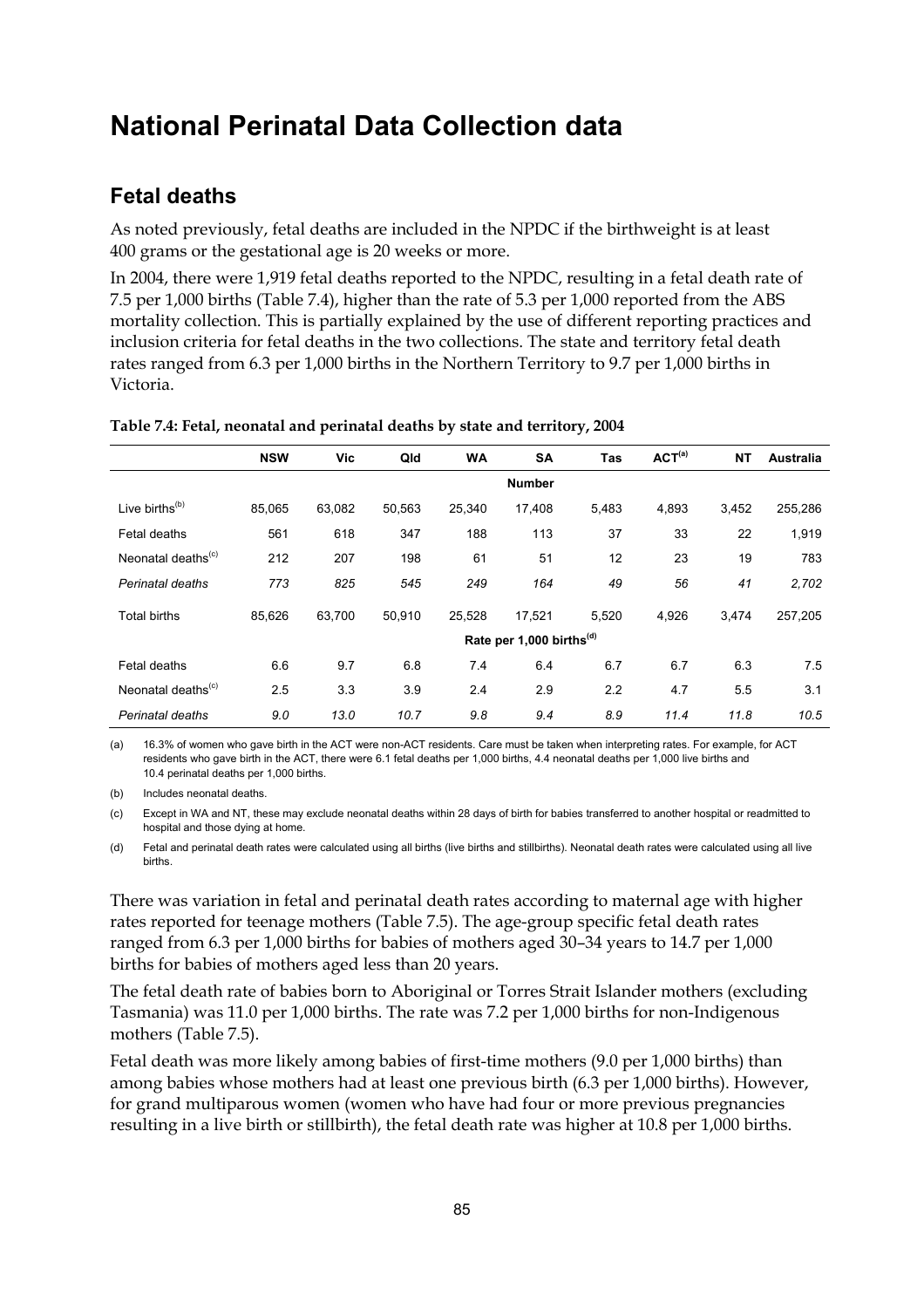The fetal death rate of twins (20.1 per 1,000 births) and other multiple births (75.6 per 1,000 births) was higher than that of singleton babies (7.0 per 1,000 births).

Fetal death rates were higher for babies of mothers who gave birth in public hospitals (7.9 per 1,000 births) than for those of mothers who gave birth in private hospitals (6.8 per 1,000 births) (Table 7.5).

| Characteristic                          | <b>Fetal deaths</b> | Neonatal deaths <sup>(a)(b)</sup>    | Perinatal deaths <sup>(a)(b)</sup> |
|-----------------------------------------|---------------------|--------------------------------------|------------------------------------|
|                                         |                     | Rate per 1,000 births <sup>(c)</sup> |                                    |
| <b>Maternal age</b>                     |                     |                                      |                                    |
| Less than 20                            | 14.7                | 5.1                                  | 19.7                               |
| $20 - 24$                               | 8.2                 | 3.5                                  | 11.7                               |
| $25 - 29$                               | 6.9                 | 3.1                                  | 10.0                               |
| $30 - 34$                               | 6.3                 | 2.5                                  | 8.8                                |
| 35 and over                             | 7.8                 | 3.3                                  | 11.1                               |
|                                         |                     |                                      |                                    |
| Indigenous status <sup>(d)</sup>        |                     |                                      |                                    |
| Aboriginal or Torres Strait<br>Islander | 11.0                | 6.9                                  | 17.8                               |
| Non-Indigenous                          | 7.2                 | 2.9                                  | 10.2                               |
|                                         |                     |                                      |                                    |
| Hospital sector for hospital births     |                     |                                      |                                    |
| Public                                  | 7.9                 | 3.8                                  | 11.7                               |
| Private                                 | 6.8                 | 1.3                                  | 8.1                                |
| Parity                                  |                     |                                      |                                    |
| Primipara                               | 9.0                 | 3.3                                  | 12.2                               |
| Multipara                               | 6.3                 | 2.9                                  | 9.2                                |

**Table 7.5: Fetal, neonatal and perinatal deaths by selected maternal characteristics, 2004** 

(a) Excludes neonatal deaths in NT.

(b) Except in WA, these may exclude neonatal deaths within 28 days of birth for babies transferred to another hospital or readmitted to hospital, and those dying at home.

(c) Fetal and perinatal death rates were calculated using all births (live births and stillbirths). Neonatal death rates were calculated using all live births.

(d) Excludes Tas.

### **Neonatal deaths**

There were 783 neonatal deaths reported to the NPDC for 2004, giving a rate of 3.1 per 1,000 live births (Table 7.4). Ascertainment of neonatal deaths within 28 days of birth is likely to be incomplete for deaths occurring among babies transferred to another hospital, readmitted to hospital or dying at home.

Neonatal death rates based on NPDC data varied among the states and territories. The variation in rates may reflect differences in ascertainment practices of deaths by states and territories as well as absolute differences in mortality experienced in the state or territory.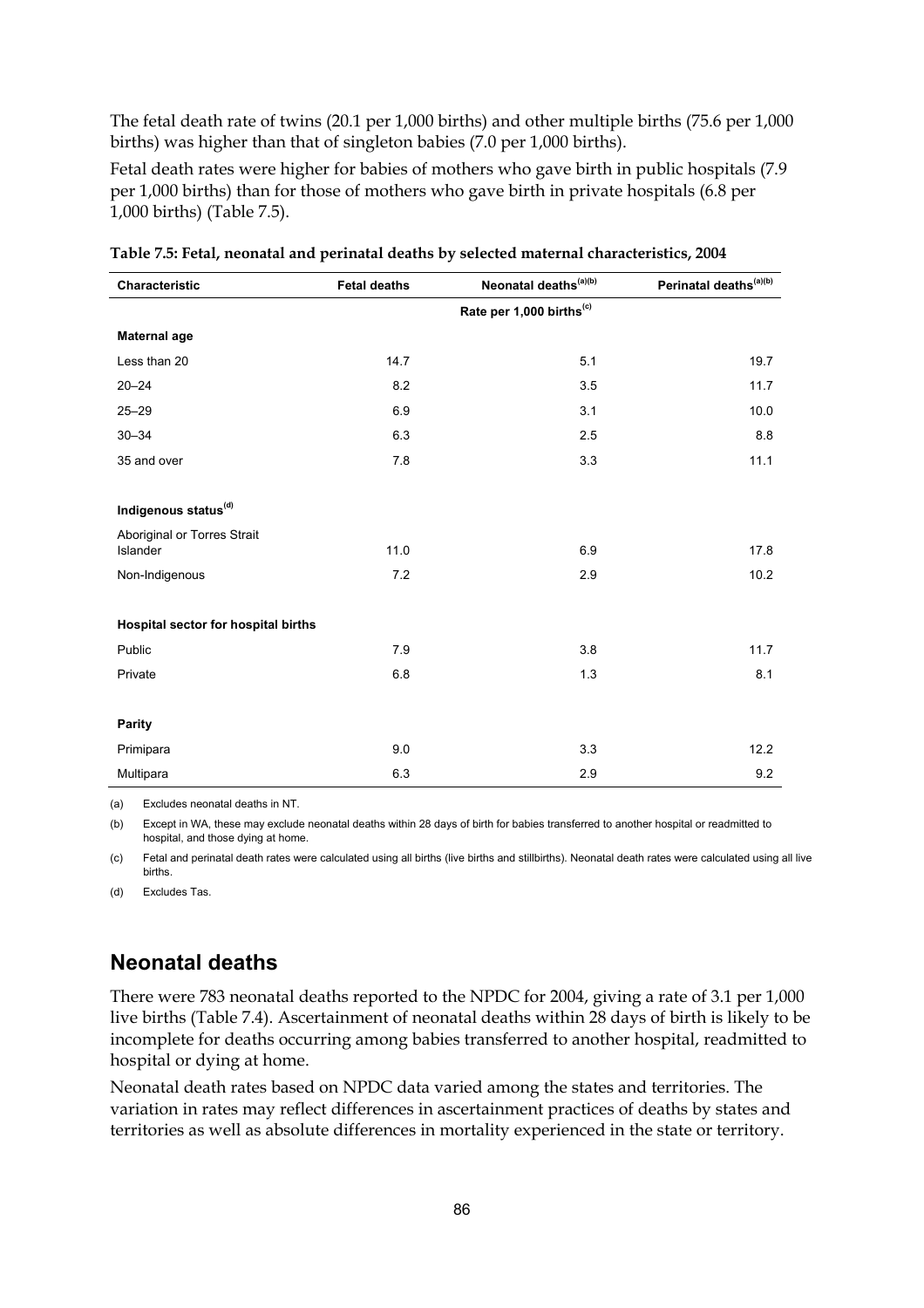The neonatal death rates ranged from 2.2 per 1,000 live births in Tasmania to 5.5 per 1,000 live births in the Northern Territory (Table 7.4).

Note that a significant proportion of women who gave birth in the Australian Capital Territory were New South Wales residents (16.3% in 2004). Many women from southern New South Wales with high-risk pregnancies gave birth in the Australian Capital Territory (Table 3.3), so death rates are likely to appear higher when based on births in the Australian Capital Territory.

Higher neonatal death rates were reported for younger mothers. The age-group specific neonatal death rate was 5.1 per 1,000 live births for babies of teenage mothers (aged less than 20 years) and 3.5 per 1,000 live births for babies of mothers aged 20–24 years (Table 7.5).

The neonatal death rate of babies born to Aboriginal or Torres Strait Islander mothers was 6.9 per 1,000 live births, noting that the data do not include Tasmania. The neonatal death rate for babies born to non-Indigenous mothers was 2.9 per 1,000 live births.

Neonatal death rates were higher for babies of mothers who gave birth in public hospitals (3.8 per 1,000 live births) than for those of mothers who gave birth in private hospitals (1.3 per 1,000 live births).

### **Perinatal deaths**

In the NPDC there were 2,702 reported perinatal deaths in 2004, resulting in a perinatal death rate of 10.5 deaths per 1,000 births (Table 7.4). Of these perinatal deaths, 71.0% were fetal deaths.

Perinatal death rates were highest in babies of teenage mothers (19.7 per 1,000 births), followed by babies of mothers aged 20–24 years (11.7 per 1,000 births). The perinatal death rate of babies born to Aboriginal or Torres Strait Islander mothers (excluding Tasmania) was 17.8 per 1,000 births. The rate was 10.2 per 1,000 births in babies born to non-Indigenous mothers (Table 7.5).

Perinatal death was more likely among babies of first-time mothers (12.2 per 1,000 births) than among babies whose mothers had at least one previous birth (9.2 per 1,000 births). Perinatal death rates were higher for babies of mothers who gave birth in public hospitals (11.7 per 1,000 births) than for those of mothers who gave birth in private hospitals (8.1 per 1,000 births) (Table 7.5).

Perinatal death rates vary according to which definition is used. According to the ABS definition, there were 2,048 perinatal deaths registered in 2004, resulting in a perinatal death rate of 8.0 deaths per 1,000 births (ABS 2006). Using the criteria of 400 grams or more birthweight or 20 weeks or more gestation for the NPDC data, the 2004 perinatal death rate of 10.5 per 1,000 births was higher.

### **Causes of perinatal deaths**

The majority of states and territories have implemented the Perinatal Society of Australia and New Zealand Perinatal Death Classification (PSANZ-PDC) and the PSANZ Neonatal Death Classification (PSANZ-NDC) to classify causes of perinatal deaths. Further details on these classifications can be found at <http://www.psanzpnmsig.org/>.

For the 2004 data, six jurisdictions provided causes of death according to the PSANZ-PDC (Table 7.6). In New South Wales, only deaths of at least 500 grams birthweight or at least 22 weeks gestation with confidential reports had been classified. This differed from the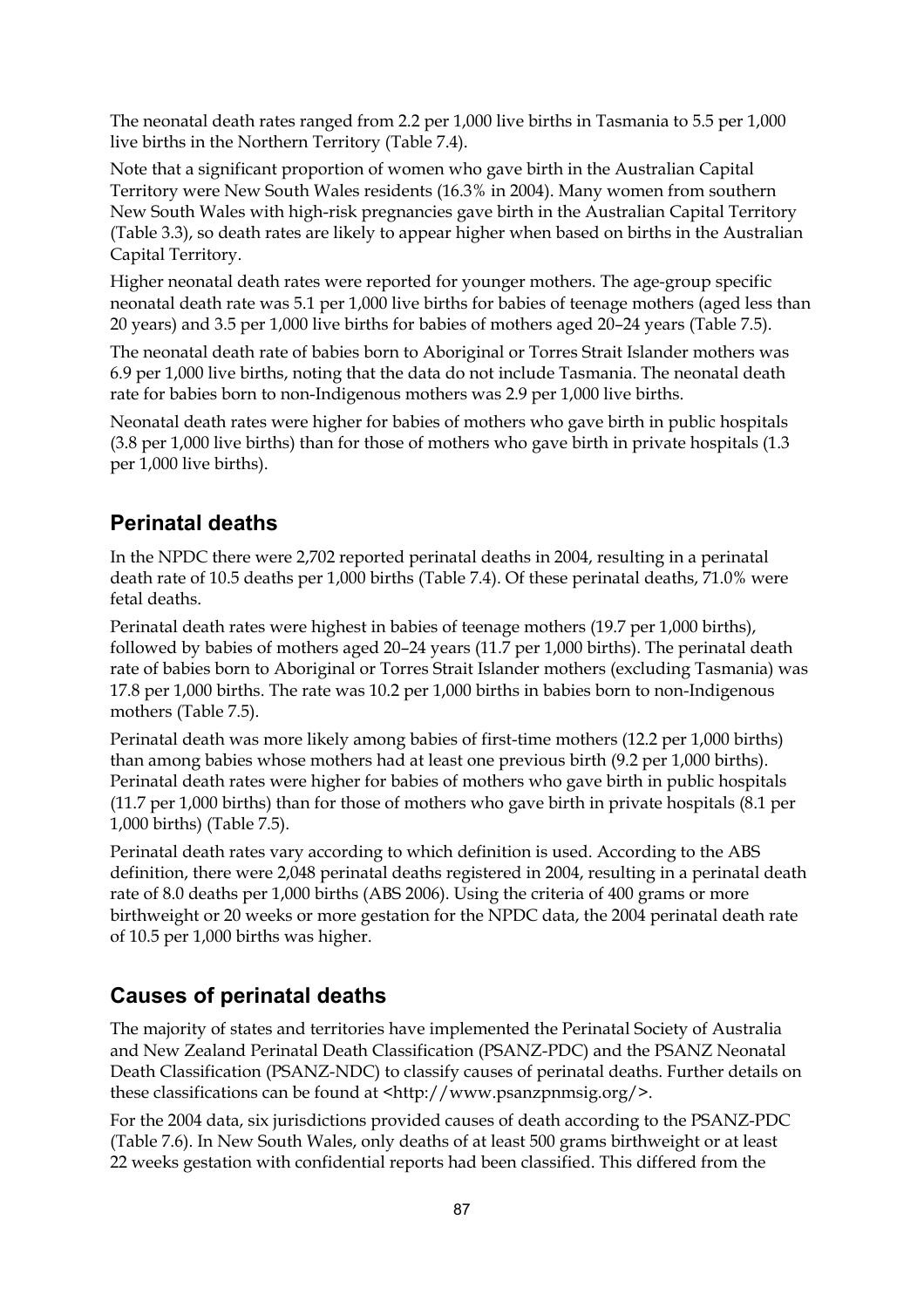400 grams or 20 weeks gestation criteria used by the other five states. Excluding New South Wales because of the different inclusion criteria, the main causes of perinatal deaths in the five states with comparable data for 2004 were congenital abnormalities (23.7%), spontaneous preterm births (17.8%) and unexplained antepartum death (15.5%). These three groups of causes accounted for over half of all perinatal deaths in these states. Death from maternal conditions (13.5%) was also a commonly reported cause of perinatal death. There is considerable variability by jurisdiction in the leading causes of death, most likely the result of differences in the implementation of the classification at a jurisdictional level.

Table 7.7 presents causes of perinatal deaths by gestational age group for five states. The main cause of perinatal death at 20–21 weeks gestation was congenital abnormalities (39.1%). The leading cause of death at 22–27 weeks gestation was the category of spontaneous preterm birth (27.2%). Perinatal deaths of babies at 32–36 weeks gestation or at term were most commonly due to unexplained antepartum death (29.5% and 30.0% respectively).

The most common causes of perinatal death in singletons were congenital abnormalities (25.4%), followed by unexplained antepartum death (16.0%) and spontaneous preterm birth (15.7%) (Table 7.8). Deaths of twins and higher order multiple births were mostly due to spontaneous preterm birth and specific perinatal conditions.

Of perinatal deaths to mothers aged less than 20 years, 44.4% were due to maternal conditions. In mothers aged 40 years or over, 31.5% of perinatal deaths were caused by congenital abnormalities (Table 7.9).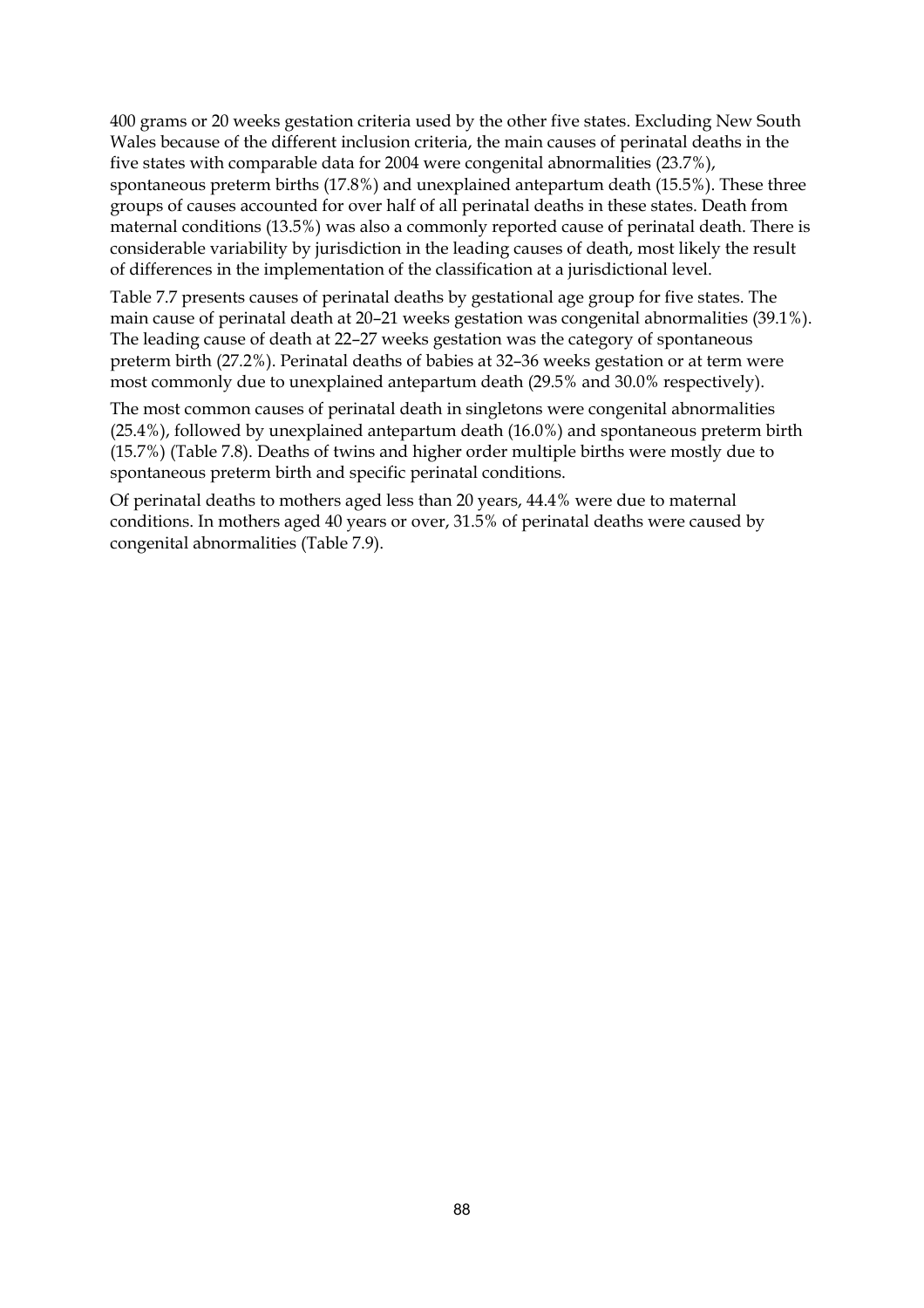| <b>Cause of death</b>           | $NSW^{(a)}$ | Vic   | Qld   | <b>WA</b> | SΑ            | Tas   | <b>ACT</b> | NΤ   | Total <sup>(b)</sup> |
|---------------------------------|-------------|-------|-------|-----------|---------------|-------|------------|------|----------------------|
|                                 |             |       |       |           | <b>Number</b> |       |            |      |                      |
| Congenital abnormality          | 125         | 193   | 121   | 61        | 54            | 6     | n.a.       | n.a. | 560                  |
| Perinatal infection             | n.p.        | 13    | 11    | 11        | 13            | $<$ 5 | n.a.       | n.a. | 64                   |
| Hypertension                    | 30          | 29    | 14    | 13        | 6             |       | n.a.       | n.a. | 92                   |
| Antepartum haemorrhage<br>(APH) | 59          | 44    | 45    | 13        | 11            | 8     | n.a.       | n.a. | 180                  |
| Maternal conditions             | 21          | 213   | 21    | 5         | n.p.          | <5    | n.a.       | n.a. | 269                  |
| Specific perinatal conditions   | 43          | 47    | 40    | 22        | n.p.          | <5    | n.a.       | n.a. | 172                  |
| Hypoxic peripartum death        | 20          | 25    | 14    | 11        | 6             | 5     | n.a.       | n.a. | 81                   |
| Fetal growth restriction (FGR)  | 16          | 39    | 16    | 11        | 14            | 8     | n.a.       | n.a. | 104                  |
| Spontaneous preterm             | 121         | 115   | 121   | 65        | 16            | 9     | n.a.       | n.a. | 447                  |
| Unexplained antepartum death    | 191         | 99    | 128   | 33        | 19            | 5     | n.a.       | n.a. | 475                  |
| No obstetric antecedent         | $<$ 4       | 8     | 14    | 4         | $<$ 4         |       | n.a.       | n.a. | 31                   |
| Not stated                      | 130         |       |       |           |               |       | n.a.       | n.a. | 130                  |
| Total                           | 773         | 825   | 545   | 249       | 164           | 49    | n.a.       | n.a. | 2,605                |
|                                 |             |       |       |           | Per cent      |       |            |      |                      |
| Congenital abnormality          | 16.2        | 23.4  | 22.2  | 24.5      | 32.9          | 12.2  | n.a.       | n.a. | 21.5                 |
| Perinatal infection             | n.p.        | 1.6   | 2.0   | 4.4       | 7.9           | n.p.  | n.a.       | n.a. | 2.5                  |
| Hypertension                    | 3.9         | 3.5   | 2.6   | 5.2       | 3.7           |       | n.a.       | n.a. | 3.5                  |
| Antepartum haemorrhage<br>(APH) | 7.6         | 5.3   | 8.3   | 5.2       | 6.7           | 16.3  | n.a.       | n.a. | 6.9                  |
| Maternal conditions             | 2.7         | 25.8  | 3.9   | 2.0       | n.p.          | n.p.  | n.a.       | n.a. | 10.3                 |
| Specific perinatal conditions   | 5.6         | 5.7   | 7.3   | 8.8       | n.p.          | n.p.  | n.a.       | n.a. | 6.6                  |
| Hypoxic peripartum death        | 2.6         | 3.0   | 2.6   | 4.4       | 3.7           | 10.2  | n.a.       | n.a. | 3.1                  |
| Fetal growth restriction (FGR)  | 2.1         | 4.7   | 2.9   | 4.4       | 8.5           | 16.3  | n.a.       | n.a. | 4.0                  |
| Spontaneous preterm             | 15.7        | 13.9  | 22.2  | 26.1      | 9.8           | 18.4  | n.a.       | n.a. | 17.2                 |
| Unexplained antepartum death    | 24.7        | 12.0  | 23.5  | 13.3      | 11.6          | 10.2  | n.a.       | n.a. | 18.2                 |
| No obstetric antecedent         | n.p.        | 1.0   | 2.6   | 1.6       | n.p.          |       | n.a.       | n.a. | 1.2                  |
| Not stated                      | 16.8        |       |       |           |               |       | n.a.       | n.a. | 5.0                  |
| Total                           | 100.0       | 100.0 | 100.0 | 100.0     | 100.0         | 100.0 | n.a.       | n.a. | 100.0                |

### **Table 7.6: Perinatal deaths by Perinatal Society of Australia and New Zealand Perinatal Death Classification and state and territory, 2004**

(a) For NSW, the Perinatal Outcomes Working Party of the NSW Maternal and Perinatal Committee classified deaths of at least 500 g birthweight and/or at least 22 weeks gestation. 'Not stated' includes perinatal deaths less than 500 g birthweight and less than 22 weeks gestation that were not classified by the Committee and other deaths for which no report was received. For further information see: NSW Department of Health 2005.

(b) Includes NSW which has different inclusion criteria. This may affect the overall distribution of the causes of death.

n.a. Data for ACT and NT were not available.

n.p. Data not published to maintain confidentiality of small numbers.

*Note:* Data are based on state/territory of death rather than the state/territory of the mother's usual residence.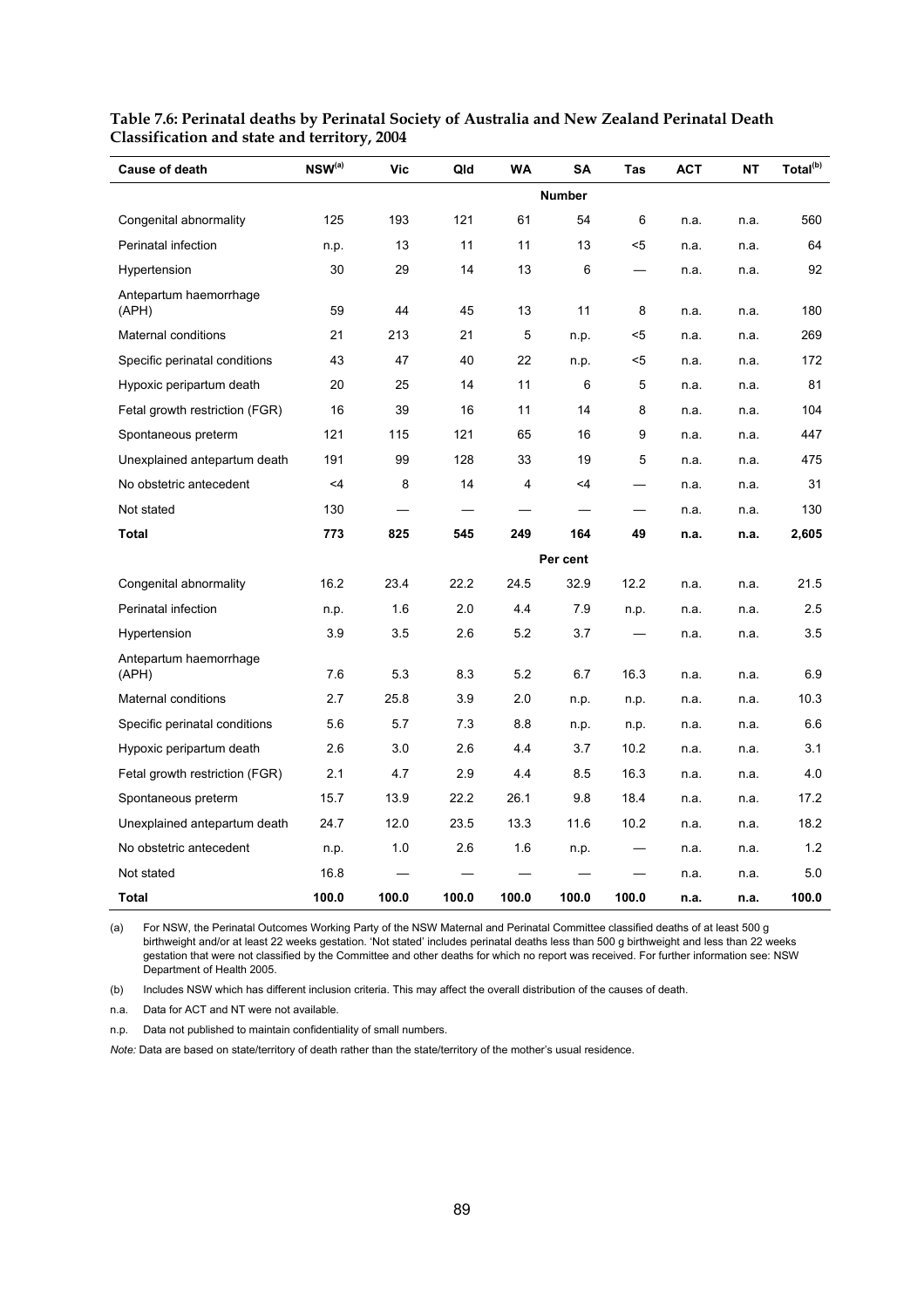| <b>Gestational age (weeks)</b>  |                |           |                |                |           |                |                |              |
|---------------------------------|----------------|-----------|----------------|----------------|-----------|----------------|----------------|--------------|
| <b>Cause of death</b>           | $20 - 21$      | $22 - 27$ | $28 - 31$      | $32 - 36$      | $37 - 41$ | 42 and<br>over | <b>Not</b>     | <b>Total</b> |
|                                 |                |           |                |                |           |                | stated         |              |
|                                 |                |           |                | <b>Number</b>  |           |                |                |              |
| Congenital abnormality          | 173            | 116       | 31             | 49             | 64        | $\mathbf{1}$   | 1              | 435          |
| Perinatal infection             | $\overline{7}$ | 18        | 6              | 3              | 16        |                |                | 50           |
| Hypertension                    | 1              | 27        | 12             | 10             | 12        |                |                | 62           |
| Antepartum haemorrhage<br>(APH) | 24             | 48        | 4              | 25             | 20        |                |                | 121          |
| Maternal conditions             | 62             | 153       | 8              | 14             | 9         | 2              |                | 248          |
| Specific perinatal conditions   | 27             | 47        | 12             | 15             | 28        |                |                | 129          |
| Hypoxic peripartum death        |                | 2         |                | $\overline{7}$ | 51        | $\mathbf{1}$   |                | 61           |
| Fetal growth restriction (FGR)  | $\overline{7}$ | 18        | 17             | 16             | 30        |                |                | 88           |
| Spontaneous preterm             | 121            | 184       | 15             | 5              | 1         |                |                | 326          |
| Unexplained antepartum death    | 19             | 61        | 35             | 62             | 106       | $\mathbf{1}$   |                | 284          |
| No obstetric antecedent         | $\overline{2}$ | 3         | $\overline{2}$ | 4              | 16        |                | $\mathbf{1}$   | 28           |
| Total                           | 443            | 677       | 142            | 210            | 353       | 5              | $\overline{2}$ | 1,832        |
|                                 |                |           |                | Per cent       |           |                |                |              |
| Congenital abnormality          | 39.1           | 17.1      | 21.8           | 23.3           | 18.1      | 20.0           | 50.0           | 23.7         |
| Perinatal infection             | 1.6            | 2.7       | 4.2            | 1.4            | 4.5       |                |                | 2.7          |
| Hypertension                    | 0.2            | 4.0       | 8.5            | 4.8            | 3.4       |                |                | 3.4          |
| Antepartum haemorrhage<br>(APH) | 5.4            | 7.1       | 2.8            | 11.9           | 5.7       |                |                | 6.6          |
| Maternal conditions             | 14.0           | 22.6      | 5.6            | 6.7            | 2.5       | 40.0           |                | 13.5         |
| Specific perinatal conditions   | 6.1            | 6.9       | 8.5            | 7.1            | 7.9       |                |                | 7.0          |
| Hypoxic peripartum death        |                | 0.3       |                | 3.3            | 14.4      | 20.0           |                | 3.3          |
| Fetal growth restriction (FGR)  | 1.6            | 2.7       | 12.0           | 7.6            | 8.5       |                |                | 4.8          |
| Spontaneous preterm             | 27.3           | 27.2      | 10.6           | 2.4            | 0.3       |                |                | 17.8         |
| Unexplained antepartum death    | 4.3            | 9.0       | 24.6           | 29.5           | 30.0      | 20.0           |                | 15.5         |
| No obstetric antecedent         | 0.5            | 0.4       | 1.4            | 1.9            | 4.5       |                | 50.0           | 1.5          |
| Total                           | 100.0          | 100.0     | 100.0          | 100.0          | 100.0     | 100.0          | 100.0          | 100.0        |

#### **Table 7.7: Perinatal deaths by Perinatal Society of Australia and New Zealand Perinatal Death Classification and gestational age, 2004**

*Note:* Excludes NSW, ACT and NT.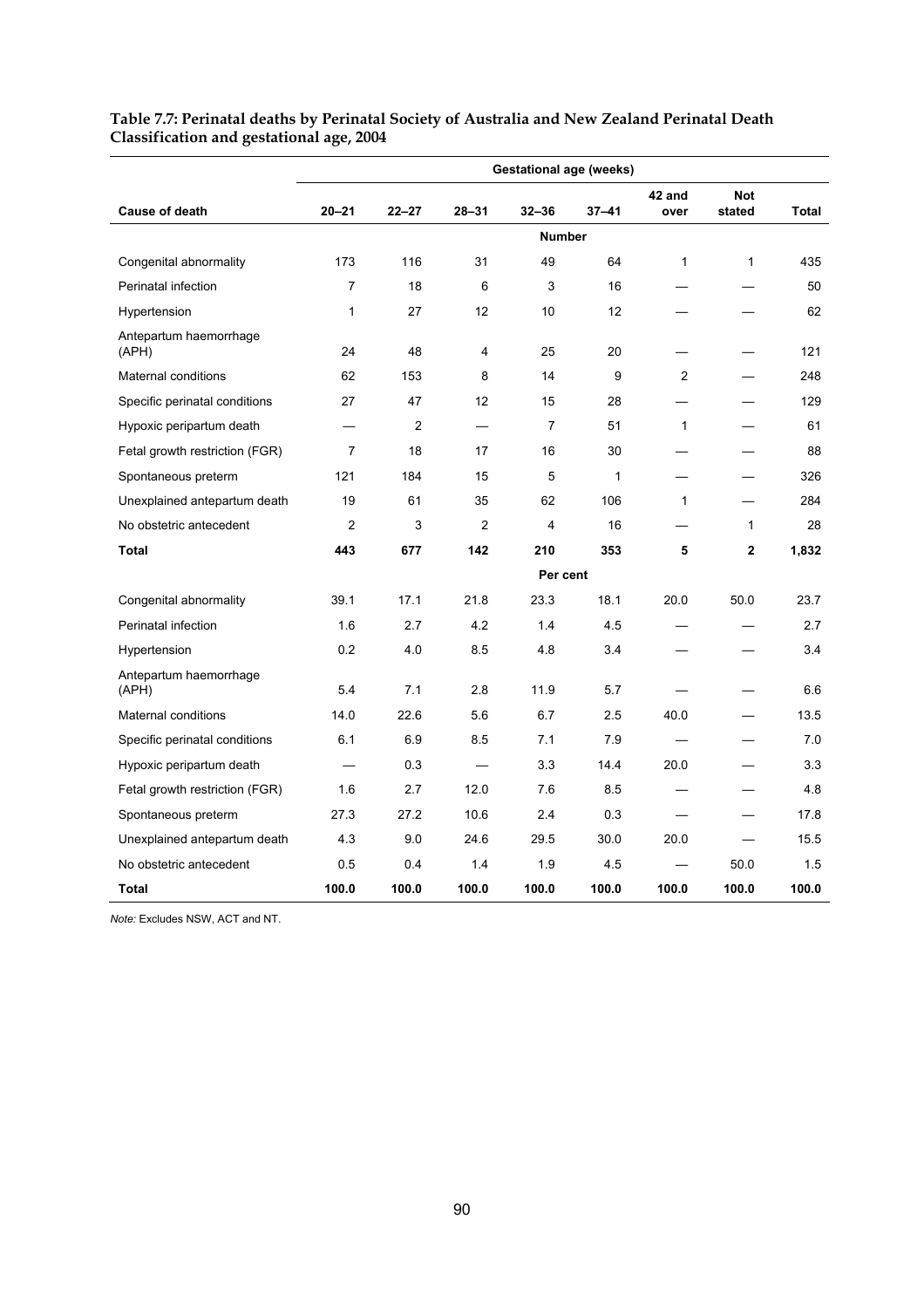#### **Table 7.8: Perinatal deaths by Perinatal Society of Australia and New Zealand Perinatal Death Classification and plurality, 2004**

| <b>Cause of death</b>           | <b>Singletons</b> | <b>Twins</b>   | <b>Other multiple</b><br>births | <b>Total</b> |
|---------------------------------|-------------------|----------------|---------------------------------|--------------|
|                                 |                   |                |                                 |              |
|                                 |                   | <b>Number</b>  |                                 |              |
| Congenital abnormality          | 416               | 19             |                                 | 435          |
| Perinatal infection             | 48                | 1              | $\mathbf 1$                     | 50           |
| Hypertension                    | 59                | 3              |                                 | 62           |
| Antepartum haemorrhage<br>(APH) | 113               | $\overline{7}$ | 1                               | 121          |
| Maternal conditions             | 238               | 10             |                                 | 248          |
| Specific perinatal conditions   | 75                | 48             | 6                               | 129          |
| Hypoxic peripartum death        | 58                | 3              |                                 | 61           |
| Fetal growth restriction (FGR)  | 85                | 3              |                                 | 88           |
| Spontaneous preterm             | 257               | 64             | 5                               | 326          |
| Unexplained antepartum death    | 263               | 21             |                                 | 284          |
| No obstetric antecedent         | 28                |                |                                 | 28           |
| <b>Total</b>                    | 1,640             | 179            | 13                              | 1,832        |
|                                 |                   | Per cent       |                                 |              |
| Congenital abnormality          | 25.4              | 10.6           |                                 | 23.7         |
| Perinatal infection             | 2.9               | 0.6            | 7.7                             | 2.7          |
| Hypertension                    | 3.6               | 1.7            |                                 | 3.4          |
| Antepartum haemorrhage<br>(APH) | 6.9               | 3.9            | 7.7                             | 6.6          |
| Maternal conditions             | 14.5              | 5.6            |                                 | 13.5         |
| Specific perinatal conditions   | 4.6               | 26.8           | 46.2                            | 7.0          |
| Hypoxic peripartum death        | 3.5               | 1.7            |                                 | 3.3          |
| Fetal growth restriction (FGR)  | 5.2               | 1.7            |                                 | 4.8          |
| Spontaneous preterm             | 15.7              | 35.8           | 38.5                            | 17.8         |
| Unexplained antepartum death    | 16.0              | 11.7           |                                 | 15.5         |
| No obstetric antecedent         | 1.7               |                |                                 | 1.5          |
| <b>Total</b>                    | 100.0             | 100.0          | 100.0                           | 100.0        |

*Note:* Excludes NSW, ACT and NT.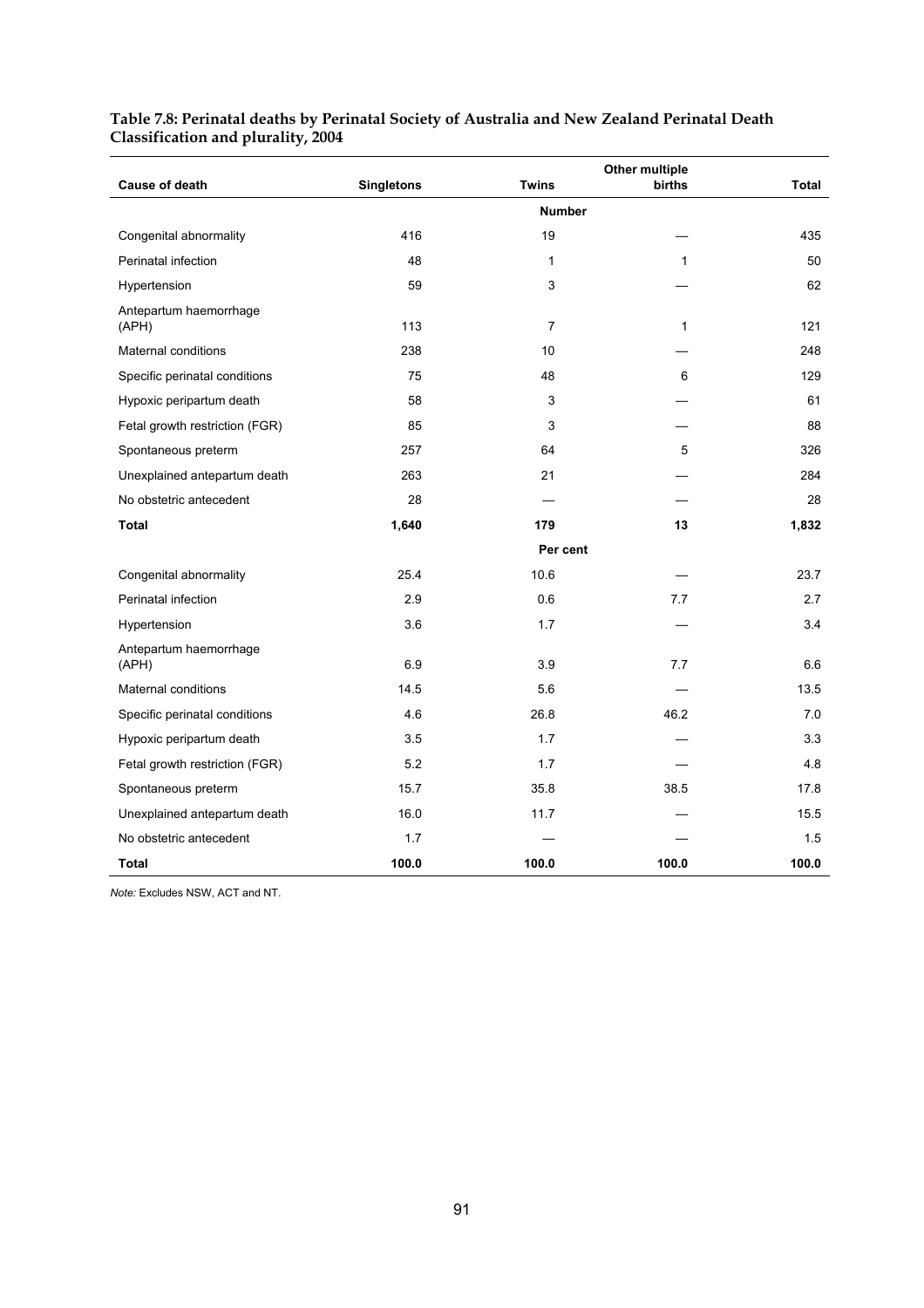#### **Table 7.9: Perinatal deaths by Perinatal Society of Australia and New Zealand Perinatal Death Classification and maternal age, 2004**

|                                 | Maternal age (years) |           |           |               |       |                |                |       |
|---------------------------------|----------------------|-----------|-----------|---------------|-------|----------------|----------------|-------|
|                                 | Less                 |           |           |               |       | 40 and         | <b>Not</b>     |       |
| <b>Cause of death</b>           | than 20              | $20 - 24$ | $25 - 29$ | $30 - 34$     | 35-39 | over           | stated         | Total |
|                                 |                      |           |           | <b>Number</b> |       |                |                |       |
| Congenital abnormality          | 23                   | 72        | 122       | 117           | 70    | 29             | $\overline{2}$ | 435   |
| Perinatal infection             | 4                    | 16        | 6         | 14            | 5     | 5              |                | 50    |
| Hypertension                    | 4                    | 9         | 9         | 22            | 13    | 5              |                | 62    |
| Antepartum haemorrhage<br>(APH) | 6                    | 16        | 33        | 34            | 26    | 6              |                | 121   |
| Maternal conditions             | 75                   | 63        | 47        | 34            | 14    | $\overline{7}$ | 8              | 248   |
| Specific perinatal conditions   | 3                    | 13        | 42        | 42            | 26    | 3              |                | 129   |
| Hypoxic peripartum death        | 3                    | 13        | 10        | 20            | 13    | $\overline{2}$ |                | 61    |
| Fetal growth restriction (FGR)  | 5                    | 12        | 29        | 22            | 13    | $\overline{7}$ |                | 88    |
| Spontaneous preterm             | 25                   | 47        | 77        | 102           | 62    | 13             |                | 326   |
| Unexplained antepartum death    | 15                   | 43        | 77        | 98            | 38    | 13             |                | 284   |
| No obstetric antecedent         | 6                    | 3         | 8         | 4             | 5     | 2              |                | 28    |
| Total                           | 169                  | 307       | 460       | 509           | 285   | 92             | 10             | 1,832 |
|                                 |                      |           |           | Per cent      |       |                |                |       |
| Congenital abnormality          | 13.6                 | 23.5      | 26.5      | 23.0          | 24.6  | 31.5           | 20.0           | 23.7  |
| Perinatal infection             | 2.4                  | 5.2       | 1.3       | 2.8           | 1.8   | 5.4            |                | 2.7   |
| Hypertension                    | 2.4                  | 2.9       | 2.0       | 4.3           | 4.6   | 5.4            |                | 3.4   |
| Antepartum haemorrhage<br>(APH) | 3.6                  | 5.2       | 7.2       | 6.7           | 9.1   | 6.5            |                | 6.6   |
| Maternal conditions             | 44.4                 | 20.5      | 10.2      | 6.7           | 4.9   | 7.6            | 80.0           | 13.5  |
| Specific perinatal conditions   | 1.8                  | 4.2       | 9.1       | 8.3           | 9.1   | 3.3            |                | 7.0   |
| Hypoxic peripartum death        | 1.8                  | 4.2       | 2.2       | 3.9           | 4.6   | 2.2            |                | 3.3   |
| Fetal growth restriction (FGR)  | 3.0                  | 3.9       | 6.3       | 4.3           | 4.6   | 7.6            |                | 4.8   |
| Spontaneous preterm             | 14.8                 | 15.3      | 16.7      | 20.0          | 21.8  | 14.1           |                | 17.8  |
| Unexplained antepartum death    | 8.9                  | 14.0      | 16.7      | 19.3          | 13.3  | 14.1           |                | 15.5  |
| No obstetric antecedent         | 3.6                  | 1.0       | 1.7       | 0.8           | 1.8   | 2.2            |                | 1.5   |
| Total                           | 100.0                | 100.0     | 100.0     | 100.0         | 100.0 | 100.0          | 100.0          | 100.0 |

*Note:* Excludes NSW, ACT and NT.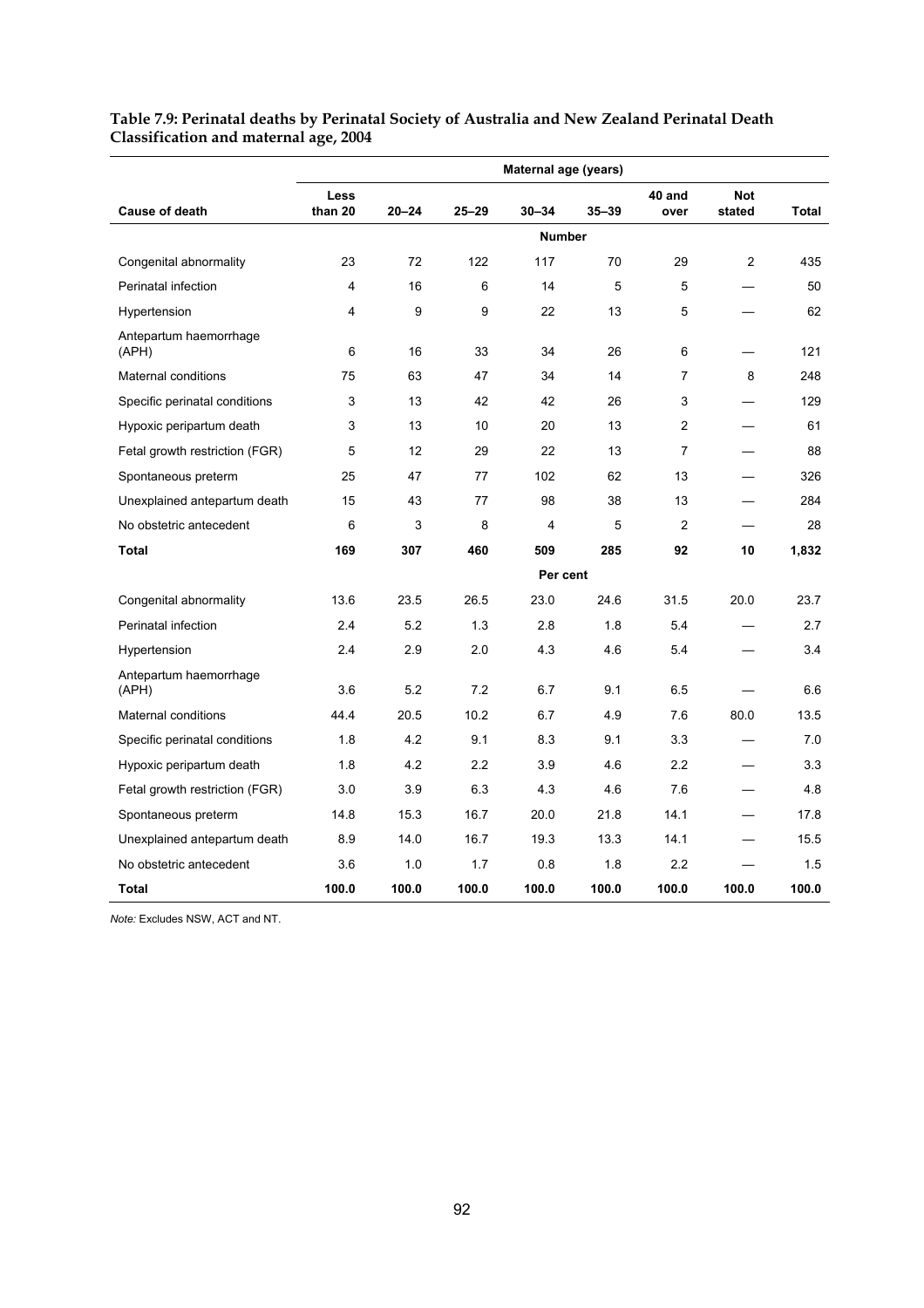# **Appendix 1: Data used in figures**

#### **Table A1.1: Mothers reporting smoking during pregnancy, 2001–2004 (per cent)**

|        | 2001 | 2002 | 2003 | 2004 |
|--------|------|------|------|------|
| Smoked | 19.2 | 18.4 | 17.3 | 16.7 |

*Note:* Excludes Vic, Qld and Tas.

# **Table A1.2: Women who gave birth by onset of labour, 1995–2004 (per cent)**

| Onset of<br>labour | 1995 | 1996 | 1997 | 1998 | 1999 | 2000 | 2001 | 2002 | 2003 | 2004 |
|--------------------|------|------|------|------|------|------|------|------|------|------|
| Spontaneous        | 67.2 | 66.8 | 64.5 | 62.6 | 61.9 | 61.5 | 59.0 | 57.9 | 57.3 | 57.6 |
| Induced            | 21.9 | 22.3 | 24.0 | 25.5 | 26.0 | 25.6 | 26.7 | 26.6 | 26.1 | 25.3 |
| No labour          | 10.8 | 10.9 | 11.4 | 11.8 | 12.1 | 12.9 | 14.3 | 15.5 | 16.5 | 17.1 |

#### **Table A1.3: Type of anaesthetic for caesarean section deliveries, 2004 (per cent)**

| Type of anaesthetic | Per cent |
|---------------------|----------|
| Epidural or caudal  | 24 3     |
| Spinal              | 67.9     |
| General             | 74       |
| Other               | 03       |

*Note:* Excludes NSW and ACT.

### **Table A1.4: Women who gave birth by caesarean section and instrumental birth, 1995–2004 (per cent)**

|                      | 1995 | 1996 | 1997 | 1998 | 1999 | 2000 | 2001 | 2002 | 2003 | 2004 |
|----------------------|------|------|------|------|------|------|------|------|------|------|
| Caesarean<br>section | 19.3 | 19.5 | 20.3 | 21.1 | 21.8 | 23.3 | 25.4 | 27.0 | 28.5 | 29.4 |
| Instrumental         | 11.4 | 11.4 | 11.2 | 11.2 | 11.1 | 11.2 | 10.9 | 10.8 | 10.7 | 11.0 |

#### **Table A1.5: Women who gave birth by caesarean section by maternal age and hospital sector, 2004 (per cent)**

| Maternal age (years) | <b>Public</b> | Private |
|----------------------|---------------|---------|
| Less than 20         | 16.7          | 17.3    |
| $20 - 24$            | 20.1          | 27.4    |
| $25 - 29$            | 24.6          | 33.4    |
| $30 - 34$            | 29.8          | 37.8    |
| $35 - 39$            | 34.3          | 44.3    |
| 40 and over          | 40.9          | 53.7    |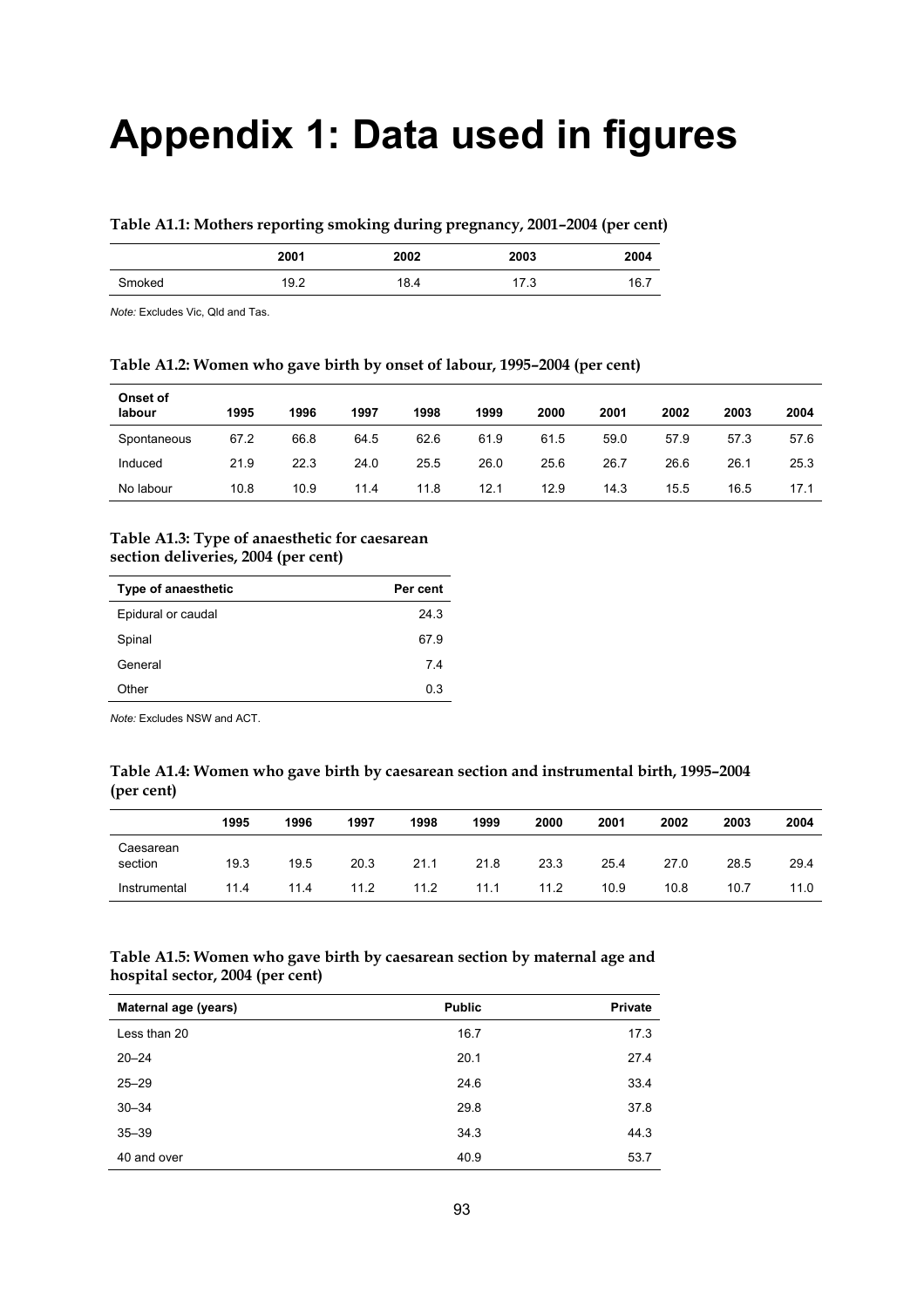| <b>Gestational age (weeks)</b> | Per cent |
|--------------------------------|----------|
| 19                             | 0.0      |
| 20                             | 0.1      |
| 21                             | 0.1      |
| 22                             | 0.1      |
| 23                             | 0.1      |
| 24                             | 0.1      |
| 25                             | 0.1      |
| 26                             | 0.1      |
| 27                             | 0.1      |
| 28                             | 0.1      |
| 29                             | 0.2      |
| 30                             | 0.2      |
| 31                             | 0.3      |
| 32                             | 0.4      |
| 33                             | $0.6\,$  |
| 34                             | 1.0      |
| 35                             | 1.5      |
| 36                             | 2.9      |
| 37                             | 6.3      |
| 38                             | 18.0     |
| 39                             | 22.6     |
| 40                             | 29.7     |
| 41                             | 14.0     |
| 42                             | 1.3      |
| 43                             | 0.1      |
| 44                             | $0.0\,$  |

**Table A1.6: Distribution of gestational age, 2004 (per cent)** 

**Table A1.7: Length of stay of 5 days or more for term babies born in hospital, 1995–2004 (per cent)** 

| Length of stay  | 1995 | 1996 | 1997 | 1998 | 1999 | 2000 | 2001 | 2002 | 2003 | 2004 |
|-----------------|------|------|------|------|------|------|------|------|------|------|
| 5 days and over | 44.7 | 41.9 | 39.6 | 37.3 | 34.1 | 32.0 | 31.2 | 29.9 | 28.8 | 27.3 |

*Note:* Only babies who were discharged home are included.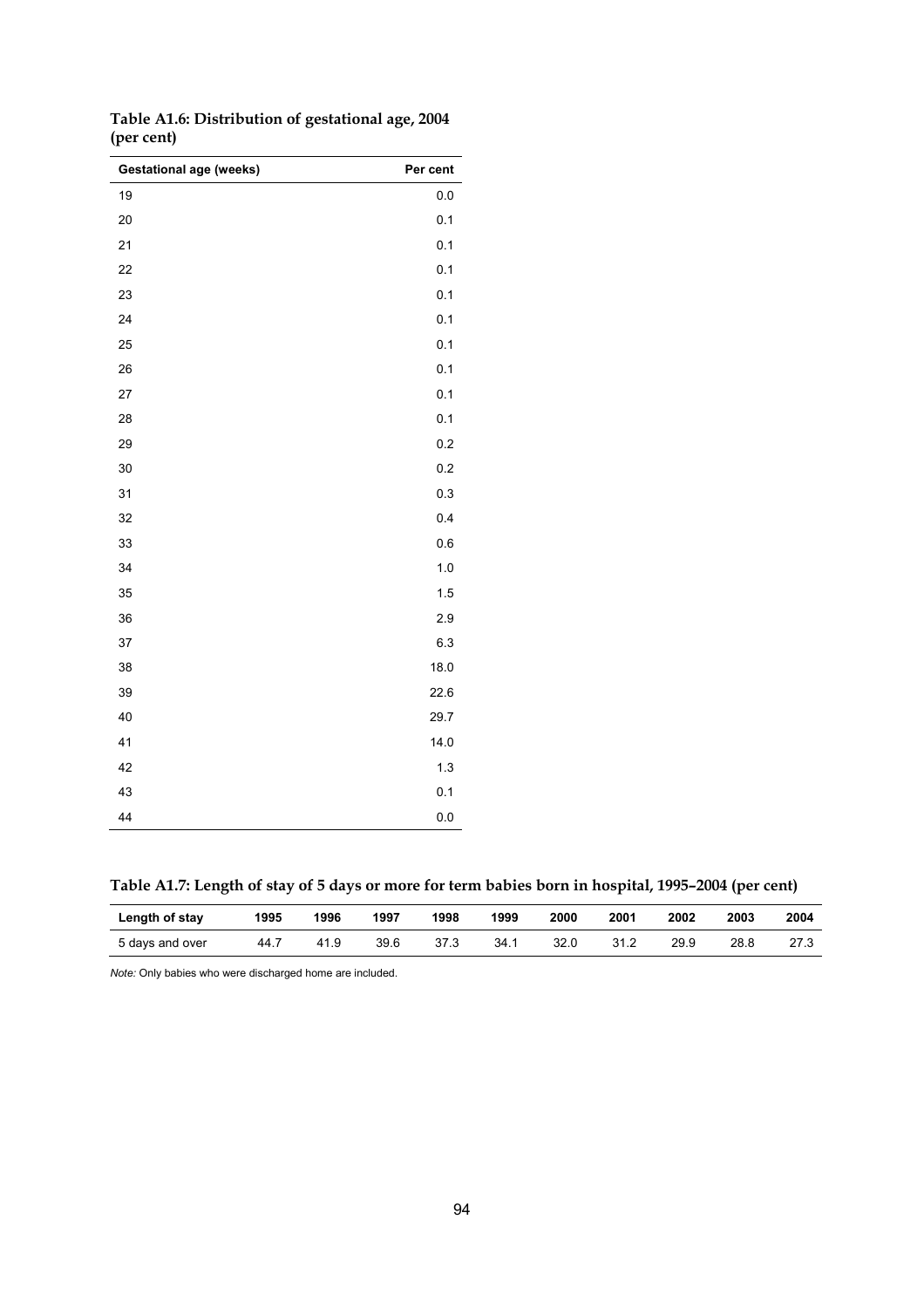| Maternal age (years) | 1995 | 2004 |
|----------------------|------|------|
| Less than 20         | 82.0 | 82.9 |
| $20 - 24$            | 53.8 | 54.8 |
| $25 - 29$            | 42.5 | 46.5 |
| $30 - 34$            | 28.9 | 36.5 |
| $35 - 39$            | 21.1 | 27.3 |
| 40 and over          | 18.6 | 25.3 |

**Table A1.8: Primiparous women who gave birth by maternal age, 1995 and 2004 (per cent)** 

**Table A1.9: Babies in level III neonatal intensive care units by method of birth and gestational age, 2004 (per cent)** 

| Method of birth   | Less than 32 weeks | 32-36 weeks | 37–44 weeks |
|-------------------|--------------------|-------------|-------------|
| Vaginal           | 37.7               | 31.4        | 50.7        |
| Caesarean section | 62.0               | 68.5        | 48.4        |

| Table A1.10: Babies in level III neonatal intensive care units by survival to discharge and |
|---------------------------------------------------------------------------------------------|
| gestational age, 2004 (per cent)                                                            |

| <b>Gestational age (weeks)</b> | Per cent survived to discharge | 95% confidence interval |
|--------------------------------|--------------------------------|-------------------------|
| 22                             | 20.0                           | $0.5 - 71.6$            |
| 23                             | 38.2                           | $22.2 - 56.4$           |
| 24                             | 65.5                           | $57.1 - 73.3$           |
| 25                             | 74.9                           | 67.7-81.2               |
| 26                             | 82.7                           | 77.2-88.1               |
| 27                             | 92.6                           | 88.9-95.3               |
| 28                             | 92.7                           | 89.3-95.3               |
| 29                             | 97.6                           | 95.6-98.8               |
| 30                             | 97.3                           | 95.4-98.5               |
| 31                             | 98.8                           | 97.5-99.5               |
| 32                             | 96.1                           | $94.1 - 97.6$           |
| 33                             | 96.1                           | 93.6-97.8               |
| 34                             | 94.5                           | 91.7-96.6               |
| 35                             | 94.7                           | 91.5-96.9               |
| 36                             | 93.6                           | $90.0 - 96.2$           |
| 37                             | 93.8                           | $90.2 - 96.4$           |
| 38                             | 94.3                           | 91.3-96.5               |
| 39                             | 90.0                           | 85.3-93.7               |
| 40                             | 91.5                           | 87.3-94.7               |
| 41                             | 89.1                           | 82.6-93.7               |
| 42                             | 90.0                           | 55.5-99.7               |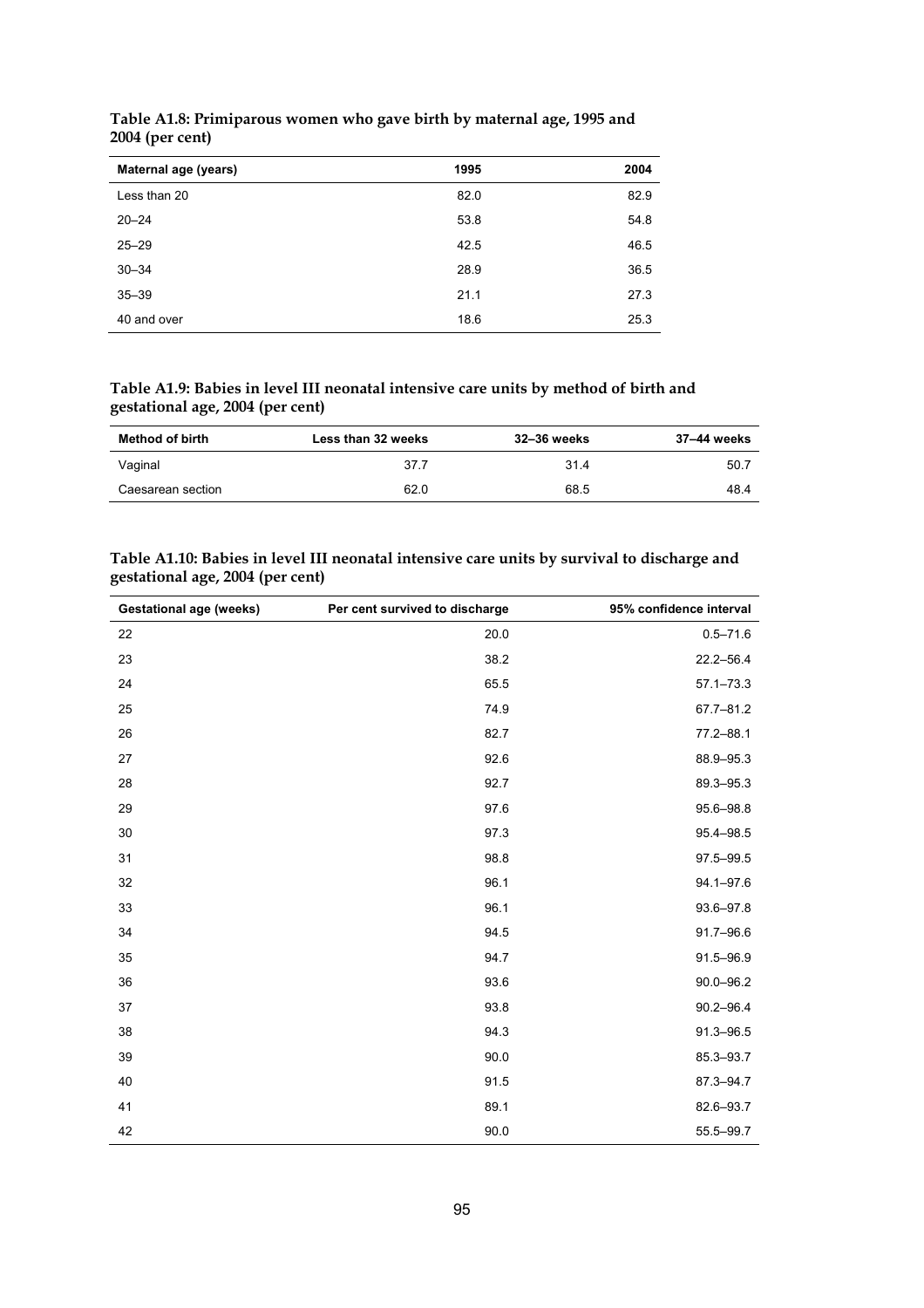# **Appendix 2: State and territory pre-existing and pregnancy-related medical conditions data**

This Appendix presents state and territory data on selected pre-existing conditions and complications arising in pregnancy. Data are presented on four conditions and complications: essential hypertension, diabetes mellitus, pregnancy-induced hypertension and gestational diabetes.

Comprehensive and reliable information on risk factors and complications arising in pregnancy continues to be a challenging area of data development. The development of a nationally consistent scope, collection methods and classifications of these conditions and complications is progressing in line with the overall priorities of perinatal data development.

The following data are presented to promote discussion and to assist in development of consistency across jurisdictions, so that in the future more comprehensive information will be available on these and other conditions. This is being undertaken by the NPDDC as part of its perinatal data development work program.

# **Data**

Tables A2.1–A2.7 provide information by state and territory. A number of jurisdictions publish these data annually. Data are presented by individual state and territory, as the data are not directly comparable across jurisdictions. No national estimates or totals are provided in these preliminary data.

Data on these conditions and complications are generally collected using a tick box on the perinatal form of each state and territory. However, for some jurisdictions, for some of these conditions and complications a tick box is not available, so the condition or complication may be recorded using free text. The descriptions of these conditions and complications vary among the states and territories, and there are no nationally consistent guidelines for what they include.

It is important when interpreting the data that each state and territory is looked at independently. The scope of the selected conditions may vary—a higher rate may reflect a broader definition of the condition or a lower rate may reflect different practices in collection of the data or different inclusion criteria for the conditions.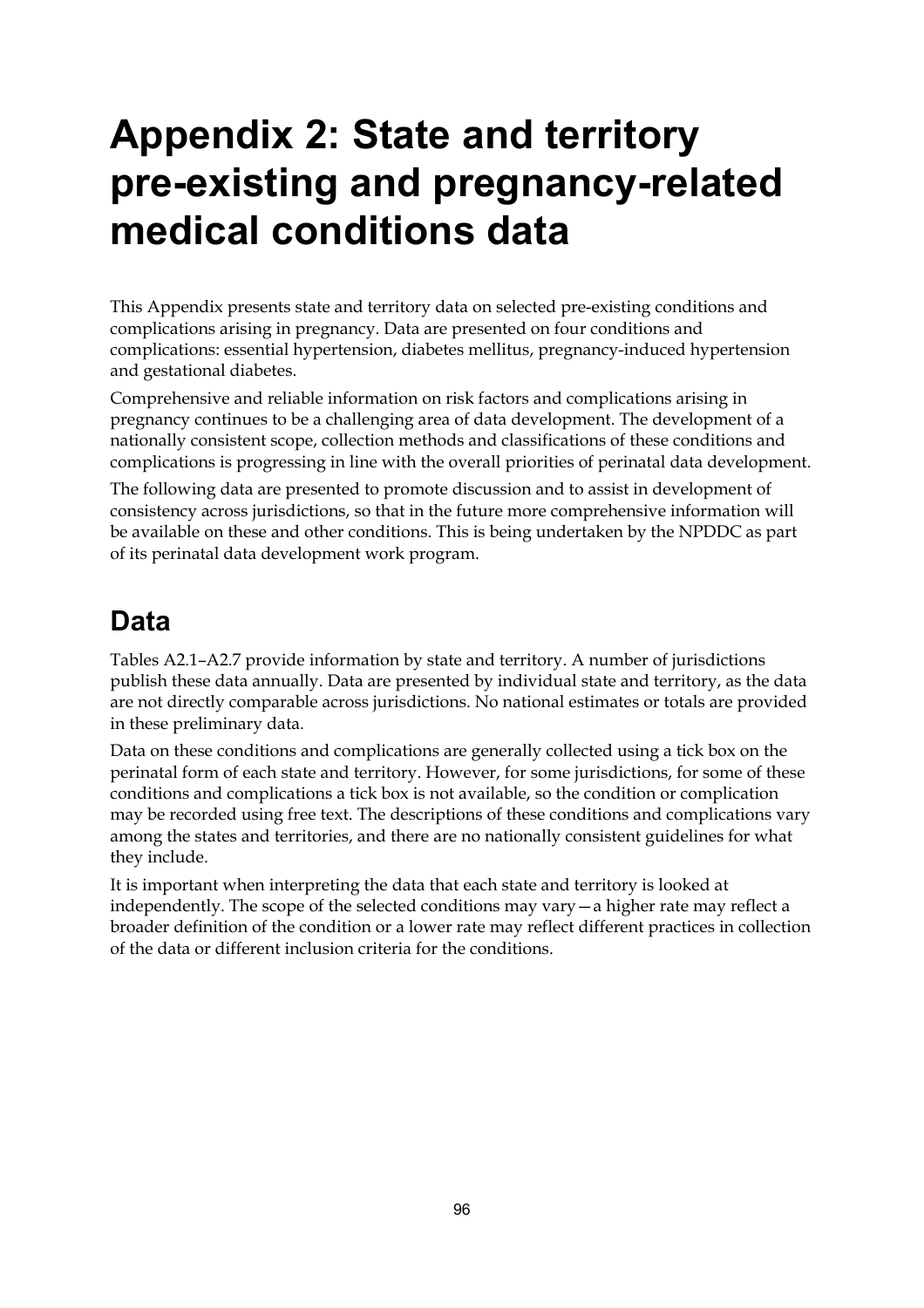## **New South Wales**

**Table A2.1: Selected maternal medical conditions and obstetric complications, New South Wales, 2004** 

|                                              | <b>Essential hypertension</b> | Diabetes mellitus | Pregnancy-induced<br>hypertension | <b>Gestational diabetes</b> |
|----------------------------------------------|-------------------------------|-------------------|-----------------------------------|-----------------------------|
| Number                                       | 940                           | 464               | 4,606                             | 3,592                       |
| Rate per<br>1,000<br>women who<br>gave birth | 11.2                          | 5.5               | 54.6                              | 42.6                        |

## **Victoria**

**Table A2.2: Selected maternal medical conditions and obstetric complications, Victoria, 2004** 

|                                              | <b>Essential hypertension</b> | <b>Diabetes mellitus</b> | <b>Pregnancy-induced</b><br>hypertension | <b>Gestational diabetes</b> |
|----------------------------------------------|-------------------------------|--------------------------|------------------------------------------|-----------------------------|
| Number                                       | 799                           | 271                      | 3,410                                    | 2,572                       |
| Rate per<br>1,000<br>women who<br>gave birth | 12.8                          | 4.3                      | 54.5                                     | 41.1                        |

### **Queensland**

**Table A2.3: Selected maternal medical conditions and obstetric complications, Queensland, 2004** 

|                                              | <b>Essential hypertension</b> | <b>Diabetes mellitus</b> | Pregnancy-induced<br>hypertension | <b>Gestational diabetes</b> |
|----------------------------------------------|-------------------------------|--------------------------|-----------------------------------|-----------------------------|
| Number                                       | 371                           | 247                      | 3,161                             | 2,578                       |
| Rate per<br>1,000<br>women who<br>gave birth | 7.4                           | 4.9                      | 63.2                              | 51.5                        |

## **Western Australia**

**Table A2.4: Selected maternal medical conditions and obstetric complications, Western Australia, 2004** 

|                                              |     |     | hypertension | <b>Gestational diabetes</b> |
|----------------------------------------------|-----|-----|--------------|-----------------------------|
| Number                                       | 221 | 132 | 1.071        | 996                         |
| Rate per<br>1,000<br>women who<br>gave birth | 8.8 | 5.3 | 42.7         | 39.7                        |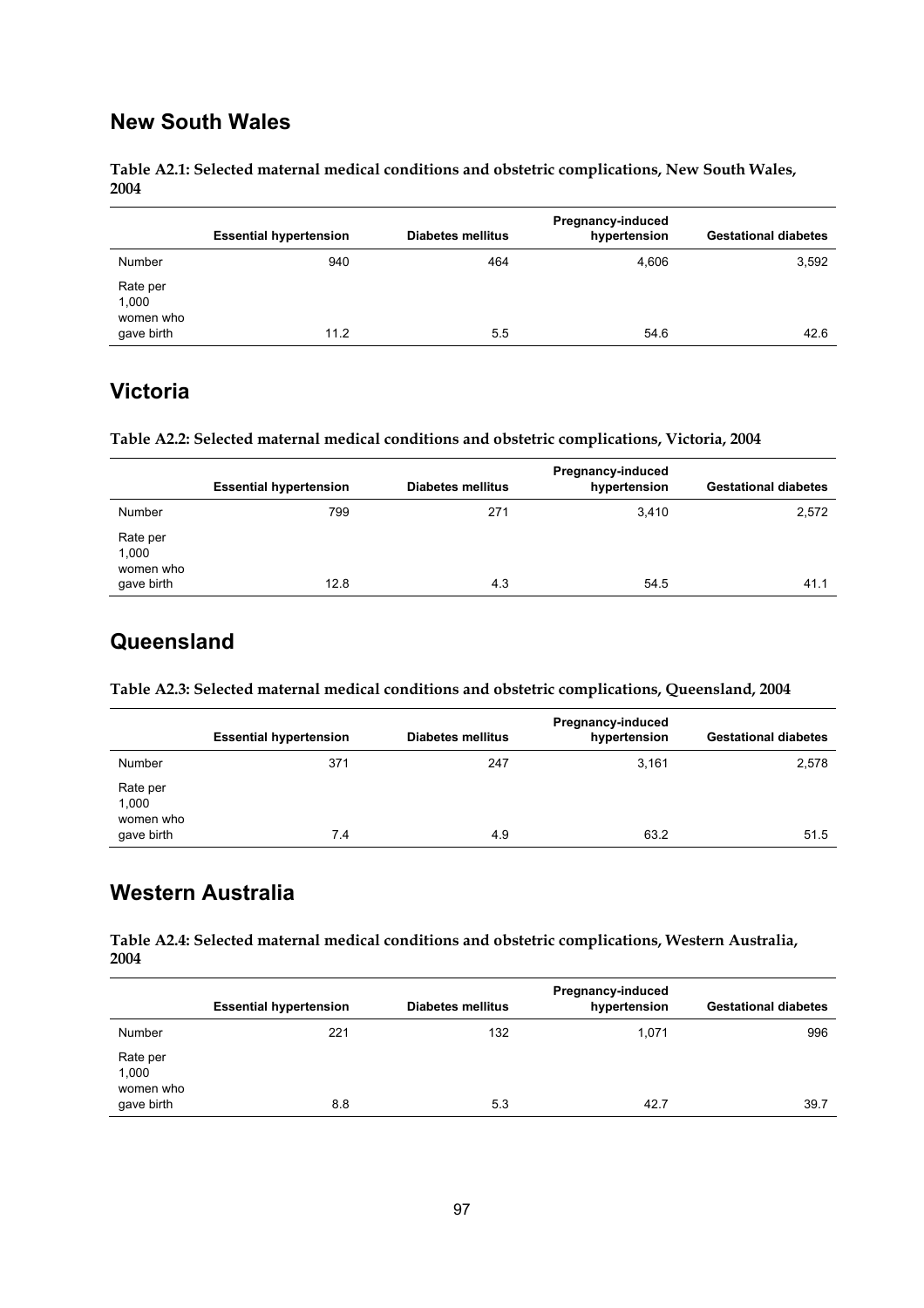## **South Australia**

**Table A2.5: Selected maternal medical conditions and obstetric complications, South Australia, 2004** 

|                                              | <b>Essential hypertension</b> | <b>Diabetes mellitus</b> | Pregnancy-induced<br>hypertension | <b>Gestational diabetes</b> |
|----------------------------------------------|-------------------------------|--------------------------|-----------------------------------|-----------------------------|
| Number                                       | 217                           | 90                       | 1.344                             | 716                         |
| Rate per<br>1,000<br>women who<br>gave birth | 12.6                          | 5.2                      | 78.0                              | 41.6                        |

## **Australian Capital Territory**

**Table A2.6: Selected maternal medical conditions and obstetric complications, Australian Capital Territory, 2004** 

|                                              | <b>Essential hypertension</b> | <b>Diabetes mellitus</b> | Pregnancy-induced<br>hypertension | <b>Gestational diabetes</b> |
|----------------------------------------------|-------------------------------|--------------------------|-----------------------------------|-----------------------------|
| Number                                       | 109                           | 72                       | 336                               | 201                         |
| Rate per<br>1,000<br>women who<br>gave birth | 22.7                          | 15.0                     | 70.0                              | 41.9                        |

*Note:* 16.3% of women who gave birth in the ACT were non-ACT residents. Care must be taken when interpreting rates. The ACT uses broader inclusion criteria for these conditions and data is collected from multiple sources.

# **Northern Territory**

**Table A2.7: Selected maternal medical conditions and obstetric complications, Northern Territory, 2004** 

|                                              | <b>Essential hypertension</b> | <b>Diabetes mellitus</b> | Pregnancy-induced<br>hypertension | <b>Gestational diabetes</b> |
|----------------------------------------------|-------------------------------|--------------------------|-----------------------------------|-----------------------------|
| Number                                       | 29                            | 28                       | 194                               | 217                         |
| Rate per<br>1,000<br>women who<br>gave birth | 8.4                           | 8.1                      | 56.4                              | 63.1                        |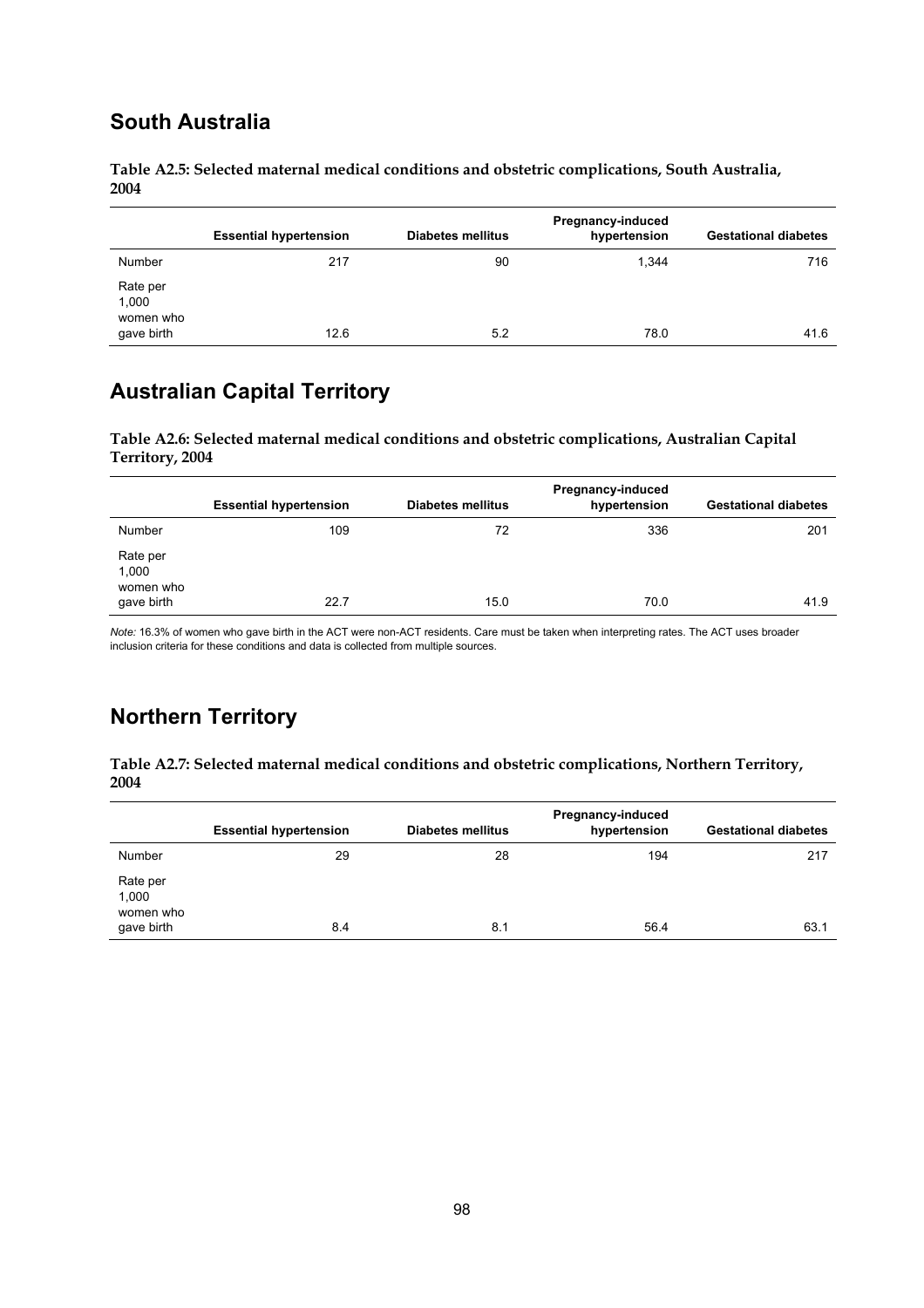# **Appendix 3: Perinatal National Minimum Data Set items**

| Data element name                                                               | <b>METeOR</b> identifier |
|---------------------------------------------------------------------------------|--------------------------|
| Birth - Apgar score (at 5 minutes), code NN                                     | 289360                   |
| Birth-birth order, code N                                                       | 269992                   |
| Birth-birth status, code N                                                      | 269949                   |
| Birth-birth weight, total grams NNNN                                            | 269938                   |
| Birth event-birth method, code N                                                | 295349                   |
| Birth event – birth plurality, code N                                           | 269994                   |
| Birth event-birth presentation, code N                                          | 269945                   |
| Birth event-labour onset type, code N                                           | 269942                   |
| Birth event – setting of birth (actual), code N                                 | 269937                   |
| Birth event - state/territory of birth, code N                                  | 270151                   |
| Episode of admitted patient care - separation date, DDMMYYYY                    | 270025                   |
| Establishment-organisation identifier (Australian),<br>NNX[X]NNNNN              | 269973                   |
| Female (pregnant) - estimated gestational age, total weeks NN                   | 269965                   |
| Person-area of usual residence, geographical location code<br>(ASGC 2005) NNNNN | 329147                   |
| Person-country of birth, code (SACC 1998) NNNN                                  | 270277                   |
| Person-date of birth, DDMMYYYY                                                  | 287007                   |
| Person-Indigenous status, code N                                                | 291036                   |
| Person – person identifier, XXXXXX[X(14)]                                       | 290046                   |
| Person – sex, code N                                                            | 287316                   |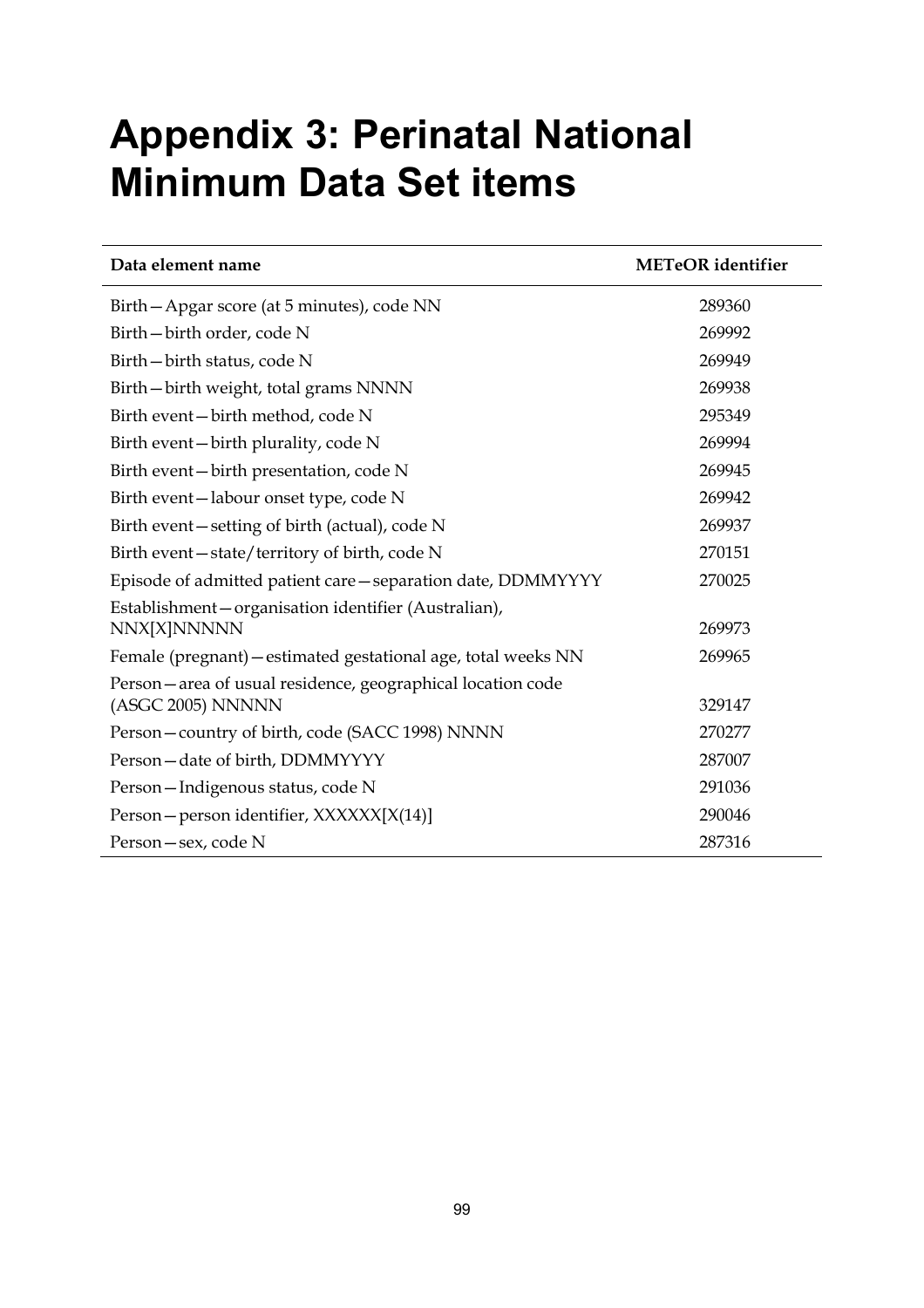# **Appendix 4: State and territory perinatal reports**

Individual state and territory health authorities publish reports based on their state or territory perinatal collection either annually or periodically. For the 2004 data, the following state and territory reports have been published:

### **New South Wales**

NSW Department of Health 2005. New South Wales mothers and babies 2004. NSW Public Health Bulletin Supplement, 16 (S-4). Sydney: NSW Department of Health.

### **Victoria**

Riley M, Davey M-A & King J 2005. Births in Victoria, 2003–2004. Melbourne: Victorian Government Department of Human Services.

The Consultative Council on Obstetric and Paediatric Mortality and Morbidity 2005. Annual report for the year 2004, incorporating the 43rd survey of perinatal deaths in Victoria. Melbourne.

### **Queensland**

Queensland Health 2006. Perinatal statistics Queensland 2004. Brisbane: Queensland Health.

### **Western Australia**

Gee V & Godman K 2006. Perinatal statistics in Western Australia, 2004: twenty-second annual report of the Western Australian Midwives' Notification System. Perth: Department of Health, Western Australia.

#### **South Australia**

Chan A, Scott J, Nguyen A-M & Sage L 2006. Pregnancy outcome in South Australia 2004. Adelaide: South Australian Department of Health.

Maternal, Perinatal and Infant Mortality Committee 2006. Maternal, perinatal and infant mortality in South Australia 2004, including the South Australian protocol for the investigation of stillbirths. Adelaide: South Australian Department of Health.

### **Tasmania**

DHHS (Department of Health and Human Services) 2006. Council of Obstetric and Paediatric Mortality and Morbidity, Tasmania: annual report for 2004. Hobart: DHHS.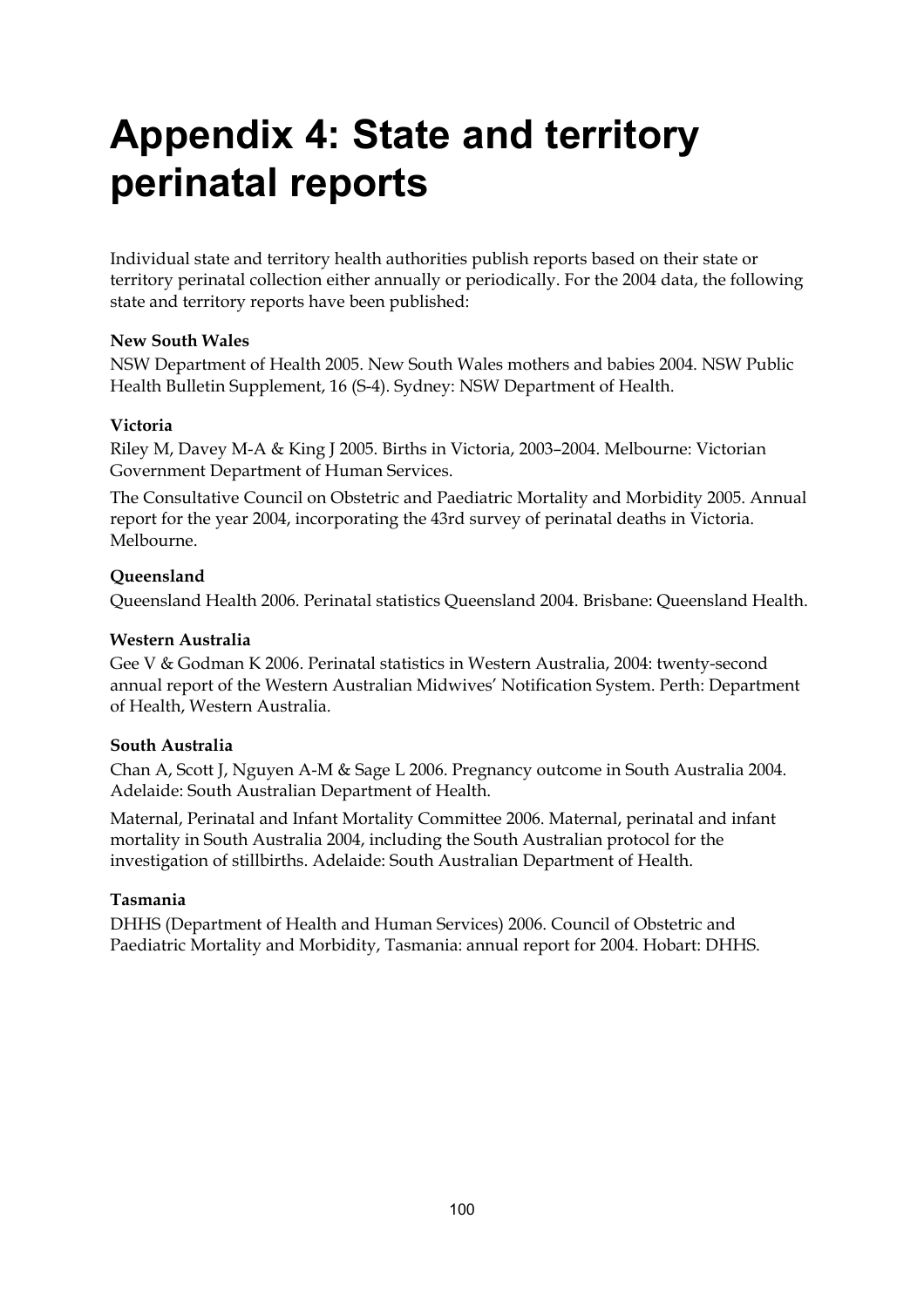# **Appendix 5: Data collection contacts**

# **State and territory perinatal data**

# **New South Wales**

Dr Lee Taylor Manager Surveillance Methods Centre for Epidemiology and Research NSW Department of Health Locked Bag No. 961 North Sydney NSW 2059 Phone: 02 9391 9223 Fax: 02 9391 9232 Email: ltayl@doh.health.nsw.gov.au Website: <http://www.health.nsw.gov.au/public-health/epi/>

# **Victoria**

Ms Odette Taylor Health Information Manager Perinatal Data Collection Unit Department of Human Services GPO Box 4003 Melbourne Vic 3001 Phone: 03 9096 2692 Fax: 03 9096 2700 Email: odette.taylor@dhs.vic.gov.au Website: <http://www.health.vic.gov.au/perinatal/>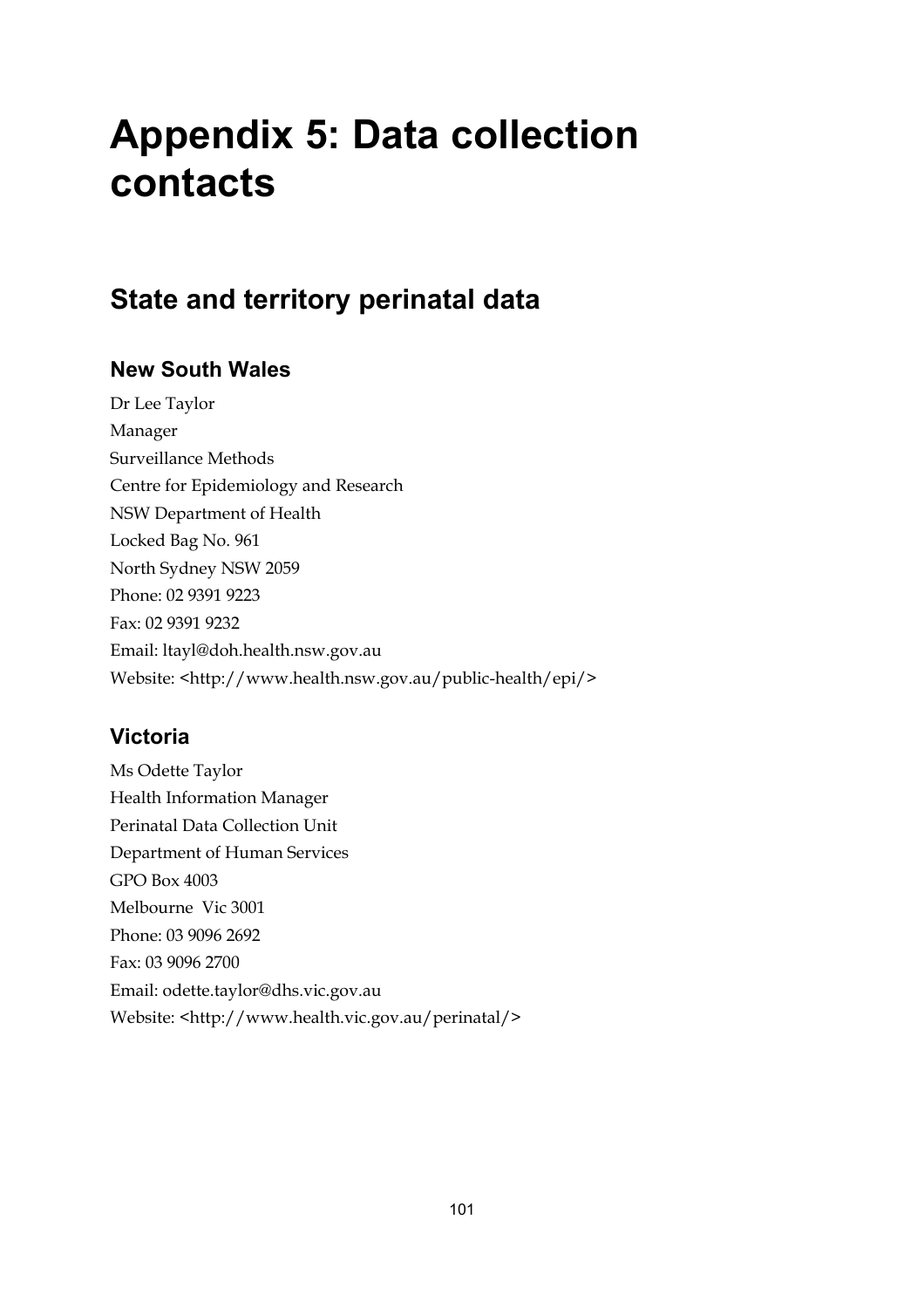## **Queensland**

Ms Sue Cornes Data Services Manager Data Services Unit Health Information Centre Queensland Department of Health GPO Box 48 Brisbane Qld 4001 Phone: 07 3234 0889 Fax: 07 3234 0564 Email: suzanne\_cornes@health.qld.gov.au Website: <http://www.health.qld.gov.au/hic/>

## **Western Australia**

Ms Vivien Gee Manager Maternal and Child Health Unit Health Data Collections Information Collection and Management Department of Health, Western Australia 189 Royal Street East Perth WA 6004 Phone: 08 9222 4262 Fax: 08 9222 4236 Email: vivien.gee@health.wa.gov.au Website: <http://www.population.health.wa.gov.au/HealthInfo/>

### **South Australia**

Dr Annabelle Chan Senior Medical Consultant Pregnancy Outcome Statistics Unit Department of Health PO Box 6, Rundle Mall Adelaide SA 5000 Phone: 08 8226 6357 Fax: 08 8226 6291 Email: annabelle.chan@health.sa.gov.au Website: <http://www.dh.sa.gov.au/pehs/pregnancyoutcome.htm>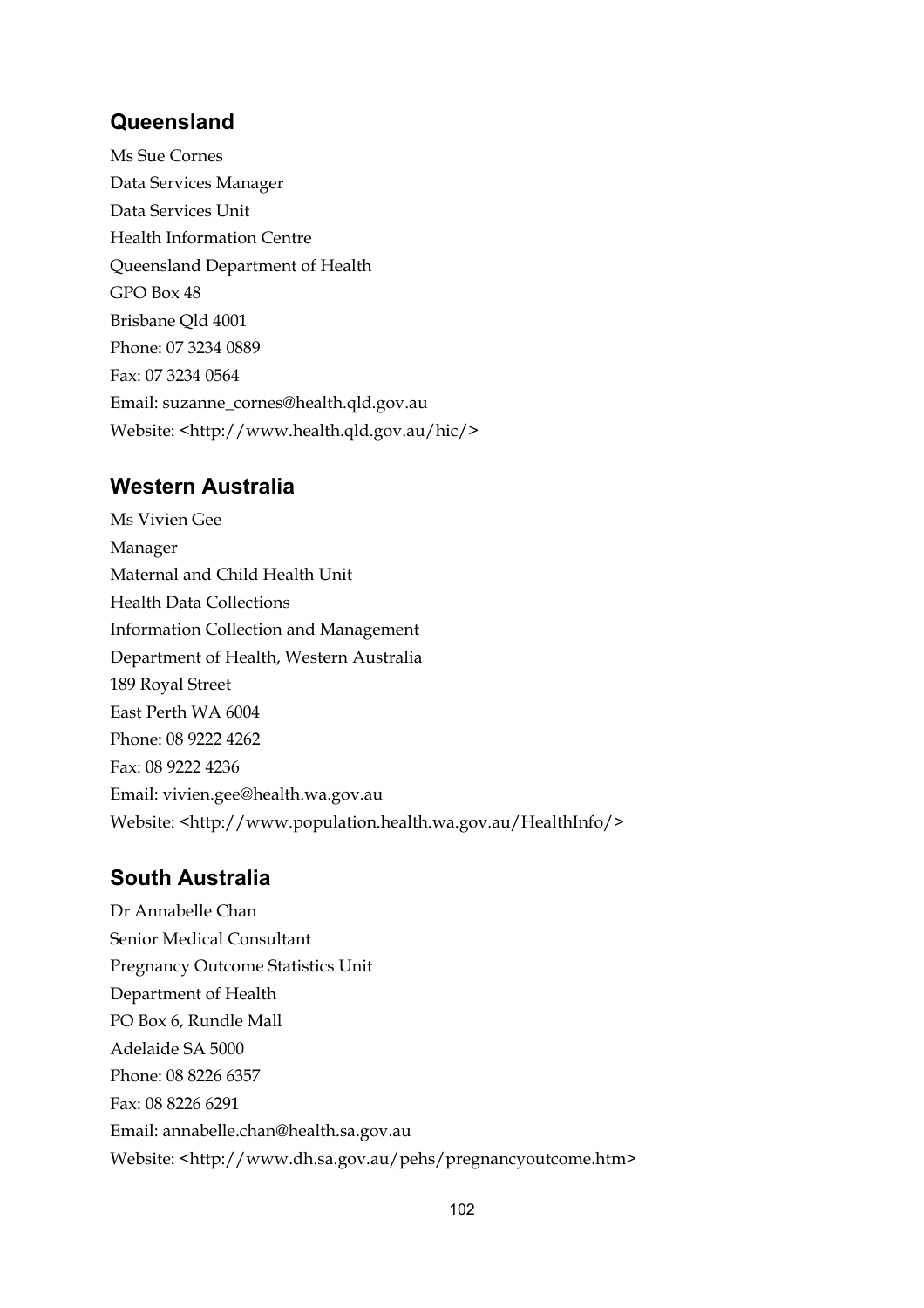# **Tasmania**

Mr Peter Mansfield Manager Clinical Data Services Hospitals and Ambulance Service Department of Health and Human Services Level 2, 10 Murray Street Hobart Tas 7000 Phone: 03 6233 2173 Fax: 03 6233 3550 Email: peter.mansfield@dhhs.tas.gov.au Website: <http://www.dhhs.tas.gov.au/>

# **Australian Capital Territory**

Ms Maureen Bourne Data Manager Population Health Research Centre Population Health ACT Health Building 5, Level 1 The Canberra Hospital PO Box 11 Woden ACT 2606 Phone: 02 6205 2612 Fax: 02 6244 4138 Email: maureen.bourne@act.gov.au Website: <http://www.health.act.gov.au/healthinfo/>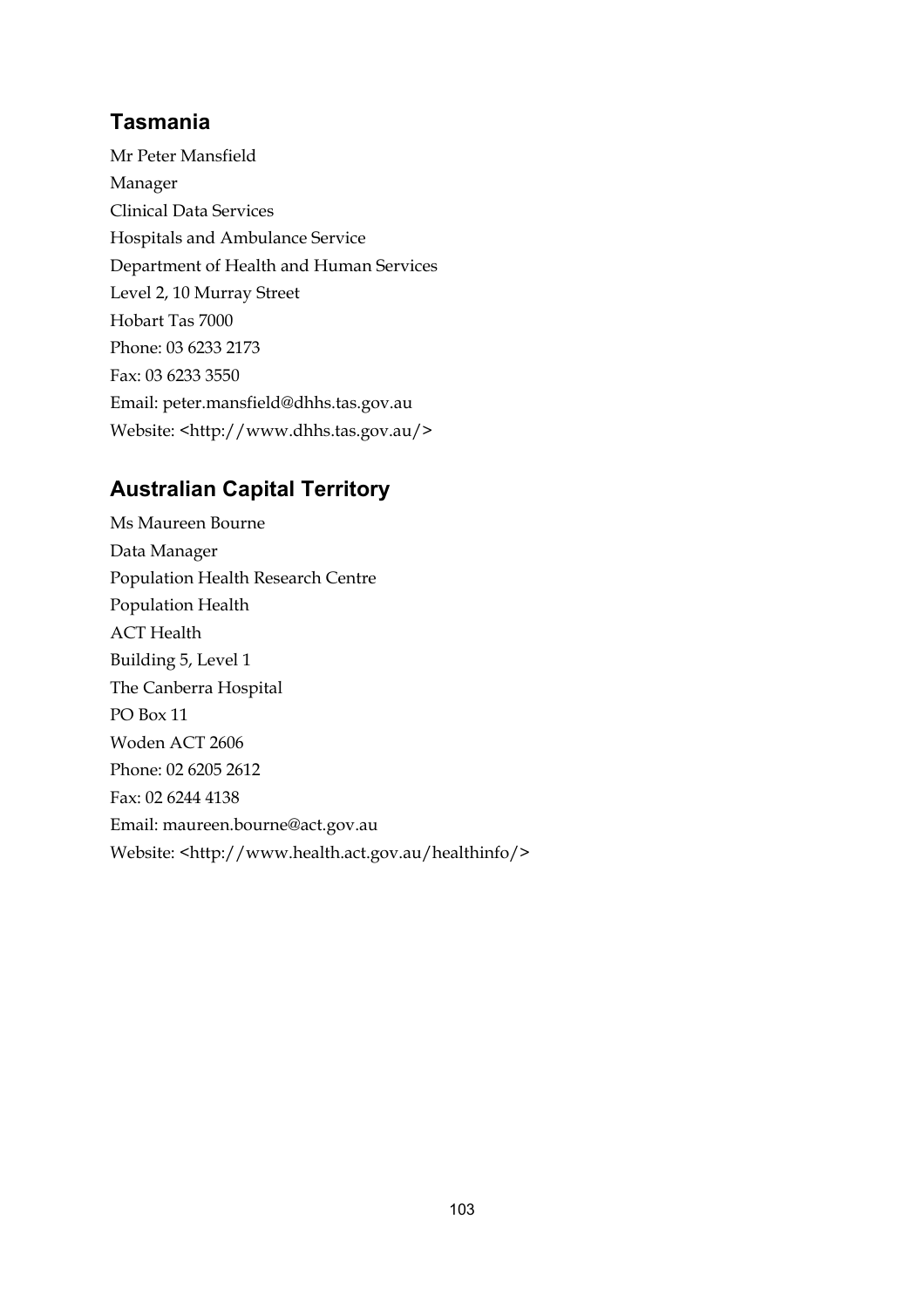# **Northern Territory**

Ms Sonya McNellee Perinatal Data Business Analyst Acute Care Information Services Department of Health and Community Services Building 6, Royal Darwin Hospital PO Box 41326 Casuarina NT 0810 Phone: 08 8922 7779 Fax: 08 8922 7787 Email: sonya.mcnellee@nt.gov.au Website: <http://www.health.nt.gov.au/>

# **Australian and New Zealand Neonatal Network data**

Ms Samanthi Abeywardana Project Officer Australian and New Zealand Neonatal Network Building DO2, Blackburn Circuit University of Sydney NSW 2006 Phone: 02 9351 7681 Fax: 02 9351 7742 Email: samanthi@perinatal.usyd.edu.au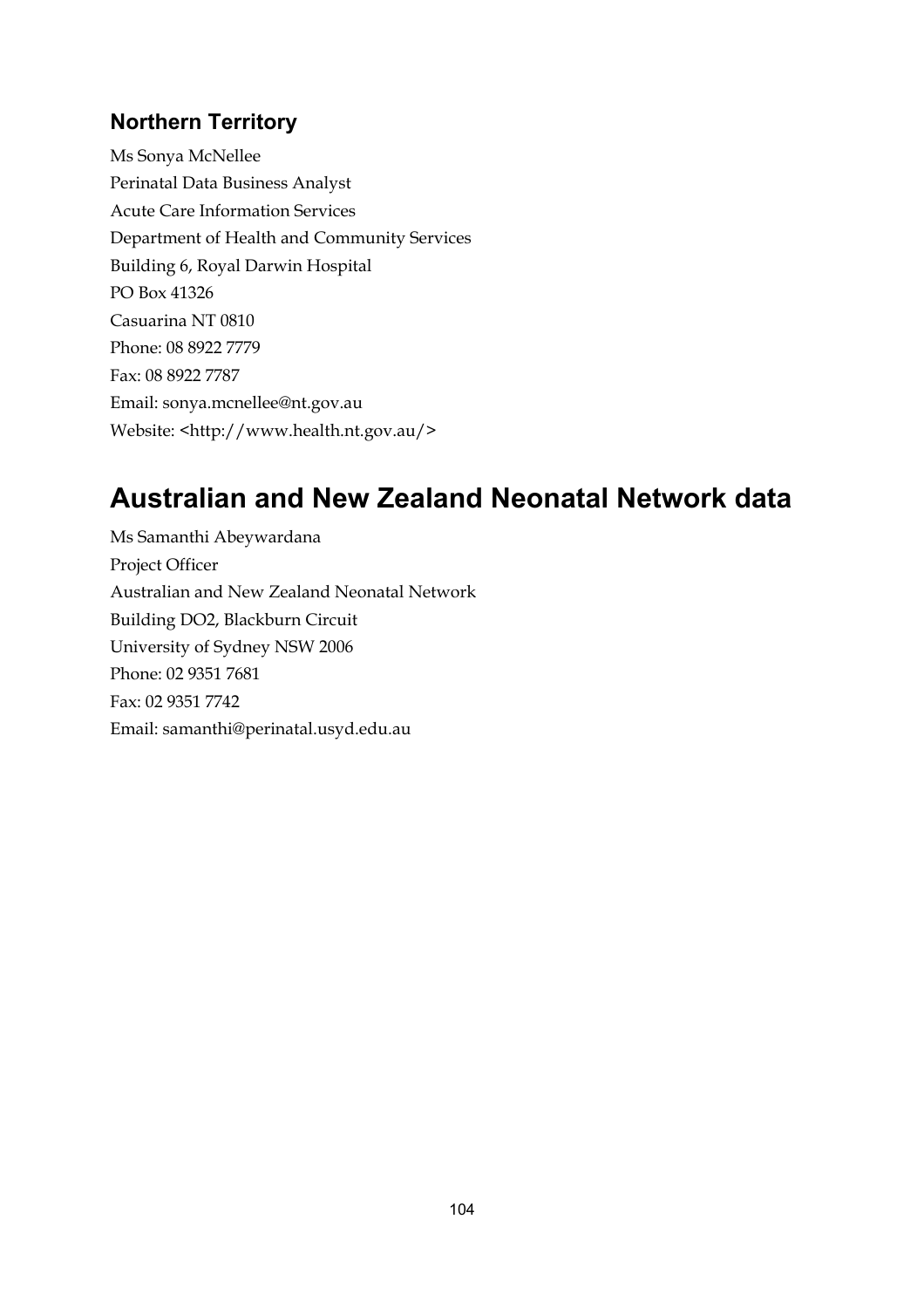# **Glossary**

**Antepartum fetal death:** fetal death occurring before the onset of labour.

**Apgar score:** numerical score used to indicate the baby's condition at 1 minute and 5 minutes after birth.

**Assisted vaginal/instrumental delivery:** vaginal delivery using forceps or vacuum extraction.

**Augmentation of labour:** intervention after the onset of labour to assist the progress of labour.

**Baby's length of stay:** number of days between date of birth and date of separation from the hospital of birth (calculated by subtracting the date of birth from the date of separation).

**Birth status:** status of the baby immediately after birth.

**Birthweight:** the first weight of the baby (stillborn or liveborn) obtained after birth (usually measured to the nearest 5 grams and obtained within one hour of birth).

**Caesarean section:** operative birth by surgical incision through the abdominal wall and uterus.

**Confidence interval:** a range of values for a variable of interest with a specified probability of including the true value of the variable.

**Early neonatal death:** death of a liveborn baby within seven days of birth.

**Epidural:** injection of anaesthetic agent into the epidural space of the spinal cord.

**Episiotomy:** an incision of the perineum and vagina to enlarge the vulval orifice.

**Extremely low birthweight:** birthweight of less than 1,000 grams.

**Fetal death (stillbirth):** death prior to the complete expulsion or extraction from its mother of a product of conception of 20 or more completed weeks of gestation or of 400 grams or more birthweight. The death is indicated by the fact that after such separation the fetus does not breathe or show any other evidence of life, such as beating of the heart, pulsation of the umbilical cord, or definite movement of voluntary muscles.

**Forceps:** assisted birth using a metallic obstetric instrument.

**Gestational age:** the duration of pregnancy in completed weeks calculated from the date of the first day of a woman's last menstrual period and her baby's date of birth, or via ultrasound, or derived from clinical assessment during pregnancy or from examination of the baby after birth.

**Grand multipara:** pregnant woman who has had four or more previous pregnancies resulting in a live birth or stillbirth.

**Induction of labour:** intervention to stimulate the onset of labour.

**Intrapartum fetal death:** fetal death occurring during labour.

**Late neonatal death:** death of a liveborn baby after seven completed days and before 28 completed days.

**Live birth:** the complete expulsion or extraction from its mother of a product of conception, irrespective of the duration of the pregnancy, which, after such separation, breathes or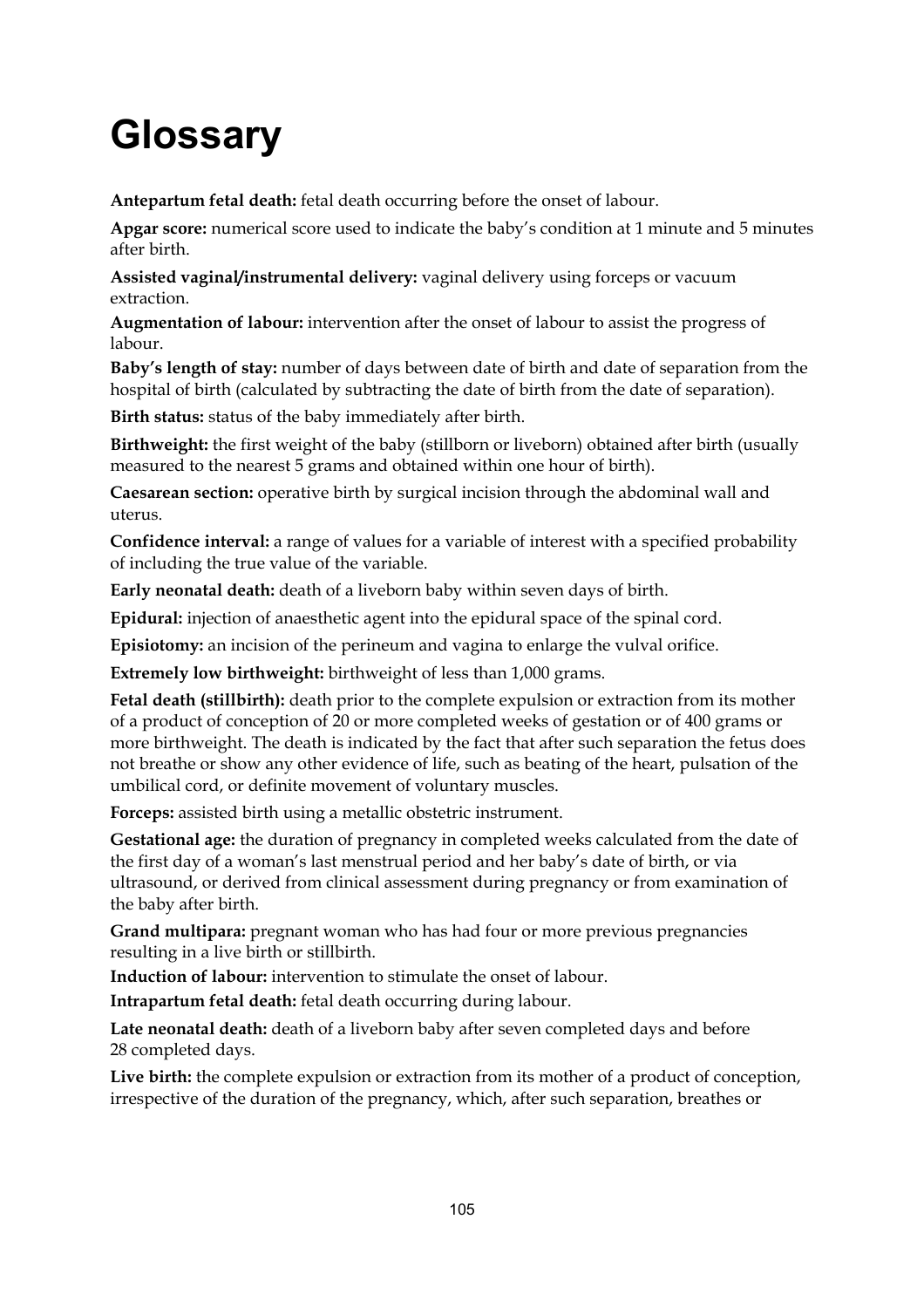shows any other evidence of life, such as beating of the heart, pulsation of the umbilical cord, or definite movement of voluntary muscles, whether or not the umbilical cord has been cut or the placenta is attached; each product of such a birth is considered liveborn (WHO definition).

**Low birthweight:** birthweight of less than 2,500 grams.

**Maternal age:** mother's age in completed years at the birth of her baby.

**Mode of separation:** status at separation of patient (discharge/transfer/death) and place to which patient is released (where applicable).

**Mother's length of stay:** number of days between admission date (during the admission resulting in a birth) and separation date (from the hospital where birth occurred). The interval is calculated by subtracting the date of admission from the date of separation.

**Multipara:** pregnant woman who has had at least one previous pregnancy resulting in a live birth or stillbirth.

**Neonatal care levels:** Level I care is for normal healthy term babies, some of whom may need short-term observation during the first few hours of life.

Level II refers to a nursery that generally has babies born at 32–36 weeks gestation weighing around 1,500 to 2,500 grams at birth. It includes care for babies who require intravenous therapy or antibiotics, and/or those who are convalescing after intensive care, and/or those who need their heart rate or breathing monitored, and/or those who need short-term oxygen therapy.

Level III or intensive care refers to the care of newborn infants who require more specialised care and treatment. It includes most babies born at less than 32 weeks gestation or less than 1,500 grams birthweight, and others who may require such interventions as intravenous feeding, and/or surgery, and/or cardiorespiratory monitoring for management of apnoea or seizures, and/or require assisted ventilation, and/or supplemental oxygen over 40% or longterm oxygen (Abeywardana 2006).

**Neonatal death:** death of a liveborn baby within 28 days of birth.

**Neonatal morbidity:** any condition or disease of the baby diagnosed after birth and before separation from care.

**Parity:** number of previous pregnancies resulting in live births or stillbirths, excluding the current pregnancy.

**Perinatal death:** a fetal or neonatal death of at least 20 weeks gestation or at least 400 grams birthweight.

**Perineal status:** status of the perineum after the birth. May involve surgical suturing of perineal laceration or episiotomy incision.

**Plurality:** the number of births resulting from a pregnancy.

**Postneonatal death:** death of a liveborn baby after 28 days and within one year of birth.

**Post-term birth:** birth at 42 or more completed weeks of gestation.

**Presentation at birth:** presenting part of the fetus at birth.

**Preterm birth:** birth before 37 completed weeks of gestation.

**Primipara:** pregnant woman who has had no previous pregnancy resulting in a live birth or stillbirth.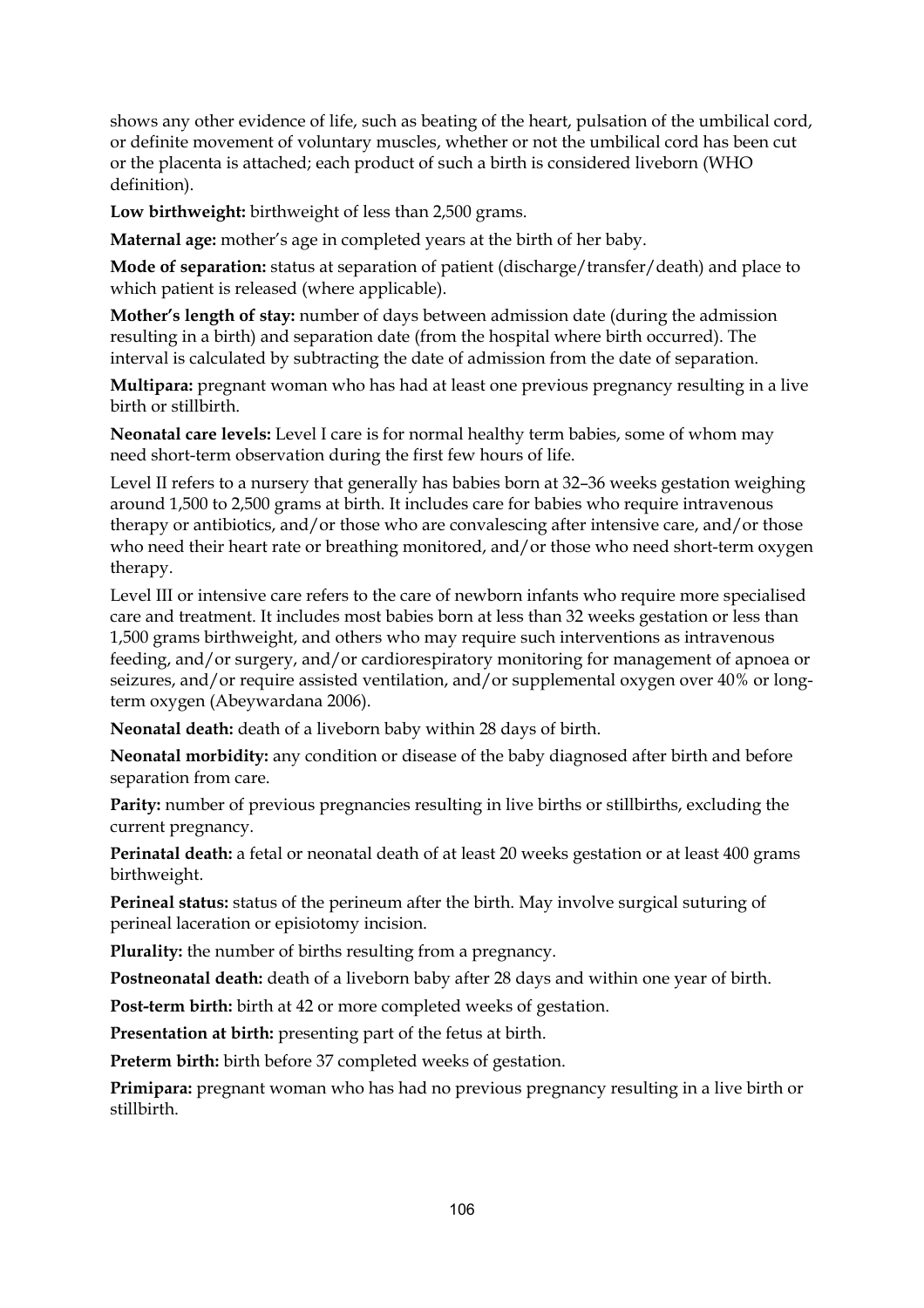**Resuscitation of baby:** active measures taken shortly after birth to assist the baby's ventilation and heartbeat, or to treat depressed respiratory effort and to correct metabolic disturbances.

**Spontaneous vaginal:** birth without intervention in which the baby's head is the presenting part.

**Stillbirth:** see Fetal death (stillbirth).

**Teenage mother:** mother aged less than 20 years at the birth of her baby.

**Vacuum extraction:** assisted birth using a suction cap applied to the baby's head.

**Vaginal breech:** vaginal birth in which the baby's buttocks or lower limbs are the presenting parts.

**Very low birthweight:** birthweight of less than 1,500 grams.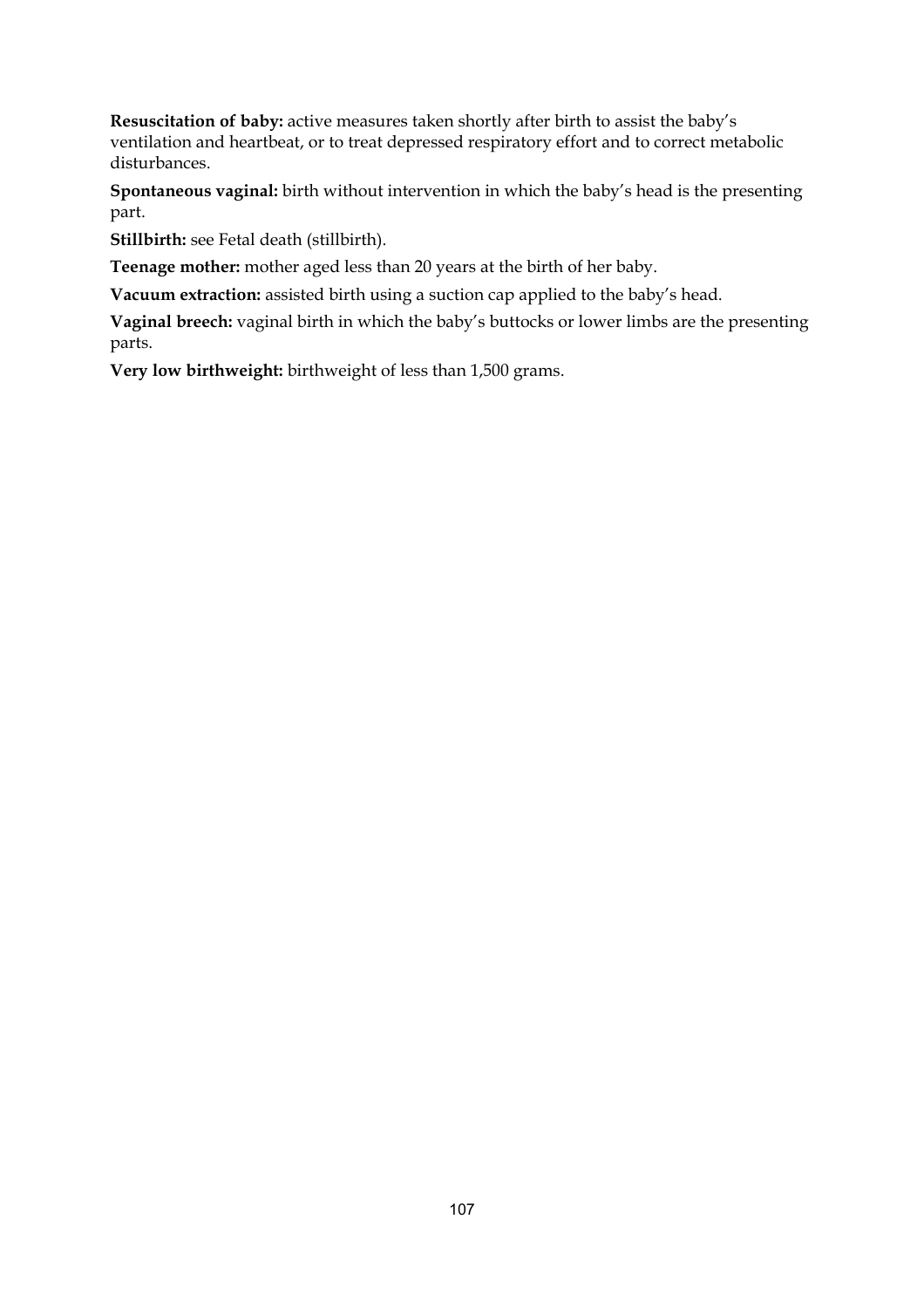# **References**

Abeywardana S 2006. Report of the Australian and New Zealand Neonatal Network 2004. Sydney: Australian and New Zealand Neonatal Network.

ABS (Australian Bureau of Statistics) 1998. Standard Australian Classification of Countries (SACC). Cat. no. 1269.0. Canberra: ABS.

ABS 2001. Causes of death Australia, 2000. Cat. no. 3303.0. Canberra: ABS.

ABS 2005. Births Australia, 2004. Cat. no. 3301.0. Canberra: ABS.

ABS 2006. Causes of death Australia, 2004. Cat. no. 3303.0. Canberra: ABS.

Carolan M 2003. The graying of the obstetric population: implications for the older mother. Journal of Obstetric, Gynecologic, and Neonatal Nursing 32:19–27.

Chan A, Scott J, Nguyen A-M & Sage L 2006. Pregnancy outcome in South Australia 2004. Adelaide: South Australian Department of Health.

DHHS (Department of Health and Human Services) 2005. Council of Obstetric and Paediatric Mortality and Morbidity, Tasmania: annual report for 2003. Hobart: DHHS.

DHHS 2006. Council of Obstetric and Paediatric Mortality and Morbidity, Tasmania: annual report for 2004. Hobart: DHHS.

HDSC (Health Data Standards Committee) 2006. National health data dictionary, Version 13. AIHW cat. no. HWI 88. Canberra: AIHW.

Horta B, Victoria C, Menezes A, Halpern R & Barros F 1997. Low birthweight, preterm births and intrauterine growth retardation in relation to maternal smoking. Paediatric and Perinatal Epidemiology 11:140–51.

Grayson N, Hargreaves J & Sullivan EA 2005. Use of routinely collected national data sets for reporting on induced abortion in Australia. Perinatal statistics series no. 17. AIHW cat. no. PER 30. Sydney: AIHW National Perinatal Statistics Unit.

Kramer M 1998. Socioeconomic determinants of intrauterine growth retardation. European Journal of Clinical Nutrition 52(S1):S29–S33.

Laws PJ & Sullivan EA 2004a. Australia's mothers and babies 2002. Perinatal statistics series no. 15. AIHW cat. no. PER 28. Sydney: AIHW National Perinatal Statistics Unit.

Laws PJ & Sullivan EA 2004b. Report on the evaluation of the Perinatal National Minimum Data Set. Perinatal statistics series no. 14. AIHW cat. no. PER 27. Sydney: AIHW National Perinatal Statistics Unit.

Laws PJ & Sullivan EA 2005. Australia's mothers and babies 2003. Perinatal statistics series no. 16. AIHW cat. no. PER 29. Sydney: AIHW National Perinatal Statistics Unit.

Laws PJ, Grayson N & Sullivan EA 2006. Smoking and pregnancy. AIHW cat. no. PER 33. Sydney: AIHW National Perinatal Statistics Unit.

Leeson C, Kattenhorn M, Morley R, Lucas A & Deanfield J 2001. Impact of low birth weight and cardiovascular risk factors on endothelial function in early adult life. Circulation 103(9): 1264–8.

Mick E, Biederman J, Prince J, Fischer M & Faraone S 2002. Impact of low birth weight on attention-deficit hyperactivity disorder. Journal of Developmental & Behavioral Pediatrics 23(1):16–22.

NCCH (National Centre for Classification in Health) 2002. The International Statistical Classification of Diseases and Related Health Problems, 10th Revision, Australian Modification (ICD-10-AM). Third edition. Sydney: University of Sydney.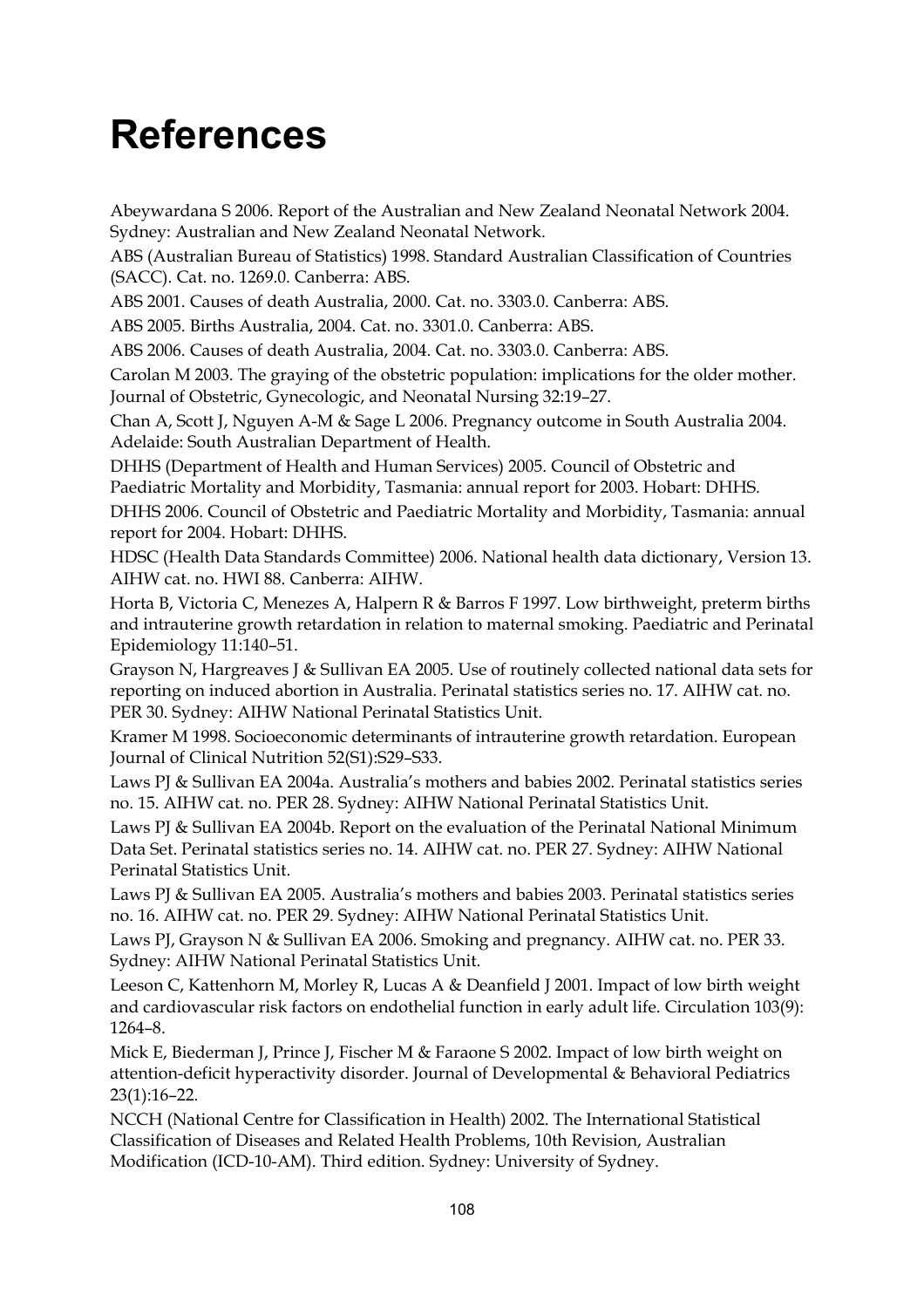NCCH 2004. The International Statistical Classification of Diseases and Related Health Problems, 10th Revision, Australian Modification (ICD-10-AM). Fourth edition. Sydney: University of Sydney.

NHDC (National Health Data Committee) 2003. National health data dictionary, Version 12. AIHW cat. no. HWI 43. Canberra: AIHW.

Nickson C, Smith A & Shelley J 2004. Intention to claim a Medicare rebate among women receiving private Victorian pregnancy termination services. Australian and New Zealand Journal of Public Health 28: 120–3.

NSW Department of Health 2005. New South Wales mothers and babies 2004. NSW Public Health Bulletin Supplement, 16 (S-4). Sydney: NSW Department of Health.

Straton J, Godman K & Gee V 2005. Induced abortion in Western Australia 1999–2004. Report of the WA Abortion Notification System. Perth: Department of Health, Western Australia.

Sullivan EA & King JF (eds) 2006. Maternal deaths in Australia 2000–2002. Maternal deaths series no. 2. AIHW cat. no. PER 32. Sydney: AIHW National Perinatal Statistics Unit.

Tough S, Greene C, Svenson L & Belik J 2000. Effects of in vitro fertilization on low birth weight, preterm delivery, and multiple birth. Journal of Pediatrics 136(5):618–22.

Tough S, Newburn-Cook C, Johnston D, Svenson L, Rose S & Belik J 2002. Delayed childbearing and its impact on population rate changes in lower birth weight, multiple birth, and preterm delivery. Pediatrics 109(3):399–403.

van Katwijk C & Peeters L 1998. Clinical aspects of pregnancy after the age of 35 years: a review of the literature. Human Reproduction Update 4(2):185–94.

WHO (World Health Organization) 1992. International statistical classification of diseases and related health problems: 10th revision. Geneva: WHO.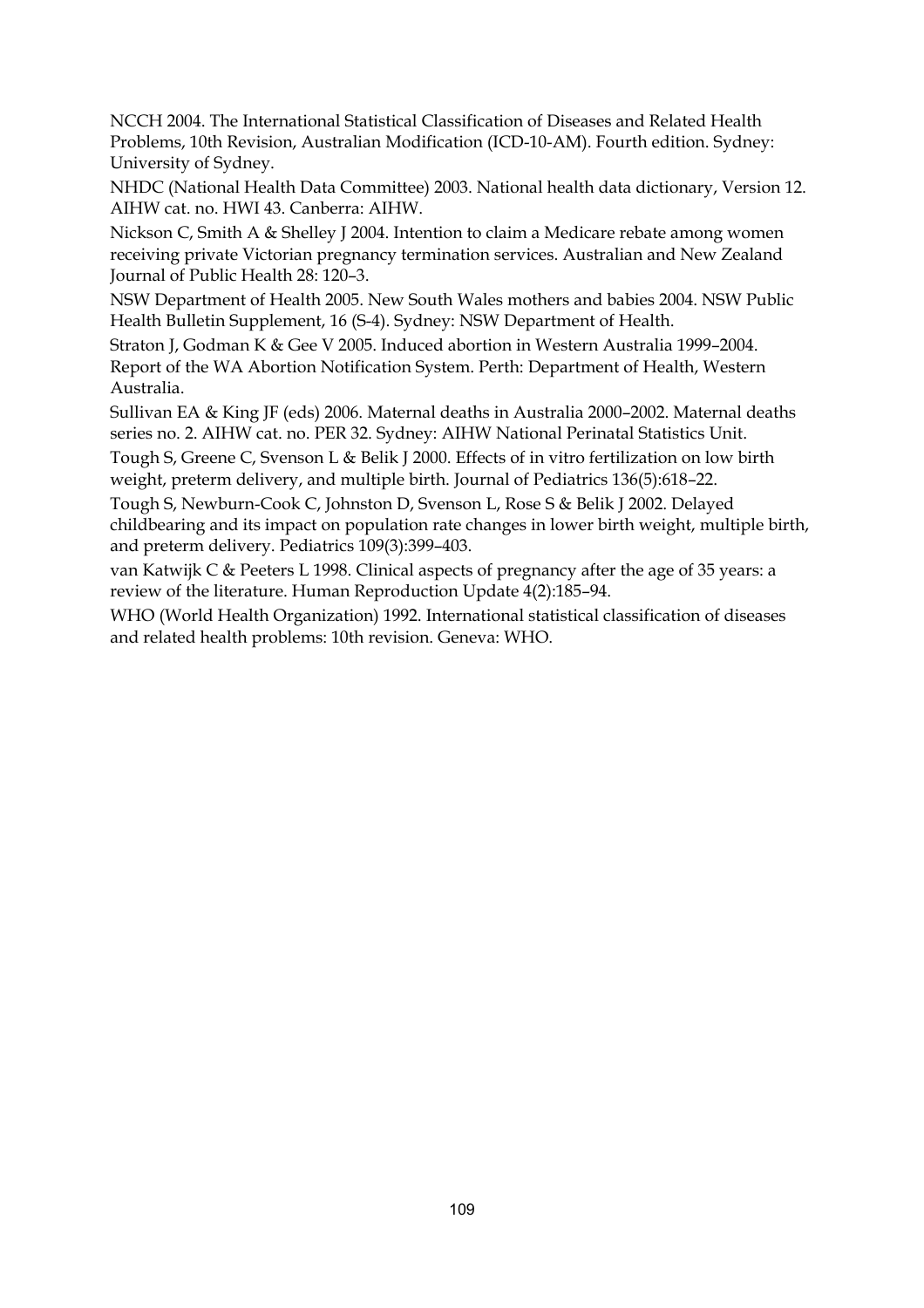# **List of tables**

| Table 2.1:  |                                                                                 |  |
|-------------|---------------------------------------------------------------------------------|--|
| Table 2.2:  | Live births reported to the National Perinatal Data Collection and birth        |  |
| Table 2.3:  |                                                                                 |  |
| Table 2.4:  | Selected Core Maternity Indicator Project indicators, by state and territory,   |  |
| Table 3.1:  | Women who gave birth by maternal age and state and territory, 2004 14           |  |
| Table 3.2:  | Women who gave birth by Indigenous status and state and territory, 200415       |  |
| Table 3.3:  | Women who gave birth by state and territory of usual residence and state        |  |
| Table 3.4:  | Women who gave birth by Remoteness Area of usual residence and state            |  |
| Table 3.5:  | Women who gave birth by Remoteness Area of usual residence and                  |  |
| Table 3.6:  | Women who gave birth by maternal country of birth and state and territory,      |  |
| Table 3.7:  | Women who gave birth by parity and state and territory, 200421                  |  |
| Table 3.8:  |                                                                                 |  |
| Table 3.9:  | Multiparous women who gave birth by number of previous caesarean                |  |
| Table 3.10: | Women who gave birth by tobacco smoking status during pregnancy and             |  |
| Table 3.11: | Women who gave birth by actual place of birth and state and territory, 2004  25 |  |
| Table 3.12: | Women who gave birth by intended place of birth and state and territory,        |  |
| Table 3.13: | Women who gave birth by duration of pregnancy and state and territory,          |  |
| Table 3.14: | Women who gave birth by plurality and state and territory, 200428               |  |
| Table 3.15: | Women who gave birth by onset of labour and state and territory, 200430         |  |
| Table 3.16: | Women who gave birth and had operative deliveries by type of anaesthetic        |  |
| Table 3.17: | Women who gave birth by presentation at birth and state and territory, 200433   |  |
| Table 3.18: | Women who gave birth by method of birth and state and territory, 200434         |  |
| Table 3.19: | Women who gave birth by Indigenous status, method of birth and state and        |  |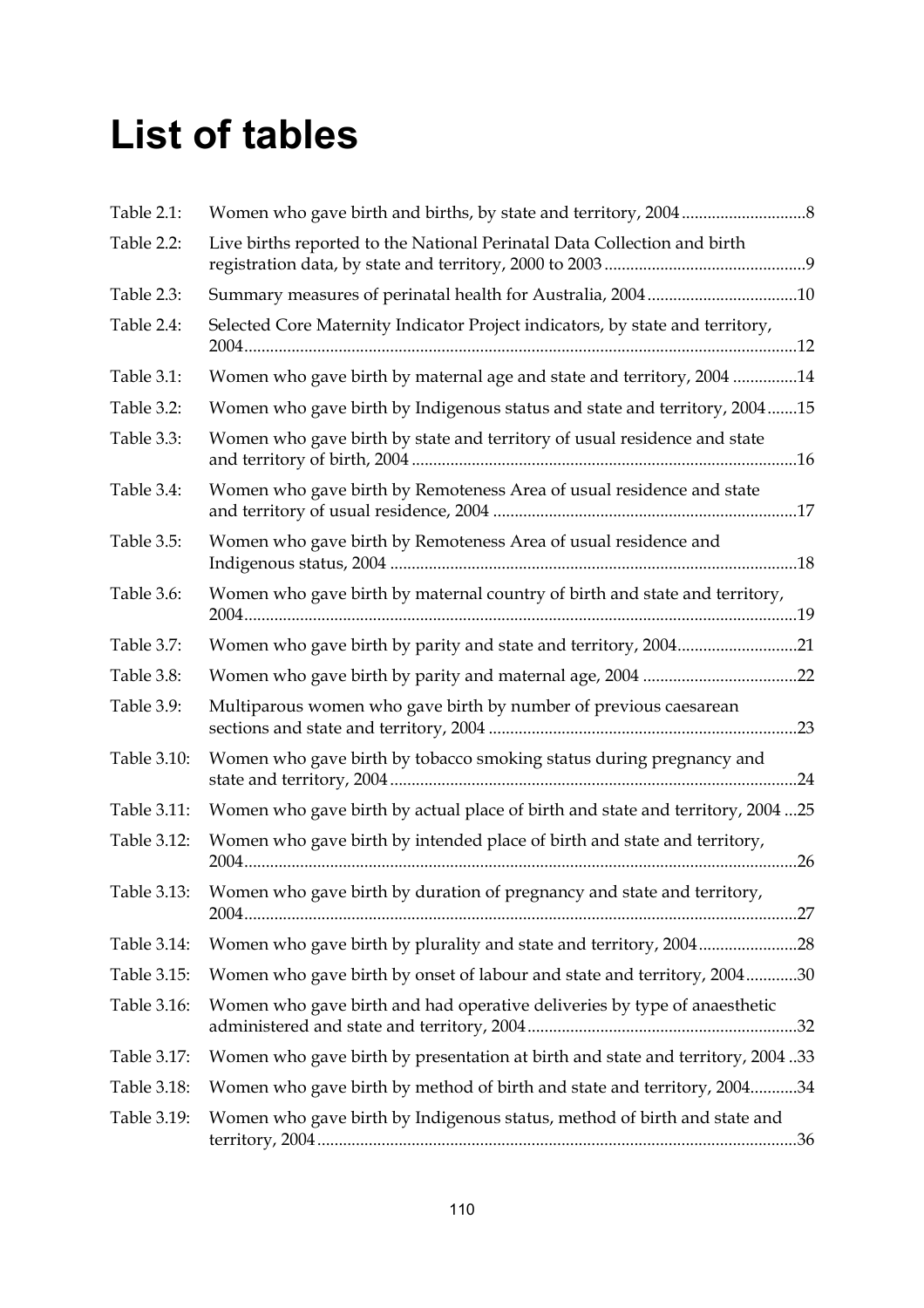| Table 3.20: | Multiparous mothers who have had a previous caesarean section by current       |     |
|-------------|--------------------------------------------------------------------------------|-----|
| Table 3.21: | Women who gave birth vaginally by perineal status and state and territory,     |     |
| Table 3.22: | Hospitals and birth centres by number of women who gave birth and state        |     |
| Table 3.23: | Women who gave birth in hospital by hospital sector and state and territory,   |     |
| Table 3.24: | Women who gave birth in hospital by admitted patient elected                   |     |
| Table 3.25: | Women who gave birth in hospital by method of birth, hospital sector and       |     |
| Table 3.26: | Women who gave birth in hospital by length of antenatal stay and state and     |     |
| Table 3.27: | Women who gave birth in hospital by length of postnatal stay and state and     |     |
| Table 3.28: | Women who gave birth in hospital by mode of separation and state and           |     |
| Table 3.29: | Selected characteristics of women who gave birth at home, 200447               |     |
| Table 3.30: | Estimated number of induced abortions by state and territory of service        |     |
| Table 3.31: | Estimated number of induced abortions by state and territory of usual          | .50 |
| Table 3.32: | Estimated number of induced abortions by Remoteness Area of usual              |     |
| Table 3.33: | Estimated number of induced abortions by 5-year age group, 2004 52             |     |
| Table 4.1:  |                                                                                |     |
| Table 4.2:  | Births by maternal Indigenous status and state and territory, 2004 55          |     |
| Table 4.3:  |                                                                                |     |
| Table 4.4:  | Preterm births by gestational age and state and territory, 200457              |     |
| Table 4.5:  |                                                                                |     |
| Table 4.6:  |                                                                                |     |
| Table 4.7:  |                                                                                |     |
| Table 4.8:  |                                                                                |     |
| Table 4.9:  | Live births of Aboriginal or Torres Strait Islander mothers by birthweight and |     |
| Table 4.10: |                                                                                |     |
| Table 4.11: |                                                                                |     |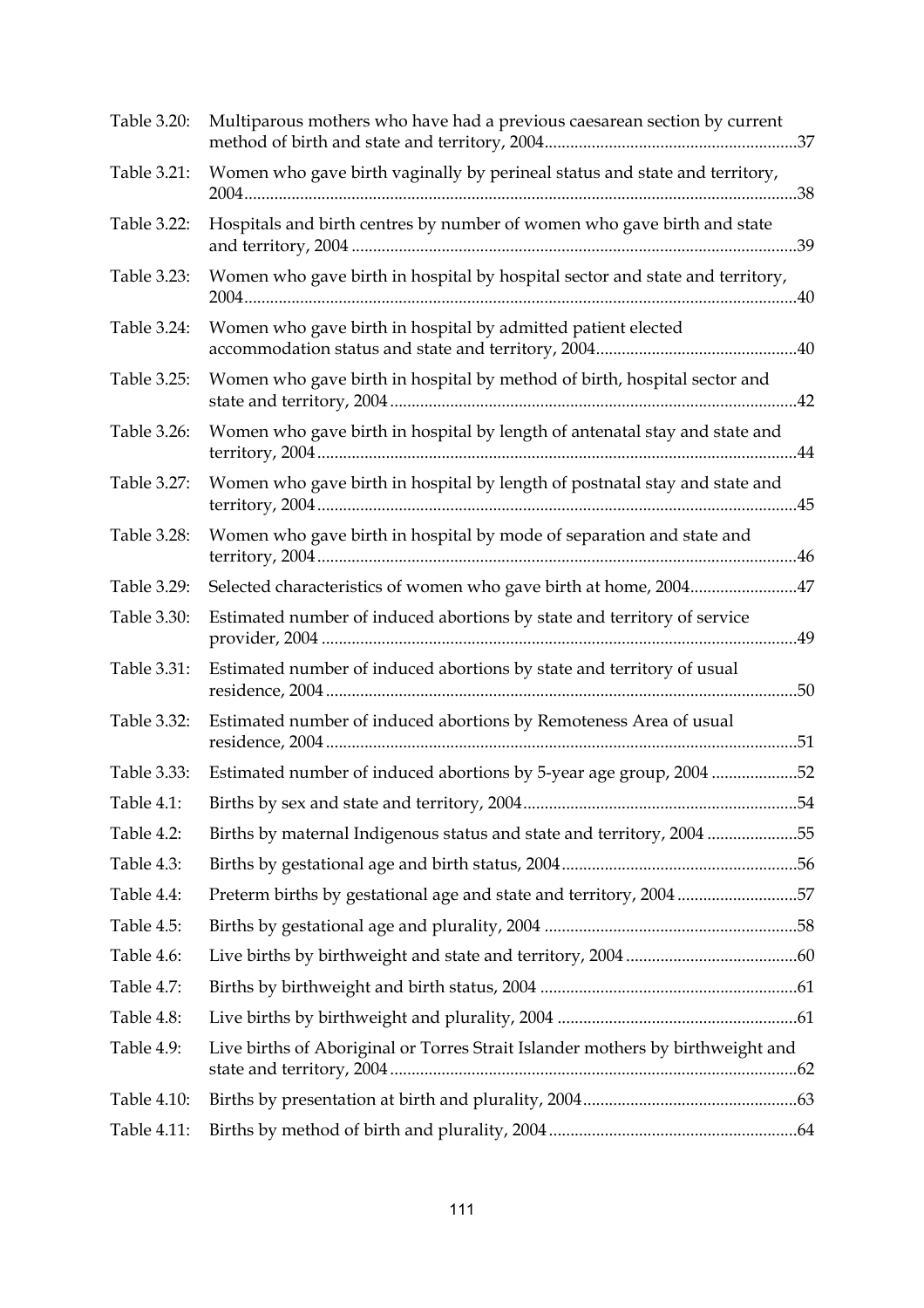| Table 4.12: | Babies with breech presentations by method of birth and state and territory,       |
|-------------|------------------------------------------------------------------------------------|
| Table 4.13: | Live births by Apgar score at 5 minutes and state and territory, 200465            |
| Table 4.14: | Live births by active resuscitation measures at birth and state and territory,     |
| Table 4.15: | Live births by admission to special care nursery or neonatal intensive care        |
| Table 4.16: | Babies born in hospital by length of stay and state and territory, 200469          |
| Table 4.17: | Babies born in hospital by mode of separation and state and territory, 200470      |
| Table 5.1:  | Selected characteristics of primiparous mothers and their babies, by state and     |
| Table 5.2:  | Selected characteristics of primiparous mothers and their babies, 2004 74          |
| Table 6.1:  | Babies in level III neonatal intensive care units by plurality and gestational     |
| Table 6.2:  | Babies in level III neonatal intensive care units by maternal age and              |
| Table 7.1:  |                                                                                    |
| Table 7.2:  |                                                                                    |
| Table 7.3:  | Perinatal deaths by cause of death and state and territory of the mother's         |
| Table 7.4:  |                                                                                    |
| Table 7.5:  | Fetal, neonatal and perinatal deaths by selected maternal characteristics,         |
| Table 7.6:  | Perinatal deaths by Perinatal Society of Australia and New Zealand Perinatal       |
| Table 7.7:  | Perinatal deaths by Perinatal Society of Australia and New Zealand Perinatal       |
| Table 7.8:  | Perinatal deaths by Perinatal Society of Australia and New Zealand Perinatal       |
| Table 7.9:  | Perinatal deaths by Perinatal Society of Australia and New Zealand Perinatal       |
| Table A1.1: |                                                                                    |
| Table A1.2: |                                                                                    |
|             |                                                                                    |
|             | Table A1.4: Women who gave birth by caesarean section and instrumental birth,      |
|             | Table A1.5: Women who gave birth by caesarean section by maternal age and hospital |
|             |                                                                                    |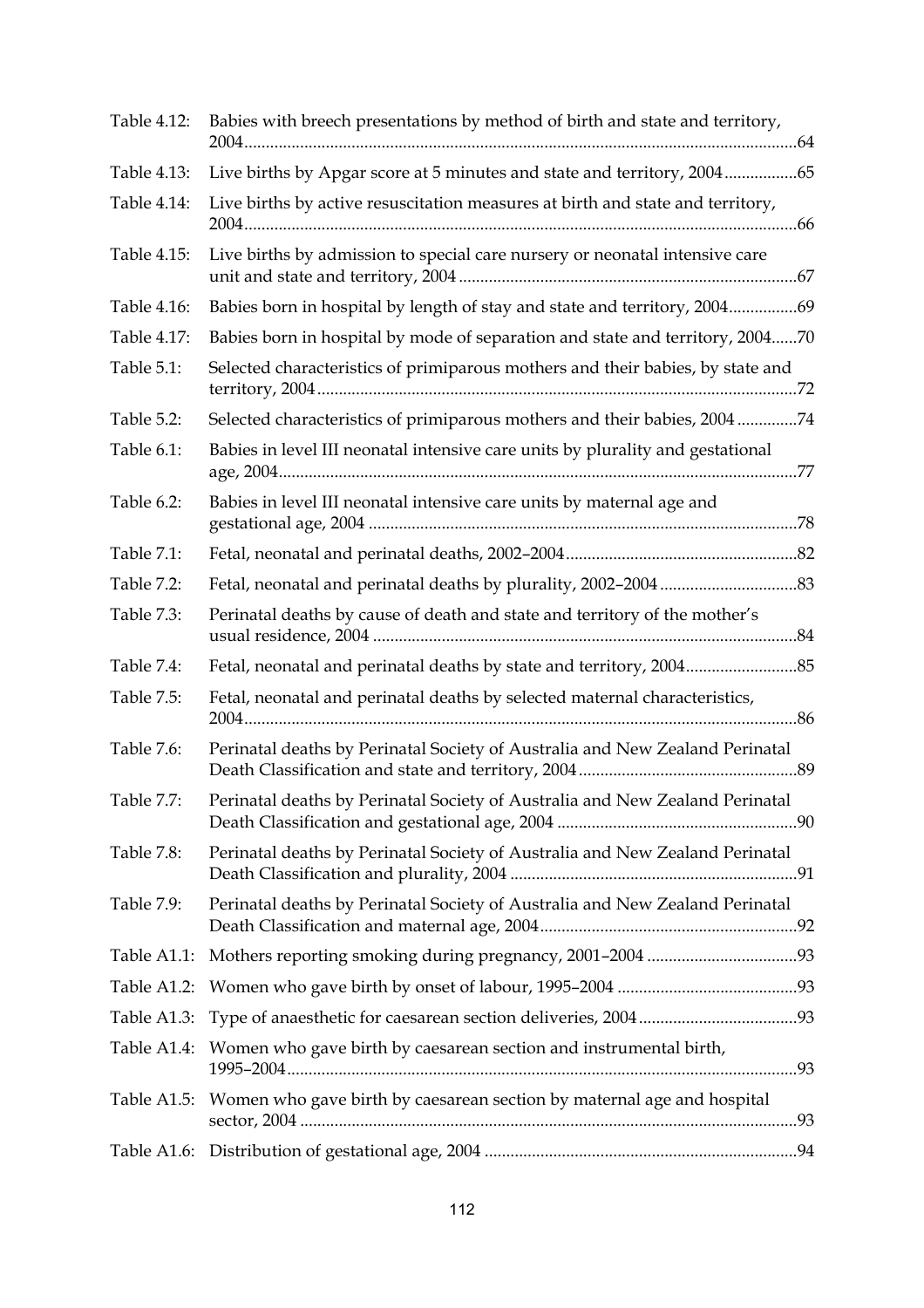|             | Table A1.7: Length of stay of 5 days or more for term babies born in hospital, 1995–2004  94 |  |
|-------------|----------------------------------------------------------------------------------------------|--|
|             | Table A1.8: Primiparous women who gave birth by maternal age, 1995 and 200495                |  |
|             | Table A1.9: Babies in level III neonatal intensive care units by method of birth and         |  |
|             | Table A1.10: Babies in level III neonatal intensive care units by survival to discharge and  |  |
|             | Table A2.1: Selected maternal medical conditions and obstetric complications, New            |  |
|             | Table A2.2: Selected maternal medical conditions and obstetric complications, Victoria,      |  |
|             | Table A2.3: Selected maternal medical conditions and obstetric complications,                |  |
|             | Table A2.4: Selected maternal medical conditions and obstetric complications, Western        |  |
|             | Table A2.5: Selected maternal medical conditions and obstetric complications, South          |  |
| Table A2.6: | Selected maternal medical conditions and obstetric complications, Australian                 |  |
|             | Table A2.7: Selected maternal medical conditions and obstetric complications, Northern       |  |